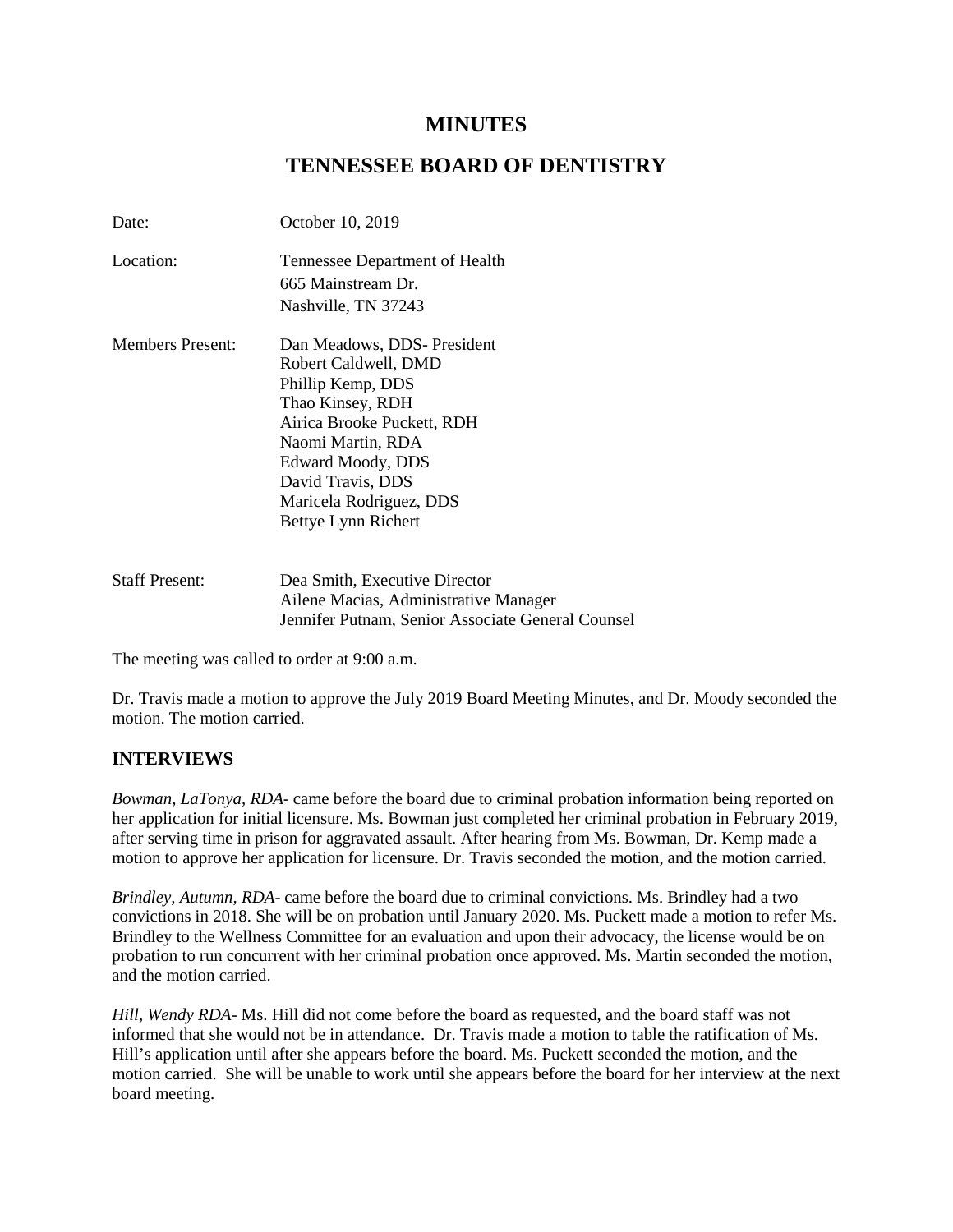*Kareth, Scott, DMD*- came before the board due to a previous malpractice claim and settlement agreement with the Florida Board of Dentistry being reported on his application for initial licensure. After explanations and discussion, Ms. Puckett made a motion to approve his application for licensure. Ms. Kinsey seconded the motion, and the motion carried.

*Kaylor- Griffith, RDA*- came before the board due to a pending court date in May 2020. Dr. Travis made a motion to grant her license, and Dr. Kemp seconded the motion. The motion carried.

*Levey, Bard, DDS*- came before the board due to multiple malpractice claims being reported on his application for initial licensure. After an explanation and discussion of the situations that resulted in the claims, Dr. Kemp made a motion to grant Dr. Levey his license. Ms. Puckett seconded the motion, and the motion carried.

*Manning, Tonya RDA*- came before the board due to criminal convictions being reported on their initial licensure application. She currently has one year left of her criminal probation. Ms. Kinsey made a motion to refer Ms. Manning to the Wellness Committee for an evaluation, and to have her license run concurrent with her probation once the application is approved. Dr. Travis seconded the motion, and the motion carried. Dr. Moody made a motion to approve the out of state radiology course to grant the Radiology Certification on Ms. Manning's license. Ms. Puckett seconded the motion, and the motion carried.

*Renfroe, Jonathan DMD*- came before the board due to discipline on his Alabama dental license. After discussion and explanation of the disciplinary actions against his license, Ms. Puckett made a motion to grant Dr. Renfroe's license. Ms. Richert seconded the motion, and the motion carried.

*Rogers, Derrick, RDA*- came before the board due to issues being reported during military service. Due to there being no arrests outside of the military, Dr. Travis made a motion to grant Mr. Rogers his license. Dr. Rodriguez seconded the motion, and the motion carried.

*Sherling, Amzi, DDS*- came before the board due to a malpractice settlement being reported on his licensure application. After an explanation of the settlement and discussion with Dr. Sherling about the case, Dr. Travis made a motion to grant his license. Ms. Kinsey seconded the motion, and the motion carried.

*Warren, Kellye, RDA*- came before the board due to convictions being reported on her application. After an explanation of the convictions, Dr. Travis made a motion for Ms. Warren to be granted her license. Dr. Kemp seconded the motion, and the motion carried.

## **RATIFICATIONS**

*New licenses, reinstatements/reactivations, and retirements*- Ms. Martin made a motion to approve. Ms. Kinsey seconded the motion, and the motion carried.

*Specialties, certifications, and permits*- Ms. Puckett made a motion to approve. Dr. Rodriguez seconded the motion, and the motion carried.

*Administrative revocations*- Ms. Kinsey made a motion to approve. Ms. Martin seconded the motion, and the motion carried.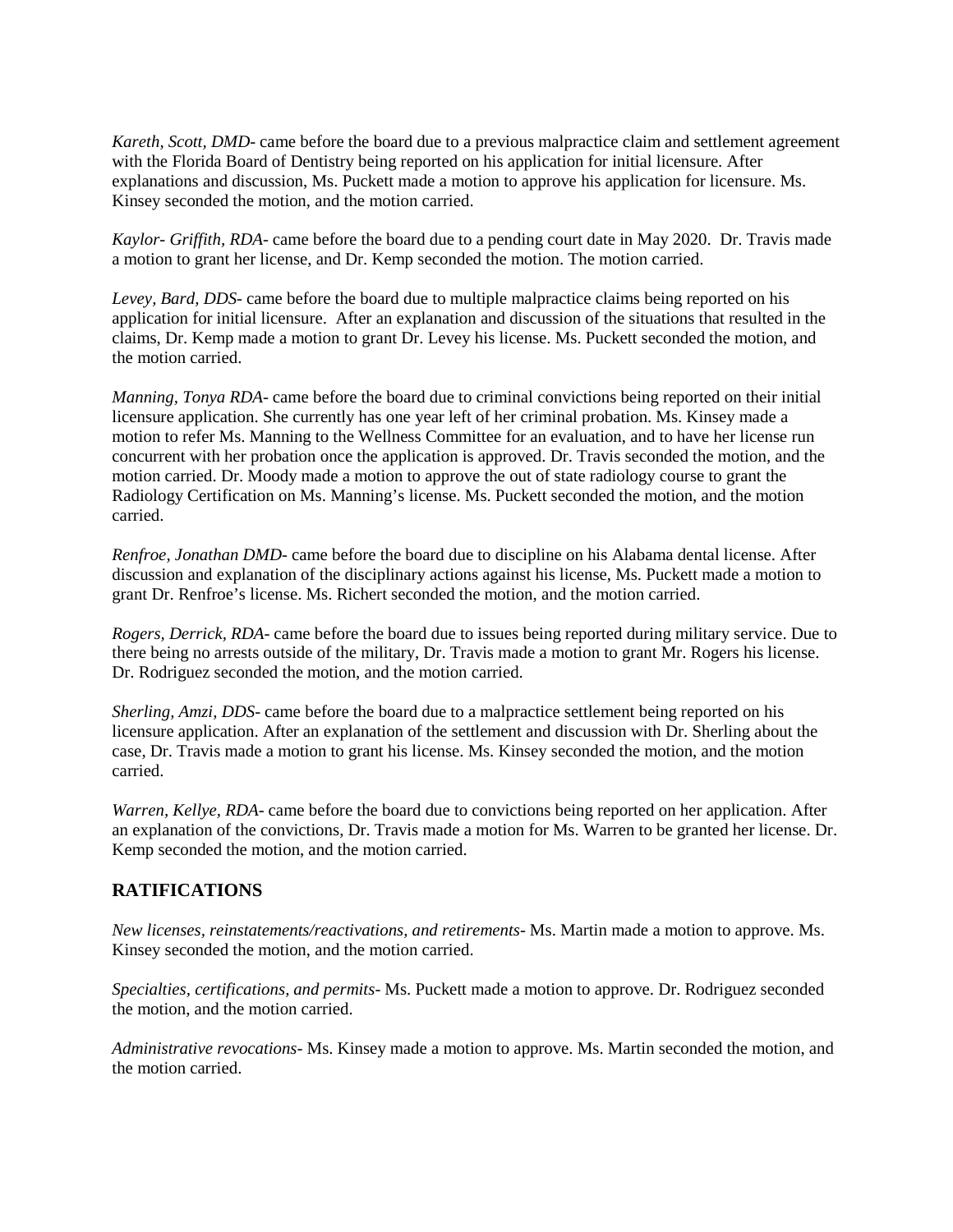## **APPROVAL OR DENIAL OF CE/CPR WAIVER**

Ms. Martin made a motion to approve all of the following:

- 1. Carrell, Mary RDA- CE audit waiver
- 2. Frick, Caleb DDS- CE audit waiver
- 3. Pyonk, John DDS- Sedation audit waiver

Ms. Kinsey seconded the motion, and the motion carried.

## **APPROVAL OR DENIAL OF CONTINUING EDUCATION, CPR COURSES AND/OR COURSES SUBMITTED BY INDIVIDUALS**

Ms. Kinsey made a motion to approve all of the following:

- 1. Dr. William Smith, "NEI Conferences Lecture Series"
- 2. Drug Free Dickson Coalition, "Substance Abuse and the Dental Profession"
- 3. Gluck Orthodontics, "Cultivating Legendary Service in Your Practice"
- 4. American Educational Institute, Inc.0 "2019-2020 Medical-Dental Legal Update"
- 5. Barbieri Orthodontics- "When Life Crashes into the Office"
- 6. "Ethical Sales and Communication"
- 7. Dr. Clay Nelson, "HIPAA Privacy and Security for Physicians"
- 8. Dr. Clay Nelson, "Corporate Compliance for Physicians"
- 9. Julia Cross, RDA0 "Dealing with Difficult People"
- 10. "OSHA Compliance Training"
- 11. "Blood Borne Pathogens Training"
- 12. Scenic City Orthodontics- "Why Age 7?"
- 13. Beacon Dental Symposiums- "Infection Control"

Ms. Puckett seconded the motion, and the motion carried.

## **DENTAL ASSISTING PROGRAM**

Ms. Puckett made a motion to approve all of the following programs:

- 1. Bella Dental Institute, LLC
- 2. Concorde Career College- Memphis
- 3. Dental Assistant Training Center
- 4. Smokey Mountain Dental Assisting School
- 5. Tennessee College of Applied Technology at Pulaski
- 6. Virginia Highland Community College

Ms. Kinsey seconded the motion, and the motion carried.

# **PROGRAMS AND CERTIFICATION COURSES**

#### **Administration of Local Anesthesia**

a. South College- Ms. Kinsey made a motion to approve, and Ms. Martin seconded the motion. The motion carried.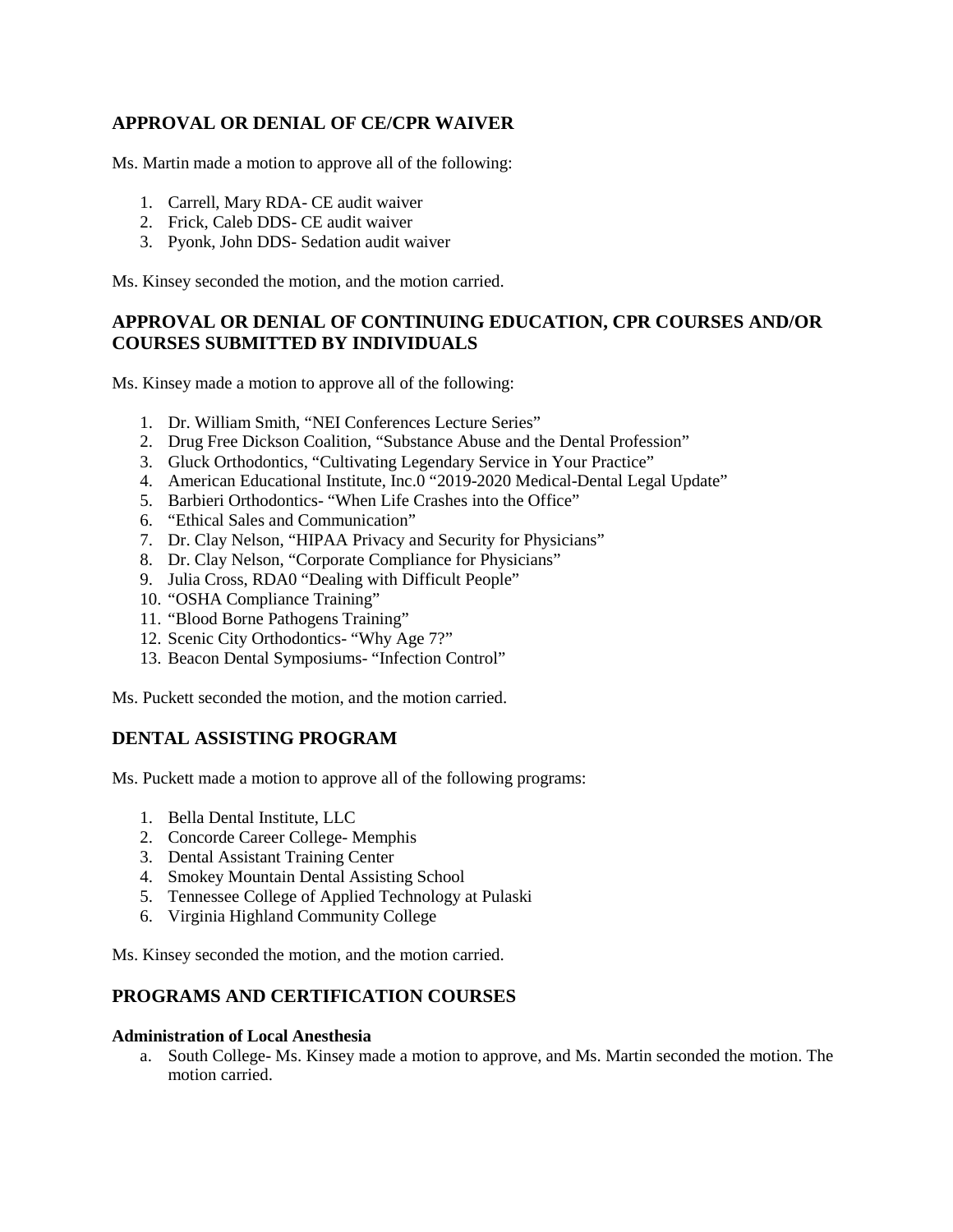**Administering and Monitoring Nitrous Oxide**- Dr. Travis made a motion to approve all of the following courses, and Ms. Kinsey seconded the motion. The motion carried.

- a. Concorde Career College
- b. Interfaith Dental Clinic's Interfaith Education Center for Community Dental Care
- c. Nitrous Oxide Administration and Monitoring Certification Program
- d. Remington College- Dental Hygiene
- e. Roane State Community College
- f. University of Tennessee College of Dentistry

**Coronal Polishing**- Ms. Kinsey made a motion to approve all of the following courses, and Ms. Puckett seconded the motion. The motion carried.

- a. Chattanooga State Community College
- b. Clarksville Dental Assisting Program
- c. Concorde Career College- Memphis
- d. Coronal Polishing Certification Program
- e. Dental Assisting Training Program
- f. Dental Pro Ed
- g. Dental Staff School- Knoxville
- h. Interfaith Dental Clinic's Interfaith Education Center for Community Dental Care
- i. South College

**Dental Radiology**- Ms. Richert made a motion to approve all of the following courses, and Dr. Moody seconded the motion. The motion carried.

- a. Dental Pro Ed
- b. Dental Radiology Certification Program
- c. Interfaith Dental Clinic's Interfaith Education Center for Community Dental Care
- d. University of Tennessee College of Dentistry

**Sealant Application**- Ms. Martin made a motion to approve all of the following courses, and Ms. Kinsey seconded the motion. The motion carried.

- a. Chattanooga State Community College
- b. Dental Assisting Training Center
- c. Dental Pro Ed
- d. Dental Staff School- Knoxville
- e. Interfaith Dental Clinic's Interfaith Education Center for Community Dental Care
- f. Sealant Certification Program
- g. University of Tennessee College of Dentistry

**Nitrous Oxide Monitoring**- Ms. Kinsey made a motion to approve all of the following courses, and Ms. Martin seconded the motion. The motion carried.

- a. Chattanooga State Community College
- b. Dental Pro Ed
- c. Dental Staff School- Knoxville
- d. Interfaith Dental Clinic's Interfaith Education Center for Community Dental Care
- e. Nitrous Oxide Monitoring Certification Program
- f. University of Tennessee College of Dentistry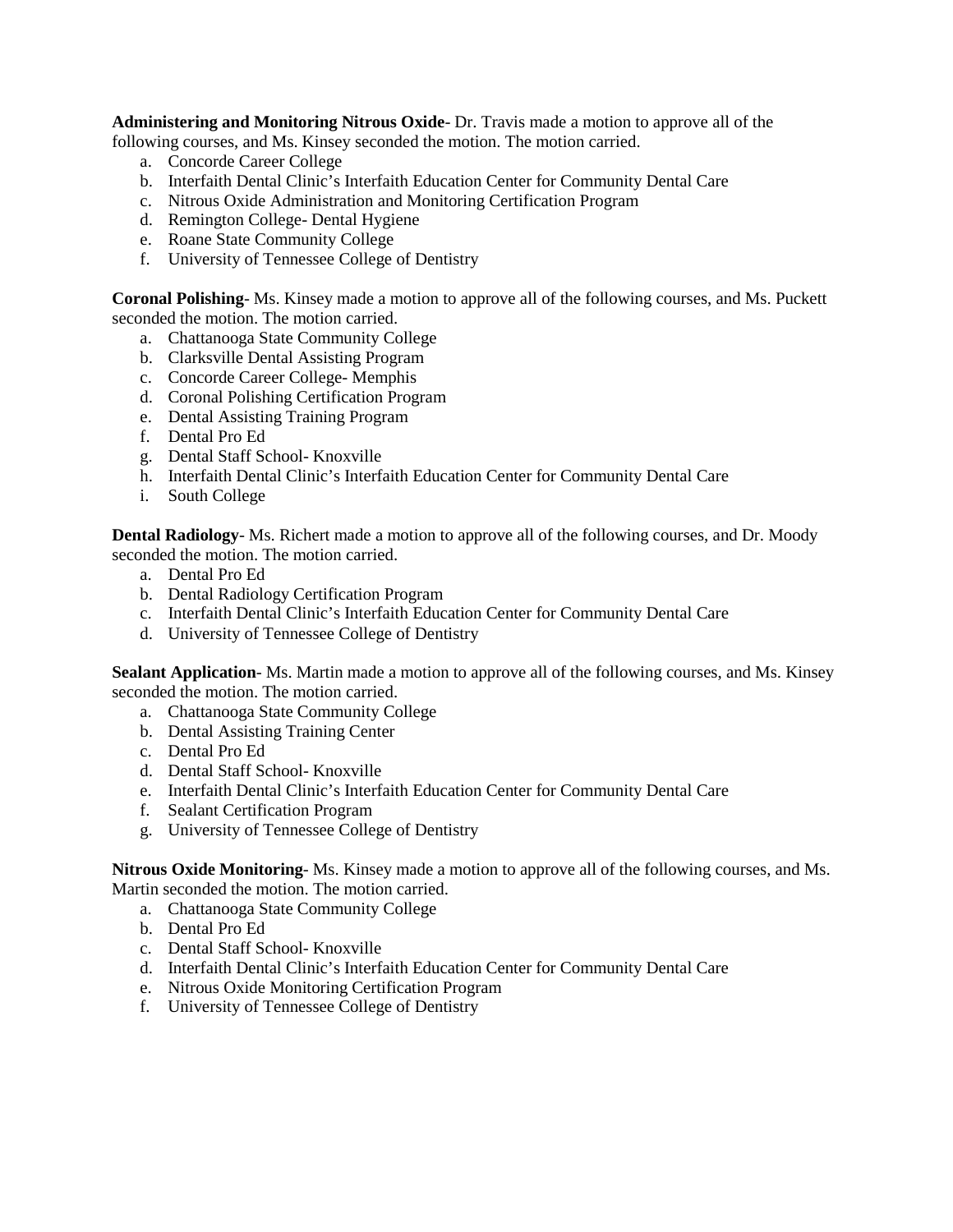## **EQUIVALENCY OF COURSES**

**Local Anesthesia**- Ms. Kinsey made a motion to approve the following course, and Dr. Rodriguez seconded the motion. The motion carried.

a. Beerman, Doris- Sinclair Community College

**Administering and Monitoring Nitrous Oxide**- Ms. Martin made a motion to approve all of the following courses, and Ms. Kinsey seconded the motion. The motion carried.

- a. Dorch, Anette- Prairie State College
- b. Dowd, Michelle- New York Dentistry
- c. Garcia, Celina- University of New Mexico
- d. Hudson, Chandler- Old Dominion University
- e. Jeffries, Vanessa- Cypress College
- f. Loring, Cassie- Hudson Valley Community College
- g. Myers, Molly- Pensacola State College
- h. Osborn, Jennifer- Henderson Community College
- i. Rosendale, Colleen- Lake land College
- j. Smith, Bethany- University of Maine
- k. Smith, Elaine- Wytheville Community College
- l. Varma, Michelle- J Productions and MCPHS
- m. Western KY University
	- 1. Low, Ashley
	- 2. Tuttle, Lauren
- n. Wills, Kathryn- Parkland College

**Radiology**- Dr. Travis made a motion to approve all of the following courses, and Ms. Kinsey seconded the motion. The motion carried.

Davis, Kaleigh- Accelerated Dental Assisting Academy

- a. Key, Adrianna- West Kentucky Community & Technical College
- b. Rish, Bridgette- Unitech Training Academy
- c. The Medical Institute of Kentucky
	- 1. Arnold, Michaela
	- 2. Cartee, Morgn
	- 3. Pippin, Anjelica
	- 4. Swafford, Sarah
	- 5. Tanner, Madison
- d. Stilwell, Aileen- Sanford Brown Institute
- e. Turner, April- ICS- Pennfoster (online)
- f. Walley, Jennifer- Delta Technical College, MS

**Nitrous Oxide Monitoring**- Ms. Martin made a motion to approve the following course, and Ms. Kinsey seconded the motion. The motion carried.

a. Audate, Rose- Lozano Walker Technical College

**Denied**- Dr. Travis made a motion to uphold the denial of the following courses, and Dr. Caldwell seconded the motion. The motion carried.

- a. Audate, Rose- Lozano Walker Technical College- Sealants, Coronal Polishing, Restorative, and Prosthetic
- b. Dowd, Michelle- New York Dentistry- Local Anesthesia
- c. Focart, Annette- Ozarks Tech Community College Prosthetic and Restorative
- d. Jean, Tibote- Concorde Career College, Florida- Coronal Polishing and Restorative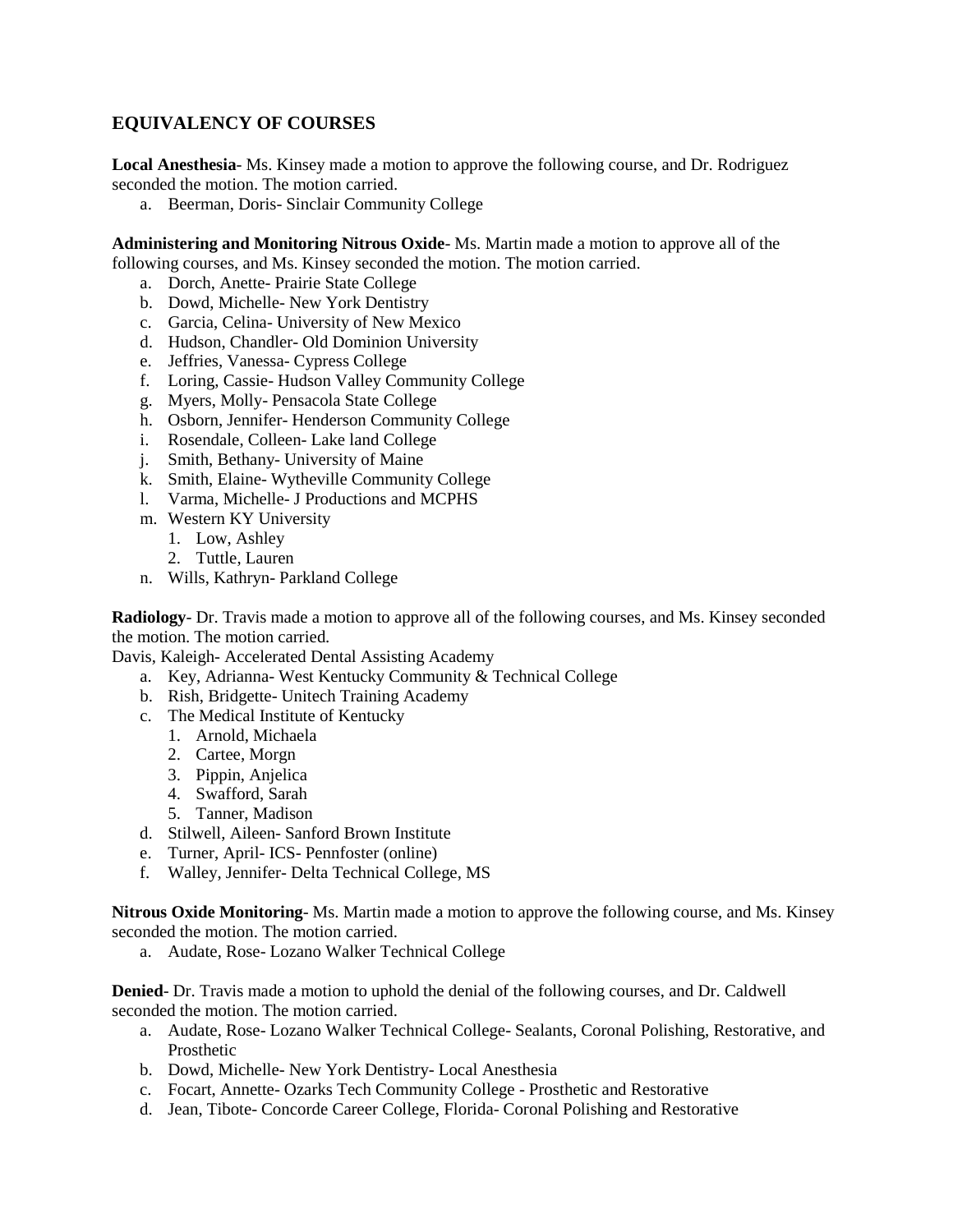- e. Swift, Laura- Mott Community College- Restorative and Prosthetic
- f. Tidwell, Kimberly- Dental Pros (military)- Restorative

**Multiple Courses**- Dr. Travis made a motion to approve the following courses, and Dr. Caldwell seconded the motion. The motion carried.

a. Tidwell, Kimberly- Dental Pros (military)- Radiology and Coronal Polishing

#### **CORRESPONDENCE**

The Board discussed inquiries from multiple dentists concerning the new policy change as part of the August  $12<sup>th</sup>$  2019 rule change concerning specific sections of the WREB be passed to meet the minimum application requirements. A policy statement was created to accept the exam results from any of the clinical examinations for applicants who passed the exam taken prior to the rule change in August 2019. All dentists testing after the August rule change will be required to complete all required sections of the clinical exam to meet the exam requirements of the new rule. Dr. Travis made a motion to accept the policy statement, and Dr. Kemp seconded the motion. The motion carried.

*BeamReaders, Inc*.- After discussion among the board members and Ms. Putnam, it was determined that the request for Oral and Maxillofacial Radiologists (OMRs) who are licensed in other states to consult with dentists who are licensed in Tennessee did not meet the exemption stated in T.C.A. § 63-5-109 (4) regarding teledentistry, which BeamReaders Inc. had requested clarification on in their letter. T.C.A. § 63-5-109 (4) is to be used in specific instances where dentists or hygienists are physically called into Tennessee and not to be used as a blanket approval of all instances involving interstate imaging consultation.

### **REPORTS**

*Executive Director's*- From January 2019 through September 30, 2019, there have been a combined total of 1, 729 dental professional applications received in the board office. The total number of active dental professional licenses as of September 30, 2019 is 19,488. More than half of all Tennessee dental professionals are renewing their licenses online.

*Office of Investigations*- Since January 1 2019, there have been 162 complaints opened on dentists, 9 opened for dental hygienists, and 35 opened for registered dental assistants. There have been 158 complaints on dentists closed, 6 closed on dental hygienists, and 42 closed on registered dental assistants.

*Office of General Counsel*- The General Assembly will reconvene on January 14, 2020. The Anesthesia Committee met on September 23<sup>rd</sup> to discuss possible updates of the anesthesia rules to become current with new trends. On March 12, 2019, dental anesthesiology became the  $10<sup>th</sup>$  dental specialty to be recognized by the National Committee on Recognition of Dental Specialties and Certifying Boards. A taskforce was created with current board members and anesthesia committee members to adopt the definition of dental anesthesiology as a specialty. The taskforce to determine the educational and training requirements necessary for dental hygienist to exercise prescriptive authority as authorized by Public Chapter 319 meet in September to discuss proposed rule changes. The next meeting of the taskforce will be in November.

*Tennessee Dental Wellness Foundation*- Dr. Sain gave an update on the Wellness Foundation, and said the move of their office from the TDA building to an office in Murfreesboro has been working out very well and they have been very busy. Dr. Sain has been trying to incorporate the subject of burnout for dental professionals into his lectures, to help prevent addiction due to burnout in the dental field. There have been no relapses since the report given at the last board meeting.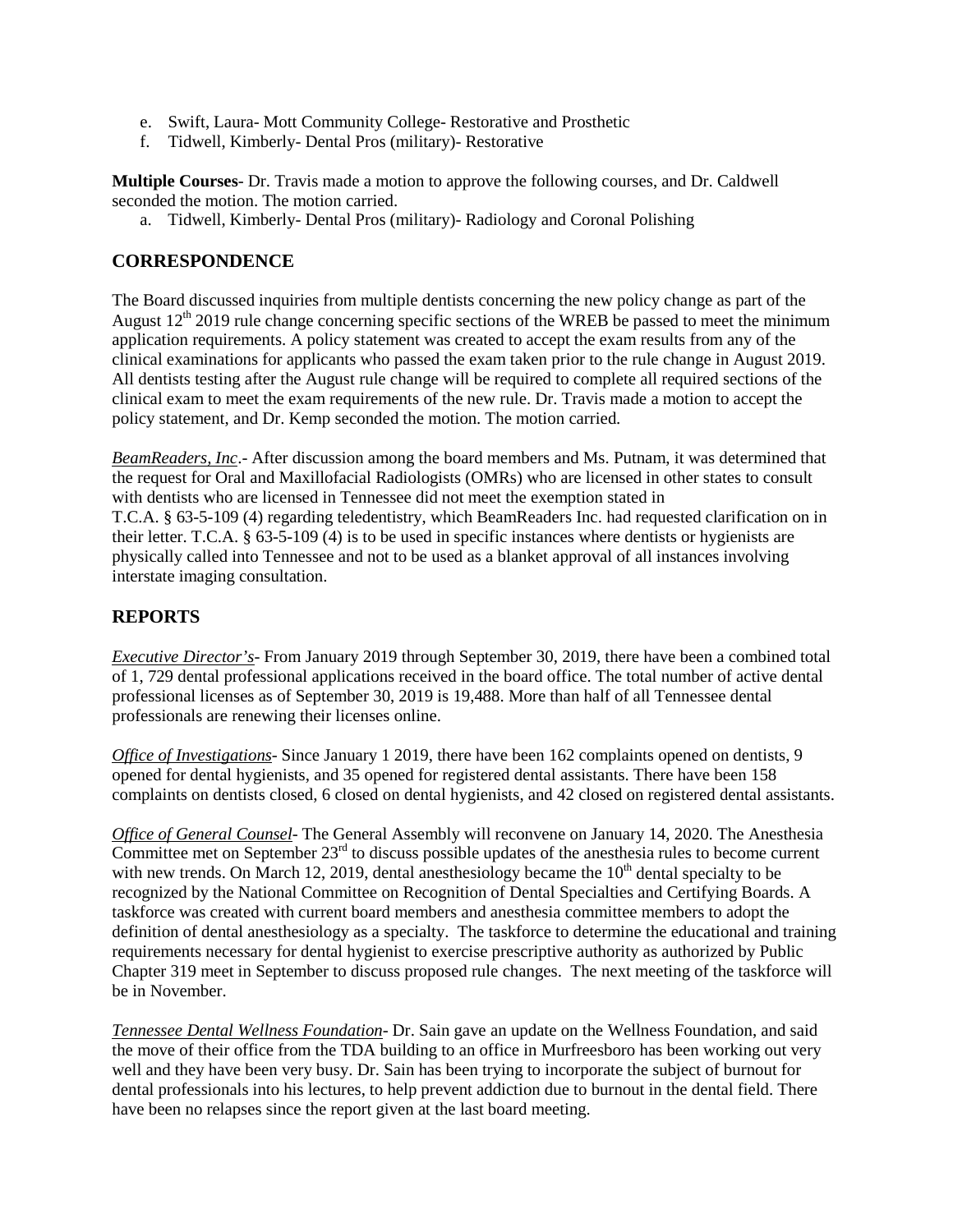*Update from Schools of Dentistry*- Both the dean from the University Of Tennessee School Of Dentistry and Meharry School of Dentistry addressed the board to request a change to the rule for Limited Educational Licenses for Dentists. The change that was requested was concerning the need for applicants to have a license for at least 1 year in another state to qualify for an educational licensure. This requirement for licensure has prevented both dental schools in the state from being able to hire qualified candidates for teaching positions because they did not have a dental license in another state for a full year. A motion was made by Dr. Kemp change the rules as to allow dentists to qualify for a Limited Educational License as long as they have an active dentist license in another state, with no time requirement for how long they have held the license. Dr. Travis seconded the motion, and the motion carried.

Meharry School of Dentistry has started their first Expanded Functions Dental Assisting course, and the current class will finish in November. There will be a spring class offered, which is currently open for registration.

# **DENTAL FACILITY INSPECTOR REQUESTS**

After discussion, the board decided that to qualify as a dental facility inspector, the individual must, at a minimum, be a Tennessee licensed health professional in good standing, must have experience with the equipment and drug used in sedation/anesthesia, and they must have never been disciplined. All dental facility inspectors must sign a conflict of interest form once they have been approved, and before they can begin inspecting. Dr. Travis made a motion to allow the board consultant to approve dental facility inspector who meet the above requirements before the approvals are ratified at the next scheduled board meeting. Dr. Kemp seconded the motion, and the motion carried.

The following Dental Facility Inspector requests were reviewed by the board:

- 1. *Bradford, Katie* Dr. Travis made a motion to approve, and Dr. Caldwell seconded the motion. The motion carried.
- 2. *Carroccia, Anthony* Dr. Travis made a motion to approve, and Dr. Moody seconded the motion. The motion carried.
- 3. *Davenport, Allen* Dr. Travis made a motion to approve, and Dr. Kemp seconded the motion. The motion carried.
- 4. *Felts, Chuck* Dr. Travis made a motion to approve, and Ms. Richert seconded the motion. The motion carried.
- 5. *Gilmore, Keith* Dr. Travis made a motion to approve, and Ms. Puckett seconded the motion. The motion carried.
- 6. *Hendricks, Alexandra* Ms. Puckett made a motion to approve, and Ms. Martin seconded the motion. The motion carried.
- 7. *Lee, Katherine* Ms. Puckett made a motion to approve, and Ms. Richert seconded the motion. The motion carried.
- 8. *MacConnell, Andrew* Ms. Puckett made a motion to approve, and Ms. Richert seconded the motion. The motion carried.
- 9. *McCoy, J. Michael* Ms. Kinsey made a motion to approve, and Dr. Moody seconded the motion. The motion carried.
- 10. *Modern Practice Solutions* Dr. Travis made a motion to deny the application since they did not meet the board's requirements to become inspectors, and Ms. Kinsey seconded the motion. The motion carried.
- 11. *Morrell, Russell* Ms. Kinsey made a motion to approve, and Dr. Kemp seconded the motion. The motion carried.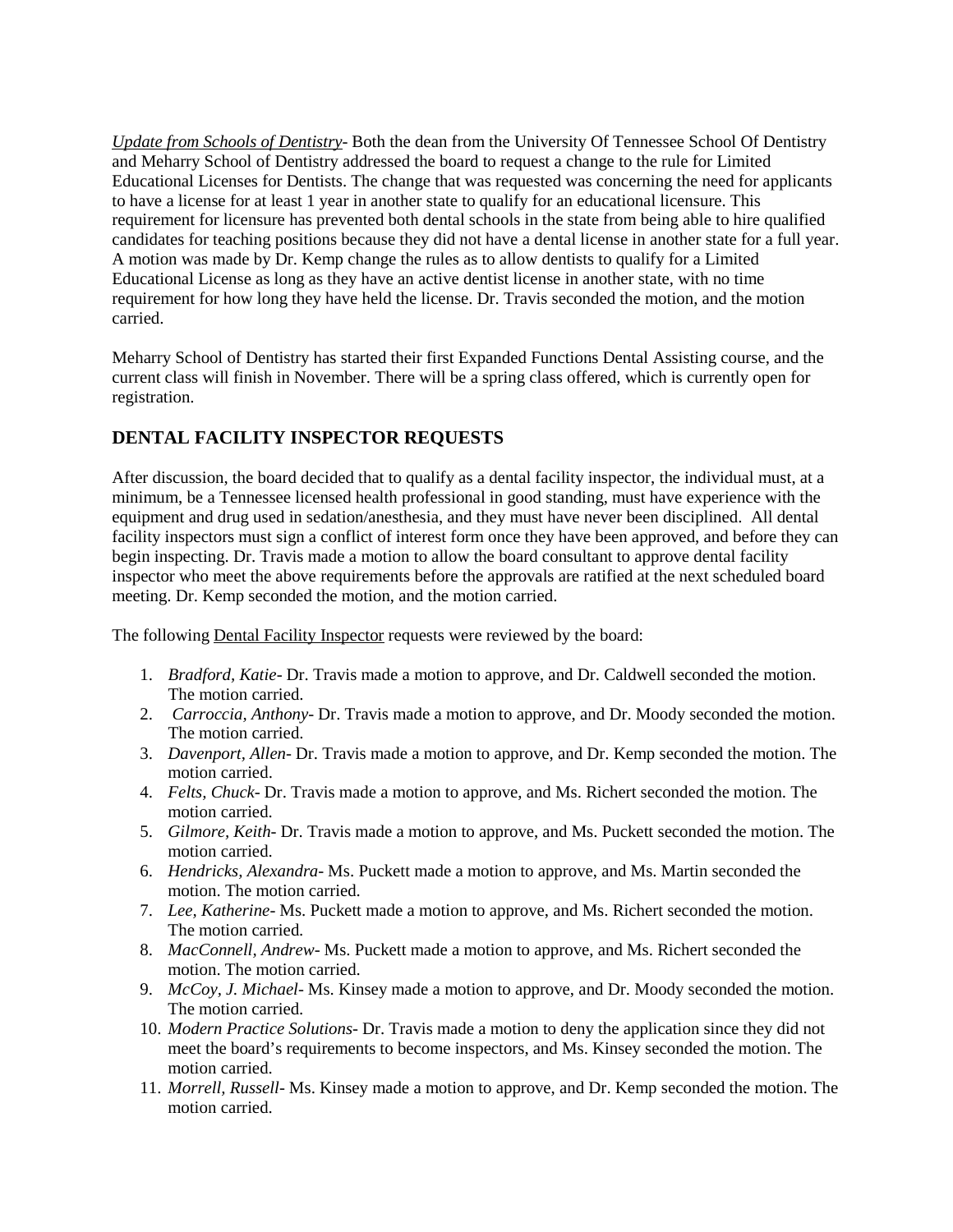- 12. *Peck, Russell* Ms. Puckett made a motion to approve, and Ms. Kinsey seconded the motion. The motion carried.
- 13. *Prater, Clyde* Dr. Travis made a motion to approve, and Ms. Puckett seconded the motion. The motion carried.
- 14. *Ritt, Richard* Ms. Puckett made a motion to deny this application because the individual did not have a Tennessee license. Ms. Martin seconded the motion, and the motion carried.
- 15. *Roller, Brandon* Ms. Kinsey made a motion to deny this application since he did not meet the board's requirements to become an inspector, and Ms. Puckett seconded the motion. The motion carried.
- 16. *Tennessee Dental Anesthesia Services (TDAS)* Dr. Kemp made a motion to approve, and Dr. Moody seconded the motion. The motion carried.

## **OTHER BUSINESS, RULE CHANGES AND/OR POLICY CHANGES**

*Dental Anesthesiology Taskforce recommendations*- Dr. Travis made a motion to accept all recommendations and definitions drafted at the last meeting by the taskforce, and to send them forward to a rulemaking hearing. Dr. Kemp seconded the motion, and the motion carried.

*CITA Liaison*- Dr. Travis made a motion to have Dr. Nadim Jubran continue representing the board at CITA until after the January board meeting. Dr. Meadows will take over the role after the January Board meeting takes place. Dr. Kemp seconded the motion, and the motion carried.

## **COMMITTEE AND TASKFORCE UPDATES**

#### *Anesthesia Committee*-

- a. DOCS-OSHU IV Course- Ms. Puckett made a motion to approve, and Ms. Kinsey seconded the motion. The motion carried.
- b. Sedation Education Academy- Dr. Travis made a motion to deny this course, and Ms. Martin seconded the motion. The motion carried.

*Taskforce to Develop Prescribing Guidelines for Dentists*- The CSMD Committee had submitted proposed changes to the guidelines developed by the Taskforce. After discussion, the board voted to approve the guidelines as originally developed by the taskforce. Dr. Rodriguez made a motion to approve the guidelines, and Dr. Kemp seconded the motion. The motion carried.

### **ORDER OF COMPLIANCE**

- 1. *Collins, James DDS* Dr. Collins has requested the probation be lifted from his license after completing the terms of his consent order. Ms. Puckett made a motion to approve, and Dr. Travis seconded the motion. The motion carried.
- 2. *Doctora, Joseph DDS* Dr. Doctora has requested to have the probation lifted from his license after completing the terms of his consent order. Ms. Puckett made a motion to approve, and Dr. Rodriguez seconded the motion. The motion carried.
- 3. *Fletcher, Audrey RDA* Ms. Fletcher has requested to have the suspension lifted from her license after completing the evaluation with the Wellness Committee. Ms. Puckett made a motion to approve, and Ms. Kinsey seconded the motion. The motion carried.
- 4. *Settles, Patricia RDA* Ms. Settles has requested to have the probation lifted from her license after completing the terms of her consent order. Ms. Puckett made a motion to approve, and Ms. Kinsey seconded the motion. The motion carried.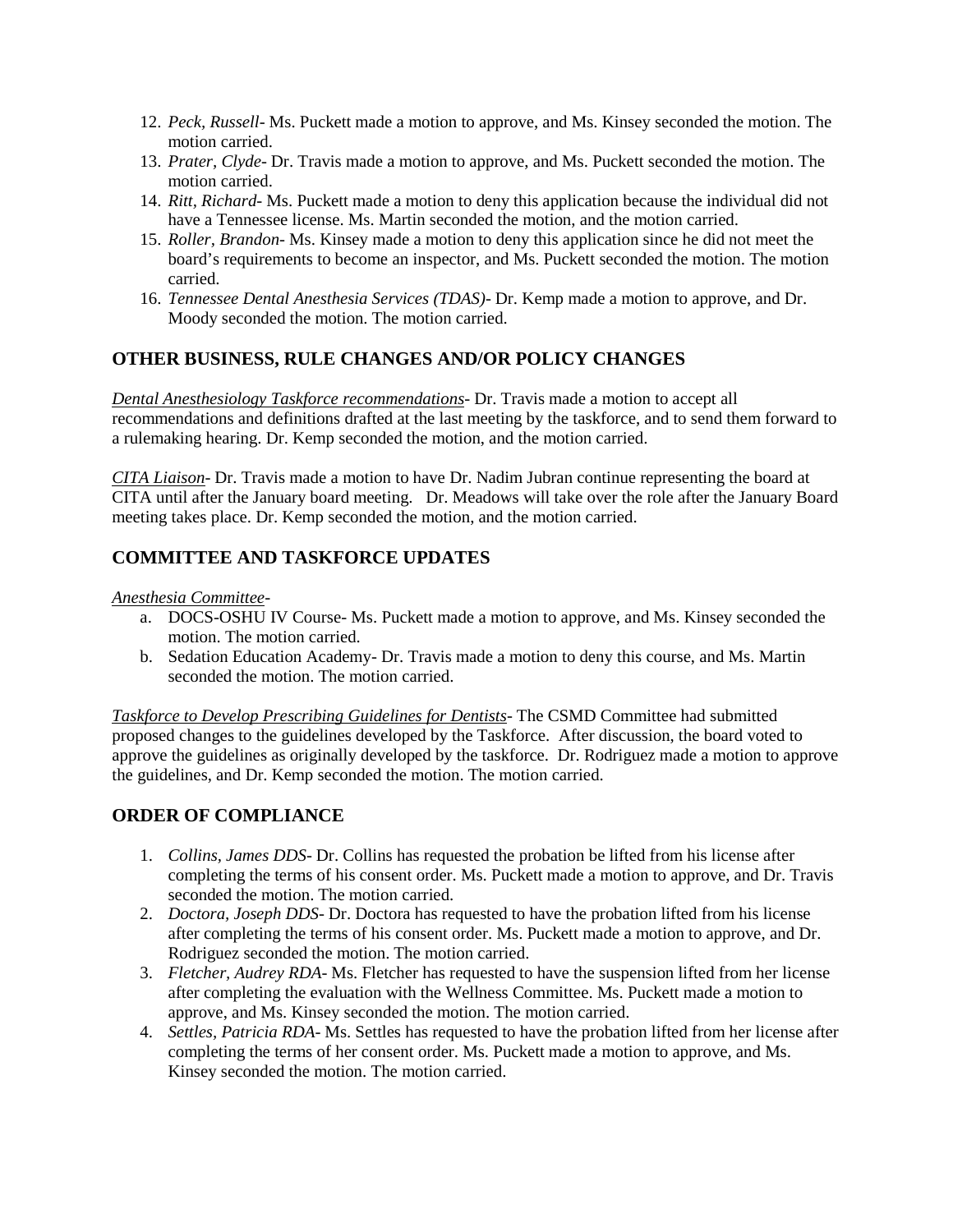## **AGREED CITATIONS**

Dr. Travis made a motion to approve all of the following agreed citations for continuing education audit violations:

- a. Abernathy, Amy RDA
- b. Barnes, Tanya RDA
- c. Bateman, Jacob DDS
- d. Box, Katherine RDA
- e. Brooks, Sheila RDA
- f. Brown, Anthony RDA
- g. Brown, Shantell RDA
- h. Dickey, Devan RDA
- i. Dixon, Lisa RDA
- j. Doka, William DDS
- k. Fei, Tianyun RDH
- l. Frazier, Michelle RDA
- m. Fussell, Charles DDS
- n. Ghazsharif, Negin RDH
- o. Hallbrook, Amber RDA
- p. Hale, Brittnie RDA
- q. Johnson, Alicia RDA
- r. Johnson, Velinzala RDA
- s. Jones, Dee RDH
- t. Ko, Johnny DDS
- u. Laxton, Laura RDH
- v. Polk, Yolanda RDA
- w. Prather, Paige DDS
- x. Rice Kellye DDS
- y. Robinson, Charisse RDH
- z. Smith, Jayson DDS
- aa. Snyder, Cheryl DDS
- bb. Spears, Melissa RDA
- cc. Starnes, Christina RDA
- dd. Tarver, Kathy RDA
- ee. Thomas, Marrio DDS
- ff. Tibbs, Jeremy DDS
- gg. Whitten, Andrea RDH

Dr. Kemp seconded the motion, and the motion carried.

Ms. Puckett made a motion to approve all of the following agreed citations for practicing on a lapsed license:

- a. Bell, Amber Diane RDA
- b. Dozier, Meredith RDA
- c. Jefferson, Kathy DDS
- d. Murphy, Aviance RDA
- e. Myers, Brandi Lane RDA
- f. Norman, Carey Nicole RDA
- g. Utley, Brielea RDA

Dr. Rodriguez seconded the motion and the motion carried.

#### **CONSENT ORDERS/AGREED ORDERS**

- 1. *Blourchain, Alireza DDS* Dr. Blourchain was found to be non-compliant with the 2017-2018 audit for his Limited Conscious Sedation Anesthesia permit. It was determined that he was .50 hours short of the total number of required sedation/anesthesia CEs. His license will be reprimanded and he will be fined a civil penalty of \$50. Ms. Kinsey made a motion to approve the consent order, and Dr. Rodriguez seconded the motion. The motion carried.
- 2. *Brown, Joseph DDS* Dr. Brown was found to be deficient by 4 hours of continuing education in the subject of sedation/anesthesia as part of the 2017-2018 Sedation Audit for his Limited Conscious permit. His licensed will be reprimanded and he will be fined a civil penalty totaling \$400. Dr. Travis made a motion to approve, and Ms. Martin seconded the motion. The motion carried.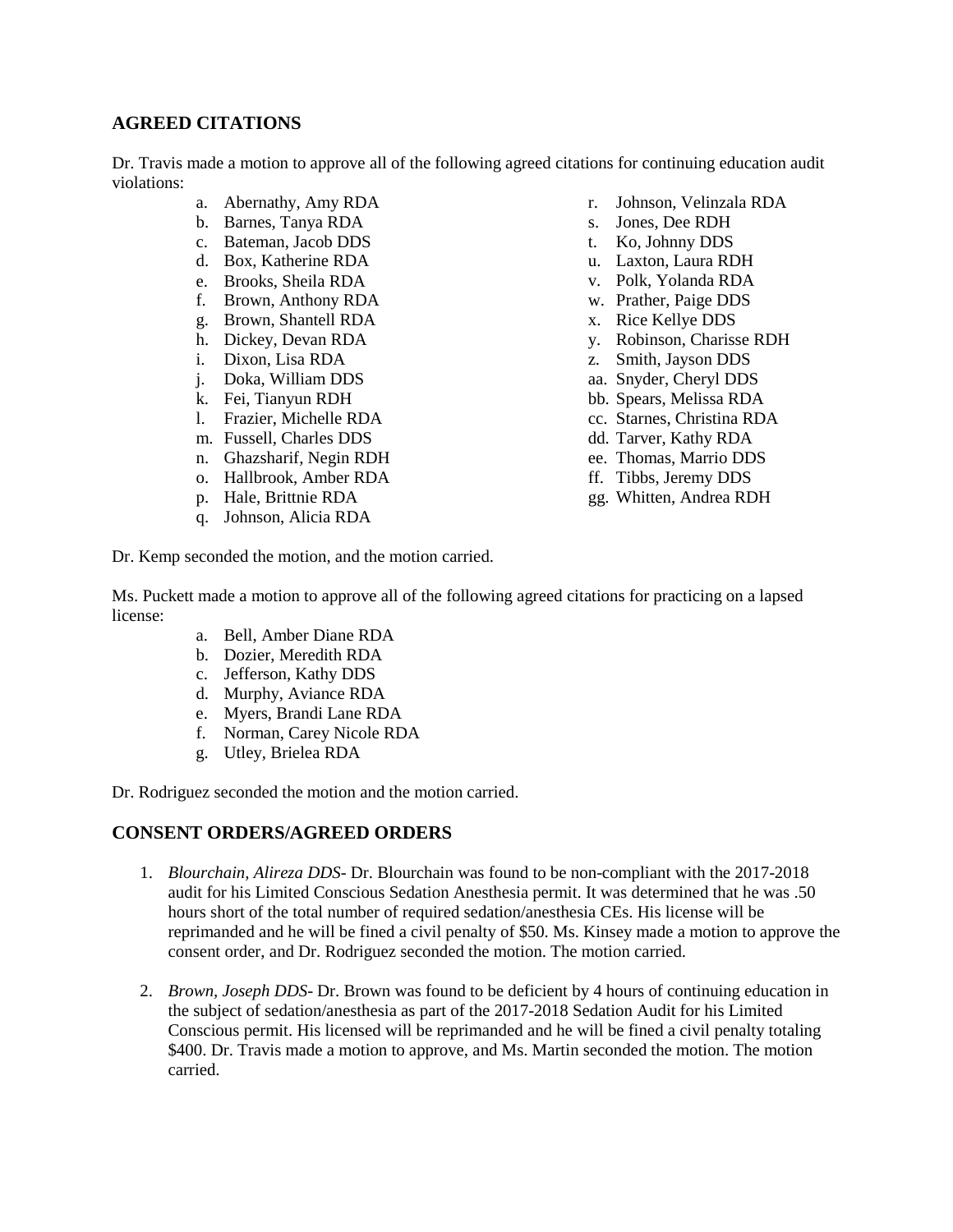- 3. *Calhoun, Kourtney RDA* Ms. Calhoun was found to be non-compliant with the 2015-2016 continuing education audit cycle by failing to submit 21 hours of CEs. As part of the consent order, Ms. Calhoun voluntarily retired her license. Ms. Kinsey made a motion to approve, and Ms. Puckett seconded the motion. The motion carried.
- 4. *Colvert, Dawson DDS* Dr. Colvert practice on a lapsed Limited Educational License for 10 months. His license will be reprimanded, and he will be fined \$2400 in civil penalties. Dr. Kemp made a motion to approve, and Ms. Kinsey seconded the motion. The motion carried.
- 5. *Cowan, Kedra RDA* Ms. Cowan failed to show proof of 11 hours of continuing education for the 2015-2016 audit cycle, and did not complete the terms of the agreed citation for audit noncompliance. She has chosen to voluntarily retire her license as part of the terms of the consent order. Ms. Puckett made a motion to approve, and Ms. Kinsey seconded the motion. The motion carried.
- 6. *Edmonds, Lartoniya RDA* Ms. Edmonds failed to provide proof of compliance with the 2015- 2016 continuing education audit. Her license has been reprimanded and she will be fined a civil penalty of \$150. Ms. Martin made a motion to approve, and Ms. Kinsey seconded the motion. The motion carried.
- 7. *Flye, Lakrisha RDA* Ms. Flye opened a private business where she whitened teeth and applied gemstones to teeth without the supervision of a dentist. Her license will be reprimanded and she will be fined a civil penalty of \$500. Ms. Kinsey made a motion to approve, and Ms. Puckett seconded the motion. The motion carried.
- 8. *Fuson, Steven DDS* Both Dr. Meadows and Dr. Moody recused themselves from hearing this order. Dr. Fuson was audited as part of the renewal of is Comprehensive Conscious Sedation permit for the years 2017-2018. He failed to have all the required drugs on site and easily accessible from the operatory and recovery room, as well as not having the required anticonvulsant. Dr. Fuson's license will be reprimanded, and he will be fined a civil penalty of \$100. Ms. Puckett made a motion to approve, and Ms. Kinsey seconded the motion. The motion carried.
- 9. *Gibson, Tarsha RDA* Ms. Gibson performed all of the duties of a dental assistant for 24 months on expired license. Her license will be reprimanded, and she will be fined a total of \$3,000 in civil penalties. Dr. Travis made a motion to approve, and Ms. Martin seconded the motion. The motion carried.
- 10. *Griffin, Joe DDS* Dr. Griffin was audited as part of his renewal process for his Comprehensive Conscious Sedation Permit for the years 2015-2016. He failed to provide proof of 2 hours of continuing education in the area of sedation and/or anesthesia. His license will be reprimanded and he will be a fined a total of \$200 in civil penalties. Dr. Travis made a motion to approve, and Ms. Kinsey seconded the motion. The motion carried.
- 11. *Johnson, Jennifer DDS* Dr. Johnson wrote a prescription for Clindamycin 300 mg under the name of a dental assistant employed in her dental office. The prescription was filled and picked up for Dr. Johnson's personal use. Dr. Johnson's license will be reprimanded, and she will be fined a civil penalty of \$1,000. Ms. Kinsey made a motion to approve and Ms. Martin seconded the motion. The motion was approved.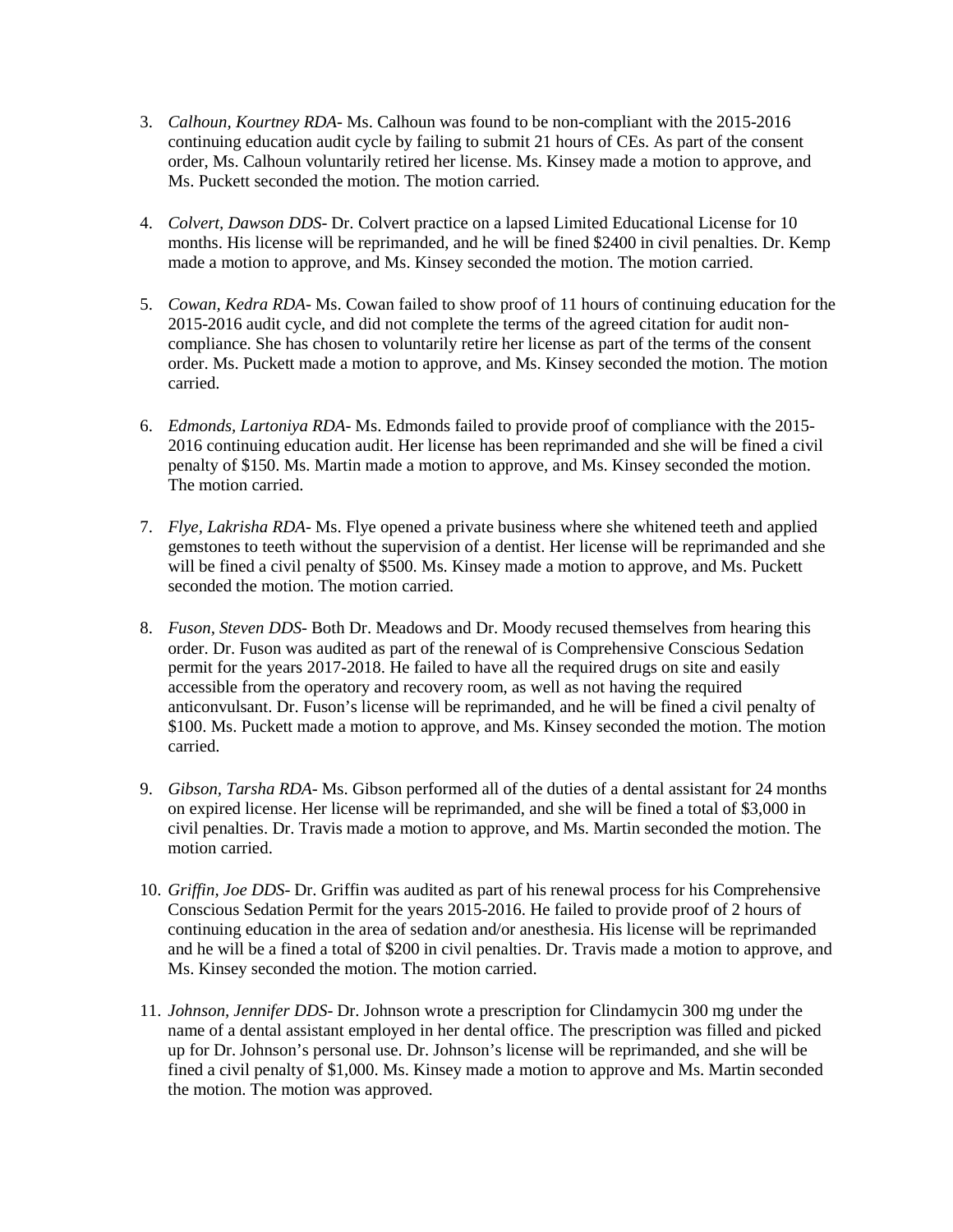- 12. *Lipscomb, Brandi RDA* Ms. Lipscomb failed to complete the required 2 hours of continuing education in the subject of chemical dependency for the 2015-2016 continuing education audit. Her license will be reprimanded and she will be fined a civil penalty of \$150. Ms. Martin made a motion to approve, and Ms. Puckett seconded the motion. The motion carried.
- 13. *Rogers, Kasandra RDA* Ms. Rogers failed to complete the terms of her 2013-2014 agreed citation for audit non-compliance. She then failed to show proof of compliance with the 2015- 2016 continuing education audit, and did not submit the civil penalty payment or continuing education make-up hours with the signed agreed citation. Ms. Rogers' license will be reprimanded and she will be fined a civil penalty of \$150. Ms. Puckett made a motion to approve, and Dr. Travis seconded the motion. The motion carried.
- 14. *Rowley, Andrea RDA* Ms. Rowley had previously been interviewed at the April 2018 board meeting for her initial application due to a previous DUI conviction. Her license had been granted contingent upon completing an evaluation with the Wellness Committee, and the license was placed on probation to run concurrent with the remaining criminal probation set to end in August 2018. The board received notification that Ms. Rowley had to use a ride share service or borrow a vehicle to get to work because she could not pass the breathalyzer in her vehicle. Her license will be suspended until completing an evaluation through the Tennessee Wellness Foundation, and must complete all recommendations of the evaluation. Once all requirements have been met, Ms. Rowley can request to have the suspension lifted and her license will be placed on probation for 5 years. Dr. Travis made a motion to approve, and Ms. Kinsey seconded the motion. The motion carried.
- 15. *Smith, Margie RDA* Ms. Smith was audited for the 2015-2016 continuing education cycle. She failed to submit any continuing education hours to show compliance with the audit. Her license has been voluntarily retired as part of the consent order. Ms. Puckett made a motion to approve, and Ms. Kinsey seconded the motion. The motion carried.
- 16. *Tackett, David DMD* Dr. Tackett admitted to prescribing a Schedule II substance to a family member that was not pursuant to a dentist-patient relationship or dental related purpose. He also admitted to attempting to self-prescribe a Schedule IV controlled substance and antibiotic for personal use prior to traveling. Dr. Tackett admitted to not checking the CSMD prior to prescribing controlled substances. He also failed to appropriately safeguard his prescription pad to prevent theft of unauthorized usage. Dr. Tackett's license will be reprimanded, he cannot apply to renew his DEA registration or apply for a new DEA registration, and he will be fined a civil penalty of \$500. Ms. Puckett made a motion to approve, and Ms. Martin seconded the motion. The motion carried.
- 17. *Taylor, Jeanne DMD* Dr. Taylor was audited as part of the renewal process for her Comprehensive Conscious Sedation Permit for 2015-2016. She was deficient 2.5 hours in the area of sedation and/or anesthesia for years 2015-2016. Her license will be reprimanded and she will be fined a civil penalty of \$250. Ms. Puckett made a motion to approve, and Ms. Kinsey seconded the motion. The motion carried.
- 18. *Trantham, Angela RDH* Ms. Trantham admitted to performing all of the duties of a dental hygienist for approximately 12 months on an expired license. Her license will be reprimanded and she will be fined civil penalties totaling \$2,700. Dr. Travis made a motion to approve, and Ms. Martin seconded the motion. The motion carried.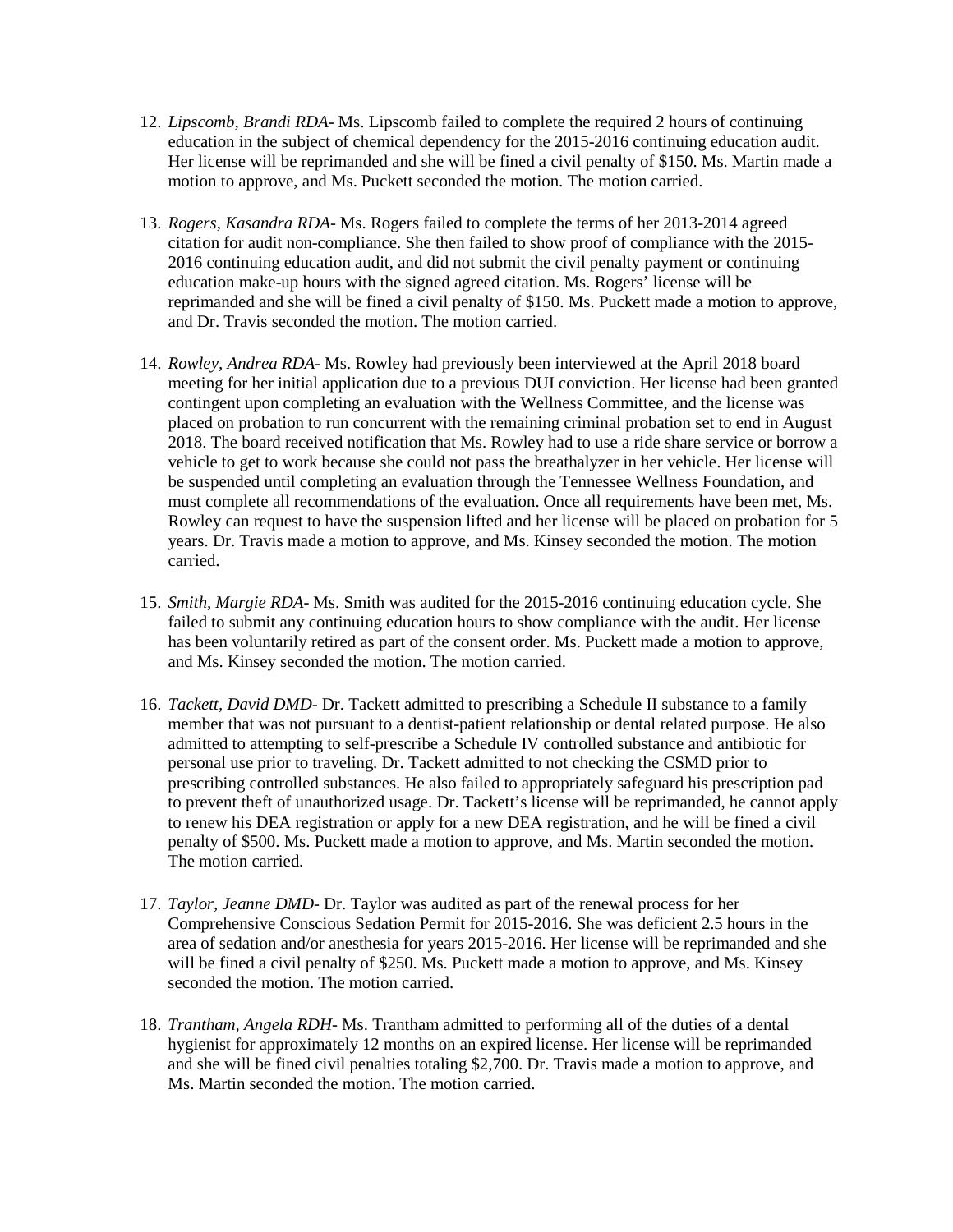19. *Williford, Tammy RDH*- Ms. Williford failed to reply to any of the 7 notices of continuing education audit for 2015-2016. Her license will be reprimanded, and she will be fined a civil penalty of \$150. In addition, Ms. Williford must make up 24 hours of continuing education to include 2 hours in the subject of chemical dependency, and proof of a current CPR certification. Ms. Puckett made a motion to approve, and Dr. Rodriguez seconded the motion. The motion carried.

After a discussion concerning the ability of board staff to approve the applications to add one or more certifications for those courses that are already approved by the board, it was confirmed by Ms. Putnam that this was allowable according to the board rules and regulations. Dr. Travis made a motion to allow the board staff to approve those applications, to reduce the work load on the board consultant and expedite the process for board staff. Dr. Moody seconded the motion, and the motion carried.

The meeting was adjourned at 3:49 p.m.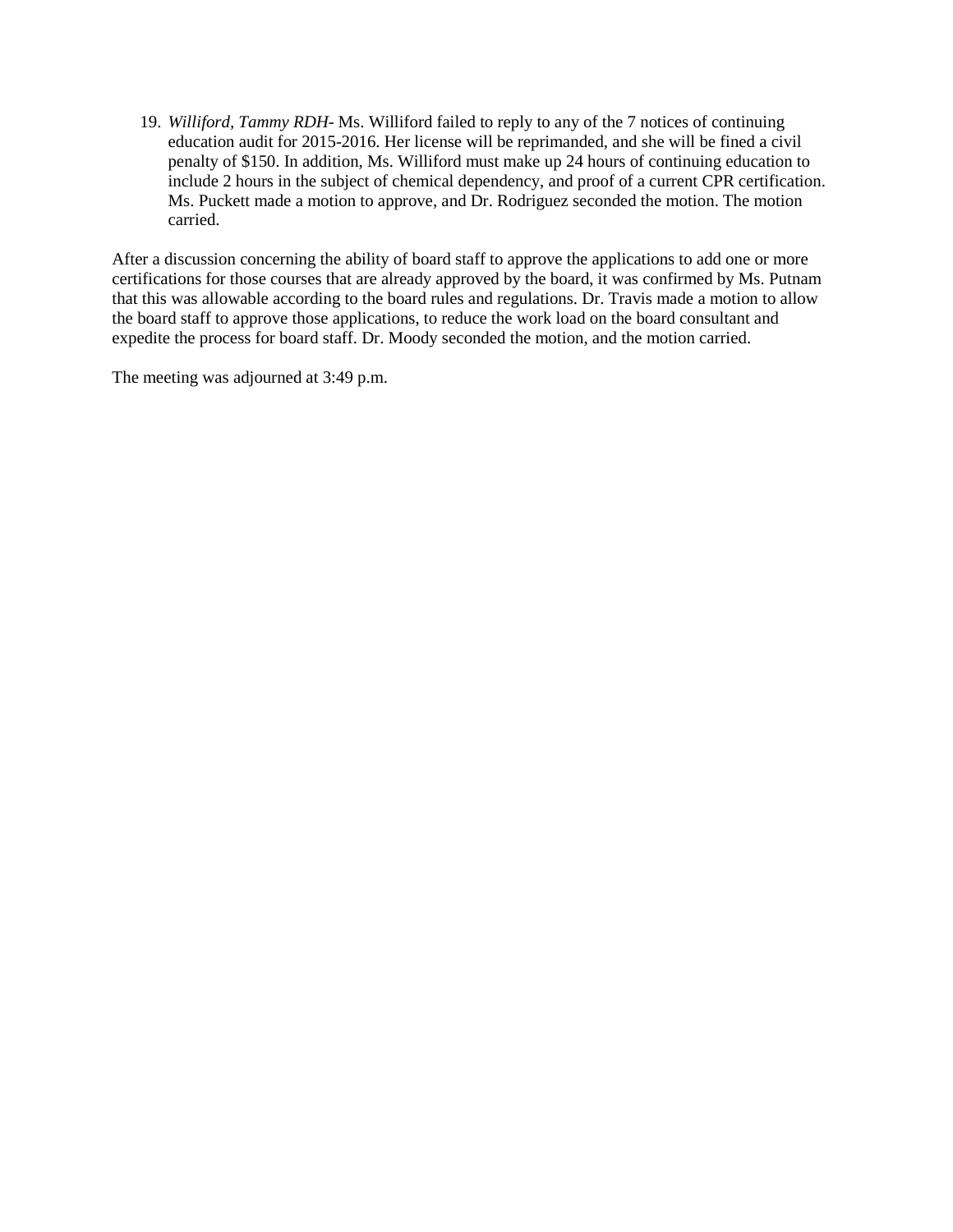| License |  |
|---------|--|
| Status  |  |

Ran Effective Current License

| ense: | <b>Previous License</b> |
|-------|-------------------------|

| Profession |           | Date               | <b>Status</b> | Status                                           | LN# | Name                                                       | City                 | State     | Expiry Date Date |           |
|------------|-----------|--------------------|---------------|--------------------------------------------------|-----|------------------------------------------------------------|----------------------|-----------|------------------|-----------|
| Dentist    | <b>DS</b> | 7/15/2019 Licensed |               |                                                  |     | Application in Process 11122 Aguirre Sarah Elizabeth       | Memphis              | TN        | 8/31/2020        | 7/15/2019 |
| Dentist    | DS.       | 8/19/2019 Licensed |               |                                                  |     | Application in Process 11120 Bahramian Naghmeh             | Mclean               | VA        | 5/31/2021        | 8/19/2019 |
| Dentist    | <b>DS</b> | 8/23/2019 Licensed |               | Application in Process 11145 Bailey Thomas       |     |                                                            | Brentwood            | TN        | 10/31/2021       | 8/23/2019 |
| Dentist    | DS.       | 7/18/2019 Licensed |               |                                                  |     | Application in Process 11119 Brunson Mallory Dr.           | Dyersburg            | TN        | 11/30/2020       | 7/18/2019 |
| Dentist    | <b>DS</b> | 9/23/2019 Licensed |               | Application in Process 11095 Burton Andy Ray     |     |                                                            | Husum                | <b>WA</b> | 5/31/2022        | 9/23/2019 |
| Dentist    | DS.       | 8/19/2019 Licensed |               | Application in Process 11142 Cain Christian      |     |                                                            | Gainesville          | FL.       | 2/28/2022        | 8/19/2019 |
| Dentist    | <b>DS</b> | 8/12/2019 Licensed |               |                                                  |     | Application in Process 11041 Caldwell Samuel Dr.           | Chattanooga          | <b>TN</b> | 10/31/2020       | 8/12/2019 |
| Dentist    | DS.       | 7/15/2019 Licensed |               |                                                  |     | Application in Process 11090 Campbell Makensey Chey        | Kingsport            | TN        | 3/31/2021        | 7/15/2019 |
| Dentist    | <b>DS</b> | 8/20/2019 Licensed |               |                                                  |     | Application in Process 11140 Childers Victoria Paige Dr.   | Lexington            | KY        | 8/31/2020        | 8/20/2019 |
| Dentist    | <b>DS</b> | 8/12/2019 Licensed |               | Application in Process 11105 Chung Theresa Tam   |     |                                                            | Acworth              | GA        | 4/30/2022        | 8/12/2019 |
| Dentist    | <b>DS</b> | 7/26/2019 Licensed |               |                                                  |     | Application in Process 11134 Clark Cody Alexander Dr.      | Waterford            | <b>CT</b> | 4/30/2022        | 7/26/2019 |
| Dentist    | DS.       | 7/12/2019 Licensed |               |                                                  |     | Application in Process 11123 Compton William David Jr. Dr. | Memphis              | TN        | 9/30/2021        | 7/12/2019 |
| Dentist    | DS.       | 10/4/2019 Licensed |               | Application in Process 11163 Cook Victor J       |     |                                                            | Columbus             | OH        | 5/31/2021        | 10/4/2019 |
| Dentist    | <b>DS</b> | 8/19/2019 Licensed |               | Application in Process 11146 Crump Brian Dr      |     |                                                            | Brentwood            | <b>TN</b> | 2/28/2022        | 8/19/2019 |
| Dentist    | <b>DS</b> | 8/26/2019 Licensed |               | Expired                                          |     | 7852 Devall Terry Jean                                     | Tupelo               | <b>MS</b> | 10/31/2021       | 7/11/2002 |
| Dentist    | DS.       | 7/12/2019 Licensed |               | Application in Process 11029 Diffee Steven Grant |     |                                                            | Brentwood            | TN        | 3/31/2022        | 7/12/2019 |
| Dentist    | DS.       | 7/15/2019 Licensed |               |                                                  |     | Application in Process 11096 Donelson David William Dr     | Marietta             | GA        | 11/30/2021       | 7/15/2019 |
| Dentist    | <b>DS</b> | 9/4/2019 Licensed  |               | Application in Process 11155 Dotherow Seth       |     |                                                            | Jackson              | <b>MS</b> | 9/30/2021        | 9/4/2019  |
| Dentist    | <b>DS</b> | 7/15/2019 Licensed |               | Application in Process 11121 Douglas Breion      |     |                                                            | Memphis              | TN        | 8/31/2020        | 7/15/2019 |
| Dentist    | DS.       | 7/12/2019 Licensed |               | Application in Process 11109 Dowling Ryan        |     |                                                            | Johnson City         | TN        | 2/28/2021        | 7/12/2019 |
| Dentist    | DS.       | 10/4/2019 Licensed |               | Application in Process 11164 Dweik Samer Dr.     |     |                                                            | Eads                 | <b>TN</b> | 10/31/2021       | 10/4/2019 |
| Dentist    | <b>DS</b> | 7/26/2019 Licensed |               | Expired                                          |     | 9158 Eltzroth Eric Lee                                     | Eagle Point          | <b>OR</b> | 12/31/2020       | 9/27/2010 |
| Dentist    | <b>DS</b> | 9/4/2019 Licensed  |               | Application in Process 11143 Flesher Deren       |     |                                                            | Edmond               | OK        | 3/31/2021        | 9/4/2019  |
| Dentist    | DS.       | 7/12/2019 Licensed |               | Application in Process 11114 Frantz Angela Marie |     |                                                            | Manchester           | TN        | 11/30/2021       | 7/12/2019 |
| Dentist    | <b>DS</b> | 8/19/2019 Licensed |               | Application in Process 10112 Ghadri Najib        |     |                                                            | Memphis              | <b>TN</b> | 10/31/2021       | 8/19/2019 |
| Dentist    | <b>DS</b> | 7/9/2019 Licensed  |               | <b>Application in Process</b>                    |     | 10960 Gilbert Eliza Dr                                     | Nashville            | TN        | 7/31/2021        | 7/9/2019  |
| Dentist    | <b>DS</b> | 7/18/2019 Licensed |               | Application in Process 11124 Habib Mariam G      |     |                                                            | Nashville            | TN        | 7/31/2020        | 7/18/2019 |
| Dentist    | DS.       | 9/3/2019 Licensed  |               | Application in Process 11151 Hall Devin T Dr.    |     |                                                            | <b>Bowling Green</b> | KY        | 3/31/2022        | 9/3/2019  |
| Dentist    | DS.       | 7/15/2019 Licensed |               | Application in Process 11097 Hansen Jared        |     |                                                            | Arlington            | TN        | 8/31/2020        | 7/15/2019 |

|                      |              |                    | Rank      |
|----------------------|--------------|--------------------|-----------|
|                      |              | License            | Effective |
| City                 | <b>State</b> | <b>Expiry Date</b> | Date      |
| Memphis              | <b>TN</b>    | 8/31/2020          | 7/15/2019 |
| Mclean               | VA           | 5/31/2021          | 8/19/2019 |
| Brentwood            | <b>TN</b>    | 10/31/2021         | 8/23/2019 |
| Dyersburg            | <b>TN</b>    | 11/30/2020         | 7/18/2019 |
| Husum                | <b>WA</b>    | 5/31/2022          | 9/23/2019 |
| Gainesville          | FL           | 2/28/2022          | 8/19/2019 |
| Chattanooga          | <b>TN</b>    | 10/31/2020         | 8/12/2019 |
| Kingsport            | <b>TN</b>    | 3/31/2021          | 7/15/2019 |
| Lexington            | KY           | 8/31/2020          | 8/20/2019 |
| Acworth              | GA           | 4/30/2022          | 8/12/2019 |
| Waterford            | <b>CT</b>    | 4/30/2022          | 7/26/2019 |
| Memphis              | <b>TN</b>    | 9/30/2021          | 7/12/2019 |
| Columbus             | OH           | 5/31/2021          | 10/4/2019 |
| Brentwood            | <b>TN</b>    | 2/28/2022          | 8/19/2019 |
| Tupelo               | <b>MS</b>    | 10/31/2021         | 7/11/2002 |
| Brentwood            | <b>TN</b>    | 3/31/2022          | 7/12/2019 |
| Marietta             | GA           | 11/30/2021         | 7/15/2019 |
| Jackson              | <b>MS</b>    | 9/30/2021          | 9/4/2019  |
| Memphis              | <b>TN</b>    | 8/31/2020          | 7/15/2019 |
| Johnson City         | <b>TN</b>    | 2/28/2021          | 7/12/2019 |
| Eads                 | <b>TN</b>    | 10/31/2021         | 10/4/2019 |
| Eagle Point          | <b>OR</b>    | 12/31/2020         | 9/27/2010 |
| Edmond               | OK           | 3/31/2021          | 9/4/2019  |
| Manchester           | <b>TN</b>    | 11/30/2021         | 7/12/2019 |
| Memphis              | <b>TN</b>    | 10/31/2021         | 8/19/2019 |
| Nashville            | <b>TN</b>    | 7/31/2021          | 7/9/2019  |
| Nashville            | <b>TN</b>    | 7/31/2020          | 7/18/2019 |
| <b>Bowling Green</b> | KY           | 3/31/2022          | 9/3/2019  |
| Arlington            | <b>TN</b>    | 8/31/2020          | 7/15/2019 |
|                      |              |                    |           |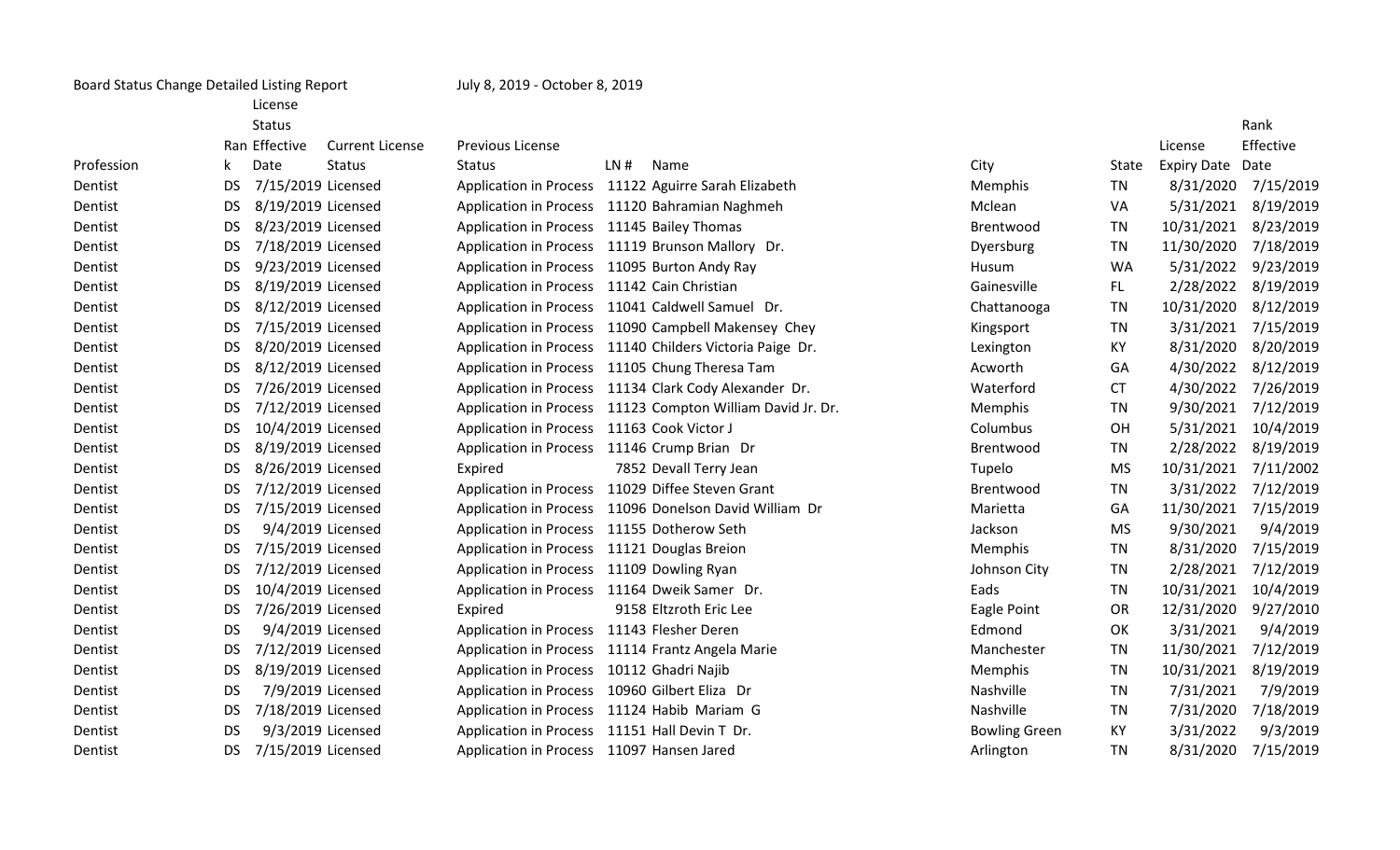| Dentist | DS.       | 9/27/2019 Licensed | <b>Voluntarily Retired</b>                  | 9662 Harris Clemmisa Louise                             | Jonesboro         | <b>AR</b> | 10/31/2020            | 6/4/2013            |
|---------|-----------|--------------------|---------------------------------------------|---------------------------------------------------------|-------------------|-----------|-----------------------|---------------------|
| Dentist | DS.       | 7/12/2019 Licensed |                                             | Application in Process 11112 Harris Preston Lewis Jr Dr | Nashville         | <b>TN</b> | 8/31/2021             | 7/12/2019           |
| Dentist | DS.       | 7/26/2019 Licensed |                                             | Application in Process 11092 Hodge Lauren Michelle Dr.  | Caruthersvlle     | <b>MO</b> | 11/30/2021            | 7/26/2019           |
| Dentist | DS.       | 7/11/2019 Licensed | On Probation                                | 3750 Holt Charles E JR                                  | Chattanooga       | <b>TN</b> | 10/31/2019            | 7/9/1981            |
| Dentist | DS.       | 7/26/2019 Licensed | Application in Process 10952 Jain Rasika    |                                                         | San Marcos        | CA        | 9/30/2020             | 7/26/2019           |
| Dentist | DS.       | 7/31/2019 Licensed | Expired                                     | 3996 Jefferson Kathy L                                  | Brentwood         | <b>TN</b> | 3/31/2021             | 7/27/1982           |
| Dentist | DS.       | 7/15/2019 Licensed | Application in Process 11087 Johnson Tessa  |                                                         | Loudon            | TN        | 4/30/2021             | 7/15/2019           |
| Dentist | DS.       | 9/27/2019 Licensed |                                             | Application in Process 11149 Jones Timothy Travis Dr.   | Seymour           | <b>TN</b> | 3/31/2021             | 9/27/2019           |
| Dentist | DS.       | 9/16/2019 Licensed |                                             | Application in Process 11137 Karmarkar Sanket Dr.       | Suwanee           | GA        | 8/31/2022             | 9/16/2019           |
| Dentist | DS.       | 7/12/2019 Licensed |                                             | Application in Process 11082 Kelley Grant M Dr.         | Nashville         | TN        | 5/31/2021             | 7/12/2019           |
| Dentist | DS.       | 7/12/2019 Licensed | Application in Process 11106 Kent Jacob     |                                                         | Rch Cucamonga     | CA        | 8/31/2021             | 7/12/2019           |
| Dentist | DS.       | 8/26/2019 Licensed | <b>Voluntarily Retired</b>                  | 10828 Lal Urvashi Dr.                                   | Allen             | <b>TX</b> | 3/31/2022             | 7/13/2018           |
| Dentist | DS.       | 8/19/2019 Licensed | <b>Voluntarily Retired</b>                  | 9782 Lixey Brian Matthew                                | Hopkinsville      | KY        | 7/31/2022             | 11/4/2013           |
| Dentist | DS.       | 8/20/2019 Licensed | Application in Process 11138 Mcgraw Conor   |                                                         | Nashville         | TN        | 11/30/2020            | 8/20/2019           |
| Dentist | <b>DS</b> | 7/17/2019 Licensed | On Probation                                | 8398 Mcneely Timothy Joseph                             | Nolensville       | TN        | 3/31/2021             | 7/7/2005            |
| Dentist | DS.       | 7/15/2019 Licensed |                                             | Application in Process 11126 Meeks Alice Rena Dr.       | Lebanon           | <b>TN</b> | 2/28/2021             | 7/15/2019           |
| Dentist | DS.       | 7/12/2019 Licensed |                                             | Application in Process 11102 Monks Ashton Taylor        | Memphis           | TN        | 4/30/2021             | 7/12/2019           |
| Dentist | DS.       | 7/12/2019 Licensed |                                             | Application in Process 11118 Moore Jane Nathanielle Dr. | Memphis           | <b>TN</b> | 4/30/2021             | 7/12/2019           |
| Dentist | DS.       | 7/15/2019 Licensed |                                             | Application in Process 11113 Muluh Meshack Akumbom      | Antioch           | TN        | 4/30/2022             | 7/15/2019           |
| Dentist | <b>DS</b> | 8/19/2019 Licensed | Application in Process 11141 Nichols Joel J |                                                         | Nashville         | TN        | 7/31/2021             | 8/19/2019           |
| Dentist | DS.       | 10/4/2019 Licensed | Application in Process 11167 Nichols Laura  |                                                         | Nashville         | TN        | 10/31/2021            | 10/4/2019           |
| Dentist | DS.       | 9/23/2019 Licensed | Application in Process 11160 Norris Kelly   |                                                         | Brentwood         | TN        | 5/31/2021             | 9/23/2019           |
| Dentist | DS.       | 7/15/2019 Licensed |                                             | Application in Process 11115 Norwood Hannah Lee Dr.     | Pulaski           | <b>TN</b> | 3/31/2021             | 7/15/2019           |
| Dentist | <b>DS</b> | 8/5/2019 Licensed  | <b>Voluntarily Retired</b>                  | 3605 Patel Shakuntala J                                 | Tazewell          | TN        | 11/30/2020            | 2/12/1980           |
| Dentist | <b>DS</b> | 8/5/2019 Licensed  |                                             | Application in Process 11125 Patten-Vie Angela May Mrs. | Morristown        | TN        | 10/31/2020            | 8/5/2019            |
| Dentist | DS        | 9/24/2019 Licensed |                                             | Application in Process 11148 Pelczar Kristen M          | Pittsburgh        | PA        | 11/30/2021            | 9/24/2019           |
| Dentist | DS.       | 7/15/2019 Licensed | Application in Process 11086 Phan Eric      |                                                         | Murfreesboro      | <b>TN</b> | 5/31/2021             | 7/15/2019           |
| Dentist | DS.       | 7/15/2019 Licensed | <b>Voluntarily Retired</b>                  | 2716 Redmond Charles A JR                               | Brentwood         | TN        | 11/30/2020            | 1/2/1975            |
| Dentist | <b>DS</b> | 8/2/2019 Licensed  |                                             | Application in Process 11091 Reeves Katelyn             | Nashville         | TN        | 4/30/2022             | 8/2/2019            |
| Dentist | <b>DS</b> | 7/15/2019 Licensed | <b>Voluntarily Retired</b>                  | 9078 Ricks Eric Dean                                    | Macon             | GA        | 11/30/2021 10/30/2009 |                     |
| Dentist | DS.       | 10/4/2019 Licensed |                                             | Application in Process 11166 Robinson Steven Andrew Dr. | Nashville         | <b>TN</b> | 12/31/2020            | 10/4/2019           |
| Dentist | DS.       | 7/26/2019 Licensed |                                             | Application in Process 11127 Robison James Michael Dr.  | <b>Fort Bragg</b> | <b>NC</b> | 7/31/2020             | 7/26/2019           |
| Dentist | DS.       | 7/15/2019 Licensed |                                             | Application in Process 11065 Rollins Jacob Scott        | Milan             | TN        | 2/28/2022             | 7/15/2019           |
| Dentist | <b>DS</b> | 7/12/2019 Licensed |                                             | Application in Process 11116 Rosario Rachel Alexandria  | Nashville         | <b>TN</b> |                       | 3/31/2022 7/12/2019 |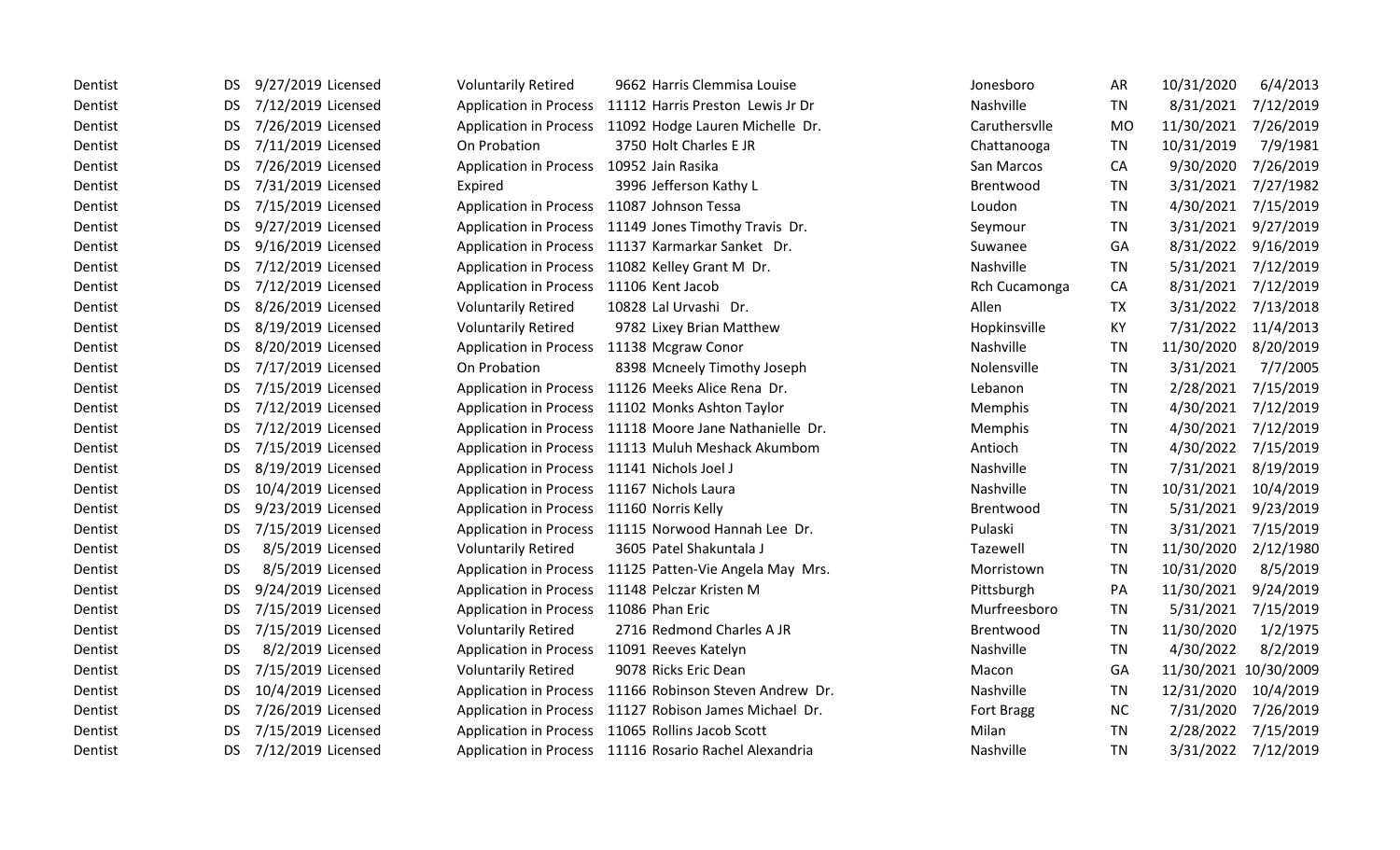| Dentist | DS.       | 7/15/2019 Licensed                        |                                            | Application in Process 11107 Ross Laura Kathryn          | Nashville            | <b>TN</b> | 1/31/2021  | 7/15/2019 |
|---------|-----------|-------------------------------------------|--------------------------------------------|----------------------------------------------------------|----------------------|-----------|------------|-----------|
| Dentist | DS.       | 7/12/2019 Licensed                        |                                            | Application in Process 11099 Seard Jonathan              | Cleveland            | <b>TN</b> | 11/30/2021 | 7/12/2019 |
| Dentist | DS        | 9/23/2019 Licensed                        |                                            | Application in Process 11131 Severe David Lane Dr.       | Columbus             | IN        | 6/30/2021  | 9/23/2019 |
| Dentist | DS.       | 7/18/2019 Licensed                        |                                            | Application in Process 11104 Shaikh Kamran Dr.           | Sugar Land           | <b>TX</b> | 8/31/2020  | 7/18/2019 |
| Dentist | <b>DS</b> | 8/12/2019 Licensed                        |                                            | Application in Process 11132 Shuba Kristina S Dr         | Knoxville            | <b>TN</b> | 5/31/2021  | 8/12/2019 |
| Dentist | <b>DS</b> | 9/3/2019 Licensed                         | Application in Process 11153 Slade Caitlin |                                                          | Fort Worth           | <b>TX</b> | 7/31/2022  | 9/3/2019  |
| Dentist | DS        | 7/15/2019 Licensed                        |                                            | Application in Process 11110 Splinter Daniel Clayton Dr. | Kingsport            | <b>TN</b> | 4/30/2022  | 7/15/2019 |
| Dentist | DS.       | 7/12/2019 Licensed                        |                                            | Application in Process 11111 Stan Nshombia Diaka         | Valdosta             | GA        | 1/31/2022  | 7/12/2019 |
| Dentist | DS        | 8/5/2019 Licensed                         |                                            | Application in Process 11128 Strong Brett Munro Dr       | Austin               | <b>TX</b> | 10/31/2020 | 8/5/2019  |
| Dentist | <b>DS</b> | 9/23/2019 Licensed                        |                                            | Application in Process 11157 Sybo Bao Truc Dr.           | Nashville            | <b>TN</b> | 11/30/2021 | 9/23/2019 |
| Dentist | DS.       | 8/19/2019 Licensed                        |                                            | Application in Process 11139 Sybo Brian Dr.              | Nashville            | <b>TN</b> | 6/30/2022  | 8/19/2019 |
| Dentist | <b>DS</b> | 8/5/2019 Licensed                         | Application in Process 11130 Ta An Dr      |                                                          | Austin               | <b>TX</b> | 8/31/2021  | 8/5/2019  |
| Dentist | <b>DS</b> | 9/24/2019 Licensed                        |                                            | Application in Process 11150 Thommes James E             | Mundelein            | IL.       | 9/30/2021  | 9/24/2019 |
| Dentist | <b>DS</b> | 8/23/2019 Licensed                        |                                            | Application in Process 11136 Vicari Kaitlin Faith        | Virginia Beach       | VA        | 10/31/2020 | 8/23/2019 |
| Dentist | DS.       | 9/23/2019 Licensed                        | <b>Voluntarily Retired</b>                 | 9895 Vinall Abbey Carraway                               | Germantown           | TN        | 5/31/2021  | 7/9/2014  |
| Dentist | DS        | 7/15/2019 Licensed                        |                                            | Application in Process 11117 Vracar Michael Eli II Dr.   | Memphis              | <b>TN</b> | 3/31/2022  | 7/15/2019 |
| Dentist | <b>DS</b> | 9/27/2019 Licensed                        | Application in Process 11154 Wilson Alison |                                                          | Brentwood            | TN        | 5/31/2022  | 9/27/2019 |
| Dentist | <b>DS</b> | 9/3/2019 Retired - Probation On Probation |                                            | 9744 Cook Larry J                                        | Boone                | <b>NC</b> | 8/31/2019  | 9/13/2013 |
| Dentist | <b>DS</b> | 9/5/2019 Voluntarily Retired Licensed     |                                            | 3066 Alsobrook James C                                   | Halls                | <b>TN</b> | 8/31/2019  | 2/10/1977 |
| Dentist | <b>DS</b> | 8/23/2019 Voluntarily Retired Licensed    |                                            | 10002 Amram Jack Christopher                             | Crete                | IL.       | 8/31/2019  | 3/9/2015  |
| Dentist | <b>DS</b> | 7/29/2019 Voluntarily Retired Licensed    |                                            | 10316 Arbor Sara Marie Dr                                | <b>Natick</b>        | MA        | 8/31/2019  | 7/6/2016  |
| Dentist | DS.       | 8/30/2019 Voluntarily Retired Licensed    |                                            | 3638 Barker Mark                                         | Knoxville            | TN        | 11/30/2019 | 7/2/1980  |
| Dentist | <b>DS</b> | 9/3/2019 Voluntarily Retired Licensed     |                                            | 7453 Bernui Rolando                                      | Hendersonville       | <b>TN</b> | 8/31/2019  | 2/26/2004 |
| Dentist | <b>DS</b> | 8/6/2019 Voluntarily Retired Licensed     |                                            | 3775 Boyd Charles H                                      | Goshen               | KY        | 12/31/2020 | 7/16/1981 |
| Dentist | <b>DS</b> | 7/17/2019 Voluntarily Retired Licensed    |                                            | 2533 Buhl Henry C                                        | Hixson               | <b>TN</b> | 11/30/2019 | 1/3/1974  |
| Dentist | <b>DS</b> | 7/26/2019 Voluntarily Retired Licensed    |                                            | 10698 Charowski Megan Rachael Dr                         | Arlington            | <b>TN</b> | 5/31/2019  | 3/23/2018 |
| Dentist | DS.       | 8/19/2019 Voluntarily Retired Licensed    |                                            | 10428 Chavis Diane Renee                                 | Jackson              | <b>MS</b> | 9/30/2019  | 3/3/2017  |
| Dentist | DS        | 8/27/2019 Voluntarily Retired Licensed    |                                            | 9453 Cherrington Stephen Shae                            | San Antonio          | <b>TX</b> | 8/31/2019  | 5/17/2012 |
| Dentist | <b>DS</b> | 7/19/2019 Voluntarily Retired Licensed    |                                            | 7607 Cureton Steven L.                                   | North Port           | FL.       | 2/28/2021  | 3/3/1999  |
| Dentist | <b>DS</b> | 9/4/2019 Voluntarily Retired Licensed     |                                            | 8809 Drager John Louis                                   | Anchorage            | AK        | 1/31/2020  | 3/28/2008 |
| Dentist | DS.       | 7/18/2019 Voluntarily Retired Licensed    |                                            | 10488 Floor Margaret Ann                                 | <b>Winston Salem</b> | <b>NC</b> | 4/30/2020  | 5/12/2017 |
| Dentist | DS.       | 7/15/2019 Voluntarily Retired Licensed    |                                            | 10453 Gandhi Dharti Vinodchandra                         | Columbia             | <b>MO</b> | 9/30/2019  | 3/17/2017 |
| Dentist | <b>DS</b> | 7/8/2019 Voluntarily Retired Licensed     |                                            | 4770 George John David                                   | Maryville            | TN        | 8/31/2019  | 7/9/1987  |
| Dentist | <b>DS</b> | 9/4/2019 Voluntarily Retired Licensed     |                                            | 2971 Harrell Frank P                                     | Brentwood            | <b>TN</b> | 8/31/2019  | 7/1/1976  |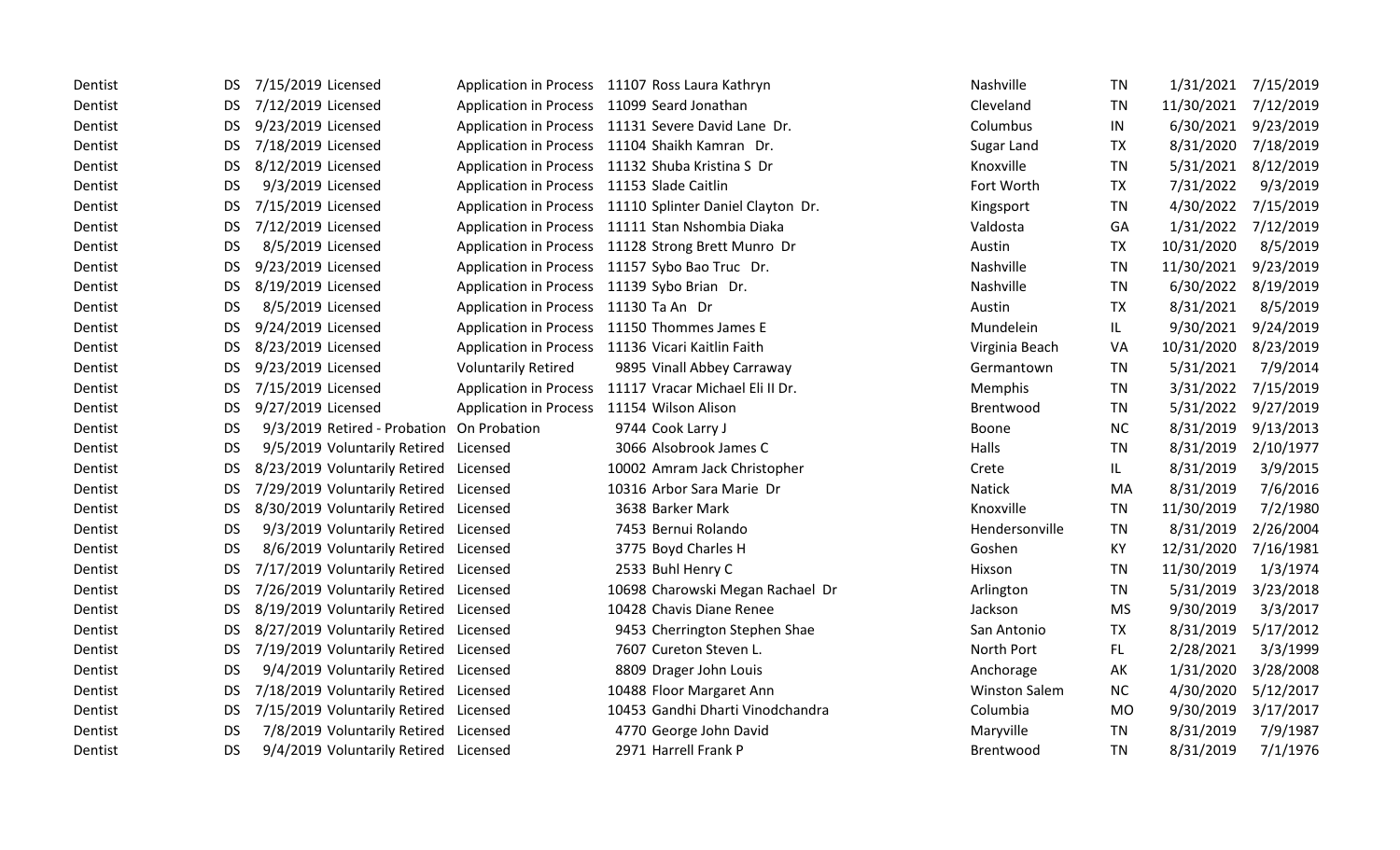| Dentist                  | <b>DS</b>  | 9/4/2019 Voluntarily Retired Licensed  |                               | 9145 Ivanoff Chris Stavros                               | North Olmsted    | OH        | 9/30/2020  | 6/4/2010             |
|--------------------------|------------|----------------------------------------|-------------------------------|----------------------------------------------------------|------------------|-----------|------------|----------------------|
| Dentist                  | DS         | 9/23/2019 Voluntarily Retired Licensed |                               | 10135 Levie Tyler Kellum                                 | La Fayette       | GA        | 10/31/2019 | 7/17/2015            |
| Dentist                  | <b>DS</b>  | 7/29/2019 Voluntarily Retired Licensed |                               | 9814 Lopez-Cepero Molly Jean                             | Lubbock          | <b>TX</b> | 7/31/2019  | 2/7/2014             |
| Dentist                  | <b>DS</b>  | 8/1/2019 Voluntarily Retired           | Licensed                      | 9353 Makan Sirish                                        | Rch Palos Vrd    | CA        | 6/30/2019  | 7/8/2011             |
| Dentist                  | <b>DS</b>  | 8/14/2019 Voluntarily Retired          | Licensed                      | 10210 Martin John Thomas                                 | Suffolk          | VA        | 12/31/2019 | 4/1/2016             |
| Dentist                  | <b>DS</b>  | 9/10/2019 Voluntarily Retired          | Licensed                      | 8222 Molind Samuel Edward                                | <b>Bristol</b>   | TN        | 11/30/2019 | 7/7/2004             |
| Dentist                  | <b>DS</b>  | 8/13/2019 Voluntarily Retired          | Licensed                      | 10705 Pidgeon Brittany                                   | Fayetteville     | NC        | 2/28/2021  | 5/14/2018            |
| Dentist                  | <b>DS</b>  | 8/13/2019 Voluntarily Retired          | Licensed                      | 7362 Ruder Joseph E II                                   | Oxford           | <b>MS</b> | 5/31/2021  | 6/16/1997            |
| Dentist                  | <b>DS</b>  | 8/1/2019 Voluntarily Retired           | Licensed                      | 10534 Vo Laura                                           | Birmingham       | AL        | 2/29/2020  | 5/26/2017            |
| Dentist                  | <b>DS</b>  | 9/13/2019 Voluntarily Retired          | Licensed                      | 2195 Ward Michael J                                      | Chattanooga      | TN        | 2/28/2021  | 1/11/1971            |
| Dentist                  | <b>DS</b>  | 7/8/2019 Voluntarily Retired           | Licensed                      | 8740 Watson Erik Alexander                               | Albuquerque      | <b>NM</b> | 6/30/2019  | 8/10/2007            |
| Dentist                  | <b>DS</b>  | 7/24/2019 Voluntarily Retired          | Licensed                      | 2747 Woodard Joseph A                                    | Columbia         | <b>TN</b> | 10/31/2019 | 1/10/1975            |
| Dentist                  | <b>DS</b>  | 7/8/2019 Voluntarily Retired           | Licensed                      | 4301 Yarrington Gary L                                   | Chattanooga      | TN        | 8/31/2019  | 2/9/1984             |
| Dentist                  | <b>EL</b>  | 8/5/2019 Licensed                      | Expired                       | 10126 Colvert Dawson Staley                              | Memphis          | TN        | 9/30/2020  | 12/7/2018            |
| Dentist                  | EL         | 8/12/2019 Licensed                     | <b>Application in Process</b> | 11129 Goel Apoorv                                        | Nashville        | TN        | 8/31/2020  | 8/12/2019            |
| Dentist                  | EL         | 9/23/2019 Licensed                     | <b>Application in Process</b> | 11144 Shehata Ehab A                                     | Lexington        | KY        | 7/31/2021  | 9/23/2019            |
| Dentist                  | <b>IPB</b> | 8/2/2019 Licensed                      | <b>Application in Process</b> | 11135 Coryell Edward                                     | Nashville        | <b>TN</b> | 12/31/2021 | 8/2/2019             |
| Dentist                  | LL         | 9/23/2019 Licensed                     |                               | Application in Process 11162 Marable Andrea Carolina Dr. | Rome             | GA        | 2/28/2022  | 9/23/2019            |
| Dentist                  | VL         | 9/3/2019 Voluntarily Retired           | Licensed                      | 3853 Levie Walter H JR                                   | Lafayette        | GA        |            | 9/30/2019 12/22/2010 |
| <b>Dental Hygienists</b> | DH         | 7/26/2019 Licensed                     | <b>Application in Process</b> | 9827 Adams Kimishae                                      | Memphis          | <b>TN</b> | 5/31/2022  | 7/26/2019            |
| <b>Dental Hygienists</b> | DH         | 9/27/2019 Licensed                     | <b>Application in Process</b> | 9875 Amerson Dominique Lynnette Mrs.                     | Fort Campbell    | KY        | 3/31/2021  | 9/27/2019            |
| <b>Dental Hygienists</b> | DH         | 9/4/2019 Licensed                      | <b>Application in Process</b> | 9846 Arnett Emily Nell                                   | Nashville        | TN        | 11/30/2021 | 9/4/2019             |
| <b>Dental Hygienists</b> | DH         | 9/3/2019 Licensed                      | <b>Voluntarily Retired</b>    | 3222 Atkins Beverly G                                    | Clarksville      | <b>TN</b> | 3/31/2022  | 7/6/1988             |
| Dental Hygienists        | DH         | 10/4/2019 Licensed                     | <b>Application in Process</b> | 9855 Baird Ashleigh T                                    | Glen Ellyn       | IL.       | 12/31/2021 | 10/4/2019            |
| <b>Dental Hygienists</b> | DH         | 7/15/2019 Licensed                     | <b>Application in Process</b> | 9794 Banasiak Delaney Marie                              | Clarksville      | <b>TN</b> | 10/31/2021 | 7/15/2019            |
| <b>Dental Hygienists</b> | DH         | 7/15/2019 Licensed                     | <b>Application in Process</b> | 9785 Bay Madison Elyse                                   | Arlington        | <b>TN</b> | 1/31/2022  | 7/15/2019            |
| <b>Dental Hygienists</b> | DH         | 9/23/2019 Licensed                     | <b>Application in Process</b> | 9862 Bergamino Hopkins Lauren                            | Ellijay          | GA        | 1/31/2022  | 9/23/2019            |
| <b>Dental Hygienists</b> | DH.        | 7/12/2019 Licensed                     | <b>Closed Application</b>     | 9641 Boyer Kristine Marie                                | Nashville        | <b>TN</b> | 5/31/2022  | 7/12/2019            |
| <b>Dental Hygienists</b> | DH         | 8/23/2019 Licensed                     | <b>Application in Process</b> | 9842 Bradford Chyvonne Louett                            | Antioch          | <b>TN</b> | 6/30/2022  | 8/23/2019            |
| Dental Hygienists        | DH         | 8/19/2019 Licensed                     | <b>Application in Process</b> | 9847 Bruck Jordyn A.                                     | Pegram           | <b>TN</b> | 2/28/2021  | 8/19/2019            |
| <b>Dental Hygienists</b> | DH         | 8/5/2019 Licensed                      | <b>Application in Process</b> | 9829 Burkhart Megan Alise Mrs                            | Knoxville        | <b>TN</b> | 2/28/2021  | 8/5/2019             |
| <b>Dental Hygienists</b> | DH.        | 9/24/2019 Licensed                     | <b>Application in Process</b> | 9860 Burns Kierston Hailey Mrs.                          | <b>Burns</b>     | TN        | 6/30/2022  | 9/24/2019            |
| <b>Dental Hygienists</b> | DH         | 7/26/2019 Licensed                     | <b>Voluntarily Retired</b>    | 5497 Cantrell Teresa Marie                               | <b>Drummonds</b> | <b>TN</b> | 4/30/2022  | 7/24/2002            |
| <b>Dental Hygienists</b> |            | DH 8/12/2019 Licensed                  | <b>Application in Process</b> | 9831 Carrera Cecilia                                     | Coldwater        | <b>MS</b> | 8/31/2020  | 8/12/2019            |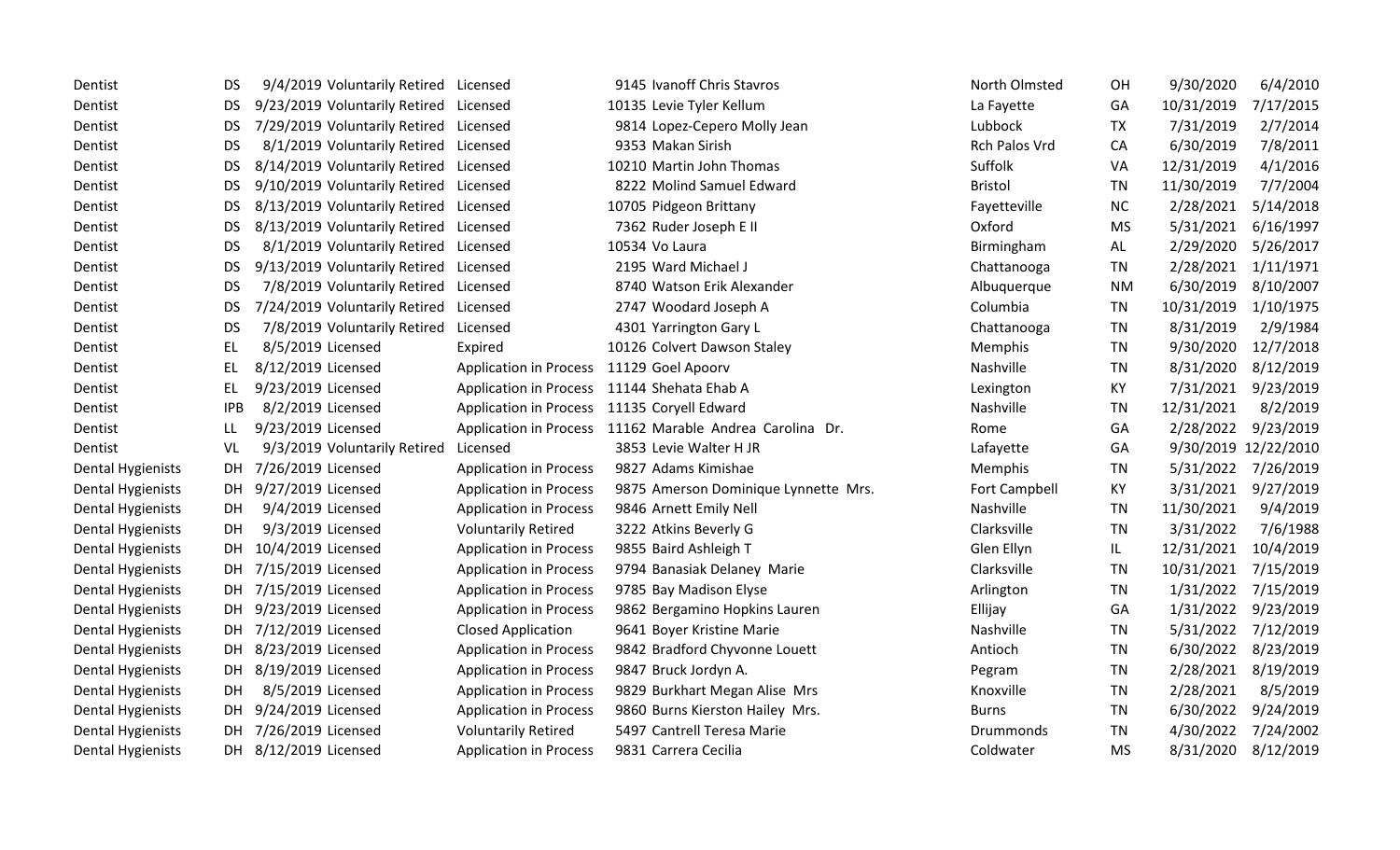| <b>Dental Hygienists</b> |     | DH 8/20/2019 Licensed | <b>Application in Process</b> | 9836 Chrisman Kelly Ann        | Fairview                  | TN        | 7/31/2021  | 8/20/2019           |
|--------------------------|-----|-----------------------|-------------------------------|--------------------------------|---------------------------|-----------|------------|---------------------|
| <b>Dental Hygienists</b> | DH  | 8/12/2019 Licensed    | <b>Application in Process</b> | 9832 Cowling Caitlin Marie Ms. | Franklin                  | TN        | 8/31/2021  | 8/12/2019           |
| <b>Dental Hygienists</b> | DH  | 8/19/2019 Licensed    | <b>Application in Process</b> | 9835 Currie Lori Lynn-Dow      | Ooltewah                  | <b>TN</b> | 10/31/2020 | 8/19/2019           |
| <b>Dental Hygienists</b> | DH  | 7/18/2019 Licensed    | <b>Application in Process</b> | 9782 Demoss Shelby Marie       | Evansville                | IN        | 4/30/2021  | 7/18/2019           |
| <b>Dental Hygienists</b> |     | DH 7/15/2019 Licensed | <b>Application in Process</b> | 9812 Dempsey Jordann Ryanna    | Cleveland                 | <b>TN</b> | 3/31/2022  | 7/15/2019           |
| <b>Dental Hygienists</b> |     | DH 7/15/2019 Licensed | <b>Application in Process</b> | 9797 Douglas Micaela Brooke    | <b>Pleasant View</b>      | <b>TN</b> | 3/31/2021  | 7/15/2019           |
| <b>Dental Hygienists</b> | DH  | 9/23/2019 Licensed    | <b>Application in Process</b> | 9857 Dowd Michelle MRS.        | Rego Park                 | <b>NY</b> | 2/28/2021  | 9/23/2019           |
| <b>Dental Hygienists</b> |     | DH 7/15/2019 Licensed | Expired                       | 8199 East Katherine Renee'     | Oswego                    | IL.       | 10/31/2020 | 6/13/2014           |
| Dental Hygienists        |     | DH 7/23/2019 Licensed | Expired                       | 6055 Farris Lori Denise        | Jellico                   | TN        | 1/31/2022  | 6/8/2005            |
| <b>Dental Hygienists</b> |     | DH 7/26/2019 Licensed | <b>Application in Process</b> | 9821 Fender Hannah Elizabeth   | Johnson City              | <b>TN</b> | 2/28/2021  | 7/26/2019           |
| <b>Dental Hygienists</b> |     | DH 7/26/2019 Licensed | <b>Application in Process</b> | 9823 Fishback Chloe            | Cookeville                | <b>TN</b> | 6/30/2021  | 7/26/2019           |
| <b>Dental Hygienists</b> |     | DH 7/26/2019 Licensed | <b>Application in Process</b> | 9818 Fowler Abby Danielle      | Clarksville               | <b>TN</b> | 7/31/2021  | 7/26/2019           |
| <b>Dental Hygienists</b> |     | DH 8/20/2019 Licensed | <b>Application in Process</b> | 9807 Garcia Celina             | Knoxville                 | <b>TN</b> | 5/31/2022  | 8/20/2019           |
| <b>Dental Hygienists</b> |     | DH 7/26/2019 Licensed | <b>Application in Process</b> | 9799 Garrett Leanna Victoria   | <b>Mountain City</b>      | <b>TN</b> | 8/31/2021  | 7/26/2019           |
| <b>Dental Hygienists</b> |     | DH 7/18/2019 Licensed | Expired                       | 8660 Gilliland Victoria Tracey | Murfreesboro              | <b>TN</b> | 2/28/2022  | 3/28/2016           |
| <b>Dental Hygienists</b> | DH  | 9/27/2019 Licensed    | <b>Application in Process</b> | 9872 Glynn Elaina Marie        | Kingsport                 | <b>TN</b> | 2/28/2021  | 9/27/2019           |
| <b>Dental Hygienists</b> | DH  | 7/18/2019 Licensed    | <b>Application in Process</b> | 9790 Gunter Shannon Faith      | <b>Cumberland Furnace</b> | TN        | 6/30/2021  | 7/18/2019           |
| <b>Dental Hygienists</b> |     | DH 8/20/2019 Licensed | <b>Application in Process</b> | 9844 Hall Hayley E             | Knoxville                 | <b>TN</b> | 8/31/2021  | 8/20/2019           |
| <b>Dental Hygienists</b> |     | DH 7/18/2019 Licensed | <b>Application in Process</b> | 9786 Harvey Makayla Layne      | Lenoir City               | <b>TN</b> | 7/31/2020  | 7/18/2019           |
| <b>Dental Hygienists</b> | DH  | 7/18/2019 Licensed    | <b>Application in Process</b> | 9802 Hopkins Savannah Nicole   | Nashville                 | TN        | 6/30/2022  | 7/18/2019           |
| <b>Dental Hygienists</b> |     | DH 8/23/2019 Licensed | <b>Application in Process</b> | 9837 Horner Jordan Nicole      | Manchester                | <b>TN</b> | 7/31/2022  | 8/23/2019           |
| <b>Dental Hygienists</b> |     | DH 8/19/2019 Licensed | <b>Application in Process</b> | 9793 Hudson Chandler Elizabeth | Gallatin                  | <b>TN</b> | 9/30/2020  | 8/19/2019           |
| <b>Dental Hygienists</b> |     | DH 8/19/2019 Licensed | <b>Application in Process</b> | 9810 Hussey Lea Anna Mrs       | Fulton                    | <b>MS</b> | 4/30/2021  | 8/19/2019           |
| <b>Dental Hygienists</b> |     | DH 7/18/2019 Licensed | <b>Application in Process</b> | 9796 Ivey Kyleigh Paige        | <b>Kingston Spgs</b>      | <b>TN</b> | 7/31/2020  | 7/18/2019           |
| <b>Dental Hygienists</b> | DH. | 10/4/2019 Licensed    | <b>Application in Process</b> | 9874 James Hannah              | Bentonville               | AR        | 6/30/2022  | 10/4/2019           |
| <b>Dental Hygienists</b> | DH  | 8/19/2019 Licensed    | <b>Application in Process</b> | 9820 Jeffries Vanessa          | Hermitage                 | <b>TN</b> | 1/31/2021  | 8/19/2019           |
| <b>Dental Hygienists</b> | DH  | 7/18/2019 Licensed    | <b>Application in Process</b> | 9813 Jennings Amber Elizabeth  | Dickson                   | <b>TN</b> | 6/30/2021  | 7/18/2019           |
| <b>Dental Hygienists</b> | DH  | 9/23/2019 Licensed    | <b>Application in Process</b> | 9861 Kennon Sarah Elizabeth    | Gallatin                  | <b>TN</b> | 1/31/2021  | 9/23/2019           |
| <b>Dental Hygienists</b> |     | DH 8/20/2019 Licensed | <b>Application in Process</b> | 9830 King Annelise Grace       | Jonesborough              | TN        | 5/31/2021  | 8/20/2019           |
| <b>Dental Hygienists</b> | DH  | 9/16/2019 Licensed    | <b>Application in Process</b> | 9851 Kyle Brianna              | Ten Mile                  | <b>TN</b> | 3/31/2022  | 9/16/2019           |
| <b>Dental Hygienists</b> |     | DH 8/20/2019 Licensed | Expired                       | 8828 Lay Penny Marie           | Nashville                 | <b>TN</b> | 9/30/2020  | 9/19/2016           |
| <b>Dental Hygienists</b> | DH  | 9/27/2019 Licensed    | <b>Application in Process</b> | 9809 Lehman Kelli M            | Nashville                 | <b>TN</b> | 2/28/2021  | 9/27/2019           |
| <b>Dental Hygienists</b> | DH  | 8/23/2019 Licensed    | <b>Application in Process</b> | 9839 Locke Charlotte R         | Nashville                 | <b>TN</b> | 2/28/2021  | 8/23/2019           |
| <b>Dental Hygienists</b> | DH  | 9/27/2019 Licensed    | <b>Application in Process</b> | 9852 Loring Cassie             | Little Falls              | <b>NJ</b> |            | 2/28/2021 9/27/2019 |
|                          |     |                       |                               |                                |                           |           |            |                     |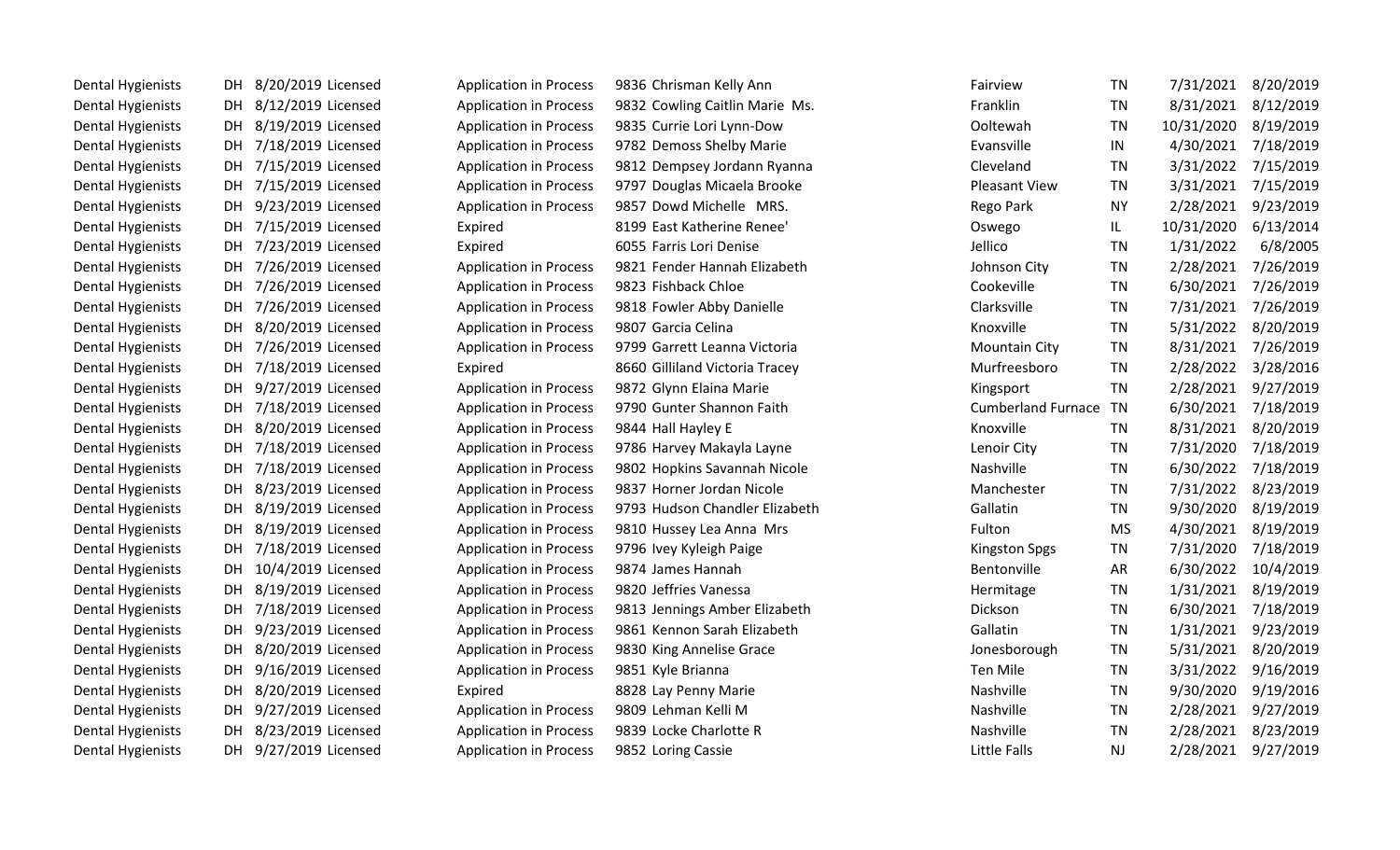| <b>Dental Hygienists</b> | 7/18/2019 Licensed<br>DH.      | <b>Application in Process</b> | 9805 Low Ashley Ms.               | Franklin           | KY        | 9/30/2021  | 7/18/2019 |
|--------------------------|--------------------------------|-------------------------------|-----------------------------------|--------------------|-----------|------------|-----------|
| <b>Dental Hygienists</b> | 7/26/2019 Licensed<br>DH.      | <b>Application in Process</b> | 9808 Low Crystal Renee Ms.        | Gallatin           | TN        | 12/31/2021 | 7/26/2019 |
| <b>Dental Hygienists</b> | 8/20/2019 Licensed<br>DH       | <b>Application in Process</b> | 9824 Martinez Viviana             | Clarksville        | TN        | 5/31/2021  | 8/20/2019 |
| Dental Hygienists        | 7/18/2019 Licensed<br>DH.      | <b>Application in Process</b> | 9783 Mccray Earnest Lekarlos      | Pflugerville       | <b>TX</b> | 12/31/2021 | 7/18/2019 |
| <b>Dental Hygienists</b> | 7/18/2019 Licensed<br>DH.      | <b>Application in Process</b> | 9804 Medley Rachel Hannah         | Goodlettsville     | TN        | 10/31/2020 | 7/18/2019 |
| <b>Dental Hygienists</b> | 9/24/2019 Licensed<br>DH       | <b>Voluntarily Retired</b>    | 6528 Mellinger Lisa Jewell        | Arlington          | TN        | 9/30/2021  | 7/20/2007 |
| Dental Hygienists        | 7/12/2019 Licensed<br>DH.      | <b>Application in Process</b> | 9798 Menchaca Brittany Michelle   | <b>Bluff City</b>  | TN        | 8/31/2021  | 7/12/2019 |
| <b>Dental Hygienists</b> | 9/16/2019 Licensed<br>DH.      | <b>Application in Process</b> | 9864 Metcalfe Elizabeth Carol Ms. | Pegram             | <b>TN</b> | 10/31/2021 | 9/16/2019 |
| <b>Dental Hygienists</b> | 9/27/2019 Licensed<br>DH       | <b>Application in Process</b> | 9878 Mitchell Terri Lajohnna      | Garland            | <b>TX</b> | 11/30/2021 | 9/27/2019 |
| <b>Dental Hygienists</b> | 9/27/2019 Licensed<br>DH       | <b>Application in Process</b> | 9814 Myers Molly                  | Pace               | FL.       | 4/30/2022  | 9/27/2019 |
| <b>Dental Hygienists</b> | 7/26/2019 Licensed<br>DH       | <b>Application in Process</b> | 9806 Nappi Alexis Megan           | Chattanooga        | TN        | 10/31/2020 | 7/26/2019 |
| Dental Hygienists        | 8/5/2019 Licensed<br>DH.       | <b>Application in Process</b> | 9834 Nelson Lauren                | Lebanon            | TN        | 7/31/2021  | 8/5/2019  |
| <b>Dental Hygienists</b> | 9/16/2019 Licensed<br>DH       | <b>Application in Process</b> | 9854 Nickerson Jaclyn             | Olive Branch       | <b>MS</b> | 2/28/2021  | 9/16/2019 |
| <b>Dental Hygienists</b> | 9/4/2019 Licensed<br><b>DH</b> | <b>Application in Process</b> | 9840 Osborn Jennifer              | Clarksville        | <b>TN</b> | 9/30/2020  | 9/4/2019  |
| Dental Hygienists        | 8/5/2019 Licensed<br>DH        | <b>Application in Process</b> | 9811 Parker Stephanie Peshera     | Hixson             | TN        | 9/30/2020  | 8/5/2019  |
| <b>Dental Hygienists</b> | 9/24/2019 Licensed<br>DH       | <b>Application in Process</b> | 9867 Patel Kishna                 | Mt Juliet          | TN        | 2/28/2022  | 9/24/2019 |
| <b>Dental Hygienists</b> | 8/26/2019 Licensed<br>DH.      | <b>Voluntarily Retired</b>    | 5837 Patton Teresa Charlene       | Johnson City       | TN        | 3/31/2022  | 6/15/2004 |
| <b>Dental Hygienists</b> | 7/26/2019 Licensed<br>DH       | <b>Application in Process</b> | 9795 Penner Amanda Michelle       | <b>Spring Hill</b> | <b>TN</b> | 1/31/2021  | 7/26/2019 |
| <b>Dental Hygienists</b> | 9/3/2019 Licensed<br><b>DH</b> | <b>Application in Process</b> | 9856 Pettican Nicole              | Mount Juliet       | <b>TN</b> | 11/30/2020 | 9/3/2019  |
| <b>Dental Hygienists</b> | 8/5/2019 Licensed<br>DH        | Expired                       | 3702 Price-Terry Ella C.          | Dunlap             | TN        | 7/31/2022  | 6/26/1992 |
| <b>Dental Hygienists</b> | 8/20/2019 Licensed<br>DH       | <b>Application in Process</b> | 9843 Prindiville Jessie Rae       | Lebanon            | TN        | 7/31/2021  | 8/20/2019 |
| <b>Dental Hygienists</b> | 9/13/2019 Licensed<br>DH.      | <b>Application in Process</b> | 9868 Ramazan Zekriya Nasir Mrs.   | Antioch            | <b>TN</b> | 2/28/2021  | 9/13/2019 |
| <b>Dental Hygienists</b> | 9/23/2019 Licensed<br>DH       | <b>Application in Process</b> | 9859 Ramsey Rachel Eden           | Allons             | TN        | 3/31/2022  | 9/23/2019 |
| <b>Dental Hygienists</b> | 9/27/2019 Licensed<br>DH.      | <b>Application in Process</b> | 9848 Rhoads Lynsey                | Henning            | <b>TN</b> | 1/31/2021  | 9/27/2019 |
| <b>Dental Hygienists</b> | 9/23/2019 Licensed<br>DH.      | <b>Application in Process</b> | 9870 Roper Haley                  | Tennessee Rdg      | TN        | 9/30/2021  | 9/23/2019 |
| <b>Dental Hygienists</b> | 7/26/2019 Licensed<br>DH.      | <b>Application in Process</b> | 9817 Rosendale Colleen Marie Mrs  | Palos Heights      | IL        | 9/30/2020  | 7/26/2019 |
| <b>Dental Hygienists</b> | 8/19/2019 Licensed<br>DH.      | <b>Application in Process</b> | 9801 Schwetz Edith                | Franklin           | <b>TN</b> | 10/31/2021 | 8/19/2019 |
| <b>Dental Hygienists</b> | 9/23/2019 Licensed<br>DH       | <b>Application in Process</b> | 9850 Seal James                   | Chuckey            | TN        | 11/30/2021 | 9/23/2019 |
| <b>Dental Hygienists</b> | 9/4/2019 Licensed<br><b>DH</b> | <b>Application in Process</b> | 9849 Sellers Chastiny             | Nashville          | TN        | 7/31/2022  | 9/4/2019  |
| <b>Dental Hygienists</b> | 9/23/2019 Licensed<br>DH.      | <b>Application in Process</b> | 9871 Shipp Mary P                 | Nashville          | TN        | 3/31/2021  | 9/23/2019 |
| <b>Dental Hygienists</b> | 8/19/2019 Licensed<br>DH.      | <b>Application in Process</b> | 9845 Sinz Lauren                  | Hermitage          | TN        | 2/28/2021  | 8/19/2019 |
| <b>Dental Hygienists</b> | 9/23/2019 Licensed<br>DH.      | <b>Application in Process</b> | 9865 Smith Bethany M              | Woodlawn           | TN        | 2/28/2021  | 9/23/2019 |
| <b>Dental Hygienists</b> | 7/18/2019 Licensed<br>DH.      | <b>Application in Process</b> | 9787 Smith Elaine Garrison Mrs.   | Abingdon           | VA        | 8/31/2020  | 7/18/2019 |
| <b>Dental Hygienists</b> | 7/18/2019 Licensed<br>DH       | <b>Application in Process</b> | 9792 Smith Sara Beth              | Summertown         | <b>TN</b> | 10/31/2021 | 7/18/2019 |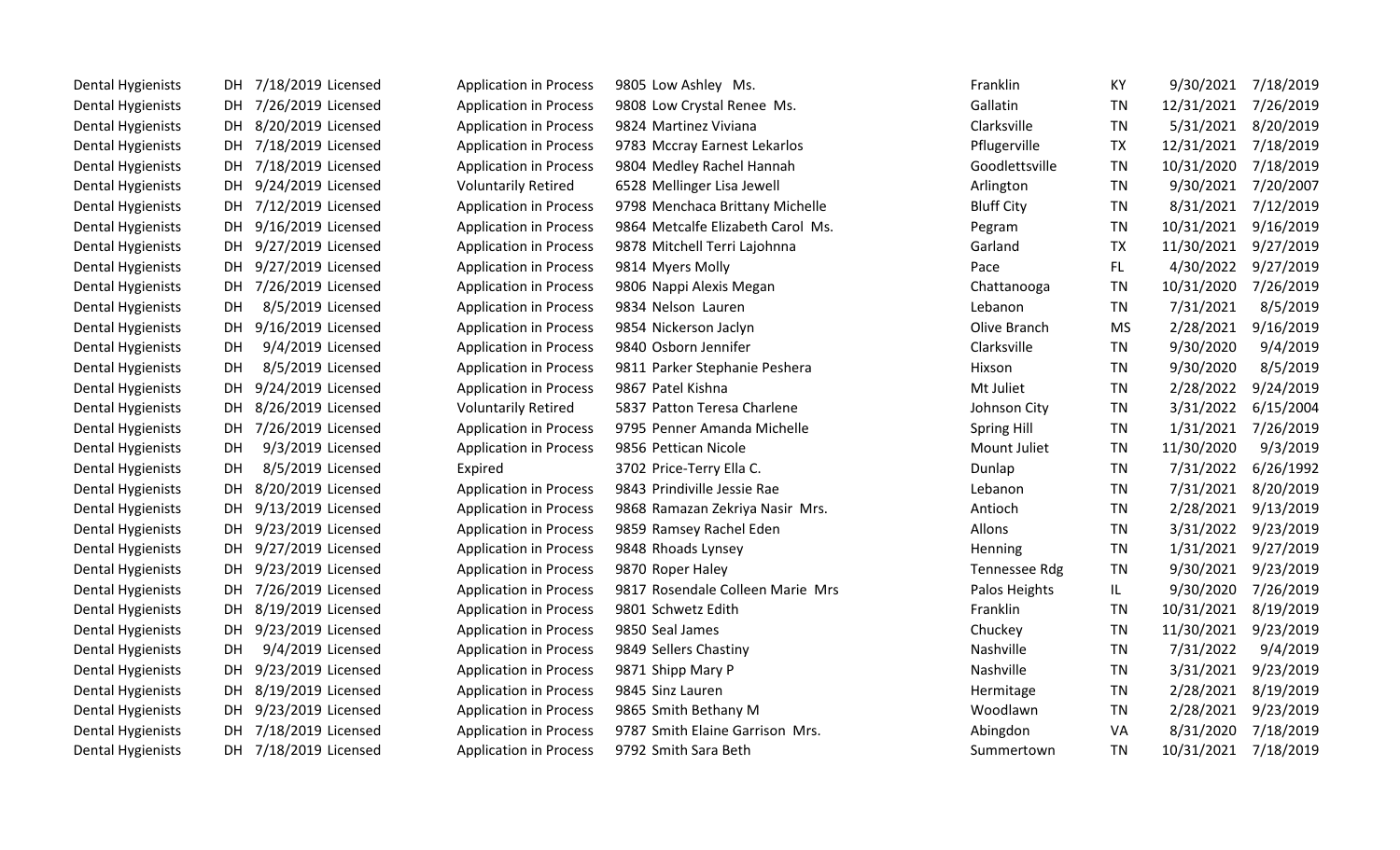| <b>Dental Hygienists</b> | DH. | 7/18/2019 Licensed                        | <b>Application in Process</b> | 9815 Starkey Alexandra Ruth                     | Lebanon                | <b>TN</b> | 7/31/2020  | 7/18/2019 |
|--------------------------|-----|-------------------------------------------|-------------------------------|-------------------------------------------------|------------------------|-----------|------------|-----------|
| <b>Dental Hygienists</b> |     | DH 9/23/2019 Licensed                     | <b>Application in Process</b> | 9866 Tackett Shannon                            | Lexington              | KY        | 9/30/2021  | 9/23/2019 |
| Dental Hygienists        |     | DH 8/19/2019 Licensed                     | <b>Application in Process</b> | 9838 Thompson Sarah Katherine Carter RDH Mrs.   | Manchester             | <b>TN</b> | 7/31/2021  | 8/19/2019 |
| Dental Hygienists        |     | DH 7/26/2019 Licensed                     | <b>Application in Process</b> | 9828 Tuttle Lauren Mckenzie Miss                | Bethpage               | TN        | 1/31/2022  | 7/26/2019 |
| <b>Dental Hygienists</b> |     | DH 9/16/2019 Licensed                     | <b>Application in Process</b> | 9833 Varma Michelle Farrow                      | Nashville              | <b>TN</b> | 5/31/2021  | 9/16/2019 |
| <b>Dental Hygienists</b> |     | DH 9/13/2019 Licensed                     | <b>Application in Process</b> | 9869 Walpole Jessica Nicole                     | Lebanon                | <b>TN</b> | 8/31/2022  | 9/13/2019 |
| <b>Dental Hygienists</b> |     | DH 8/23/2019 Licensed                     | <b>Application in Process</b> | 9826 Wiler Kristy Lee Mrs.                      | Huntingdon             | TN        | 8/31/2021  | 8/23/2019 |
| Dental Hygienists        |     | DH 7/12/2019 Licensed                     | <b>Application in Process</b> | 9750 Wills Kathryn Michelle                     | Chattanooga            | <b>TN</b> | 3/31/2022  | 7/12/2019 |
| <b>Dental Hygienists</b> | DH  | 9/27/2019 Licensed                        | <b>Application in Process</b> | 9880 Wolfe Jeannie Brooke Mrs.                  | Clarksville            | <b>TN</b> | 3/31/2022  | 9/27/2019 |
| Dental Hygienists        |     | DH 8/19/2019 Licensed                     | <b>Application in Process</b> | 9841 Woods Demykeia Deneen Mrs.                 | Collierville           | <b>TN</b> | 2/28/2022  | 8/19/2019 |
| Dental Hygienists        |     | DH 7/26/2019 Licensed                     | <b>Application in Process</b> | 9819 Wright Suzanne                             | Gainesboro             | <b>TN</b> | 1/31/2021  | 7/26/2019 |
| <b>Dental Hygienists</b> | DH  | 7/26/2019 Licensed                        | <b>Application in Process</b> | 9816 Wynn Jamisha                               | Nashville              | TN        | 1/31/2021  | 7/26/2019 |
| <b>Dental Hygienists</b> | DH. | 7/9/2019 Voluntarily Retired Licensed     |                               | 9175 Amerson Caroline Rebecca                   | Candler                | <b>NC</b> | 6/30/2019  | 7/21/2017 |
| Dental Hygienists        |     | DH 8/27/2019 Voluntarily Retired Licensed |                               | 3972 Arthur Gay Mcbride                         | Hixson                 | <b>TN</b> | 7/31/2019  | 4/28/1994 |
| Dental Hygienists        |     | DH 8/23/2019 Voluntarily Retired Licensed |                               | 6489 Chastain Lyndsie Leeann                    | Cleveland              | TN        | 8/31/2019  | 6/22/2007 |
| <b>Dental Hygienists</b> |     | DH 8/27/2019 Voluntarily Retired Licensed |                               | 787 Cohen Linda R                               | Eads                   | <b>TN</b> | 9/30/2019  | 1/1/1975  |
| <b>Dental Hygienists</b> |     | DH 7/24/2019 Voluntarily Retired Licensed |                               | 1812 Crockarell Vicki Ann                       | Nashville              | TN        | 8/31/2019  | 7/14/1978 |
| Dental Hygienists        |     | DH 10/4/2019 Voluntarily Retired Licensed |                               | 5075 Curtis Belinda J                           | <b>Cumberland City</b> | TN        | 10/31/2019 | 6/29/2000 |
| Dental Hygienists        | DH. | 9/30/2019 Voluntarily Retired Licensed    |                               | 7673 Dinh-Posey Julie L                         | Apo                    | Ap        | 1/31/2020  | 7/3/2012  |
| Dental Hygienists        | DH  | 8/6/2019 Voluntarily Retired Licensed     |                               | 2020 Edwards Bonnie A                           | Hendersonville         | <b>TN</b> | 7/31/2019  | 8/9/1979  |
| Dental Hygienists        | DH  | 7/16/2019 Voluntarily Retired Licensed    |                               | 2218 Harris Martha E                            | Nashville              | <b>TN</b> | 8/31/2019  | 8/19/1980 |
| <b>Dental Hygienists</b> | DH  | 9/25/2019 Voluntarily Retired Licensed    |                               | 2534 Hopkins Tina M                             | Counce                 | <b>TN</b> | 9/30/2019  | 9/8/1982  |
| Dental Hygienists        | DH. | 9/4/2019 Voluntarily Retired Licensed     |                               | 1858 Hull Louanne K                             | Minerva                | OH        | 7/31/2019  | 8/22/1978 |
| <b>Dental Hygienists</b> | DH. | 9/20/2019 Voluntarily Retired Licensed    |                               | 8743 Johnson Kathryn Rae                        | Greenville             | <b>SC</b> | 1/31/2020  | 6/17/2016 |
| <b>Dental Hygienists</b> | DH. | 9/11/2019 Voluntarily Retired Licensed    |                               | 3611 Lack Cheryl Y                              | <b>Banner Elk</b>      | <b>NC</b> | 11/30/2020 | 7/26/1991 |
| <b>Dental Hygienists</b> |     | DH 8/19/2019 Voluntarily Retired Licensed |                               | 2696 Mcgee Nancy                                | Collierville           | <b>TN</b> | 8/31/2019  | 2/9/1984  |
| <b>Dental Hygienists</b> | DH. | 9/4/2019 Voluntarily Retired Licensed     |                               | 4228 Norris Misty L                             | Abingdon               | VA        | 9/30/2019  | 6/28/1995 |
| <b>Dental Hygienists</b> | DH. | 10/1/2019 Voluntarily Retired Licensed    |                               | 2283 Powers Tracie F                            | Collierville           | <b>TN</b> | 10/31/2019 | 1/29/1981 |
| <b>Dental Hygienists</b> |     | DH 7/10/2019 Voluntarily Retired Licensed |                               | 7912 Rector Samantha Blansett                   | South Pittsburg        | TN        | 6/30/2019  | 7/30/2013 |
| <b>Dental Hygienists</b> | DH. | 9/11/2019 Voluntarily Retired Licensed    |                               | 783 Thompson Beth Casey                         | Murfreesboro           | <b>TN</b> | 10/31/2019 | 1/1/1975  |
| Dental Hygienists        | DH. | 9/10/2019 Voluntarily Retired Licensed    |                               | 2694 Uberti Pamela T                            | Memphis                | <b>TN</b> | 6/30/2020  | 2/8/1984  |
| <b>Dental Hygienists</b> | DH. | 7/29/2019 Voluntarily Retired Licensed    |                               | 564 Walker Sandra W                             | Morristown             | TN        | 3/31/2021  | 1/1/1975  |
| <b>Dental Assistants</b> | DA  | 7/12/2019 Registered                      |                               | Application in Process 26352 Abaskharoun Mariam | Antioch                | <b>TN</b> | 8/31/2020  | 7/12/2019 |
| <b>Dental Assistants</b> |     | DA 8/23/2019 Registered                   | Expired                       | 22684 Aguilar Garcia Zaida Anahi                | Murfreesboro           | <b>TN</b> | 7/31/2022  | 1/13/2017 |
|                          |     |                                           |                               |                                                 |                        |           |            |           |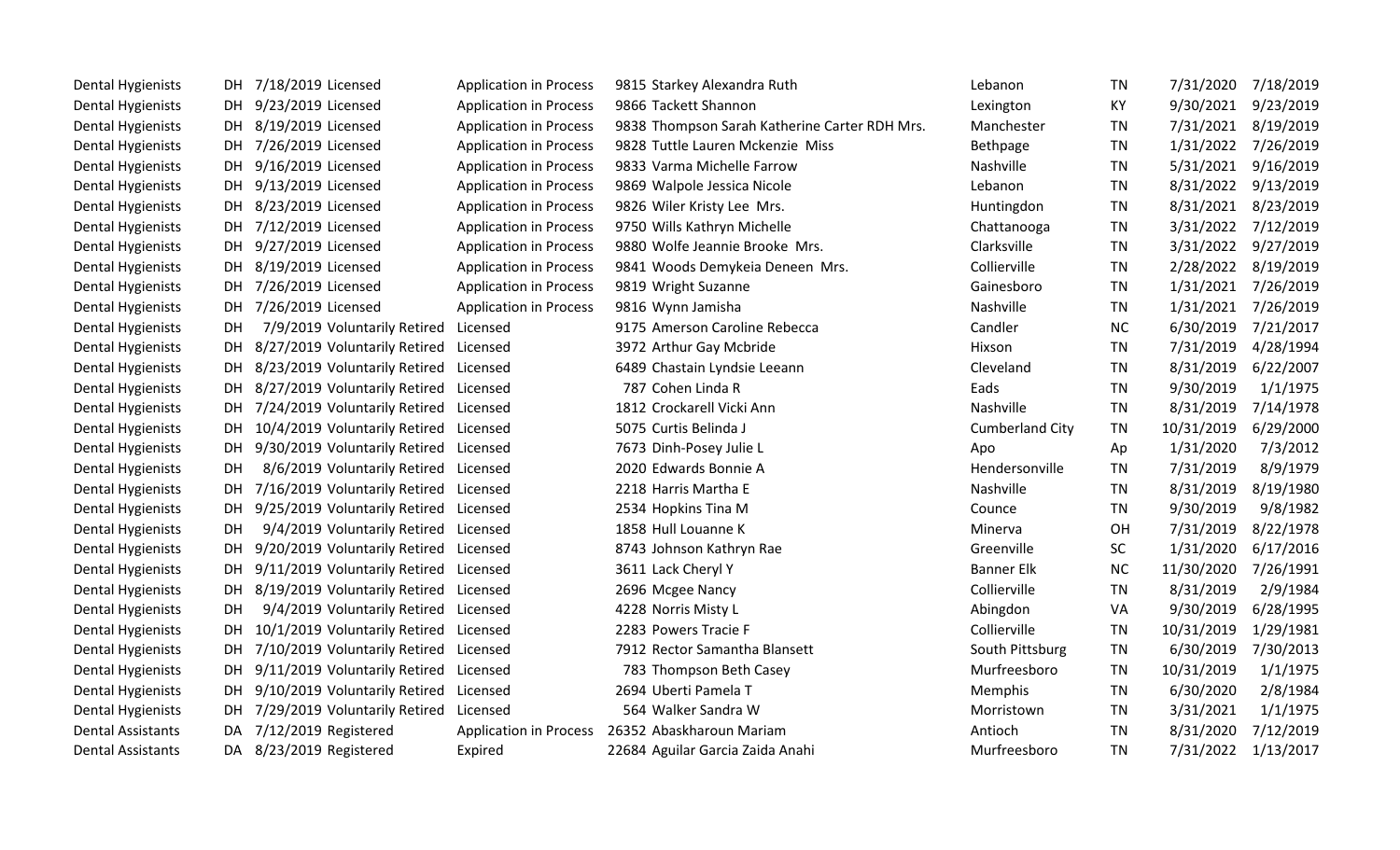| <b>Dental Assistants</b> | DA. | 9/17/2019 Registered    |                               | Application in Process 26597 Ainsworth Kasey             | Coldwater     | MS        | 11/30/2020 | 9/17/2019            |
|--------------------------|-----|-------------------------|-------------------------------|----------------------------------------------------------|---------------|-----------|------------|----------------------|
| <b>Dental Assistants</b> | DA. | 7/12/2019 Registered    | <b>Closed Application</b>     | 25066 Alexander Indigo I                                 | Madison       | TN        | 7/31/2020  | 7/12/2019            |
| <b>Dental Assistants</b> | DA. | 9/18/2019 Registered    | Expired                       | 19963 Alhasan Nicole Naser                               | Nashville     | <b>TN</b> | 11/30/2021 | 8/1/2014             |
| <b>Dental Assistants</b> | DA. | 7/29/2019 Registered    | <b>Application in Process</b> | 26366 Alkhafaji Salam Saleh                              | Lavergne      | <b>TN</b> | 2/28/2022  | 7/29/2019            |
| <b>Dental Assistants</b> | DA. | 9/23/2019 Registered    |                               | Application in Process 26437 Allen Lauren Nicole         | Dresden       | <b>TN</b> | 12/31/2021 | 9/23/2019            |
| <b>Dental Assistants</b> | DA  | 8/13/2019 Registered    |                               | Application in Process 26269 Allen Stephonica            | Nashville     | TN        | 12/31/2021 | 8/13/2019            |
| <b>Dental Assistants</b> | DA. | 9/23/2019 Registered    | Expired                       | 21537 Allison Olivia Paige                               | Sherwood      | <b>TN</b> | 4/30/2021  | 7/7/2017             |
| <b>Dental Assistants</b> | DA  | 9/17/2019 Registered    | <b>Application in Process</b> | 26553 Anderson Lauren Shea                               | Maryville     | <b>TN</b> | 10/31/2021 | 9/17/2019            |
| <b>Dental Assistants</b> | DA. | 8/28/2019 Registered    |                               | Application in Process 26606 Anderson Leah Fayth         | Lewisburg     | TN        | 8/31/2021  | 8/28/2019            |
| <b>Dental Assistants</b> | DA  | 8/28/2019 Registered    |                               | Application in Process 26543 Anderson Sonia Judithann    | Tullahoma     | <b>TN</b> | 10/31/2020 | 8/28/2019            |
| <b>Dental Assistants</b> | DA  | 8/5/2019 Registered     |                               | Application in Process 26400 Andrade Karemy Jannette     | Nashville     | <b>TN</b> | 12/31/2021 | 8/5/2019             |
| <b>Dental Assistants</b> | DA. | 8/16/2019 Registered    |                               | Application in Process 26497 Armstrong Katherine         | Maryville     | TN        | 2/28/2022  | 8/16/2019            |
| <b>Dental Assistants</b> | DA. | 7/16/2019 Registered    |                               | Application in Process 26373 Arnold Michaela Lauryn Mrs. | Clarksville   | <b>TN</b> | 9/30/2020  | 7/16/2019            |
| <b>Dental Assistants</b> | DA. | 8/12/2019 Registered    |                               | Application in Process 26493 Arnold Rebecca Lynne        | Knoxville     | TN        | 2/28/2021  | 8/12/2019            |
| <b>Dental Assistants</b> | DA. | 7/12/2019 Registered    |                               | Application in Process 26334 Atkins Kaitlin Blair Ms.    | Seymour       | <b>TN</b> | 4/30/2022  | 7/12/2019            |
| <b>Dental Assistants</b> | DA  | 7/12/2019 Registered    |                               | Application in Process 26309 Audatte Rose ms             | Antioch       | <b>TN</b> | 11/30/2020 | 7/12/2019            |
| <b>Dental Assistants</b> | DA. | 7/18/2019 Registered    | <b>Application in Process</b> | 26341 Ayres Rachel Mrs.                                  | Baxter        | <b>TN</b> | 11/30/2021 | 7/18/2019            |
| <b>Dental Assistants</b> | DA. | 10/4/2019 Registered    |                               | Application in Process 26773 Baker Kelci                 | Memphis       | <b>TN</b> | 5/31/2022  | 10/4/2019            |
| <b>Dental Assistants</b> | DA  | 8/23/2019 Registered    |                               | Application in Process 26453 Bandala Veronica Del Rocio  | Hermitage     | TN        | 6/30/2021  | 8/23/2019            |
| <b>Dental Assistants</b> | DA  | 7/12/2019 Registered    |                               | Application in Process 26371 Barber Ashlea Marlena       | Dickson       | <b>TN</b> | 9/30/2020  | 7/12/2019            |
| <b>Dental Assistants</b> | DA  | 9/16/2019 Registered    |                               | Application in Process 26503 Bare Melea                  | La Follette   | <b>TN</b> | 4/30/2021  | 9/16/2019            |
| <b>Dental Assistants</b> | DA  | 7/16/2019 Registered    | Expired                       | 19017 Barnett Jamie Leigh                                | Munford       | <b>TN</b> | 4/30/2022  | 7/7/2016             |
| <b>Dental Assistants</b> | DA  | 8/5/2019 Registered     |                               | Application in Process 26387 Baron Justeen Renee         | Murfreesboro  | TN        | 10/31/2021 | 8/5/2019             |
| <b>Dental Assistants</b> | DA. | 9/30/2019 Registered    |                               | Application in Process 26621 Bateman Kayla Maie          | Mt. Juliet    | <b>TN</b> | 11/30/2021 | 9/30/2019            |
| <b>Dental Assistants</b> | DA. | 10/4/2019 Registered    |                               | Application in Process 26778 Baxter Amanda Marie         | Elizabethton  | <b>TN</b> | 3/31/2022  | 10/4/2019            |
| <b>Dental Assistants</b> | DA  | 9/20/2019 Registered    |                               | Application in Process 26552 Bay Ashley                  | Santa Fe      | <b>TN</b> | 7/31/2021  | 9/20/2019            |
| <b>Dental Assistants</b> | DA  | 8/9/2019 Registered     | Expired                       | 15178 Bell Amber Diane                                   | Nashville     | <b>TN</b> | 1/31/2021  | 7/21/2011            |
| <b>Dental Assistants</b> | DA  | 7/30/2019 Registered    | Expired                       | 17911 Bentz Valerie Joy                                  | Cookeville    | <b>TN</b> |            | 7/31/2020 11/29/2012 |
| <b>Dental Assistants</b> | DA. | 7/29/2019 Registered    | <b>Application in Process</b> | 26340 Berry Shawna Leigh                                 | Jefferson Cty | <b>TN</b> | 7/31/2020  | 7/29/2019            |
| <b>Dental Assistants</b> | DA. | 8/28/2019 Registered    | <b>Application in Process</b> | 26591 Betty Jamecia                                      | Clarksville   | <b>TN</b> | 5/31/2021  | 8/28/2019            |
| <b>Dental Assistants</b> | DA  | 9/30/2019 Registered    |                               | Application in Process 26764 Bishop Whitney Alexis       | Lepanto       | AR        | 6/30/2022  | 9/30/2019            |
| <b>Dental Assistants</b> | DA  | 8/30/2019 Registered    |                               | Application in Process 26616 Bixler Bethany Lashay       | Surgoinsville | <b>TN</b> | 5/31/2021  | 8/30/2019            |
| <b>Dental Assistants</b> | DA. | 9/30/2019 Registered    |                               | Application in Process 26748 Blackmore Brooke            | Nashville     | <b>TN</b> | 1/31/2022  | 9/30/2019            |
| <b>Dental Assistants</b> |     | DA 9/23/2019 Registered |                               | Application in Process 26660 Blalock Jessie              | Crossville    | <b>TN</b> | 9/30/2021  | 9/23/2019            |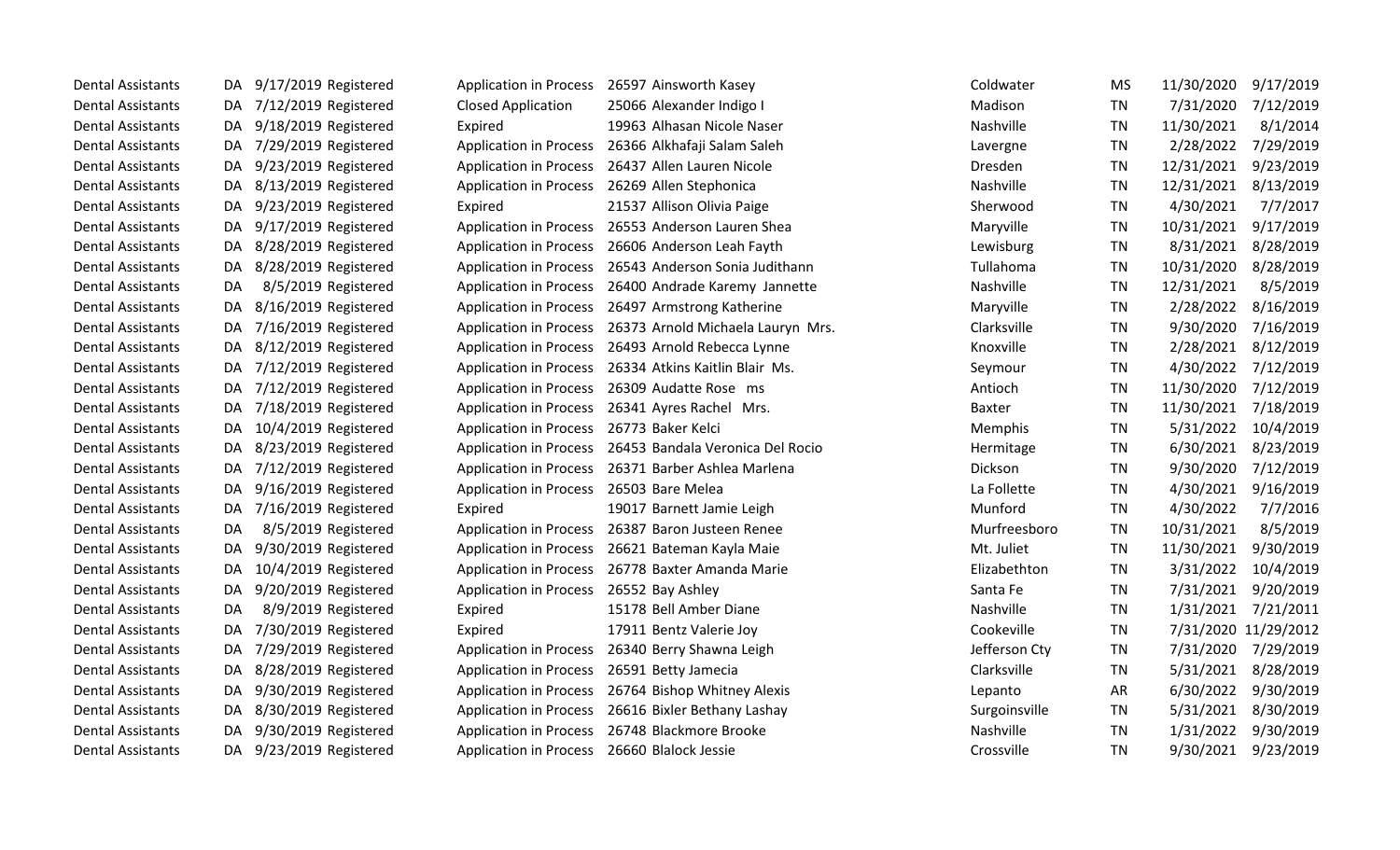| <b>Dental Assistants</b> | DA. | 8/30/2019 Registered    |                                            | Application in Process 26328 Bodven Melinda Grace           | Camden            | <b>TN</b> | 3/31/2022  | 8/30/2019 |
|--------------------------|-----|-------------------------|--------------------------------------------|-------------------------------------------------------------|-------------------|-----------|------------|-----------|
| <b>Dental Assistants</b> | DA. | 9/16/2019 Registered    |                                            | Application in Process 26720 Boisvert Irene Ulbido          | Martin            | <b>TN</b> | 8/31/2021  | 9/16/2019 |
| <b>Dental Assistants</b> |     | DA 8/30/2019 Registered | Application in Process 26614 Bolton Kirsti |                                                             | Lafollette        | TN        | 7/31/2022  | 8/30/2019 |
| <b>Dental Assistants</b> |     | DA 9/30/2019 Registered |                                            | Application in Process 26715 Booze Dawson                   | Greeneville       | ΤN        | 4/30/2021  | 9/30/2019 |
| <b>Dental Assistants</b> | DA. | 9/17/2019 Registered    |                                            | Application in Process 26691 Bowman Theodore Gerhardt       | Gainesboro        | TN        | 11/30/2021 | 9/17/2019 |
| <b>Dental Assistants</b> | DA. | 9/16/2019 Registered    |                                            | Application in Process 26679 Boyd Fiona Page                | Knoxville         | ΤN        | 6/30/2022  | 9/16/2019 |
| <b>Dental Assistants</b> | DA  | 9/30/2019 Registered    |                                            | Application in Process 26633 Bresnahan Mccauley Kane        | Hendersonville    | TN        | 9/30/2021  | 9/30/2019 |
| <b>Dental Assistants</b> | DA. | 7/12/2019 Registered    |                                            | Application in Process 26364 Brock Kimberly Sareace         | Tullahoma         | TN        | 4/30/2021  | 7/12/2019 |
| <b>Dental Assistants</b> | DA  | 8/28/2019 Registered    |                                            | Application in Process 26589 Brooks Desiree Bertice Mrs.    | Nashville         | TN        | 9/30/2021  | 8/28/2019 |
| <b>Dental Assistants</b> |     | DA 8/12/2019 Registered |                                            | Application in Process 26482 Brotherton Tori Ms             | Memphis           | TN        | 11/30/2021 | 8/12/2019 |
| <b>Dental Assistants</b> | DA. | 9/27/2019 Registered    |                                            | Application in Process 26737 Brown Morgan Paige Mrs         | Summertown        | <b>TN</b> | 8/31/2022  | 9/27/2019 |
| <b>Dental Assistants</b> | DA  | 9/12/2019 Registered    |                                            | Application in Process 26229 Brown Washida                  | Nashville         | <b>TN</b> | 3/31/2022  | 9/12/2019 |
| <b>Dental Assistants</b> | DA  | 7/18/2019 Registered    |                                            | Application in Process 26315 Bryant Brooklynn               | Tennessee Rdg     | TN        | 11/30/2020 | 7/18/2019 |
| <b>Dental Assistants</b> |     | DA 7/29/2019 Registered |                                            | Application in Process 26409 Bundy Layla Renae              | Tullahoma         | <b>TN</b> | 6/30/2022  | 7/29/2019 |
| <b>Dental Assistants</b> | DA. | 8/5/2019 Registered     |                                            | Application in Process 26432 Bunyard Randi                  | Mckenzie          | TN        | 2/28/2022  | 8/5/2019  |
| <b>Dental Assistants</b> | DA. | 9/16/2019 Registered    |                                            | Application in Process 26645 Burdette Amy Courtney          | Danridge          | <b>TN</b> | 4/30/2022  | 9/16/2019 |
| <b>Dental Assistants</b> |     | DA 7/12/2019 Registered |                                            | Application in Process 26134 Burger Maggie Elizabeth        | Soddy Daisy       | <b>TN</b> | 11/30/2020 | 7/12/2019 |
| <b>Dental Assistants</b> | DA. | 9/17/2019 Registered    | <b>Application in Process</b>              | 26681 Burgraff Macy                                         | Tullahoma         | <b>TN</b> | 10/31/2021 | 9/17/2019 |
| <b>Dental Assistants</b> | DA. | 8/5/2019 Registered     |                                            | Application in Process 26450 Burke Kaitlyn                  | Lexington         | <b>TN</b> | 6/30/2022  | 8/5/2019  |
| <b>Dental Assistants</b> | DA  | 9/30/2019 Registered    |                                            | Application in Process 26731 Bush Kelsey Paige              | Readyville        | TN        | 2/28/2021  | 9/30/2019 |
| <b>Dental Assistants</b> | DA. | 9/17/2019 Registered    |                                            | Application in Process 26248 Button Crystal Rose            | Murfreesboro      | TN        | 4/30/2021  | 9/17/2019 |
| <b>Dental Assistants</b> |     | DA 9/17/2019 Registered | <b>Application in Process</b>              | 26600 Byrd Jasmine                                          | Memphis           | TN        | 1/31/2022  | 9/17/2019 |
| <b>Dental Assistants</b> | DA  | 10/4/2019 Registered    |                                            | Application in Process 26734 Calicutt Kiara                 | Memphis           | <b>TN</b> | 11/30/2021 | 10/4/2019 |
| <b>Dental Assistants</b> |     | DA 7/12/2019 Registered |                                            | Application in Process 26263 Calloway Kristian              | Nashville         | TN        | 2/28/2022  | 7/12/2019 |
| <b>Dental Assistants</b> | DA. | 9/23/2019 Registered    | <b>Application in Process</b>              | 26689 Calvin Michaela Lynn                                  | Arrington         | TN        | 9/30/2021  | 9/23/2019 |
| <b>Dental Assistants</b> | DA  | 8/2/2019 Registered     | Expired                                    | 13287 Campbell Lisa D.                                      | <b>Brighton</b>   | TN        | 1/31/2022  | 8/18/2008 |
| <b>Dental Assistants</b> | DA  | 7/12/2019 Registered    | <b>Application in Process</b>              | 26376 Cannon Karly Deann                                    | Seymour           | TN        | 9/30/2021  | 7/12/2019 |
| <b>Dental Assistants</b> | DA  | 7/12/2019 Registered    |                                            | Application in Process 26356 Carcamo Ruiz Tifany Pamela Ms. | Antioch           | <b>TN</b> | 2/28/2022  | 7/12/2019 |
| <b>Dental Assistants</b> |     | DA 8/28/2019 Registered |                                            | Application in Process 26578 Carson Kayla Michele Mrs.      | Oneida            | TN        | 1/31/2021  | 8/28/2019 |
| <b>Dental Assistants</b> | DA. | 10/4/2019 Registered    |                                            | Application in Process 26735 Carte-Kistinger Melinda Jane   | Sevierville       | TN        | 2/28/2022  | 10/4/2019 |
| <b>Dental Assistants</b> |     | DA 8/13/2019 Registered | <b>Application in Process</b>              | 26280 Cartee Morgan                                         | Westmoreland      | TN        | 6/30/2022  | 8/13/2019 |
| <b>Dental Assistants</b> |     | DA 9/23/2019 Registered | <b>Application in Process</b>              | 26359 Carter Jamila Nyanna                                  | Clarksville       | ΤN        | 9/30/2020  | 9/23/2019 |
| <b>Dental Assistants</b> | DA  | 8/30/2019 Registered    | <b>Application in Process</b>              | 26539 Cash Tyra                                             | Beersheba Springs | TN        | 4/30/2022  | 8/30/2019 |
| <b>Dental Assistants</b> |     | DA 8/19/2019 Registered | Expired                                    | 16595 Castaneda Kenia Nayeli                                | Madison           | <b>TN</b> | 9/30/2020  | 9/9/2011  |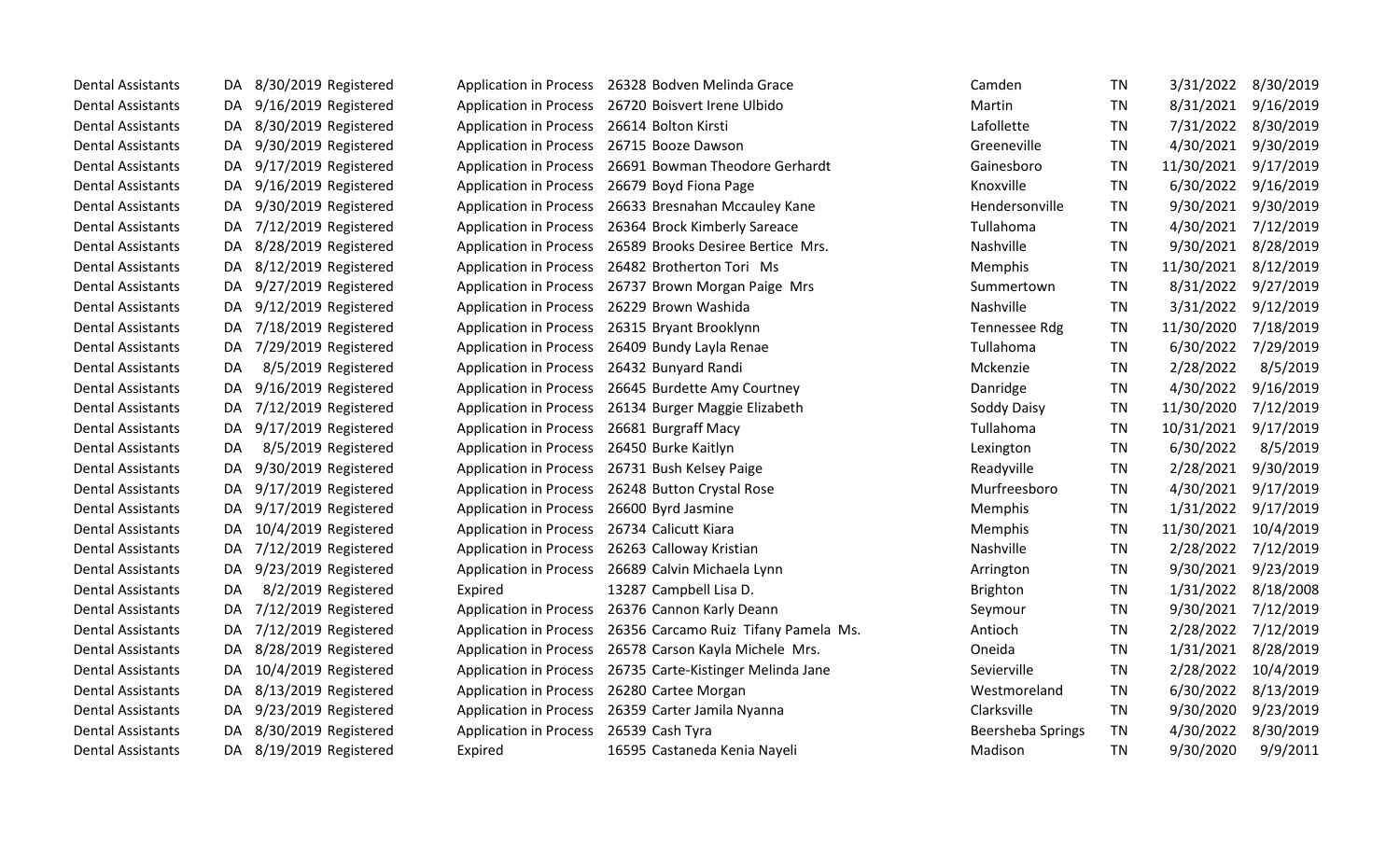| <b>Dental Assistants</b> | DA. | 10/4/2019 Registered    | Application in Process 26769 Castor Janett  |                                                         | Memphis             | <b>TN</b> | 5/31/2022  | 10/4/2019 |
|--------------------------|-----|-------------------------|---------------------------------------------|---------------------------------------------------------|---------------------|-----------|------------|-----------|
| <b>Dental Assistants</b> | DA. | 7/30/2019 Registered    | Expired                                     | 22319 Caughron Kiefer                                   | Maryville           | TN        | 11/30/2020 | 1/13/2017 |
| <b>Dental Assistants</b> | DA  | 9/17/2019 Registered    |                                             | Application in Process 26704 Cawthron Stacey            | Shelbyville         | <b>TN</b> | 3/31/2021  | 9/17/2019 |
| <b>Dental Assistants</b> | DA. | 9/16/2019 Registered    |                                             | Application in Process 26710 Chandler Kenzie Rose       | Lewisburg           | <b>TN</b> | 11/30/2021 | 9/16/2019 |
| <b>Dental Assistants</b> | DA  | 9/16/2019 Registered    |                                             | Application in Process 26654 Chaussee Sara Jenny Bell   | Murfreesboro        | <b>TN</b> | 12/31/2021 | 9/16/2019 |
| <b>Dental Assistants</b> | DA. | 8/23/2019 Registered    |                                             | Application in Process 26533 Chavers Beth Lenn          | Murfreesboro        | TN        | 3/31/2021  | 8/23/2019 |
| <b>Dental Assistants</b> | DA. | 9/17/2019 Registered    |                                             | Application in Process 26634 Cherry Rachel Elizabeth    | Portland            | TN        | 9/30/2021  | 9/17/2019 |
| <b>Dental Assistants</b> | DA. | 8/28/2019 Registered    |                                             | Application in Process 26585 Church Savannah Noelle     | Gray                | <b>TN</b> | 7/31/2022  | 8/28/2019 |
| <b>Dental Assistants</b> | DA. | 8/30/2019 Registered    | <b>Application in Process</b>               | 26627 Cisneros Maribel                                  | Lenoir City         | <b>TN</b> | 12/31/2021 | 8/30/2019 |
| <b>Dental Assistants</b> | DA. | 8/12/2019 Registered    |                                             | Application in Process 26433 Clark Cheyenne Simone      | Rutherford          | <b>TN</b> | 10/31/2021 | 8/12/2019 |
| <b>Dental Assistants</b> | DA. | 9/20/2019 Registered    | Application in Process 26234 Clark Jordan   |                                                         | Chattanooga         | <b>TN</b> | 3/31/2021  | 9/20/2019 |
| <b>Dental Assistants</b> | DA. | 9/17/2019 Registered    |                                             | Application in Process 26656 Clark Julie Anne           | Mc Minnville        | <b>TN</b> | 3/31/2022  | 9/17/2019 |
| <b>Dental Assistants</b> | DA  | 7/12/2019 Registered    |                                             | Application in Process 26228 Clark Tatiyana Fa'Tima Ms  | <b>West Memphis</b> | AR        | 6/30/2022  | 7/12/2019 |
| <b>Dental Assistants</b> | DA  | 8/23/2019 Registered    |                                             | Application in Process 26513 Clark Vernesha Miss        | Clarksdale          | <b>MS</b> | 1/31/2021  | 8/23/2019 |
| <b>Dental Assistants</b> | DA. | 8/28/2019 Registered    | Application in Process 26072 Clarke Brianna |                                                         | <b>Brooks</b>       | GA        | 2/28/2021  | 8/28/2019 |
| <b>Dental Assistants</b> | DA. | 7/12/2019 Registered    |                                             | Application in Process 26047 Clayton Nellie Ryon        | Murfreesboro        | TN        | 2/28/2021  | 7/12/2019 |
| <b>Dental Assistants</b> | DA. | 7/29/2019 Registered    | <b>Application in Process</b>               | 26415 Claywell Kristin                                  | Gordonsville        | <b>TN</b> | 6/30/2022  | 7/29/2019 |
| <b>Dental Assistants</b> | DA. | 9/30/2019 Registered    | <b>Application in Process</b>               | 26511 Cloud Hannah Grace                                | Whitesburg          | <b>TN</b> | 12/31/2020 | 9/30/2019 |
| <b>Dental Assistants</b> | DA. | 7/12/2019 Registered    |                                             | Application in Process 26372 Coatney Kasey Ray RDA      | Knoxville           | <b>TN</b> | 9/30/2020  | 7/12/2019 |
| <b>Dental Assistants</b> | DA. | 8/12/2019 Registered    | Application in Process 26260 Coats Ashlyn   |                                                         | <b>Brighton</b>     | TN        | 8/31/2021  | 8/12/2019 |
| <b>Dental Assistants</b> | DA. | 9/17/2019 Registered    |                                             | Application in Process 26661 Cobb Brooklyn              | Clarksville         | <b>TN</b> | 1/31/2021  | 9/17/2019 |
| <b>Dental Assistants</b> | DA. | 9/23/2019 Registered    |                                             | Application in Process 26238 Cobb Latonya ms            | <b>Bartlett</b>     | TN        | 2/28/2021  | 9/23/2019 |
| <b>Dental Assistants</b> | DA. | 9/20/2019 Registered    |                                             | Application in Process 26678 Cochran Madison Faith      | Jonesborough        | <b>TN</b> | 10/31/2020 | 9/20/2019 |
| <b>Dental Assistants</b> | DA. | 8/28/2019 Registered    | Application in Process 26567 Coffey Sidney  |                                                         | La Follette         | <b>TN</b> | 4/30/2022  | 8/28/2019 |
| <b>Dental Assistants</b> | DA. | 7/29/2019 Registered    |                                             | Application in Process 26412 Colbert Lindsay            | Fayetteville        | <b>TN</b> | 1/31/2021  | 7/29/2019 |
| <b>Dental Assistants</b> | DA. | 8/30/2019 Registered    |                                             | Application in Process 26489 Coleman Emily              | Knoxville           | <b>TN</b> | 1/31/2021  | 8/30/2019 |
| <b>Dental Assistants</b> | DA. | 7/16/2019 Registered    | Expired                                     | 20668 Coleman Heather Michelle                          | Etowah              | <b>TN</b> | 11/30/2021 | 12/2/2015 |
| <b>Dental Assistants</b> | DA. | 9/30/2019 Registered    |                                             | Application in Process 26736 Collier Savannah Lee Faith | Blountville         | <b>TN</b> | 12/31/2020 | 9/30/2019 |
| <b>Dental Assistants</b> | DA  | 8/5/2019 Registered     |                                             | Application in Process 26325 Comstock Cassandra Lynn    | Tullahoma           | TN        | 8/31/2021  | 8/5/2019  |
| <b>Dental Assistants</b> | DA. | 7/18/2019 Registered    |                                             | Application in Process 26386 Conley Angel Victoria      | Crossville          | <b>TN</b> | 5/31/2021  | 7/18/2019 |
| <b>Dental Assistants</b> | DA. | 9/17/2019 Registered    |                                             | Application in Process 26635 Conner Abigail Grace       | Gallatin            | <b>TN</b> | 1/31/2022  | 9/17/2019 |
| <b>Dental Assistants</b> | DA. | 9/20/2019 Registered    |                                             | Application in Process 26711 Conner Brittany Leann      | Shelbyville         | TN        | 5/31/2021  | 9/20/2019 |
| <b>Dental Assistants</b> | DA  | 8/5/2019 Registered     |                                             | Application in Process 26454 Cooper Brittany Rena       | Cookeville          | <b>TN</b> | 9/30/2020  | 8/5/2019  |
| <b>Dental Assistants</b> |     | DA 9/17/2019 Registered |                                             | Application in Process 26479 Cooper Deeldrell           | Coldwater           | <b>MS</b> | 11/30/2020 | 9/17/2019 |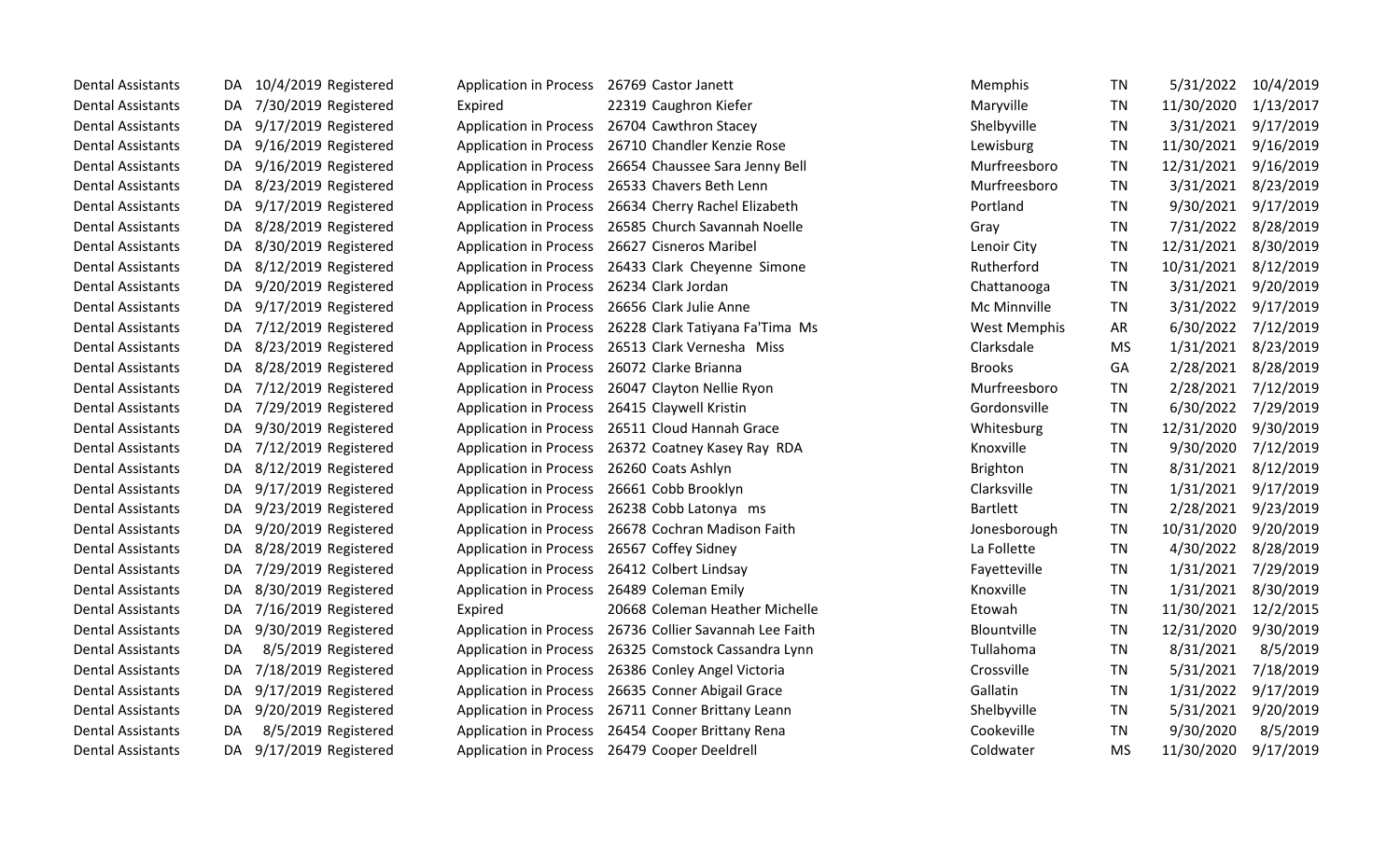| <b>Dental Assistants</b> | DA. | 8/5/2019 Registered     | <b>Application in Process</b> | 26451 Copley Kortnie Mrs.                            | Murfreesboro       | TN        | 12/31/2021 | 8/5/2019             |
|--------------------------|-----|-------------------------|-------------------------------|------------------------------------------------------|--------------------|-----------|------------|----------------------|
| <b>Dental Assistants</b> | DA. | 10/4/2019 Registered    |                               | Application in Process 26745 Corlew Alexandrea M     | Jackson            | TN        | 2/28/2022  | 10/4/2019            |
| <b>Dental Assistants</b> |     | DA 7/29/2019 Registered | <b>Application in Process</b> | 26413 Costley Mallory                                | Decherd            | TN        | 6/30/2021  | 7/29/2019            |
| <b>Dental Assistants</b> | DA  | 8/6/2019 Registered     | Expired                       | 14007 Couch Kristen Faye                             | <b>Burns</b>       | <b>TN</b> | 6/30/2021  | 5/15/2009            |
| <b>Dental Assistants</b> | DA. | 7/12/2019 Registered    | <b>Application in Process</b> | 26357 Couch Sydney Grace                             | Winchester         | TN        | 3/31/2021  | 7/12/2019            |
| <b>Dental Assistants</b> | DA  | 9/30/2019 Registered    | <b>Application in Process</b> | 26700 Cowan Jazmyne Jenice                           | Memphis            | TN        | 10/31/2021 | 9/30/2019            |
| <b>Dental Assistants</b> | DA. | 9/17/2019 Registered    | <b>Application in Process</b> | 26666 Cox Amber                                      | Knoxville          | <b>TN</b> | 2/28/2022  | 9/17/2019            |
| <b>Dental Assistants</b> | DA. | 8/23/2019 Registered    | Expired                       | 21246 Cox Latasha Genell                             | Rickman            | TN        | 6/30/2022  | 7/21/2016            |
| <b>Dental Assistants</b> | DA. | 9/23/2019 Registered    |                               | Application in Process 26637 Crawford Isis Makayla   | Clarksville        | <b>TN</b> | 4/30/2021  | 9/23/2019            |
| <b>Dental Assistants</b> | DA. | 9/25/2019 Registered    | <b>Voluntarily Retired</b>    | 10289 Cross Tina Louise                              | Murfreesboro       | <b>TN</b> | 8/31/2021  | 11/7/2015            |
| <b>Dental Assistants</b> | DA. | 8/30/2019 Registered    |                               | Application in Process 26609 Crowe Brooklyn          | Powell             | TN        | 5/31/2022  | 8/30/2019            |
| <b>Dental Assistants</b> | DA. | 8/30/2019 Registered    | <b>Application in Process</b> | 26559 Cummings Mackenzie Miss                        | <b>Fall Branch</b> | TN        | 9/30/2021  | 8/30/2019            |
| <b>Dental Assistants</b> | DA. | 8/16/2019 Registered    | <b>Application in Process</b> | 26504 Curry Amberia Cherelle                         | Knoxville          | TN        | 3/31/2021  | 8/16/2019            |
| <b>Dental Assistants</b> | DA. | 8/12/2019 Registered    | <b>Application in Process</b> | 26472 Dalton Cassie Ann                              | Crossville         | <b>TN</b> | 8/31/2020  | 8/12/2019            |
| <b>Dental Assistants</b> | DA  | 9/17/2019 Registered    | <b>Application in Process</b> | 26653 Damron Jasmine                                 | Winchester         | <b>TN</b> | 10/31/2020 | 9/17/2019            |
| <b>Dental Assistants</b> | DA. | 9/30/2019 Registered    | <b>Application in Process</b> | 26523 Dandridge Ashley                               | Cordova            | <b>TN</b> | 9/30/2020  | 9/30/2019            |
| <b>Dental Assistants</b> | DA. | 8/12/2019 Registered    | <b>Application in Process</b> | 26492 Daniel Bethany Kaitlin                         | Knoxville          | TN        | 7/31/2021  | 8/12/2019            |
| <b>Dental Assistants</b> | DA. | 10/4/2019 Registered    | <b>Application in Process</b> | 26758 Dasi Diva Maanasa                              | Memphis            | <b>TN</b> | 9/30/2021  | 10/4/2019            |
| <b>Dental Assistants</b> | DA. | 8/12/2019 Registered    | <b>Application in Process</b> | 26443 Davis Adriana                                  | Aurora             | CO        | 2/28/2022  | 8/12/2019            |
| <b>Dental Assistants</b> | DA. | 8/28/2019 Registered    |                               | Application in Process 26545 Davis Kailea Sheyenne   | Knoxville          | TN        | 5/31/2022  | 8/28/2019            |
| <b>Dental Assistants</b> | DA. | 9/17/2019 Registered    |                               | Application in Process 26505 Davis Kimber Denise     | Athens             | <b>TN</b> | 12/31/2020 | 9/17/2019            |
| <b>Dental Assistants</b> | DA. | 8/13/2019 Registered    | <b>Application in Process</b> | 26221 Davis Taija R                                  | Brighton           | <b>TN</b> | 12/31/2020 | 8/13/2019            |
| <b>Dental Assistants</b> | DA. | 9/27/2019 Registered    | <b>Application in Process</b> | 26757 Dillard Amber Nicole                           | Cleveland          | <b>TN</b> | 5/31/2021  | 9/27/2019            |
| <b>Dental Assistants</b> | DA  | 8/16/2019 Registered    | <b>Application in Process</b> | 26506 Dingess Alyssa                                 | Englewood          | TN        | 12/31/2020 | 8/16/2019            |
| <b>Dental Assistants</b> | DA. | 9/20/2019 Registered    | <b>Application in Process</b> | 26667 Dixson Shyanna                                 | Knoxville          | <b>TN</b> | 5/31/2022  | 9/20/2019            |
| <b>Dental Assistants</b> | DA. | 7/29/2019 Registered    | <b>Application in Process</b> | 26240 Dodson Bailee Ms                               | Cordova            | <b>TN</b> | 9/30/2020  | 7/29/2019            |
| <b>Dental Assistants</b> | DA. | 8/30/2019 Registered    | <b>Application in Process</b> | 26271 Dotson Amanda Rose                             | Dickson            | <b>TN</b> | 6/30/2021  | 8/30/2019            |
| <b>Dental Assistants</b> | DA. | 9/17/2019 Registered    |                               | Application in Process 26638 Dowlen Labraya Deshay   | White House        | <b>TN</b> | 8/31/2021  | 9/17/2019            |
| <b>Dental Assistants</b> | DA. | 9/9/2019 Registered     | Expired                       | 8006 Dozier Meredith Wright                          | Rockvale           | TN        |            | 2/28/2021 12/21/1999 |
| <b>Dental Assistants</b> | DA. | 9/20/2019 Registered    | <b>Application in Process</b> | 26718 Drummond Kayley                                | Jackson            | <b>TN</b> | 5/31/2021  | 9/20/2019            |
| <b>Dental Assistants</b> | DA  | 8/2/2019 Registered     | <b>Application in Process</b> | 26430 Duff Carmen Sierra                             | Tazewell           | <b>TN</b> | 5/31/2022  | 8/2/2019             |
| <b>Dental Assistants</b> | DA. | 9/16/2019 Registered    | <b>Application in Process</b> | 26592 Earley Savana ms.                              | Rockvale           | <b>TN</b> | 10/31/2021 | 9/16/2019            |
| <b>Dental Assistants</b> | DA  | 7/12/2019 Registered    | <b>Application in Process</b> | 26370 Edel Yeni Del Carmen                           | Mcminville         | <b>TN</b> | 9/30/2020  | 7/12/2019            |
| <b>Dental Assistants</b> |     | DA 8/23/2019 Registered |                               | Application in Process 26521 Edwards Shikira Delores | Memphis            | <b>TN</b> | 1/31/2021  | 8/23/2019            |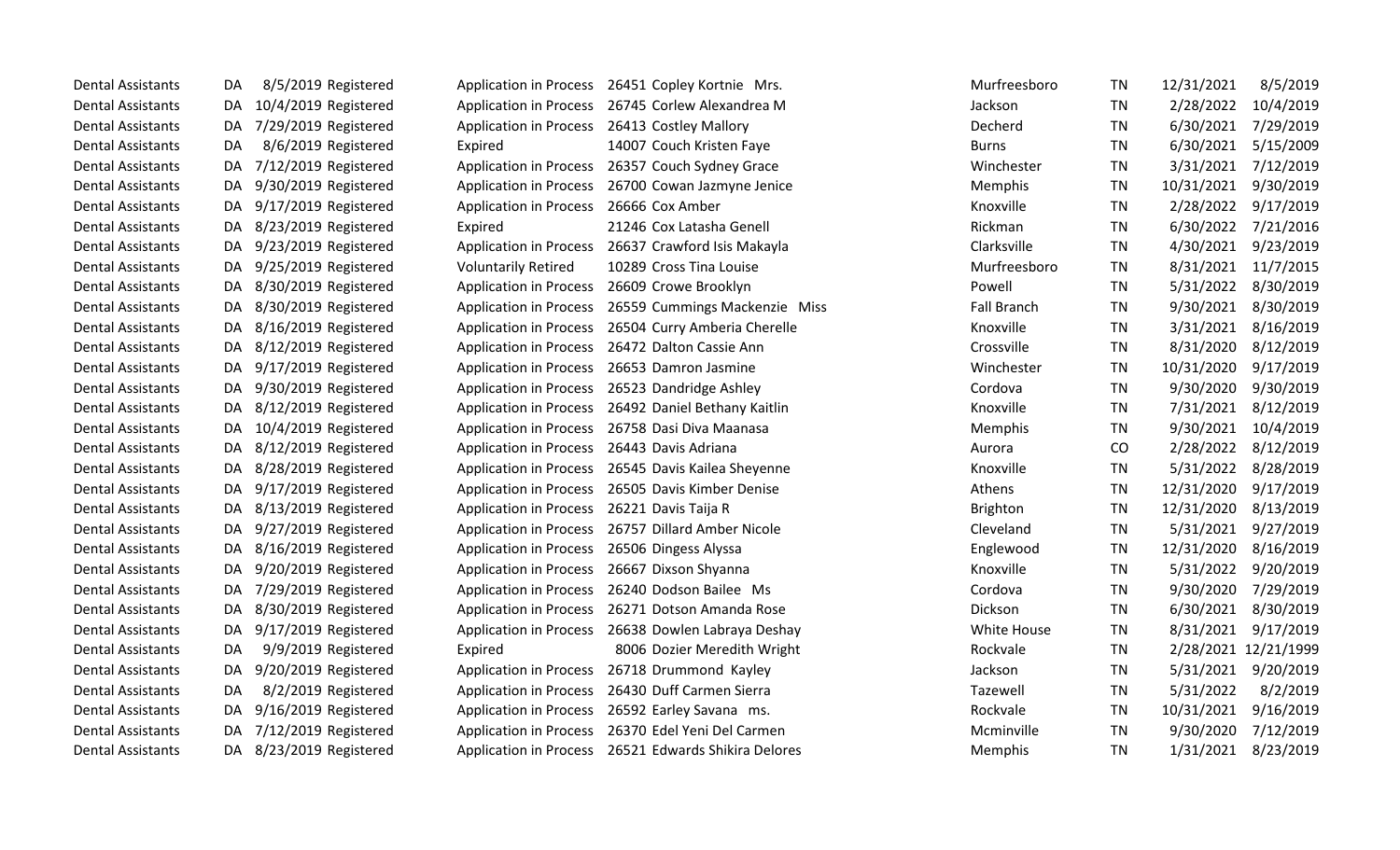| <b>Dental Assistants</b> | DA  | 8/19/2019 Registered    |                                             | Application in Process 26416 Egan Tamara Sue              | <b>Bowling Green</b> | KY        |            | 7/31/2021 8/19/2019 |
|--------------------------|-----|-------------------------|---------------------------------------------|-----------------------------------------------------------|----------------------|-----------|------------|---------------------|
| <b>Dental Assistants</b> | DA. | 7/16/2019 Registered    | Expired                                     | 1916 Ellington Johnna Dawn                                | Millington           | TN        | 2/28/2021  | 5/7/2017            |
| <b>Dental Assistants</b> | DA. | 7/29/2019 Registered    |                                             | Application in Process 26428 Elliott Jashadra Tyvonne Ms. | Sevierville          | <b>TN</b> | 1/31/2021  | 7/29/2019           |
| <b>Dental Assistants</b> | DA. | 8/23/2019 Registered    |                                             | Application in Process 26509 Erdman Beverly               | Knoxville            | TN        | 10/31/2021 | 8/23/2019           |
| <b>Dental Assistants</b> | DA. | 7/29/2019 Registered    | Application in Process 26425 Ervin Chelsea  |                                                           | Maynardville         | <b>TN</b> | 10/31/2020 | 7/29/2019           |
| <b>Dental Assistants</b> | DA. | 9/23/2019 Registered    | Expired                                     | 11761 Ezell Beth Marie                                    | <b>Brentwood</b>     | TN        | 11/30/2020 | 3/12/2007           |
| <b>Dental Assistants</b> | DA. | 8/22/2019 Registered    | Expired                                     | 21535 Fant Jermesha Roshay                                | Olive Branch         | <b>MS</b> | 4/30/2022  | 11/6/2015           |
| <b>Dental Assistants</b> | DA. | 9/23/2019 Registered    | <b>Application in Process</b>               | 26709 Fielder Abigail Brooke                              | Morristown           | TN        | 2/28/2022  | 9/23/2019           |
| <b>Dental Assistants</b> | DA. | 7/18/2019 Registered    |                                             | Application in Process 26395 Fields D'Angelou Donnell Mr. | Springfield          | <b>TN</b> | 7/31/2021  | 7/18/2019           |
| <b>Dental Assistants</b> | DA. | 8/16/2019 Registered    |                                             | Application in Process 26235 Fifer Teranesha Everlena     | Memphis              | <b>TN</b> | 2/28/2021  | 8/16/2019           |
| <b>Dental Assistants</b> | DA. | 7/30/2019 Registered    | Application in Process 26297 Floyd Lauren   |                                                           | Maryville            | <b>TN</b> | 1/31/2021  | 7/30/2019           |
| <b>Dental Assistants</b> | DA  | 8/5/2019 Registered     | Application in Process 26420 Forrest Shelby |                                                           | Nashville            | TN        | 1/31/2021  | 8/5/2019            |
| <b>Dental Assistants</b> | DA. | 7/29/2019 Registered    |                                             | Application in Process 26408 Foshee Jadyn Blaire MS       | Monteagle            | TN        | 5/31/2021  | 7/29/2019           |
| <b>Dental Assistants</b> | DA. | 8/12/2019 Registered    | <b>Application in Process</b>               | 26477 Fox Katelyn                                         | Morristown           | TN        | 2/28/2021  | 8/12/2019           |
| <b>Dental Assistants</b> | DA. | 8/26/2019 Registered    | Expired                                     | 13983 Fraser Chalice Christine                            | Murfreesboro         | TN        | 9/30/2020  | 12/7/2016           |
| <b>Dental Assistants</b> | DA. | 8/12/2019 Registered    | Application in Process 26351 Friday Lina    |                                                           | Antioch              | <b>TN</b> | 5/31/2021  | 8/12/2019           |
| <b>Dental Assistants</b> | DA. | 9/10/2019 Registered    | Expired                                     | 10936 Gardner Elissa Ann MRS                              | Murfreesboro         | <b>TN</b> | 6/30/2021  | 9/14/2005           |
| <b>Dental Assistants</b> | DA. | 9/17/2019 Registered    | <b>Application in Process</b>               | 26674 Gibson Montana Denise                               | Louisville           | <b>TN</b> | 11/30/2020 | 9/17/2019           |
| <b>Dental Assistants</b> | DA. | 8/26/2019 Registered    |                                             | Application in Process 26470 Gibson Tynesha               | Memphis              | <b>TN</b> | 7/31/2021  | 8/26/2019           |
| <b>Dental Assistants</b> | DA  | 8/5/2019 Registered     |                                             | Application in Process 26441 Gillespie Quardreka          | Southaven            | <b>MS</b> | 10/31/2021 | 8/5/2019            |
| <b>Dental Assistants</b> | DA. | 9/23/2019 Registered    |                                             | Application in Process 26476 Gipson Tatyana               | Horn Lake            | <b>MS</b> | 1/31/2021  | 9/23/2019           |
| <b>Dental Assistants</b> | DA. | 7/12/2019 Registered    | <b>Application in Process</b>               | 26347 Glymph Brittany                                     | Johnson City         | TN        | 5/31/2021  | 7/12/2019           |
| <b>Dental Assistants</b> | DA  | 8/6/2019 Registered     | Expired                                     | 21114 Goddard Addie Nicholle                              | Lyles                | <b>TN</b> | 10/31/2020 | 1/7/2017            |
| <b>Dental Assistants</b> | DA. | 9/17/2019 Registered    |                                             | Application in Process 26322 Gomez Gabriela Diana         | Memphis              | TN        | 6/30/2022  | 9/17/2019           |
| <b>Dental Assistants</b> | DA. | 7/12/2019 Registered    |                                             | Application in Process 26350 Gomez-Montelier Adislay Ms   | Antioch              | <b>TN</b> | 6/30/2021  | 7/12/2019           |
| <b>Dental Assistants</b> | DA. | 9/27/2019 Registered    |                                             | Application in Process 26749 Gonzalez Ashley Mrs.         | Murfreesboro         | <b>TN</b> | 2/28/2021  | 9/27/2019           |
| <b>Dental Assistants</b> | DA. | 8/16/2019 Registered    |                                             | Application in Process 26474 Gonzalez Brenda Luisa        | Shelbyville          | <b>TN</b> | 10/31/2021 | 8/16/2019           |
| <b>Dental Assistants</b> | DA. | 8/28/2019 Registered    |                                             | Application in Process 26590 Gordon Chasity Amber Mrs.    | Munford              | <b>TN</b> | 6/30/2022  | 8/28/2019           |
| <b>Dental Assistants</b> | DA. | 8/28/2019 Registered    |                                             | Application in Process 26582 Gordon Jaydah                | Nashville            | TN        | 3/31/2021  | 8/28/2019           |
| <b>Dental Assistants</b> | DA. | 8/23/2019 Registered    |                                             | Application in Process 26524 Gray Melanie Munya           | Clarksdale           | <b>MS</b> | 6/30/2021  | 8/23/2019           |
| <b>Dental Assistants</b> | DA. | 7/30/2019 Registered    |                                             | Application in Process 26256 Green Victoria R             | Memphis              | TN        | 2/28/2022  | 7/30/2019           |
| <b>Dental Assistants</b> | DA. | 8/23/2019 Registered    | <b>Application in Process</b>               | 26536 Greer Kelcy Emily Brooke                            | Eagleville           | <b>TN</b> | 1/31/2021  | 8/23/2019           |
| <b>Dental Assistants</b> | DA  | 9/4/2019 Registered     | Expired                                     | 12709 Gribble Tammara E                                   | Cleveland            | <b>TN</b> | 9/30/2020  | 6/27/2008           |
| <b>Dental Assistants</b> |     | DA 8/23/2019 Registered |                                             | Application in Process 26495 Griffith Brynn Albany        | La Follette          | <b>TN</b> |            | 3/31/2021 8/23/2019 |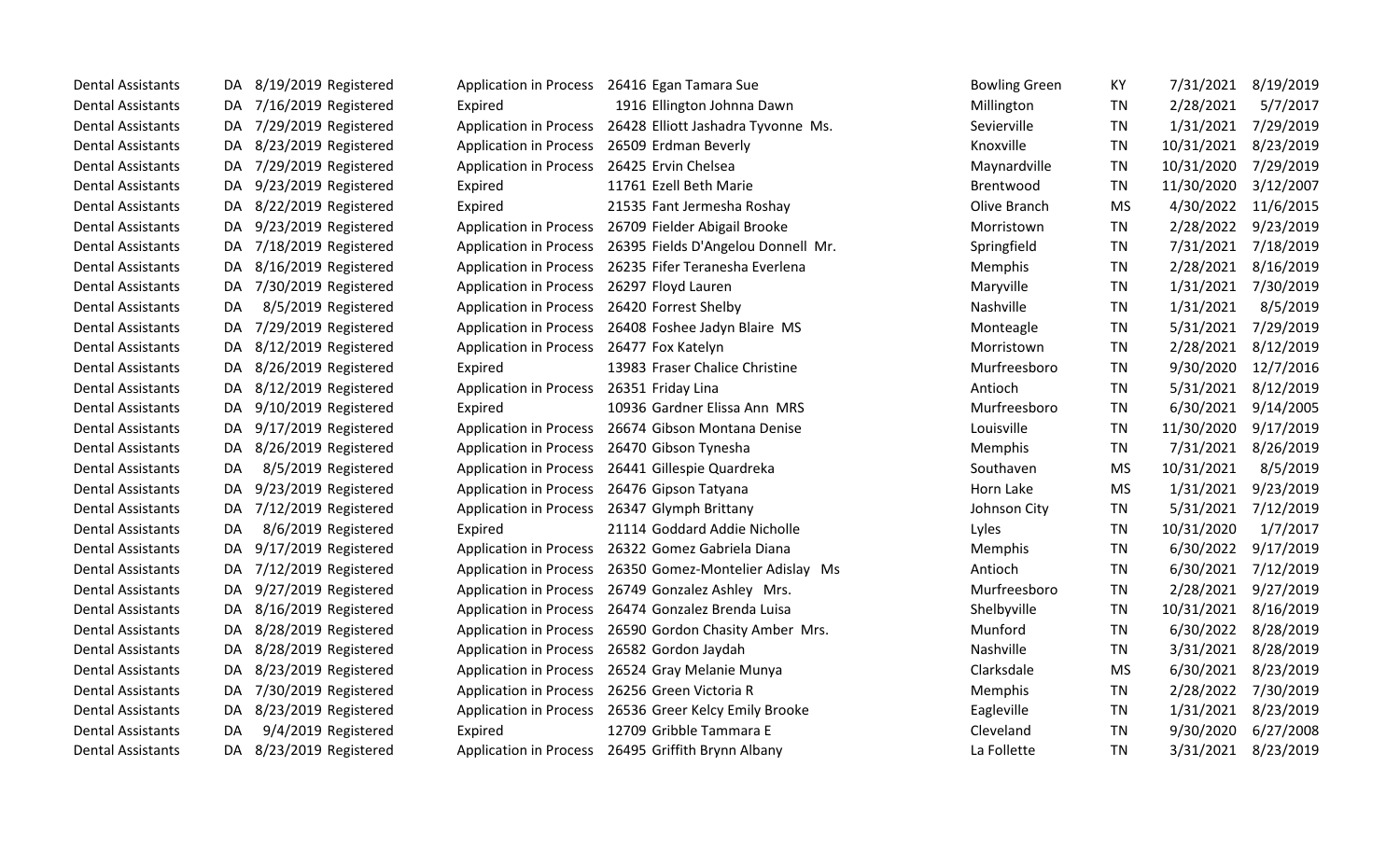| <b>Dental Assistants</b> | DA  | 8/5/2019 Registered     | <b>Application in Process</b>              | Pikeville<br>26277 Grunst Kimber Delia                         |                           | <b>TN</b> | 2/28/2021  | 8/5/2019  |
|--------------------------|-----|-------------------------|--------------------------------------------|----------------------------------------------------------------|---------------------------|-----------|------------|-----------|
| Dental Assistants        | DA  | 8/13/2019 Registered    |                                            | Application in Process 26088 Guerrero-Camacho Selena           | Millington                | TN        | 7/31/2022  | 8/13/2019 |
| <b>Dental Assistants</b> | DA. | 8/23/2019 Registered    |                                            | Application in Process 26537 Guevara Andrea Nayaly             | La Vergne                 | <b>TN</b> | 6/30/2022  | 8/23/2019 |
| <b>Dental Assistants</b> | DA. | 9/30/2019 Registered    |                                            | Application in Process 26640 Guevara Karla Jasmin<br>Madison   |                           | <b>TN</b> | 3/31/2022  | 9/30/2019 |
| <b>Dental Assistants</b> | DA. | 10/2/2019 Registered    | Expired                                    | 19144 Guilford Leslie Nicole                                   | Sweetwater                | <b>TN</b> | 10/31/2021 | 1/7/2016  |
| <b>Dental Assistants</b> | DA  | 8/5/2019 Registered     |                                            | Application in Process 26446 Haire Callie Mae                  | Greeneville               | <b>TN</b> | 10/31/2021 | 8/5/2019  |
| <b>Dental Assistants</b> | DA  | 8/20/2019 Registered    | Application in Process 25958 Hall Morgan   | Gallatin                                                       |                           | TN        | 10/31/2021 | 8/20/2019 |
| <b>Dental Assistants</b> | DA  | 10/4/2019 Registered    | <b>Application in Process</b>              | 26795 Haney Taylor Rose                                        | Cleveland                 | <b>TN</b> | 7/31/2022  | 10/4/2019 |
| <b>Dental Assistants</b> | DA. | 10/4/2019 Registered    |                                            | Application in Process 26726 Harrell Erin Brooke               | Brentwood                 | TN        | 8/31/2022  | 10/4/2019 |
| <b>Dental Assistants</b> | DA  | 7/29/2019 Registered    |                                            | Application in Process 26374 Hart Tina Sue Mrs.                | Fort Myers                | FL.       | 11/30/2020 | 7/29/2019 |
| <b>Dental Assistants</b> | DA. | 8/30/2019 Registered    | Application in Process 26053 Harton Bailey | Jackson                                                        |                           | TN        | 10/31/2021 | 8/30/2019 |
| <b>Dental Assistants</b> | DA  | 9/30/2019 Registered    |                                            | Application in Process 26651 Hatmaker Erica O'Neil             | Jacksboro                 | <b>TN</b> | 10/31/2021 | 9/30/2019 |
| <b>Dental Assistants</b> | DA  | 8/5/2019 Registered     | <b>Application in Process</b>              | 26389 Hawn Jessica                                             | Clarkrange                | <b>TN</b> | 6/30/2022  | 8/5/2019  |
| <b>Dental Assistants</b> | DA. | 9/23/2019 Registered    | <b>Voluntarily Retired</b>                 | 9717 Henderson Paula Kay                                       | Clarksville               | TN        | 2/28/2022  | 7/11/2003 |
| <b>Dental Assistants</b> | DA  | 9/20/2019 Registered    | <b>Application in Process</b>              | 26630 Hendrickson Baylor Cash<br>Gallatin                      |                           | <b>TN</b> | 2/28/2022  | 9/20/2019 |
| <b>Dental Assistants</b> | DA  | 8/28/2019 Registered    | <b>Application in Process</b>              | 26560 Hendrix Kimberlyn Cierra                                 | Rockwood                  | TN        | 10/31/2020 | 8/28/2019 |
| <b>Dental Assistants</b> | DA  | 9/23/2019 Registered    | <b>Application in Process</b>              | 26659 Hennessee Heidi Elise<br>Crossville                      |                           | <b>TN</b> | 2/28/2022  | 9/23/2019 |
| <b>Dental Assistants</b> | DA. | 9/23/2019 Registered    | <b>Application in Process</b>              | 26532 Hensley Hannah Grace                                     | Jonesborough              | TN        | 5/31/2021  | 9/23/2019 |
| <b>Dental Assistants</b> | DA  | 7/12/2019 Registered    | <b>Application in Process</b>              | 26362 Hensley Leah Christina<br>Clinton                        |                           | <b>TN</b> | 8/31/2021  | 7/12/2019 |
| <b>Dental Assistants</b> | DA. | 7/12/2019 Registered    |                                            | Application in Process 26375 Hensley Mackenzie Cayte           | <b>Strawberry Plains</b>  | <b>TN</b> | 10/31/2021 | 7/12/2019 |
| <b>Dental Assistants</b> | DA  | 8/19/2019 Registered    |                                            | Application in Process 25914 Herrera Torres Maykel             | Memphis                   | <b>TN</b> | 6/30/2021  | 8/19/2019 |
| <b>Dental Assistants</b> | DA. | 8/12/2019 Registered    |                                            | Application in Process 26459 Heyworth Skyler Nicole<br>Cohutta |                           | GA        | 1/31/2021  | 8/12/2019 |
| <b>Dental Assistants</b> | DA. | 8/13/2019 Registered    | Expired                                    | 17098 Hibler Gabriel Sophia                                    | Memphis                   | TN        | 11/30/2020 | 2/7/2017  |
| <b>Dental Assistants</b> | DA. | 9/20/2019 Registered    | <b>Application in Process</b>              | 26722 Hickman Lyndie Anne                                      | Henderson                 | <b>TN</b> | 7/31/2021  | 9/20/2019 |
| <b>Dental Assistants</b> | DA. | 8/30/2019 Registered    | Application in Process 26520 Hill Wendy Jo | Knoxville                                                      |                           | TN        | 7/31/2022  | 8/30/2019 |
| <b>Dental Assistants</b> | DA  | 8/23/2019 Registered    | <b>Application in Process</b>              | 26534 Hillis Sheena Blondel MRS.                               | Mc Minnville              | <b>TN</b> | 1/31/2021  | 8/23/2019 |
| <b>Dental Assistants</b> | DA. | 8/28/2019 Registered    | <b>Application in Process</b>              | 26607 Hinkle Connor Cook                                       | Johnson City              | <b>TN</b> | 8/31/2021  | 8/28/2019 |
| <b>Dental Assistants</b> | DA  | 9/16/2019 Registered    | <b>Application in Process</b>              | Knoxville<br>26586 Hodge Nautica Mylache'                      |                           | <b>TN</b> | 4/30/2021  | 9/16/2019 |
| <b>Dental Assistants</b> | DA. | 7/12/2019 Registered    | <b>Application in Process</b>              | 26311 Hodges Amber                                             | <b>Cumberland Furnace</b> | <b>TN</b> | 7/31/2021  | 7/12/2019 |
| <b>Dental Assistants</b> | DA  | 9/30/2019 Registered    | <b>Application in Process</b>              | 26683 Holbrook Tiarra Lashea<br>Knoxville                      |                           | TN        | 1/31/2021  | 9/30/2019 |
| <b>Dental Assistants</b> | DA. | 7/16/2019 Registered    |                                            | Application in Process 26244 Holloway Sasha Ms.<br>Powell      |                           | TN        | 7/31/2020  | 7/16/2019 |
| <b>Dental Assistants</b> | DA. | 8/23/2019 Registered    | Application in Process 26526 Holmes Haley  |                                                                | Memphis                   | <b>TN</b> | 1/31/2022  | 8/23/2019 |
| <b>Dental Assistants</b> | DA. | 7/25/2019 Registered    | Expired                                    | 17481 Holt Kathryn Ruth                                        | Greeneville               | <b>TN</b> | 7/31/2020  | 9/7/2012  |
| <b>Dental Assistants</b> |     | DA 8/12/2019 Registered | Application in Process 26463 Holtz Amy     |                                                                | Ooltewah                  | <b>TN</b> | 10/31/2020 | 8/12/2019 |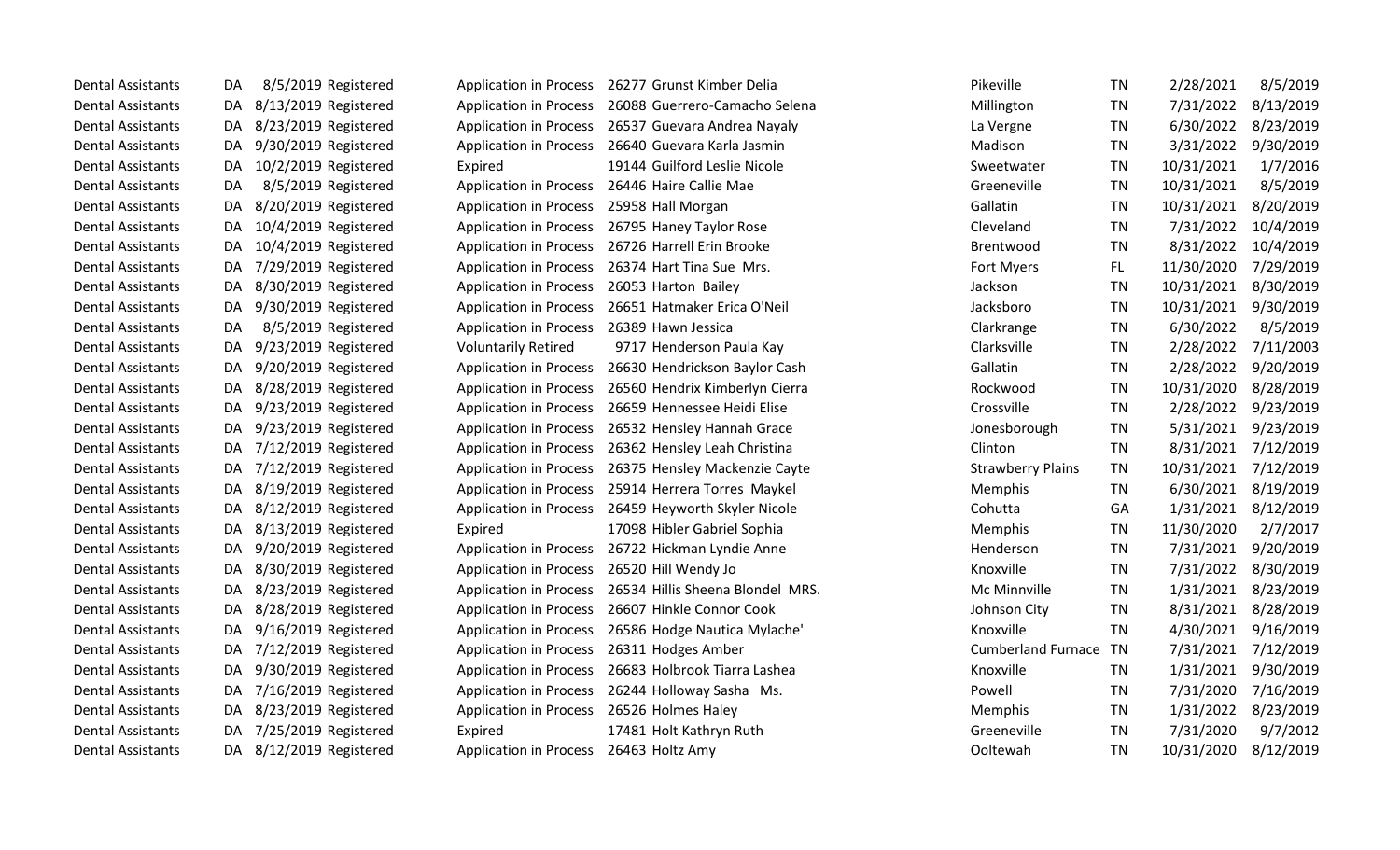| <b>Dental Assistants</b> | DA  | 9/16/2019 Registered    |                                             | Application in Process 26576 Hooper Misty Marie | Lenoir City          | TN        | 2/28/2022  | 9/16/2019 |
|--------------------------|-----|-------------------------|---------------------------------------------|-------------------------------------------------|----------------------|-----------|------------|-----------|
| <b>Dental Assistants</b> | DA. | 9/20/2019 Registered    | <b>Application in Process</b>               | 26728 Hoosier Caitlin Rae                       | Johnson City         | <b>TN</b> | 3/31/2021  | 9/20/2019 |
| <b>Dental Assistants</b> | DA  | 9/4/2019 Registered     | Expired                                     | 8935 Horsley Cynthia K.                         | Hendersonville       | <b>TN</b> | 1/31/2021  | 1/18/2002 |
| <b>Dental Assistants</b> | DA. | 9/30/2019 Registered    | <b>Application in Process</b>               | 26663 Houk Emily Marie RDA                      | Murfreesboro         | <b>TN</b> | 1/31/2022  | 9/30/2019 |
| <b>Dental Assistants</b> | DA. | 7/12/2019 Registered    | <b>Application in Process</b>               | 26103 Housley Sharilyn Miss                     | Charleston           | <b>MS</b> | 10/31/2020 | 7/12/2019 |
| <b>Dental Assistants</b> | DA  | 9/23/2019 Registered    | <b>Application in Process</b>               | 26517 Howell Essence A                          | Memphis              | <b>TN</b> | 12/31/2020 | 9/23/2019 |
| <b>Dental Assistants</b> | DA  | 9/16/2019 Registered    | <b>Application in Process</b>               | 26548 Hubbard Courtney Leigh                    | <b>Bristol</b>       | VA        | 1/31/2022  | 9/16/2019 |
| <b>Dental Assistants</b> | DA. | 8/28/2019 Registered    | <b>Application in Process</b>               | 26574 Hudson Angela Gail Mrs                    | Knoxville            | <b>TN</b> | 8/31/2020  | 8/28/2019 |
| <b>Dental Assistants</b> | DA. | 8/16/2019 Registered    | <b>Application in Process</b>               | 26508 Huffaker Kisha Marie                      | Knoxville            | <b>TN</b> | 12/31/2020 | 8/16/2019 |
| <b>Dental Assistants</b> | DA. | 7/30/2019 Registered    | <b>Application in Process</b>               | 26452 Hughson Sarah Nicole Ms.                  | Clarksville          | TN        | 1/31/2021  | 7/30/2019 |
| <b>Dental Assistants</b> | DA. | 8/26/2019 Registered    | <b>Application in Process</b>               | 26213 Hutchinson Charlsie                       | Clarksville          | <b>TN</b> | 5/31/2022  | 8/26/2019 |
| <b>Dental Assistants</b> | DA. | 9/17/2019 Registered    | <b>Application in Process</b>               | 26696 Hyatt Kimberly Hope                       | Copperhill           | <b>TN</b> | 6/30/2022  | 9/17/2019 |
| <b>Dental Assistants</b> | DA  | 8/5/2019 Registered     | <b>Application in Process</b>               | 26444 James Sarah Rashell                       | Winchester           | <b>TN</b> | 9/30/2020  | 8/5/2019  |
| <b>Dental Assistants</b> | DA. | 9/17/2019 Registered    | <b>Application in Process</b>               | 26688 Jarman Tyler Blake                        | Antioch              | <b>TN</b> | 10/31/2021 | 9/17/2019 |
| <b>Dental Assistants</b> | DA. | 8/16/2019 Registered    | <b>Application in Process</b>               | 26486 Jarnigan Ashley                           | Rogersville          | TN        | 6/30/2022  | 8/16/2019 |
| <b>Dental Assistants</b> | DA. | 8/12/2019 Registered    | <b>Application in Process</b>               | 26465 Jeffers Briana Ferguson                   | Woodbury             | <b>TN</b> | 10/31/2021 | 8/12/2019 |
| <b>Dental Assistants</b> | DA. | 9/30/2019 Registered    | <b>Application in Process</b>               | 26684 Jenkins Alexandria                        | Murfreesboro         | <b>TN</b> | 4/30/2022  | 9/30/2019 |
| <b>Dental Assistants</b> | DA. | 9/30/2019 Registered    | <b>Application in Process</b>               | 26554 Jenkins Cynthia Raye                      | Murfreesboro         | <b>TN</b> | 12/31/2021 | 9/30/2019 |
| <b>Dental Assistants</b> | DA. | 10/4/2019 Registered    | <b>Application in Process</b>               | 26761 Jewell Jasmine                            | Memphis              | <b>TN</b> | 2/28/2021  | 10/4/2019 |
| <b>Dental Assistants</b> | DA. | 9/17/2019 Registered    | <b>Application in Process</b>               | 26569 Johnson Hannah Dru                        | Cleveland            | <b>TN</b> | 5/31/2022  | 9/17/2019 |
| <b>Dental Assistants</b> | DA. | 7/12/2019 Registered    | <b>Application in Process</b>               | 26093 Johnson Jamychal Jamal Mr.                | Southaven            | <b>MS</b> | 6/30/2022  | 7/12/2019 |
| <b>Dental Assistants</b> | DA. | 9/16/2019 Registered    | <b>Application in Process</b>               | 26239 Jones Diann                               | Memphis              | TN        | 6/30/2022  | 9/16/2019 |
| <b>Dental Assistants</b> | DA. | 7/18/2019 Registered    | <b>Application in Process</b>               | 26281 Jones Kameryn RDA                         | Franklin             | TN        | 2/28/2022  | 7/18/2019 |
| <b>Dental Assistants</b> | DA. | 9/17/2019 Registered    | <b>Application in Process</b>               | 26102 Jordan Lindsey Ann Ms                     | Horn Lake            | <b>MS</b> | 5/31/2021  | 9/17/2019 |
| <b>Dental Assistants</b> | DA  | 9/30/2019 Registered    | Expired                                     | 22626 Joyner Angelia D.                         | Jackson              | TN        | 2/28/2021  | 1/13/2017 |
| <b>Dental Assistants</b> | DA. | 9/30/2019 Registered    | <b>Application in Process</b>               | 26753 Judkins Autumn Brooke                     | Pulaski              | TN        | 8/31/2022  | 9/30/2019 |
| <b>Dental Assistants</b> | DA. | 9/18/2019 Registered    | <b>Application in Process</b>               | 26631 Kelley Lindsay Marie                      | Gallatin             | TN        | 6/30/2021  | 9/18/2019 |
| <b>Dental Assistants</b> | DA. | 10/4/2019 Registered    | <b>Application in Process</b>               | 26429 Kesterson Brandi                          | Lake City            | <b>TN</b> | 10/31/2021 | 10/4/2019 |
| <b>Dental Assistants</b> | DA. | 7/16/2019 Registered    | <b>Application in Process</b>               | 26335 Key Adriana Angelina                      | Benton               | KY        | 7/31/2021  | 7/16/2019 |
| <b>Dental Assistants</b> | DA  | 8/5/2019 Registered     | <b>Application in Process</b>               | 26369 Kiedrowski Avia Rosalie                   | <b>Pleasant Shde</b> | TN        | 12/31/2021 | 8/5/2019  |
| <b>Dental Assistants</b> | DA  | 9/16/2019 Registered    | Application in Process                      | 26625 Killeen Alexandria Caitlyn                | Hendersonville       | <b>TN</b> | 11/30/2021 | 9/16/2019 |
| <b>Dental Assistants</b> | DA. | 8/23/2019 Registered    | <b>Application in Process</b>               | 26515 King Michelle                             | Lebanon              | TN        | 3/31/2021  | 8/23/2019 |
| <b>Dental Assistants</b> | DA. | 7/12/2019 Registered    | <b>Application in Process</b>               | 26378 Kinser Sydney Catherine                   | Ooltewah             | TN        | 4/30/2021  | 7/12/2019 |
| <b>Dental Assistants</b> |     | DA 9/11/2019 Registered | Application in Process 26099 Knott Brooklin |                                                 | Fayetteville         | <b>TN</b> | 2/28/2022  | 9/11/2019 |
|                          |     |                         |                                             |                                                 |                      |           |            |           |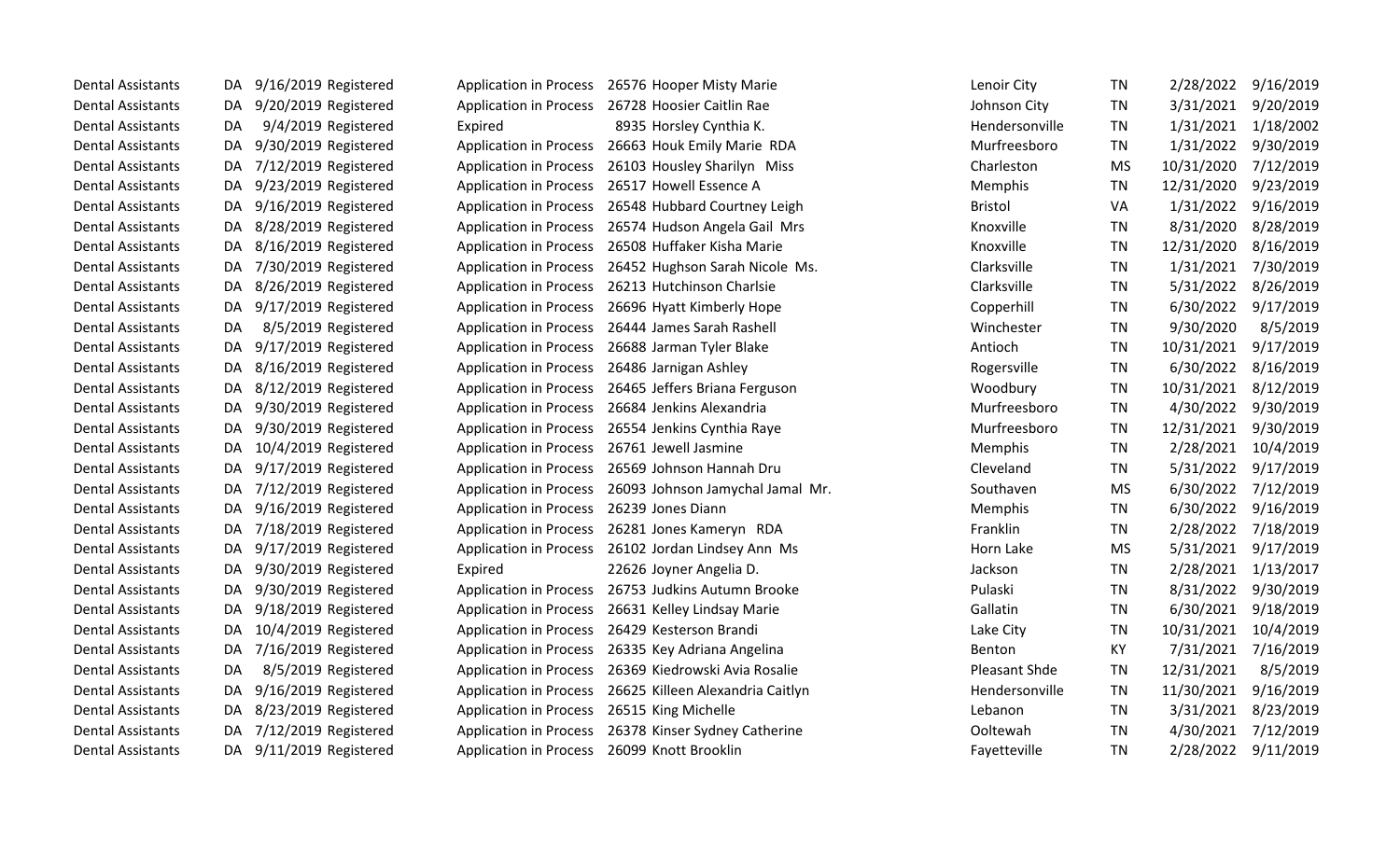| <b>Dental Assistants</b> | 7/18/2019 Registered<br>DA. | <b>Application in Process</b> | 26385 Labrador Elvis Sr                                  | Antioch              | <b>TN</b> | 2/28/2022  | 7/18/2019 |
|--------------------------|-----------------------------|-------------------------------|----------------------------------------------------------|----------------------|-----------|------------|-----------|
| <b>Dental Assistants</b> | 9/23/2019 Registered<br>DA. |                               | Application in Process 26624 Lambertson Carley June      | Petersburg           | TN        | 3/31/2021  | 9/23/2019 |
| <b>Dental Assistants</b> | 8/28/2019 Registered<br>DA. |                               | Application in Process 26549 Landsman Samantha Rae       | Maryville            | TN        | 12/31/2021 | 8/28/2019 |
| <b>Dental Assistants</b> | 8/9/2019 Registered<br>DA   | <b>Application in Process</b> | 26481 Lane Zernysha Ms.                                  | Horn Lake            | <b>MS</b> | 11/30/2020 | 8/9/2019  |
| <b>Dental Assistants</b> | 9/16/2019 Registered<br>DA  | <b>Application in Process</b> | 26584 Langlitz Katelyn                                   | Lebanon              | <b>TN</b> | 4/30/2021  | 9/16/2019 |
| <b>Dental Assistants</b> | 8/28/2019 Registered<br>DA  | <b>Application in Process</b> | 26551 Larke Danielle Nicole                              | Mcminnville          | TN        | 8/31/2021  | 8/28/2019 |
| <b>Dental Assistants</b> | 8/12/2019 Registered<br>DA. | <b>Application in Process</b> | 26491 Lawson Kellie Michelle Ms                          | Crossville           | <b>TN</b> | 1/31/2021  | 8/12/2019 |
| <b>Dental Assistants</b> | 9/17/2019 Registered<br>DA. | <b>Application in Process</b> | 26596 Lax Emily Abigail Ms                               | <b>Holly Springs</b> | <b>MS</b> | 11/30/2021 | 9/17/2019 |
| <b>Dental Assistants</b> | 9/30/2019 Registered<br>DA. | <b>Application in Process</b> | 26698 Layman Brittnee Nikcole                            | Newport              | TN        | 4/30/2021  | 9/30/2019 |
| <b>Dental Assistants</b> | 8/30/2019 Registered<br>DA. | <b>Application in Process</b> | 26085 Layman Shelbie Alane                               | Pleasant Shde        | TN        | 4/30/2022  | 8/30/2019 |
| <b>Dental Assistants</b> | 9/17/2019 Registered<br>DA. | <b>Application in Process</b> | 26605 Leamon Mariah Katerine                             | Athens               | <b>TN</b> | 2/28/2021  | 9/17/2019 |
| <b>Dental Assistants</b> | 9/16/2019 Registered<br>DA. | <b>Application in Process</b> | 26488 Lee Roland Shinhe                                  | Brentwood            | <b>TN</b> | 10/31/2020 | 9/16/2019 |
| <b>Dental Assistants</b> | 8/30/2019 Registered<br>DA  |                               | Application in Process 26620 Lewis Haley Marie Ms.       | Chapel Hill          | <b>TN</b> | 2/28/2021  | 8/30/2019 |
| <b>Dental Assistants</b> | DA 9/18/2019 Registered     | Expired                       | 22997 Lira Nelly                                         | Memphis              | <b>TN</b> | 7/31/2022  | 3/31/2017 |
| <b>Dental Assistants</b> | 8/5/2019 Registered<br>DA   | <b>Application in Process</b> | 26445 Locher Alyssa                                      | Greeneville          | <b>TN</b> | 10/31/2021 | 8/5/2019  |
| <b>Dental Assistants</b> | 7/12/2019 Registered<br>DA  |                               | Application in Process 26397 Long Daysjah Lasha Ms       | Adams                | <b>TN</b> | 2/28/2022  | 7/12/2019 |
| <b>Dental Assistants</b> | 8/5/2019 Registered<br>DA   | <b>Application in Process</b> | 26442 Lopp Kimberly Dawn Mrs.                            | Lawrenceburg         | <b>TN</b> | 8/31/2020  | 8/5/2019  |
| <b>Dental Assistants</b> | 9/30/2019 Registered<br>DA  | <b>Application in Process</b> | 26647 Love Jameika Jeanetta                              | Memphis              | TN        | 10/31/2021 | 9/30/2019 |
| <b>Dental Assistants</b> | 9/16/2019 Registered<br>DA. | <b>Application in Process</b> | 26701 Loveday Sara Ashton                                | Murfreesboro         | <b>TN</b> | 10/31/2021 | 9/16/2019 |
| <b>Dental Assistants</b> | 8/9/2019 Registered<br>DA   | <b>Application in Process</b> | 26483 Loya Perales Priscila                              | Nesbit               | <b>MS</b> | 8/31/2020  | 8/9/2019  |
| <b>Dental Assistants</b> | 7/18/2019 Registered<br>DA  | <b>Application in Process</b> | 26130 Ludwig Mckenzie                                    | Powell               | <b>TN</b> | 12/31/2020 | 7/18/2019 |
| <b>Dental Assistants</b> | 8/30/2019 Registered<br>DA. | <b>Application in Process</b> | 26611 Mackrell Chloe Vine                                | <b>College Grove</b> | <b>TN</b> | 10/31/2021 | 8/30/2019 |
| <b>Dental Assistants</b> | DA 7/22/2019 Registered     | Expired                       | 17319 Madison Cierra Paige                               | Franklin             | KY        | 3/31/2022  | 5/17/2012 |
| <b>Dental Assistants</b> | 9/17/2019 Registered<br>DA. | <b>Application in Process</b> | 26623 Majority Brooke                                    | Knoxville            | TN        | 12/31/2021 | 9/17/2019 |
| <b>Dental Assistants</b> | 8/12/2019 Registered<br>DA. | <b>Application in Process</b> | 26464 Marlow Payton Leann                                | Lafollette           | <b>TN</b> | 6/30/2021  | 8/12/2019 |
| <b>Dental Assistants</b> | DA 8/28/2019 Registered     | <b>Application in Process</b> | 26572 Martell Kiersten                                   | Knoxville            | <b>TN</b> | 11/30/2021 | 8/28/2019 |
| <b>Dental Assistants</b> | DA 8/28/2019 Registered     | <b>Application in Process</b> | 26394 Martin Shelby                                      | Dickson              | TN        | 11/30/2020 | 8/28/2019 |
| <b>Dental Assistants</b> | DA 7/16/2019 Registered     | Expired                       | 20882 Martinez Daniela Ibeth                             | Athens               | <b>TN</b> | 1/31/2021  | 4/7/2017  |
| <b>Dental Assistants</b> | DA 8/12/2019 Registered     | <b>Application in Process</b> | 26402 Mask Latisha                                       | Memphis              | <b>TN</b> | 11/30/2020 | 8/12/2019 |
| <b>Dental Assistants</b> | 7/29/2019 Registered<br>DA  | <b>Application in Process</b> | 26426 Mason Jordan                                       | Lexington            | <b>TN</b> | 10/31/2020 | 7/29/2019 |
| <b>Dental Assistants</b> | 8/28/2019 Registered<br>DA. |                               | Application in Process 26568 Maxwell Shaundra Aliese Ms. | Knoxville            | <b>TN</b> | 2/28/2021  | 8/28/2019 |
| <b>Dental Assistants</b> | 7/29/2019 Registered<br>DA. | <b>Application in Process</b> | 26427 Maxwell Tisha Gay                                  | Knoxville            | <b>TN</b> | 5/31/2022  | 7/29/2019 |
| <b>Dental Assistants</b> | 8/12/2019 Registered<br>DA  | <b>Application in Process</b> | 26448 Mayeux Alexis                                      | Knoxville            | <b>TN</b> | 10/31/2020 | 8/12/2019 |
| <b>Dental Assistants</b> | 8/5/2019 Registered<br>DA   |                               | Application in Process 26436 Mayfield Katie Marie        | Oak Grove            | KY        | 7/31/2021  | 8/5/2019  |
|                          |                             |                               |                                                          |                      |           |            |           |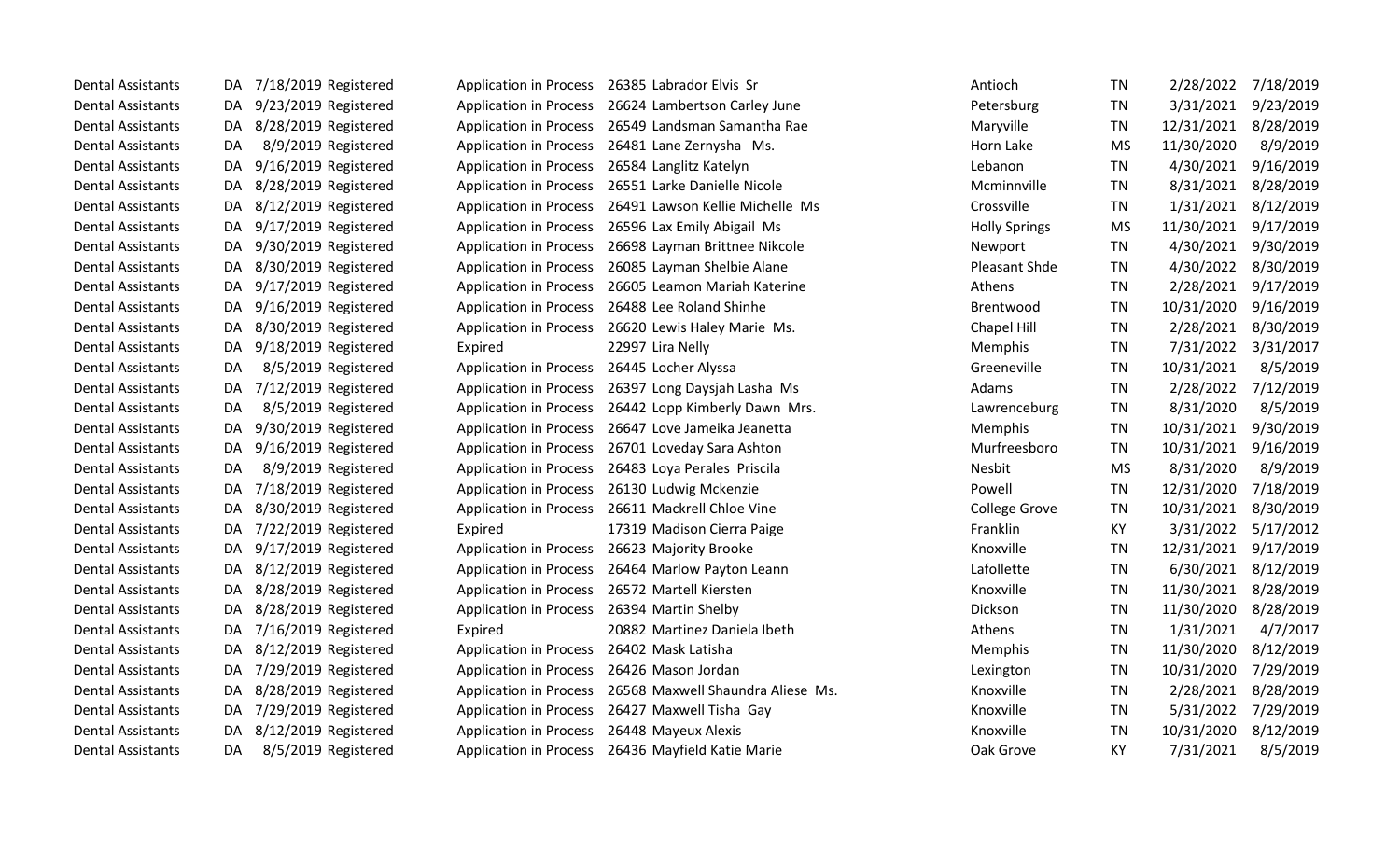| <b>Dental Assistants</b> | 8/23/2019 Registered<br>DA. |                                            | Application in Process 26544 Mayfield Shelby         | Pinson       | <b>TN</b> | 11/30/2020 | 8/23/2019 |
|--------------------------|-----------------------------|--------------------------------------------|------------------------------------------------------|--------------|-----------|------------|-----------|
| <b>Dental Assistants</b> | 7/12/2019 Registered<br>DA. |                                            | Application in Process 25883 Mayo Deborah            | Chattanooga  | TN        | 2/28/2021  | 7/12/2019 |
| <b>Dental Assistants</b> | 8/9/2019 Registered<br>DA   | <b>Application in Process</b>              | 26484 Mays Janessa                                   | Southaven    | <b>MS</b> | 5/31/2021  | 8/9/2019  |
| <b>Dental Assistants</b> | 9/17/2019 Registered<br>DA  | <b>Application in Process</b>              | 26580 Mccaulley Erica                                | Nashville    | TN        | 7/31/2021  | 9/17/2019 |
| <b>Dental Assistants</b> | 7/12/2019 Registered<br>DA. | <b>Application in Process</b>              | 26299 Mcelreath Taryn Blake Roosma                   | Cordova      | TN        | 2/28/2021  | 7/12/2019 |
| <b>Dental Assistants</b> | 8/5/2019 Registered<br>DA   | <b>Application in Process</b>              | 26401 Mcguffey Alexandria Mrs.                       | Mcminnville  | TN        | 5/31/2022  | 8/5/2019  |
| <b>Dental Assistants</b> | 9/16/2019 Registered<br>DA. | <b>Application in Process</b>              | 26628 Mcguire Kira Tempest                           | Knoxville    | TN        | 10/31/2021 | 9/16/2019 |
| <b>Dental Assistants</b> | 7/12/2019 Registered<br>DA. | <b>Application in Process</b>              | 26331 Mcnabb Taylor Blankenship                      | Loudon       | TN        | 6/30/2021  | 7/12/2019 |
| <b>Dental Assistants</b> | 7/12/2019 Registered<br>DA. |                                            | Application in Process 26339 Mcpeak Jessica Paige    | Shelbyville  | TN        | 9/30/2020  | 7/12/2019 |
| <b>Dental Assistants</b> | 8/26/2019 Registered<br>DA. | Expired                                    | 16875 Meeks Gabriel C.                               | Horn Lake    | <b>MS</b> | 10/31/2021 | 1/7/2016  |
| <b>Dental Assistants</b> | 9/17/2019 Registered<br>DA. | Application in Process 26694 Meeks Jessica |                                                      | Coalmont     | TN        | 6/30/2022  | 9/17/2019 |
| <b>Dental Assistants</b> | 9/9/2019 Registered<br>DA   | Expired                                    | 23364 Meza Emily Kikue                               | Collierville | TN        | 7/31/2022  | 7/25/2017 |
| <b>Dental Assistants</b> | 9/20/2019 Registered<br>DA. |                                            | Application in Process 26706 Mielzarek Laura Vanessa | Cookeville   | TN        | 5/31/2021  | 9/20/2019 |
| <b>Dental Assistants</b> | 9/23/2019 Registered<br>DA. |                                            | Application in Process 26717 Milford Roxie Demetra   | Adamsville   | TN        | 6/30/2021  | 9/23/2019 |
| <b>Dental Assistants</b> | 7/19/2019 Registered<br>DA. | Expired                                    | 20436 Miller Stephanie Bernice                       | Clarksville  | <b>TN</b> | 2/28/2022  | 5/7/2015  |
| <b>Dental Assistants</b> | 7/12/2019 Registered<br>DA. | <b>Application in Process</b>              | 26312 Mitchell Rachel Mrs                            | Memphis      | TN        | 9/30/2020  | 7/12/2019 |
| <b>Dental Assistants</b> | 8/16/2019 Registered<br>DA. | <b>Application in Process</b>              | 26098 Mock Hannah Miss                               | Elizabethton | <b>TN</b> | 9/30/2020  | 8/16/2019 |
| <b>Dental Assistants</b> | 8/30/2019 Registered<br>DA  | <b>Application in Process</b>              | 26610 Mohar Shelby Taylor                            | Cleveland    | TN        | 8/31/2021  | 8/30/2019 |
| <b>Dental Assistants</b> | 8/28/2019 Registered<br>DA. |                                            | Application in Process 26587 Moon Tina Marie         | Dyersburg    | TN        | 12/31/2020 | 8/28/2019 |
| <b>Dental Assistants</b> | 9/20/2019 Registered<br>DA. |                                            | Application in Process 26723 Moore Mackenzie Paige   | Henderson    | <b>TN</b> | 7/31/2021  | 9/20/2019 |
| <b>Dental Assistants</b> | 8/5/2019 Registered<br>DA   |                                            | Application in Process 26388 Moore Stephanie         | Cookeville   | TN        | 7/31/2021  | 8/5/2019  |
| <b>Dental Assistants</b> | DA 7/12/2019 Registered     | Expired                                    | 21279 Morales Colleen Mary                           | Walls        | <b>MS</b> | 6/30/2021  | 9/7/2017  |
| <b>Dental Assistants</b> | 9/23/2019 Registered<br>DA. |                                            | Application in Process 26714 Morales Lizbeth V Ms.   | Memphis      | TN        | 8/31/2022  | 9/23/2019 |
| <b>Dental Assistants</b> | 7/29/2019 Registered<br>DA  | <b>Application in Process</b>              | 26179 Morgan Chastity                                | Columbia     | <b>TN</b> | 10/31/2020 | 7/29/2019 |
| <b>Dental Assistants</b> | 9/20/2019 Registered<br>DA. | <b>Application in Process</b>              | 26693 Morris Brooklyn                                | Pelham       | TN        | 6/30/2021  | 9/20/2019 |
| <b>Dental Assistants</b> | 10/4/2019 Registered<br>DA. | <b>Application in Process</b>              | 26033 Morrow Molly Ryan                              | Murfreesboro | TN        | 3/31/2021  | 10/4/2019 |
| <b>Dental Assistants</b> | 8/26/2019 Registered<br>DA. | <b>Application in Process</b>              | 26264 Muhammed Kahin                                 | Murfreesboro | <b>TN</b> | 4/30/2022  | 8/26/2019 |
| <b>Dental Assistants</b> | 9/16/2019 Registered<br>DA  |                                            | Application in Process 26367 Muhawenimana Venernada  | Nashville    | <b>TN</b> | 6/30/2021  | 9/16/2019 |
| <b>Dental Assistants</b> | 9/16/2019 Registered<br>DA. | Application in Process 26703 Mullis Monica |                                                      | Harriman     | TN        | 1/31/2022  | 9/16/2019 |
| <b>Dental Assistants</b> | 7/22/2019 Registered<br>DA. | Expired                                    | 22401 Murphy Aviance                                 | Murfreesboro | <b>TN</b> | 7/31/2020  | 4/24/2017 |
| <b>Dental Assistants</b> | 7/16/2019 Registered<br>DA. | <b>Application in Process</b>              | 26224 Murphy Carolyn Arnette                         | Somerville   | TN        | 6/30/2022  | 7/16/2019 |
| <b>Dental Assistants</b> | DA 8/16/2019 Registered     | <b>Application in Process</b>              | 26494 Murray Jessica                                 | Jacksboro    | <b>TN</b> | 2/28/2022  | 8/16/2019 |
| <b>Dental Assistants</b> | 9/12/2019 Registered<br>DA. | Expired                                    | 10226 Myers Brandi Lane                              | Covington    | <b>TN</b> | 2/28/2021  | 8/22/2006 |
| <b>Dental Assistants</b> | DA 8/28/2019 Registered     |                                            | Application in Process 26531 Neal Angela Ms.         | Taft         | <b>TN</b> | 8/31/2020  | 8/28/2019 |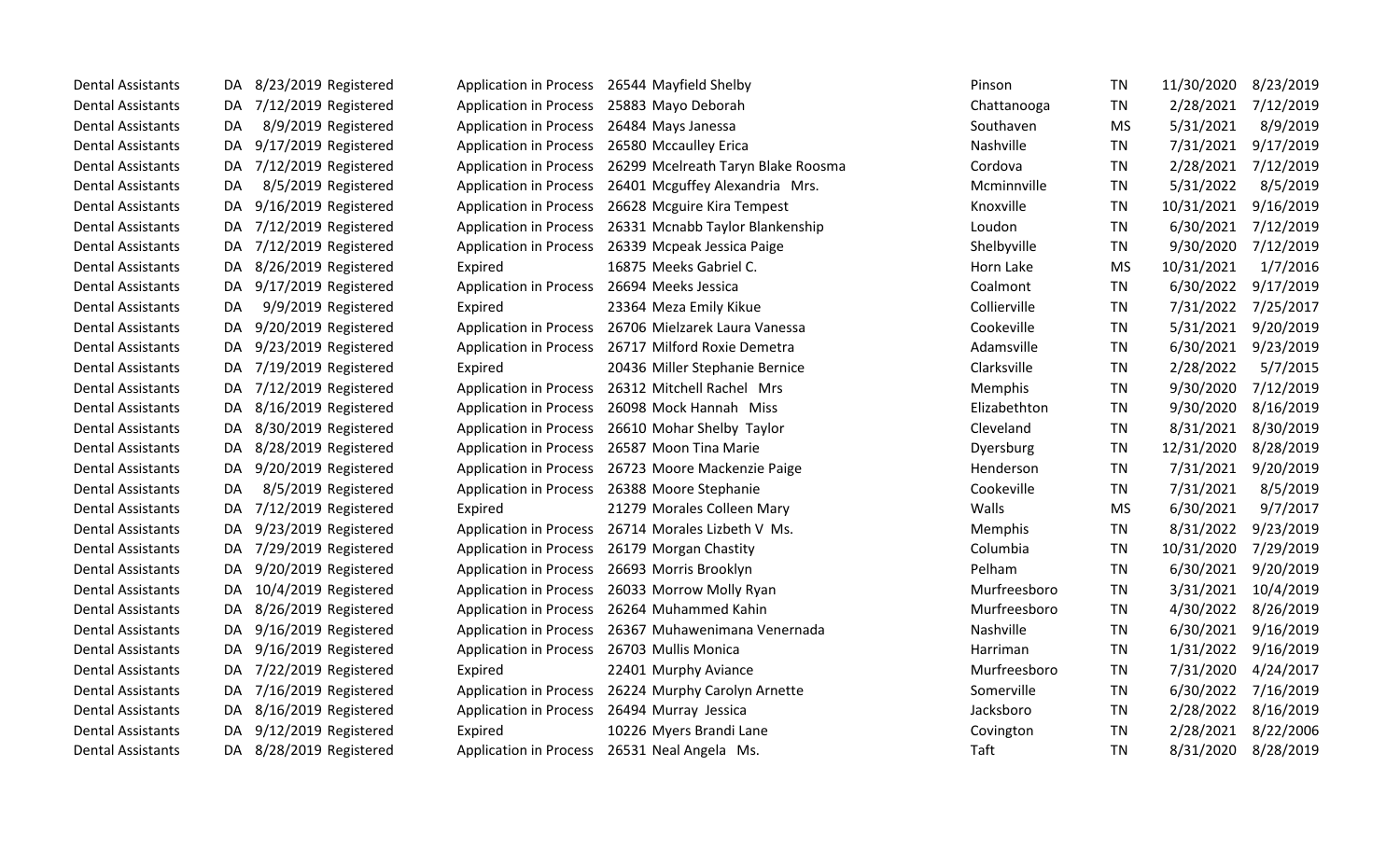| <b>Dental Assistants</b> | DA. | 9/30/2019 Registered    | <b>Application in Process</b>             | 26742 Neece Amy                                       | Jonesborugh        | <b>TN</b> | 6/30/2021  | 9/30/2019 |
|--------------------------|-----|-------------------------|-------------------------------------------|-------------------------------------------------------|--------------------|-----------|------------|-----------|
| <b>Dental Assistants</b> | DA. | 7/18/2019 Registered    |                                           | Application in Process 26396 Nichols Kaylee Nicole    | White House        | TN        | 12/31/2021 | 7/18/2019 |
| <b>Dental Assistants</b> | DA. | 8/28/2019 Registered    | Expired                                   | 21619 Norman Carey Nicole                             | Walls              | <b>MS</b> | 1/31/2021  | 4/7/2017  |
| <b>Dental Assistants</b> | DA  | 8/9/2019 Registered     |                                           | Application in Process 26487 Northcutt Shaelynn Jean  | Morrison           | <b>TN</b> | 1/31/2021  | 8/9/2019  |
| <b>Dental Assistants</b> | DA  | 8/9/2019 Registered     |                                           | Application in Process 26480 Norwood Cheyenne Ms      | Senatobia          | <b>MS</b> | 11/30/2020 | 8/9/2019  |
| <b>Dental Assistants</b> | DA  | 9/17/2019 Registered    |                                           | Application in Process 26538 Norwood Lauren           | Cleveland          | <b>TN</b> | 11/30/2020 | 9/17/2019 |
| <b>Dental Assistants</b> | DA. | 9/30/2019 Registered    |                                           | Application in Process 26712 Opperman Martha Amelia   | Spring Hill        | <b>TN</b> | 2/28/2021  | 9/30/2019 |
| <b>Dental Assistants</b> | DA. | 7/18/2019 Registered    |                                           | Application in Process 26243 Ortiz Ana Paola          | Memphis            | <b>TN</b> | 2/28/2022  | 7/18/2019 |
| <b>Dental Assistants</b> | DA. | 8/28/2019 Registered    | <b>Application in Process</b>             | 26573 Ortiz Carolina Ms.                              | Mohawk             | <b>TN</b> | 5/31/2021  | 8/28/2019 |
| <b>Dental Assistants</b> | DA. | 8/30/2019 Registered    | <b>Application in Process</b>             | 26626 Overton Karmen Nicole                           | Portland           | TN        | 12/31/2020 | 8/30/2019 |
| <b>Dental Assistants</b> | DA. | 9/17/2019 Registered    | <b>Application in Process</b>             | 26608 Owens Meacy Lane                                | Tullahoma          | <b>TN</b> | 3/31/2022  | 9/17/2019 |
| <b>Dental Assistants</b> | DA. | 9/30/2019 Registered    |                                           | Application in Process 26650 Padgett Christen         | Rocky Top          | <b>TN</b> | 12/31/2020 | 9/30/2019 |
| <b>Dental Assistants</b> | DA. | 9/30/2019 Registered    |                                           | Application in Process 26719 Parkins Kendall          | Jackson            | TN        | 5/31/2022  | 9/30/2019 |
| <b>Dental Assistants</b> |     | DA 7/12/2019 Registered | Application in Process 26380 Patel Priya  |                                                       | Morristown         | <b>TN</b> | 1/31/2021  | 7/12/2019 |
| <b>Dental Assistants</b> |     | DA 7/12/2019 Registered | Application in Process 26379 Patel Purvi  |                                                       | Morristown         | <b>TN</b> | 1/31/2021  | 7/12/2019 |
| <b>Dental Assistants</b> |     | DA 7/12/2019 Registered |                                           | Application in Process 26261 Patterson Krystal Kapri  | Memphis            | <b>TN</b> | 7/31/2021  | 7/12/2019 |
| <b>Dental Assistants</b> | DA. | 9/16/2019 Registered    | Application in Process 26644 Payne Alexis |                                                       | Greeneville        | <b>TN</b> | 4/30/2021  | 9/16/2019 |
| <b>Dental Assistants</b> | DA. | 10/4/2019 Registered    | <b>Application in Process</b>             | 26789 Payne Talia                                     | Chattanooga        | <b>TN</b> | 3/31/2021  | 10/4/2019 |
| <b>Dental Assistants</b> | DA. | 8/12/2019 Registered    | <b>Application in Process</b>             | 26485 Payne Teajiah Elise                             | Madison            | <b>TN</b> | 11/30/2021 | 8/12/2019 |
| <b>Dental Assistants</b> | DA. | 8/30/2019 Registered    | <b>Application in Process</b>             | 26530 Peak Shalonda                                   | Knoxville          | <b>TN</b> | 7/31/2022  | 8/30/2019 |
| <b>Dental Assistants</b> |     | DA 7/12/2019 Registered |                                           | Application in Process 26377 Pebbles Magen Nichole    | Elizabethton       | <b>TN</b> | 8/31/2020  | 7/12/2019 |
| <b>Dental Assistants</b> | DA. | 7/12/2019 Registered    |                                           | Application in Process 26327 Pendergrass Sandi E Mrs. | Murfreesboro       | <b>TN</b> | 4/30/2022  | 7/12/2019 |
| <b>Dental Assistants</b> | DA. | 7/12/2019 Registered    |                                           | Application in Process 26292 Perez Norma Andrea       | Pinson             | <b>TN</b> | 8/31/2021  | 7/12/2019 |
| <b>Dental Assistants</b> | DA. | 8/30/2019 Registered    | Application in Process 26507 Perry Karri  |                                                       | Knoxville          | <b>TN</b> | 5/31/2022  | 8/30/2019 |
| <b>Dental Assistants</b> | DA. | 9/17/2019 Registered    |                                           | Application in Process 26702 Phillips Jennifer Paige  | Nashville          | <b>TN</b> | 1/31/2022  | 9/17/2019 |
| <b>Dental Assistants</b> |     | DA 8/28/2019 Registered | <b>Application in Process</b>             | 26571 Phillips Sara Diane                             | Knoxville          | <b>TN</b> | 2/28/2021  | 8/28/2019 |
| <b>Dental Assistants</b> | DA. | 8/30/2019 Registered    |                                           | Application in Process 26555 Pichardo Ponce Paola     | Shelbyville        | TN        | 7/31/2022  | 8/30/2019 |
| <b>Dental Assistants</b> | DA  | 7/16/2019 Registered    |                                           | Application in Process 26410 Pippin Anjelica Anjel    | Hopkinsville       | KY        | 6/30/2022  | 7/16/2019 |
| <b>Dental Assistants</b> | DA. | 9/17/2019 Registered    | <b>Application in Process</b>             | 26319 Porter Amanda M                                 | Southaven          | <b>MS</b> | 2/28/2021  | 9/17/2019 |
| <b>Dental Assistants</b> | DA. | 8/23/2019 Registered    | <b>Application in Process</b>             | 26313 Powell Brittany                                 | Dickson            | TN        | 9/30/2020  | 8/23/2019 |
| <b>Dental Assistants</b> | DA. | 9/17/2019 Registered    | <b>Application in Process</b>             | 26705 Presley Chelsey Nicole                          | <b>Beech Grove</b> | <b>TN</b> | 3/31/2021  | 9/17/2019 |
| <b>Dental Assistants</b> | DA. | 7/16/2019 Registered    | <b>Application in Process</b>             | 26381 Pullen Kristal Ms.                              | Hermitage          | <b>TN</b> | 6/30/2021  | 7/16/2019 |
| <b>Dental Assistants</b> | DA. | 8/12/2019 Registered    |                                           | Application in Process 26460 Ramos Diana Lizeth       | Nashville          | <b>TN</b> | 12/31/2020 | 8/12/2019 |
| <b>Dental Assistants</b> |     | DA 10/4/2019 Registered |                                           | Application in Process 26759 Randolph Raven Shyanne   | Tullahoma          | TN        | 8/31/2022  | 10/4/2019 |
|                          |     |                         |                                           |                                                       |                    |           |            |           |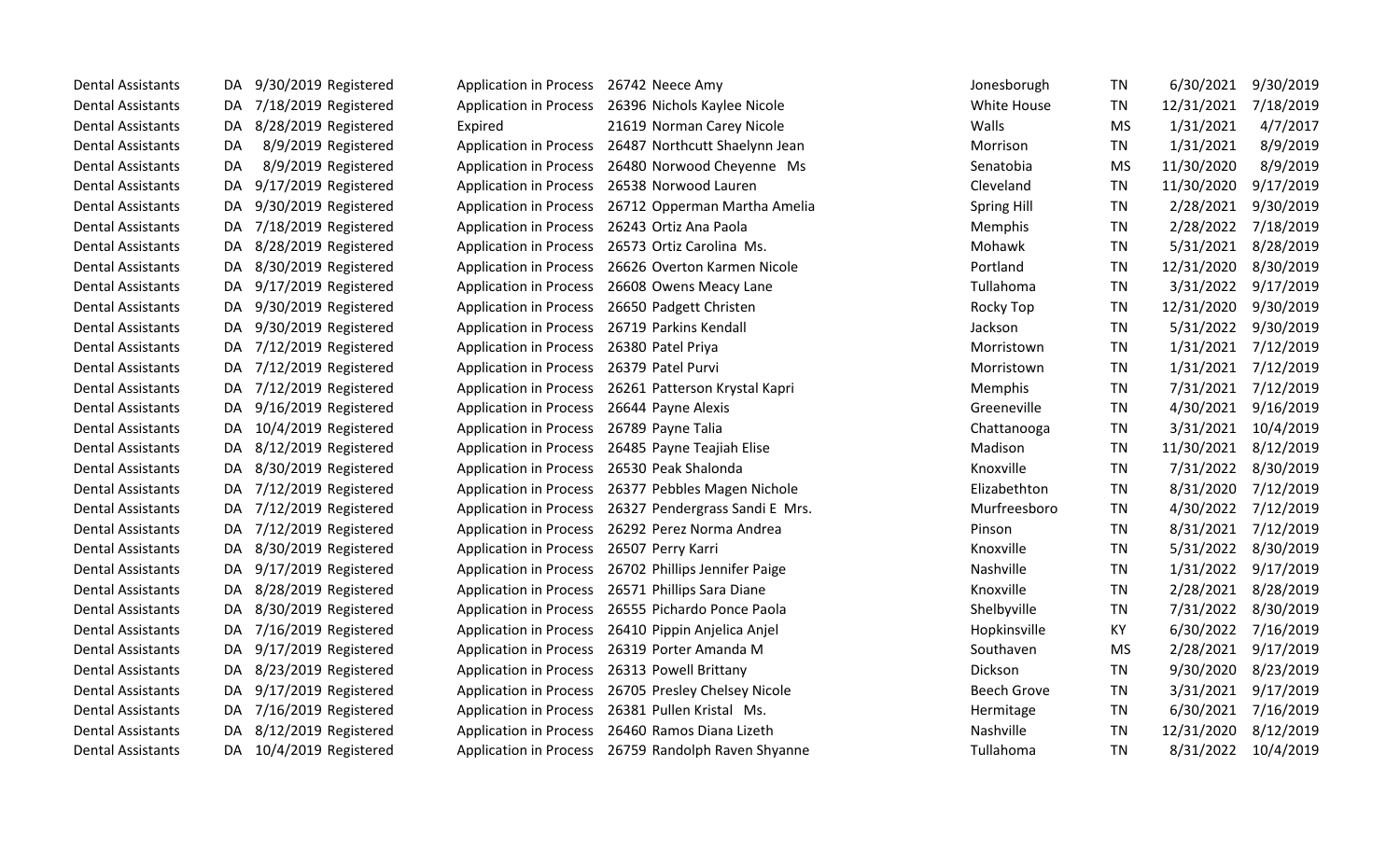| <b>Dental Assistants</b> | DA. | 7/12/2019 Registered |                                            | Application in Process 26329 Reagon Elizabeth              | Antioch             | <b>TN</b> | 9/30/2021  | 7/12/2019 |
|--------------------------|-----|----------------------|--------------------------------------------|------------------------------------------------------------|---------------------|-----------|------------|-----------|
| <b>Dental Assistants</b> | DA. | 7/12/2019 Registered | Application in Process 26344 Reyes Naily   |                                                            | Hermitage           | <b>TN</b> | 10/31/2021 | 7/12/2019 |
| <b>Dental Assistants</b> | DA. | 7/12/2019 Registered | <b>Application in Process</b>              | 26345 Reyes Nevelin                                        | Hermitage           | TN        | 11/30/2020 | 7/12/2019 |
| <b>Dental Assistants</b> | DA  | 8/28/2019 Registered |                                            | Application in Process 26550 Reynolds April Lynn           | Huntingdon          | TN        | 12/31/2021 | 8/28/2019 |
| <b>Dental Assistants</b> | DA. | 8/30/2019 Registered |                                            | Application in Process 26622 Rish Bridgette Lynette Mrs.   | Clarksville         | <b>TN</b> | 3/31/2021  | 8/30/2019 |
| <b>Dental Assistants</b> | DA. | 8/23/2019 Registered |                                            | Application in Process 26518 Roberts Virgina Rachel        | Lenoir City         | TN        | 4/30/2022  | 8/23/2019 |
| <b>Dental Assistants</b> | DA. | 8/13/2019 Registered | Expired                                    | 4027 Rocco Lisa R                                          | Fairview            | TN        | 1/31/2021  | 7/1/1991  |
| <b>Dental Assistants</b> | DA. | 9/18/2019 Registered |                                            | Application in Process 26562 Rodgers Shaonna Synquise      | Knoxville           | TN        | 2/28/2022  | 9/18/2019 |
| <b>Dental Assistants</b> | DA. | 9/30/2019 Registered |                                            | Application in Process 26747 Rodriguez Selena              | Cartersville        | GA        | 10/31/2021 | 9/30/2019 |
| <b>Dental Assistants</b> | DA. | 10/4/2019 Registered |                                            | Application in Process 26579 Rojas Nicolas Reyna           | Loudon              | TN        | 1/31/2022  | 10/4/2019 |
| <b>Dental Assistants</b> | DA  | 8/12/2019 Registered |                                            | Application in Process 26456 Rosado Pamela Dee Bledsoe     | Brentwood           | <b>TN</b> | 5/31/2022  | 8/12/2019 |
| <b>Dental Assistants</b> | DA. | 7/18/2019 Registered |                                            | Application in Process 26314 Rowden Sidney Breann          | Charlotte           | TN        | 12/31/2020 | 7/18/2019 |
| <b>Dental Assistants</b> | DA. | 8/5/2019 Registered  |                                            | Application in Process 26435 Russell Jessica Lee           | Hendersonville      | TN        | 3/31/2021  | 8/5/2019  |
| <b>Dental Assistants</b> | DA. | 7/18/2019 Registered |                                            | Application in Process 26398 Sanchez Ana Jasmin            | Antioch             | TN        | 7/31/2020  | 7/18/2019 |
| <b>Dental Assistants</b> | DA  | 7/18/2019 Registered |                                            | Application in Process 26338 Sanders Felicia Dianne        | Selmer              | <b>TN</b> | 1/31/2022  | 7/18/2019 |
| <b>Dental Assistants</b> | DA. | 8/26/2019 Registered |                                            | Application in Process 26535 Sanders Kimberly Lynn         | Altamont            | <b>TN</b> | 11/30/2021 | 8/26/2019 |
| <b>Dental Assistants</b> | DA. | 7/19/2019 Registered | <b>Application in Process</b>              | 26346 Saylor Krista Michelle                               | Millington          | <b>TN</b> | 8/31/2020  | 7/19/2019 |
| <b>Dental Assistants</b> | DA  | 9/4/2019 Registered  | <b>Voluntarily Retired</b>                 | 6177 Scarborough Karen D.                                  | Winchester          | <b>TN</b> | 8/31/2021  | 5/31/1995 |
| <b>Dental Assistants</b> | DA  | 9/17/2019 Registered | <b>Application in Process</b>              | 26669 Schroeder Victoria Nicole                            | Tullahoma           | <b>TN</b> | 10/31/2020 | 9/17/2019 |
| <b>Dental Assistants</b> | DA. | 9/17/2019 Registered |                                            | Application in Process 26593 Scott Evonna Ms.              | <b>Water Valley</b> | <b>MS</b> | 1/31/2022  | 9/17/2019 |
| <b>Dental Assistants</b> | DA. | 9/16/2019 Registered |                                            | Application in Process 26707 Sells Brett Laci Ms.          | Whitleyville        | <b>TN</b> | 4/30/2021  | 9/16/2019 |
| <b>Dental Assistants</b> | DA. | 8/30/2019 Registered |                                            | Application in Process 26406 Sengpiel Stevi Rae            | Crossville          | <b>TN</b> | 11/30/2021 | 8/30/2019 |
| <b>Dental Assistants</b> | DA. | 9/20/2019 Registered |                                            | Application in Process 26564 Serna Cruces Juana Jesica Ms. | Mc Minnville        | <b>TN</b> | 1/31/2021  | 9/20/2019 |
| <b>Dental Assistants</b> | DA. | 7/29/2019 Registered |                                            | Application in Process 26414 Shackelford Jessica           | Columbia            | <b>TN</b> | 8/31/2020  | 7/29/2019 |
| <b>Dental Assistants</b> | DA  | 8/6/2019 Registered  | Application in Process 26184 Shaw Shaunta  |                                                            | Nashville           | TN        | 3/31/2021  | 8/6/2019  |
| <b>Dental Assistants</b> | DA  | 9/17/2019 Registered | <b>Application in Process</b>              | 26643 Sheets Jane Ellyn                                    | Nashville           | <b>TN</b> | 7/31/2021  | 9/17/2019 |
| <b>Dental Assistants</b> | DA. | 9/16/2019 Registered | Application in Process 26699 Shell Charles |                                                            | Elizabethton        | TN        | 2/28/2021  | 9/16/2019 |
| <b>Dental Assistants</b> | DA. | 9/20/2019 Registered |                                            | Application in Process 26690 Shields Chelsea Ms            | Bon Aqua            | <b>TN</b> | 4/30/2022  | 9/20/2019 |
| <b>Dental Assistants</b> | DA  | 8/28/2019 Registered | Application in Process 26565 Silva Cindy   |                                                            | Oak Ridge           | <b>TN</b> | 11/30/2020 | 8/28/2019 |
| <b>Dental Assistants</b> | DA  | 8/6/2019 Registered  | Expired                                    | 12338 Simmons Lacomma Joy                                  | Memphis             | <b>TN</b> | 9/30/2020  | 1/15/2008 |
| <b>Dental Assistants</b> | DA. | 8/26/2019 Registered |                                            | Application in Process 26478 Simon Saphire Imani Ms        | Nashville           | <b>TN</b> | 1/31/2022  | 8/26/2019 |
| <b>Dental Assistants</b> | DA. | 8/30/2019 Registered | <b>Application in Process</b>              | 26563 Simpson Gabrielle                                    | Knoxville           | TN        | 11/30/2020 | 8/30/2019 |
| <b>Dental Assistants</b> | DA  | 9/30/2019 Registered | <b>Application in Process</b>              | 26708 Singer Alexis J Ms.                                  | Crossville          | <b>TN</b> | 4/30/2021  | 9/30/2019 |
| <b>Dental Assistants</b> | DA  | 8/6/2019 Registered  |                                            | Application in Process 26048 Sinojiya Shrina               | Knoxville           | <b>TN</b> | 9/30/2020  | 8/6/2019  |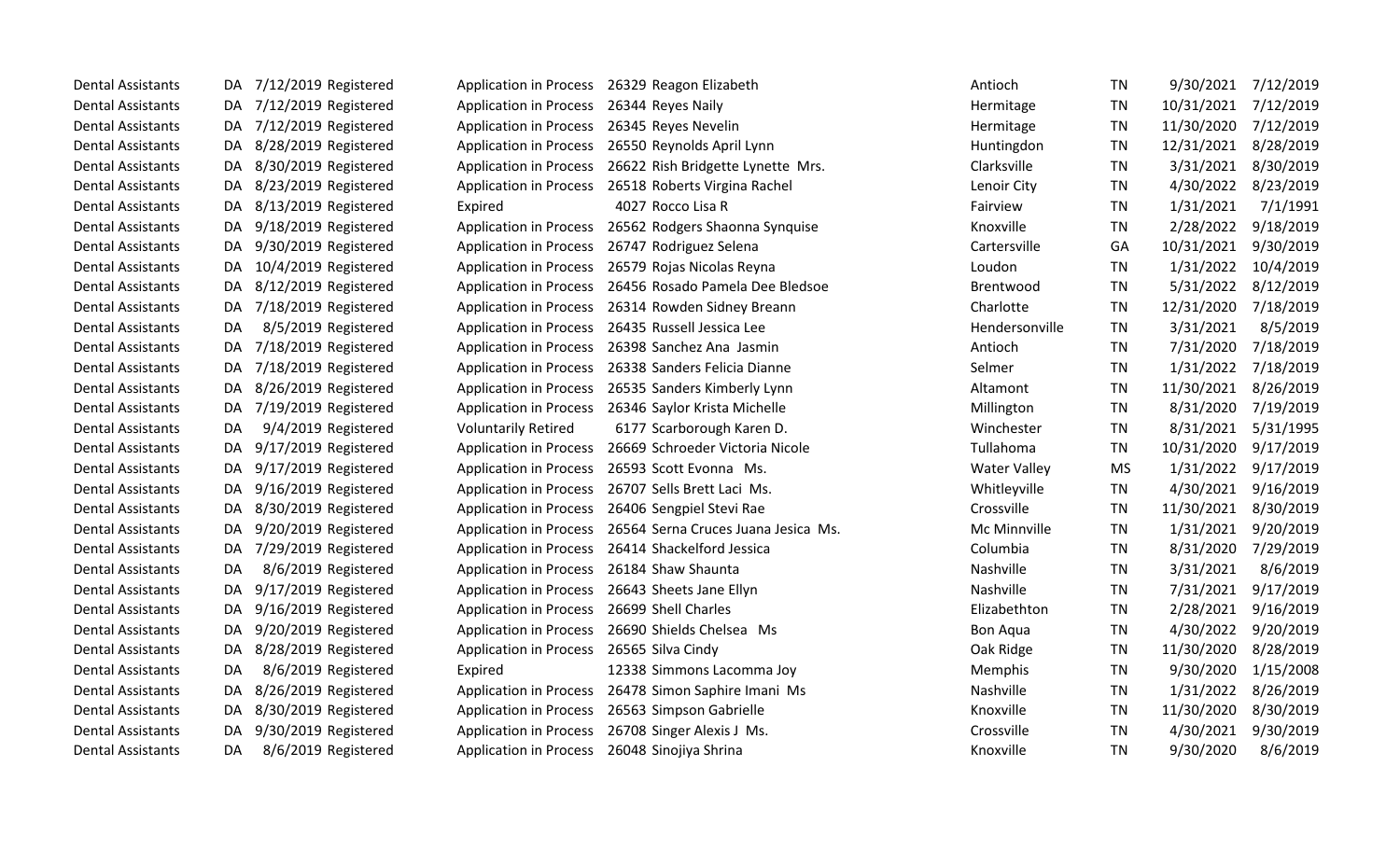| <b>Dental Assistants</b> | DA. | 8/23/2019 Registered    |                                          | Application in Process 26417 Slinker Lacy Cheyenne    | Nashville            | TN        | 9/30/2020  | 8/23/2019 |
|--------------------------|-----|-------------------------|------------------------------------------|-------------------------------------------------------|----------------------|-----------|------------|-----------|
| <b>Dental Assistants</b> | DA. | 8/23/2019 Registered    | <b>Application in Process</b>            | 26542 Sloan Macie                                     | Nashville            | <b>TN</b> | 5/31/2022  | 8/23/2019 |
| <b>Dental Assistants</b> | DA. | 9/23/2019 Registered    | <b>Closed Application</b>                | 25546 Smith Cierra                                    | <b>Water Valley</b>  | <b>MS</b> | 10/31/2021 | 9/23/2019 |
| <b>Dental Assistants</b> | DA. | 8/23/2019 Registered    |                                          | Application in Process 26525 Smith De'Angela          | Moorhead             | <b>MS</b> | 8/31/2021  | 8/23/2019 |
| <b>Dental Assistants</b> | DA. | 8/23/2019 Registered    | <b>Application in Process</b>            | 26514 Smith Jaida Sharee Ms.                          | <b>Burns</b>         | <b>TN</b> | 6/30/2021  | 8/23/2019 |
| <b>Dental Assistants</b> | DA  | 8/12/2019 Registered    | <b>Application in Process</b>            | 26467 Smith Jenny Henry Mrs.                          | Sevierville          | <b>TN</b> | 5/31/2021  | 8/12/2019 |
| <b>Dental Assistants</b> | DA  | 9/16/2019 Registered    | <b>Application in Process</b>            | 26471 Smith Lydia M.                                  | Memphis              | <b>TN</b> | 6/30/2021  | 9/16/2019 |
| <b>Dental Assistants</b> | DA. | 9/17/2019 Registered    |                                          | Application in Process 26595 Smith Tanisha Lashea Ms. | Memphis              | <b>TN</b> | 9/30/2021  | 9/17/2019 |
| <b>Dental Assistants</b> | DA. | 7/29/2019 Registered    | Application in Process 26279 Smith Taryn |                                                       | Brentwood            | <b>TN</b> | 4/30/2022  | 7/29/2019 |
| <b>Dental Assistants</b> | DA. | 8/12/2019 Registered    | <b>Application in Process</b>            | 26469 Smith Zephyr                                    | Chattanooga          | <b>TN</b> | 2/28/2022  | 8/12/2019 |
| <b>Dental Assistants</b> | DA  | 9/17/2019 Registered    | <b>Application in Process</b>            | 26649 Snider Cheryl Mrs.                              | Murfreesboro         | <b>TN</b> | 2/28/2021  | 9/17/2019 |
| <b>Dental Assistants</b> | DA  | 8/12/2019 Registered    |                                          | Application in Process 26473 Sosa Angelica Maria      | Smyrna               | <b>TN</b> | 4/30/2021  | 8/12/2019 |
| <b>Dental Assistants</b> | DA. | 9/12/2019 Registered    | Expired                                  | 2877 Southerland Pamela S                             | Rossville            | GA        | 4/30/2021  | 3/1/1989  |
| <b>Dental Assistants</b> | DA  | 8/5/2019 Registered     | <b>Application in Process</b>            | 26431 Spence Macie Elizabeth                          | Knoxville            | TN        | 7/31/2021  | 8/5/2019  |
| <b>Dental Assistants</b> | DA. | 9/18/2019 Registered    | Expired                                  | 20511 Spires Rebecca Erin                             | Chapel Hill          | <b>TN</b> | 9/30/2020  | 12/7/2016 |
| <b>Dental Assistants</b> | DA. | 9/17/2019 Registered    | <b>Application in Process</b>            | 26602 St. Aubin Samantha Paige                        | Senatobia            | <b>MS</b> | 6/30/2022  | 9/17/2019 |
| <b>Dental Assistants</b> | DA. | 8/12/2019 Registered    |                                          | Application in Process 26411 Stacy Natalie N          | Kingsport            | <b>TN</b> | 10/31/2020 | 8/12/2019 |
| <b>Dental Assistants</b> | DA. | 7/12/2019 Registered    | <b>Application in Process</b>            | 26291 Stafford Emily                                  | Cookeville           | <b>TN</b> | 7/31/2021  | 7/12/2019 |
| <b>Dental Assistants</b> | DA  | 9/17/2019 Registered    | <b>Application in Process</b>            | 26642 Stanford Stacie Ann                             | Etowah               | <b>TN</b> | 7/31/2021  | 9/17/2019 |
| <b>Dental Assistants</b> | DA. | 9/16/2019 Registered    | <b>Application in Process</b>            | 26665 Stephens Kacey                                  | Murfreesboro         | <b>TN</b> | 6/30/2022  | 9/16/2019 |
| <b>Dental Assistants</b> | DA. | 8/16/2019 Registered    | <b>Application in Process</b>            | 26499 Stone Kyleigh                                   | Powell               | <b>TN</b> | 9/30/2021  | 8/16/2019 |
| <b>Dental Assistants</b> | DA  | 9/30/2019 Registered    |                                          | Application in Process 26686 Stubblefield Jazmine Mrs | Mount Juliet         | <b>TN</b> | 12/31/2020 | 9/30/2019 |
| <b>Dental Assistants</b> | DA. | 8/23/2019 Registered    |                                          | Application in Process 26496 Stubblefield Katie       | Blaine               | <b>TN</b> | 12/31/2020 | 8/23/2019 |
| <b>Dental Assistants</b> | DA. | 7/12/2019 Registered    |                                          | Application in Process 26147 Svihra Kailyn Alexis     | Murfreesboro         | <b>TN</b> | 9/30/2020  | 7/12/2019 |
| <b>Dental Assistants</b> | DA  | 8/6/2019 Registered     | <b>Application in Process</b>            | 26439 Swafford Sarah Marie                            | Clarksville          | <b>TN</b> | 6/30/2021  | 8/6/2019  |
| <b>Dental Assistants</b> | DA. | 7/12/2019 Registered    | <b>Application in Process</b>            | 26323 Swift Laura Fay                                 | Columbia             | <b>TN</b> | 3/31/2021  | 7/12/2019 |
| <b>Dental Assistants</b> | DA  | 7/30/2019 Registered    | <b>Application in Process</b>            | 26404 Tanner Madison Ms                               | <b>Bowling Green</b> | KY        | 8/31/2020  | 7/30/2019 |
| <b>Dental Assistants</b> | DA. | 7/12/2019 Registered    |                                          | Application in Process 26333 Tate Ashlei Sierra       | Memphis              | TN        | 2/28/2021  | 7/12/2019 |
| <b>Dental Assistants</b> | DA. | 7/29/2019 Registered    |                                          | Application in Process 26393 Taylor Kimberly Kaitlin  | Hendersonville       | <b>TN</b> | 2/28/2022  | 7/29/2019 |
| <b>Dental Assistants</b> | DA  | 8/5/2019 Registered     | <b>Application in Process</b>            | 26434 Taylor Rylee Ann                                | Jackson              | <b>TN</b> | 2/28/2021  | 8/5/2019  |
| <b>Dental Assistants</b> | DA. | 7/16/2019 Registered    | Expired                                  | 18523 Taylor Tanya Leigh                              | Mc Kenzie            | <b>TN</b> | 3/31/2022  | 3/18/2016 |
| <b>Dental Assistants</b> | DA. | 7/30/2019 Registered    |                                          | Application in Process 26262 Teer Megan Beth          | Dickson              | <b>TN</b> | 1/31/2022  | 7/30/2019 |
| <b>Dental Assistants</b> | DA  | 9/20/2019 Registered    |                                          | Application in Process 26632 Thomas Christian Inez    | Goodlettsvlle        | <b>TN</b> | 8/31/2022  | 9/20/2019 |
| <b>Dental Assistants</b> |     | DA 8/12/2019 Registered |                                          | Application in Process 26455 Thomas Sarah Nicole      | <b>Spring City</b>   | <b>TN</b> | 8/31/2020  | 8/12/2019 |
|                          |     |                         |                                          |                                                       |                      |           |            |           |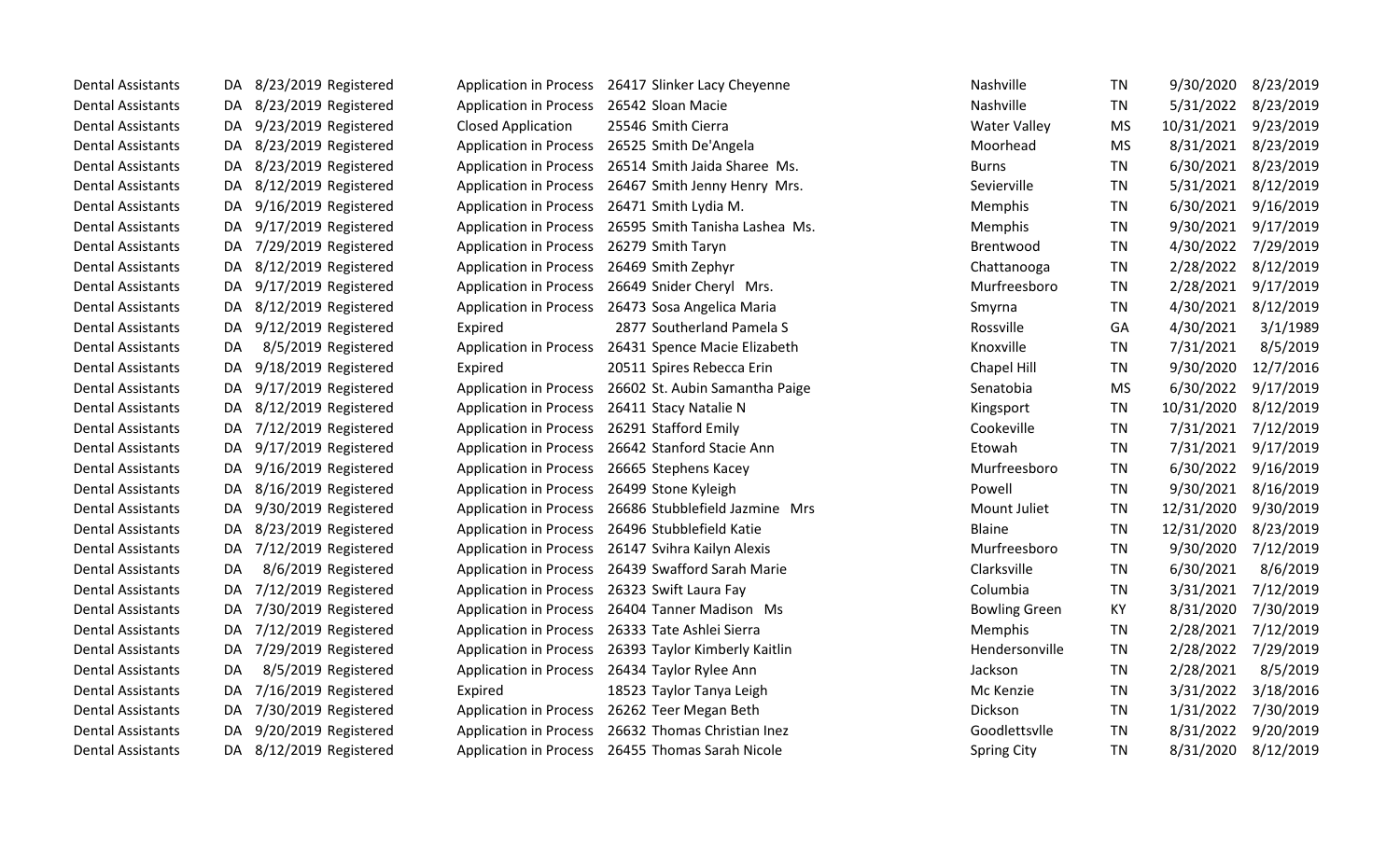| <b>Dental Assistants</b> | DA. | 7/12/2019 Registered |                               | Application in Process 26324 Thompson Diarra              | Nashville                  | TN        | 11/30/2020          | 7/12/2019 |
|--------------------------|-----|----------------------|-------------------------------|-----------------------------------------------------------|----------------------------|-----------|---------------------|-----------|
| <b>Dental Assistants</b> | DA. | 9/17/2019 Registered |                               | Application in Process 26673 Thompson Samantha Ashlyn     | Knoxville                  | TN        | 3/31/2021           | 9/17/2019 |
| <b>Dental Assistants</b> | DA. | 7/19/2019 Registered |                               | Application in Process 26042 Tidwell Kimberly             | <b>Beaufort</b>            | <b>SC</b> | 9/30/2020           | 7/19/2019 |
| <b>Dental Assistants</b> | DA. | 8/28/2019 Registered | <b>Application in Process</b> | 26566 Tindell Lindsay Renee                               | Clinton                    | <b>TN</b> | 7/31/2022           | 8/28/2019 |
| <b>Dental Assistants</b> | DA  | 9/30/2019 Registered | <b>Application in Process</b> | 26570 Trinh Kim                                           | Knoxville                  | <b>TN</b> | 1/31/2022           | 9/30/2019 |
| <b>Dental Assistants</b> | DA  | 10/4/2019 Registered | <b>Application in Process</b> | 26771 Troxell Bethany Lynn                                | Louisville                 | TN        | 2/28/2022           | 10/4/2019 |
| <b>Dental Assistants</b> | DA. | 7/12/2019 Registered |                               | Application in Process 26365 Trussell Terra Nichole       | Gruetli-Laager             | <b>TN</b> | 2/28/2022           | 7/12/2019 |
| <b>Dental Assistants</b> | DA. | 9/17/2019 Registered | <b>Application in Process</b> | 26636 Tuck Abigail Sue                                    | Gallatin                   | TN        | 6/30/2021           | 9/17/2019 |
| <b>Dental Assistants</b> | DA. | 8/28/2019 Registered | <b>Application in Process</b> | 26588 Turner Te'Quila                                     | Nashville                  | <b>TN</b> | 5/31/2021           | 8/28/2019 |
| <b>Dental Assistants</b> | DA  | 9/16/2019 Registered | <b>Application in Process</b> | 26658 Tyler Temeris                                       | Memphis                    | TN        | 7/31/2021           | 9/16/2019 |
| <b>Dental Assistants</b> | DA  | 8/28/2019 Registered | Expired                       | 20676 Utley Brielea Shea                                  | <b>Ashland City</b>        | <b>TN</b> | 1/31/2021           | 3/19/2015 |
| <b>Dental Assistants</b> | DA. | 9/23/2019 Registered | <b>Application in Process</b> | 26382 Valdez Anastacea                                    | La Vergne                  | <b>TN</b> | 10/31/2021          | 9/23/2019 |
| <b>Dental Assistants</b> | DA. | 9/27/2019 Registered | <b>Application in Process</b> | 26730 Vanbuskirk Josie                                    | <b>Red Boiling Springs</b> | TN        | 7/31/2021           | 9/27/2019 |
| <b>Dental Assistants</b> | DA  | 8/5/2019 Registered  | <b>Application in Process</b> | 26449 Varallo Kim A Mrs.                                  | <b>Tunnel Hill</b>         | GA        | 5/31/2021           | 8/5/2019  |
| <b>Dental Assistants</b> | DA  | 8/12/2019 Registered | <b>Application in Process</b> | 26475 Vaughn Ginger Breann                                | Ripley                     | TN        | 12/31/2021          | 8/12/2019 |
| <b>Dental Assistants</b> | DA  | 10/4/2019 Registered | <b>Closed Application</b>     | 23406 Vecchione Renisha Lenae                             | <b>Fort Campbell</b>       | KY        | 9/30/2022           | 10/4/2019 |
| <b>Dental Assistants</b> | DA. | 8/23/2019 Registered | <b>Application in Process</b> | 26512 Velazquez Amara Elise                               | Millington                 | <b>TN</b> | 4/30/2022           | 8/23/2019 |
| <b>Dental Assistants</b> | DA  | 10/4/2019 Registered | <b>Application in Process</b> | 26770 Venuk Cassandra                                     | Louisville                 | <b>TN</b> | 12/31/2021          | 10/4/2019 |
| <b>Dental Assistants</b> | DA  | 9/30/2019 Registered | <b>Application in Process</b> | 26732 Volante Joanne Ruth                                 | Nashville                  | <b>TN</b> | 8/31/2021           | 9/30/2019 |
| <b>Dental Assistants</b> | DA  | 7/12/2019 Registered | <b>Application in Process</b> | 26336 Waggoner Bobbie                                     | Mcminnville                | <b>TN</b> | 4/30/2022           | 7/12/2019 |
| <b>Dental Assistants</b> | DA. | 9/16/2019 Registered |                               | Application in Process 26672 Wallace Ashley Elizabeth RDA | <b>New Market</b>          | TN        | 9/30/2020           | 9/16/2019 |
| <b>Dental Assistants</b> | DA. | 9/23/2019 Registered | <b>Application in Process</b> | 26422 Walton Samantha                                     | <b>Spring Hill</b>         | <b>TN</b> | 10/31/2021          | 9/23/2019 |
| <b>Dental Assistants</b> | DA. | 10/3/2019 Registered | Expired                       | 21536 Washington Coraka Shentell                          | Senatobia                  | <b>MS</b> | 8/31/2021           | 11/7/2017 |
| <b>Dental Assistants</b> | DA. | 9/19/2019 Registered | Expired                       | 20077 Washington Terrica S                                | <b>West Memphis</b>        | AR        | 8/31/2022           | 8/27/2014 |
| <b>Dental Assistants</b> | DA. | 9/16/2019 Registered | <b>Application in Process</b> | 26641 Watson Maria Anne Mrs.                              | Pikeville                  | <b>TN</b> | 4/30/2021           | 9/16/2019 |
| <b>Dental Assistants</b> | DA. | 9/16/2019 Registered | <b>Application in Process</b> | 26527 Watson Marilyn Mckenzie                             | Manchester                 | <b>TN</b> | 11/30/2020          | 9/16/2019 |
| <b>Dental Assistants</b> | DA. | 9/30/2019 Registered | <b>Application in Process</b> | 26767 Wayland Shyann                                      | Leoma                      | <b>TN</b> | 2/28/2021           | 9/30/2019 |
| <b>Dental Assistants</b> | DA. | 9/20/2019 Registered | <b>Application in Process</b> | 26725 Webb Cynthia Jolynn                                 | Lexington                  | TN        | 8/31/2022           | 9/20/2019 |
| <b>Dental Assistants</b> | DA  | 9/17/2019 Registered | <b>Application in Process</b> | 26646 Webb Dinara Z                                       | Nashville                  | <b>TN</b> | 11/30/2020          | 9/17/2019 |
| <b>Dental Assistants</b> | DA. | 8/12/2019 Registered |                               | Application in Process 26466 Weeks Kimberlon Denise       | Elkton                     | KY        | 10/31/2021          | 8/12/2019 |
| <b>Dental Assistants</b> | DA. | 8/12/2019 Registered |                               | Application in Process 25927 Welch Savanna                | Jackson                    | <b>TN</b> | 2/28/2022           | 8/12/2019 |
| <b>Dental Assistants</b> | DA. | 10/4/2019 Registered |                               | Application in Process 26788 Wells Kelli Morgan           | Hohenwald                  | TN        | 9/30/2021           | 10/4/2019 |
| <b>Dental Assistants</b> | DA. | 8/12/2019 Registered | <b>Application in Process</b> | 26383 Westbrook Blair Nicole                              | East Ridge                 | TN        | 1/31/2022           | 8/12/2019 |
| <b>Dental Assistants</b> | DA  | 9/4/2019 Registered  | Expired                       | 18733 White Chelsea Paige                                 | Elmwood                    | <b>TN</b> | 9/30/2021 12/7/2015 |           |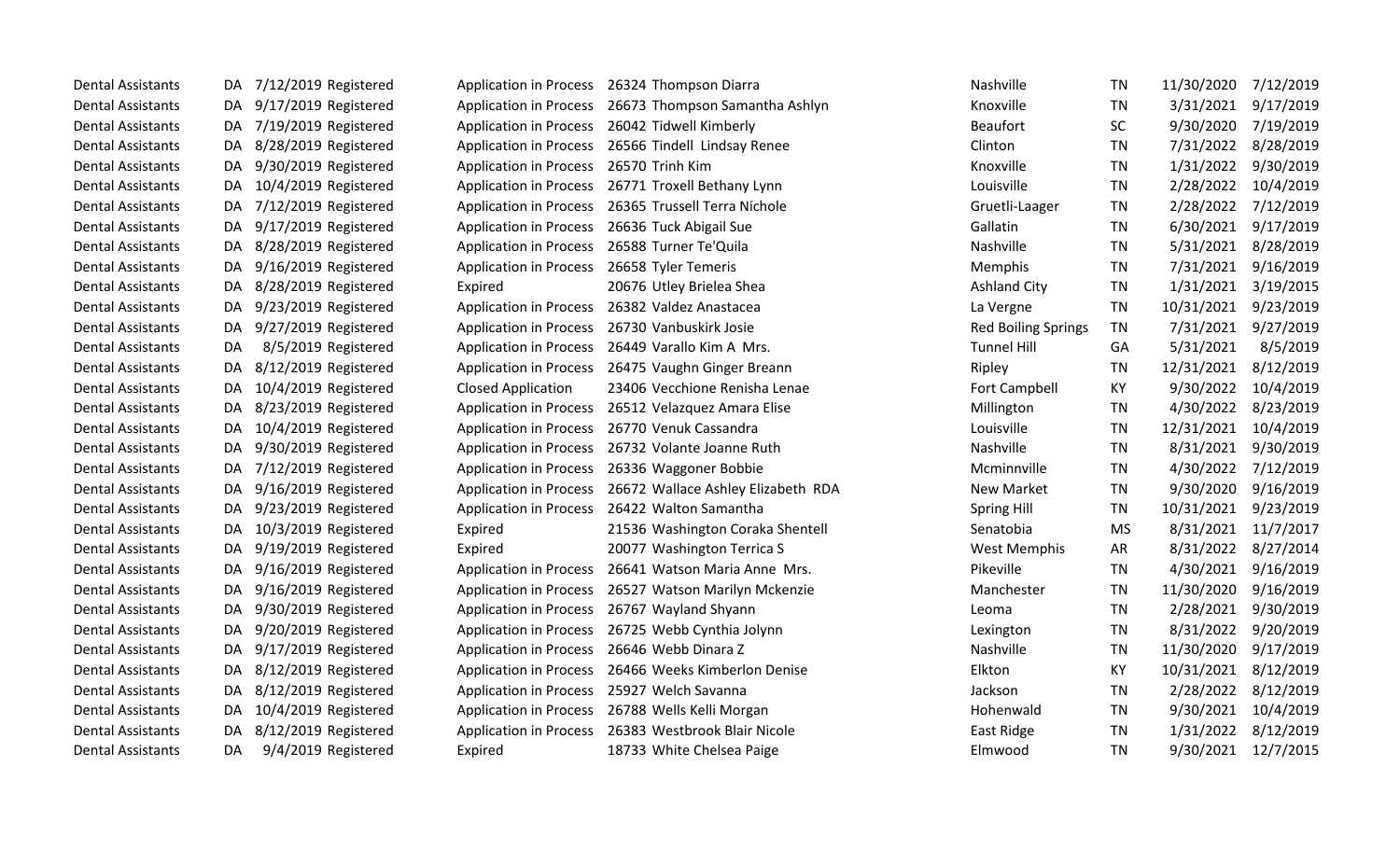| Dental Assistants        | DA. | 7/29/2019 Registered                    | <b>Application in Process</b> | 26141 White Ebonee                                      | Nashville          | <b>TN</b> | 12/31/2021 | 7/29/2019 |
|--------------------------|-----|-----------------------------------------|-------------------------------|---------------------------------------------------------|--------------------|-----------|------------|-----------|
| <b>Dental Assistants</b> | DA. | 9/17/2019 Registered                    | <b>Application in Process</b> | 26670 Whitman Haylie                                    | Chattanooga        | TN        | 8/31/2022  | 9/17/2019 |
| <b>Dental Assistants</b> | DA. | 8/26/2019 Registered                    | Expired                       | 14863 Whittaker Holly Renea                             | Dickson            | <b>TN</b> | 12/31/2021 | 6/14/2010 |
| <b>Dental Assistants</b> | DA. | 10/4/2019 Registered                    |                               | Application in Process 26756 Wilburn Sierra Rayne Ms    | Clinton            | TN        | 1/31/2022  | 10/4/2019 |
| <b>Dental Assistants</b> | DA. | 10/4/2019 Registered                    |                               | Application in Process 26775 Williams Whitley Katherine | <b>Brownsville</b> | TN        | 6/30/2021  | 10/4/2019 |
| <b>Dental Assistants</b> | DA  | 9/4/2019 Registered                     | Expired                       | 18500 Williams-Jefferson Candice Renee                  | <b>Bartlett</b>    | <b>TN</b> | 8/31/2022  | 5/30/2013 |
| <b>Dental Assistants</b> | DA. | 9/20/2019 Registered                    | <b>Application in Process</b> | 26713 Wilson Angel                                      | Chattanooga        | TN        | 7/31/2022  | 9/20/2019 |
| <b>Dental Assistants</b> | DA. | 7/12/2019 Registered                    | <b>Application in Process</b> | 26095 Wilson Hannah                                     | Nesbit             | <b>MS</b> | 5/31/2021  | 7/12/2019 |
| <b>Dental Assistants</b> | DA. | 9/30/2019 Registered                    | <b>Application in Process</b> | 26760 Wix Courtney Tayler Mrs.                          | Lawrenceburg       | <b>TN</b> | 5/31/2022  | 9/30/2019 |
| <b>Dental Assistants</b> | DA. | 9/23/2019 Registered                    | Expired                       | 6800 Woodard Temmie Mh                                  | Franklin           | <b>TN</b> | 5/31/2021  | 6/7/1996  |
| <b>Dental Assistants</b> | DA. | 10/4/2019 Registered                    | <b>Application in Process</b> | 26639 Woolfenden Gretchen Suzanne                       | Hendersonville     | TN        | 5/31/2021  | 10/4/2019 |
| <b>Dental Assistants</b> | DA. | 7/16/2019 Registered                    | <b>Application in Process</b> | 25950 Word Kristin Nicole                               | Knoxville          | TN        | 2/28/2021  | 7/16/2019 |
| <b>Dental Assistants</b> | DA. | 7/12/2019 Registered                    | <b>Application in Process</b> | 26337 Yates Kayla D                                     | Lenoir City        | TN        | 9/30/2020  | 7/12/2019 |
| <b>Dental Assistants</b> | DA. | 7/12/2019 Registered                    | <b>Application in Process</b> | 26368 Young Jaylan                                      | Cordova            | TN        | 3/31/2021  | 7/12/2019 |
| <b>Dental Assistants</b> | DA  | 8/2/2019 Registered                     | <b>Application in Process</b> | 26403 Young Samantha Leigh                              | Mcminnville        | <b>TN</b> | 11/30/2021 | 8/2/2019  |
| <b>Dental Assistants</b> | DA  | 9/17/2019 Registered                    | <b>Application in Process</b> | 26676 Yount Chloe Rey                                   | Sneedville         | <b>TN</b> | 4/30/2022  | 9/17/2019 |
| <b>Dental Assistants</b> | DA  | 10/4/2019 Registered                    | <b>Application in Process</b> | 26196 Zaref Merna                                       | Antioch            | TN        | 6/30/2022  | 10/4/2019 |
| <b>Dental Assistants</b> | DA. | 9/24/2019 Voluntarily Retired           | Registered                    | 13377 Allen Jenny Drake                                 | Chattanooga        | TN        | 9/30/2019  | 7/26/1972 |
| <b>Dental Assistants</b> | DA. | 8/20/2019 Voluntarily Retired           | Registered                    | 11374 Bailey Crystal Dawn                               | Knoxville          | ΙA        | 7/31/2019  | 8/16/2006 |
| <b>Dental Assistants</b> | DA  | 8/1/2019 Voluntarily Retired            | Registered                    | 17606 Beeler Natalie Elizabeth                          | Knoxville          | <b>TN</b> | 8/31/2019  | 8/2/2012  |
| <b>Dental Assistants</b> | DA  | 8/21/2019 Voluntarily Retired           | Registered                    | 7315 Beran Kelly J.                                     | Greeneville        | <b>TN</b> | 9/30/2019  | 5/14/1998 |
| <b>Dental Assistants</b> | DA. | 9/20/2019 Voluntarily Retired           | Registered                    | 20502 Birchfield Kilby Hannah                           | Unicoi             | <b>TN</b> | 11/30/2019 | 7/25/2017 |
| <b>Dental Assistants</b> | DA. | 8/13/2019 Voluntarily Retired           | Registered                    | 5998 Blackwell Tabitha T.                               | Elizabethton       | TN        | 9/30/2019  | 6/2/1995  |
| <b>Dental Assistants</b> | DA  | 9/20/2019 Voluntarily Retired           | Registered                    | 12160 Bowdoin Brittany Reena                            | Ooltewah           | TN        | 9/30/2019  | 8/24/2007 |
| <b>Dental Assistants</b> | DA. | 7/25/2019 Voluntarily Retired           | Registered                    | 4029 Cable Pennie B                                     | <b>New Market</b>  | <b>TN</b> | 5/31/2019  | 6/25/1991 |
| <b>Dental Assistants</b> | DA. | 8/29/2019 Voluntarily Retired           | Registered                    | 16437 Clay Morgan Taylor                                | Murfreesboro       | <b>TN</b> | 8/31/2019  | 8/11/2011 |
| <b>Dental Assistants</b> | DA  | 7/24/2019 Voluntarily Retired           | Registered                    | 8973 Cunningham Eileen M                                | Sharps Chapel      | <b>TN</b> | 8/31/2019  | 5/20/2002 |
| <b>Dental Assistants</b> | DA  | 8/6/2019 Voluntarily Retired            | Registered                    | 6339 Dockstader Stephanie Pantall                       | Hermitage          | TN        | 7/31/2020  | 2/27/2001 |
| <b>Dental Assistants</b> | DA  | 9/3/2019 Voluntarily Retired            | Registered                    | 12153 Flowers Jamie Lynn                                | New Johnsonville   | TN        | 9/30/2019  | 4/27/2007 |
| <b>Dental Assistants</b> | DA  | 7/8/2019 Voluntarily Retired            | Registered                    | 11237 Gilbert Keri Lynn                                 | Lebanon            | TN        | 7/31/2019  | 3/7/2006  |
| <b>Dental Assistants</b> | DA  | 7/9/2019 Voluntarily Retired            | Registered                    | 11370 Gordon Liley Ruth                                 | Clarksville        | TN        | 7/31/2019  | 6/29/2006 |
| <b>Dental Assistants</b> | DA  | 7/16/2019 Voluntarily Retired           | Registered                    | 22500 Graves Kelly Leann                                | Lenoir City        | <b>TN</b> | 7/31/2019  | 9/2/2016  |
| <b>Dental Assistants</b> | DA  | 9/24/2019 Voluntarily Retired           | Registered                    | 758 Gray Linda                                          | Winchester         | <b>TN</b> | 9/30/2019  | 4/25/1971 |
| <b>Dental Assistants</b> | DA  | 7/8/2019 Voluntarily Retired Registered |                               | 12953 Griffith Barbara Ann                              | Leesburg           | <b>AL</b> | 7/31/2019  | 4/25/2008 |
|                          |     |                                         |                               |                                                         |                    |           |            |           |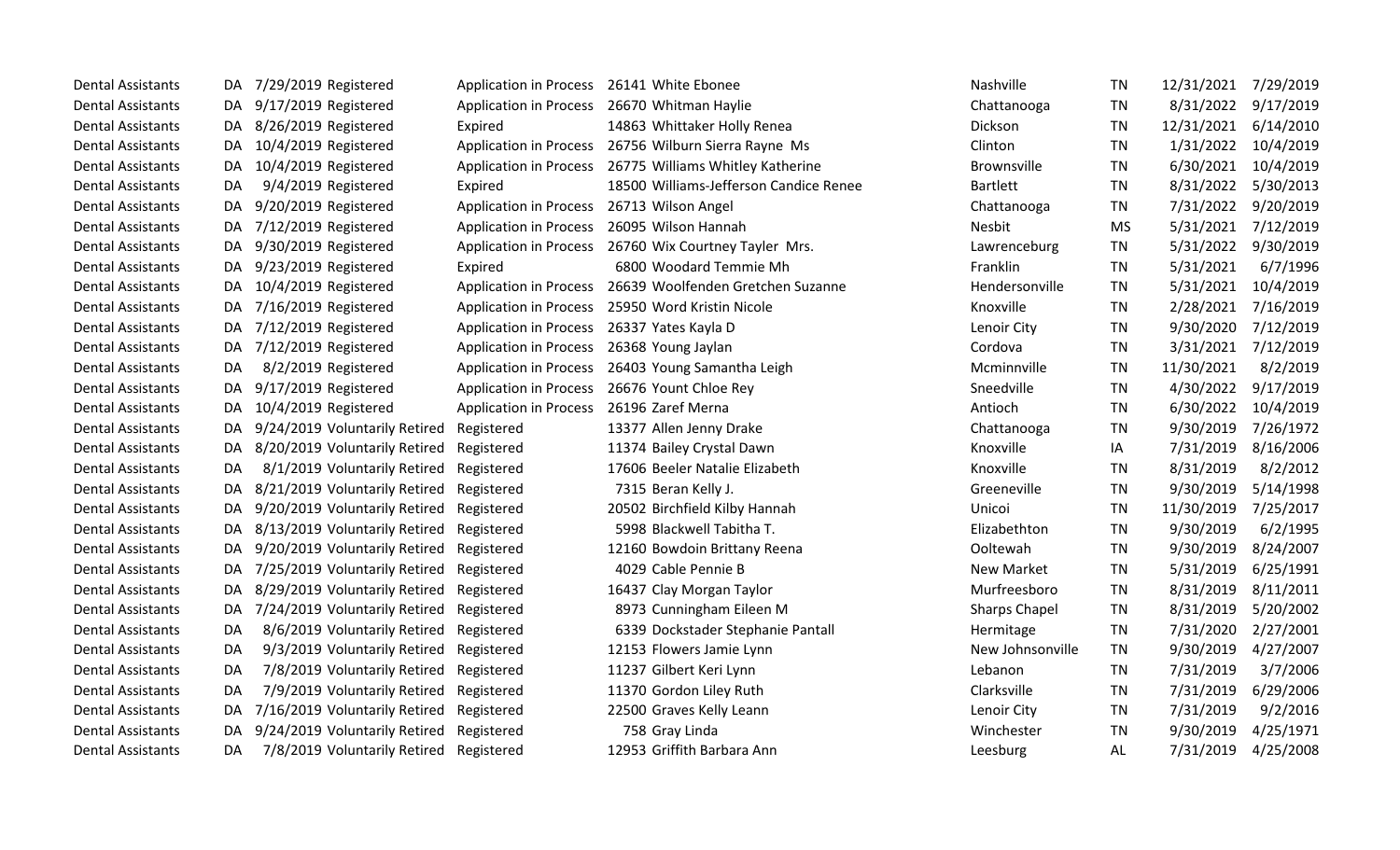Dental Assistants DA 8/23/2019 Voluntarily Retired Registered 22116 Haskell Karissa Marie Crossville TN 9/30/2019 8/15/2016 Dental Assistants DA 7/15/2019 Voluntarily Retired Registered 16800 Hendry Shelby Leslie Cumberland City TN 4/30/2021 12/8/2011 Dental Assistants DA 8/13/2019 Voluntarily Retired Registered 13683 Henry Leslie Louisville Louisville TN 8/31/2019 1/30/2009 Dental Assistants DA 9/11/2019 Voluntarily Retired Registered 1475 King Brenda Sue Franklin Franklin TN 10/31/2019 7/23/1984 Dental Assistants DA 8/19/2019 Voluntarily Retired Registered 24039 Koonce Kyla Sloan Seymour TN 4/30/2021 12/11/2017 Dental Assistants DA 9/6/2019 Voluntarily Retired Registered 7356 Lee Kathy Arlene Riceville TN 10/31/2019 4/23/1998 Dental Assistants DA 8/23/2019 Voluntarily Retired Registered 8064 Lemons Andrea Gayle Collierville TN 7/31/2019 3/29/1982 Dental Assistants DA 7/24/2019 Voluntarily Retired Expired 5245 Mcdaniel Marci L South Lebanon OH 5/31/2019 2/17/1993 Dental Assistants DA 8/7/2019 Voluntarily Retired Registered 2908 Mckinney Deborah Ann Blountville TN 11/30/2020 3/28/1989 Dental Assistants DA 8/29/2019 Voluntarily Retired Registered 15989 Mikhail Christeen Amin Nashville TN 8/31/2019 3/31/2011 Dental Assistants DA 8/27/2019 Voluntarily Retired Registered 3236 Mountain Lisa Jean Denver Denver CO 9/30/2019 9/8/1989 Dental Assistants DA 7/24/2019 Voluntarily Retired Registered 9940 Mullins Rachel Marie Madisonville TN 7/31/2019 5/13/2016 Dental Assistants DA 9/11/2019 Voluntarily Retired Registered 12667 Myers Myra Melissa Murfreesboro TN 1/31/2021 2/22/2008 Dental Assistants DA 8/21/2019 Voluntarily Retired Registered 11795 Peterson Paraskeve Kalopitas Matthews NC 9/30/2019 12/15/2015 Dental Assistants DA 8/8/2019 Voluntarily Retired Registered 5195 Rauhuff Juanita D Knoxville TN 8/31/2019 12/30/1992 Dental Assistants DA 9/11/2019 Voluntarily Retired Registered 10068 Rhyne Charlotte Mccown Powell TN 7/31/2019 11/10/2003 Dental Assistants DA 8/13/2019 Voluntarily Retired Registered 6668 Settle Stephanie S. Ft Walton Bch FL 6/30/2021 8/3/2000 Dental Assistants DA 8/29/2019 Voluntarily Retired Registered 3669 Simmons Michelle L Comment Hendersonville TN 9/30/2019 10/18/1990 Dental Assistants DA 9/23/2019 Voluntarily Retired Registered 20834 Solomon Amberlee Faith Jefferson Cty TN 4/30/2021 5/29/2015 Dental Assistants DA 7/18/2019 Voluntarily Retired Registered 14662 Thompson Margarett Lavon Fayetteville TN 7/31/2019 1/15/2010 Dental Assistants DA 8/27/2019 Voluntarily Retired Registered 150 Torbett Cindy P Elizabethton TN 10/31/2020 8/30/1978 Dental Assistants DA 8/2/2019 Voluntarily Retired Registered 19288 Whitley Angela Dawn Stantonville TN 7/31/2019 8/7/2017 Dental Facility Permit DFP 10/4/2019 Active Application in process 51 Dr. Jeffrey B. Carter Dba Oral Surgical Institute Nashville TN 10/3/2024 10/4/2019 Dental Facility Permit DFP 9/27/2019 Active **Application in process** 4 Knoxville Center For Oral & Maxillofacial Surgery Knoxville TN 9/26/2024 9/27/2019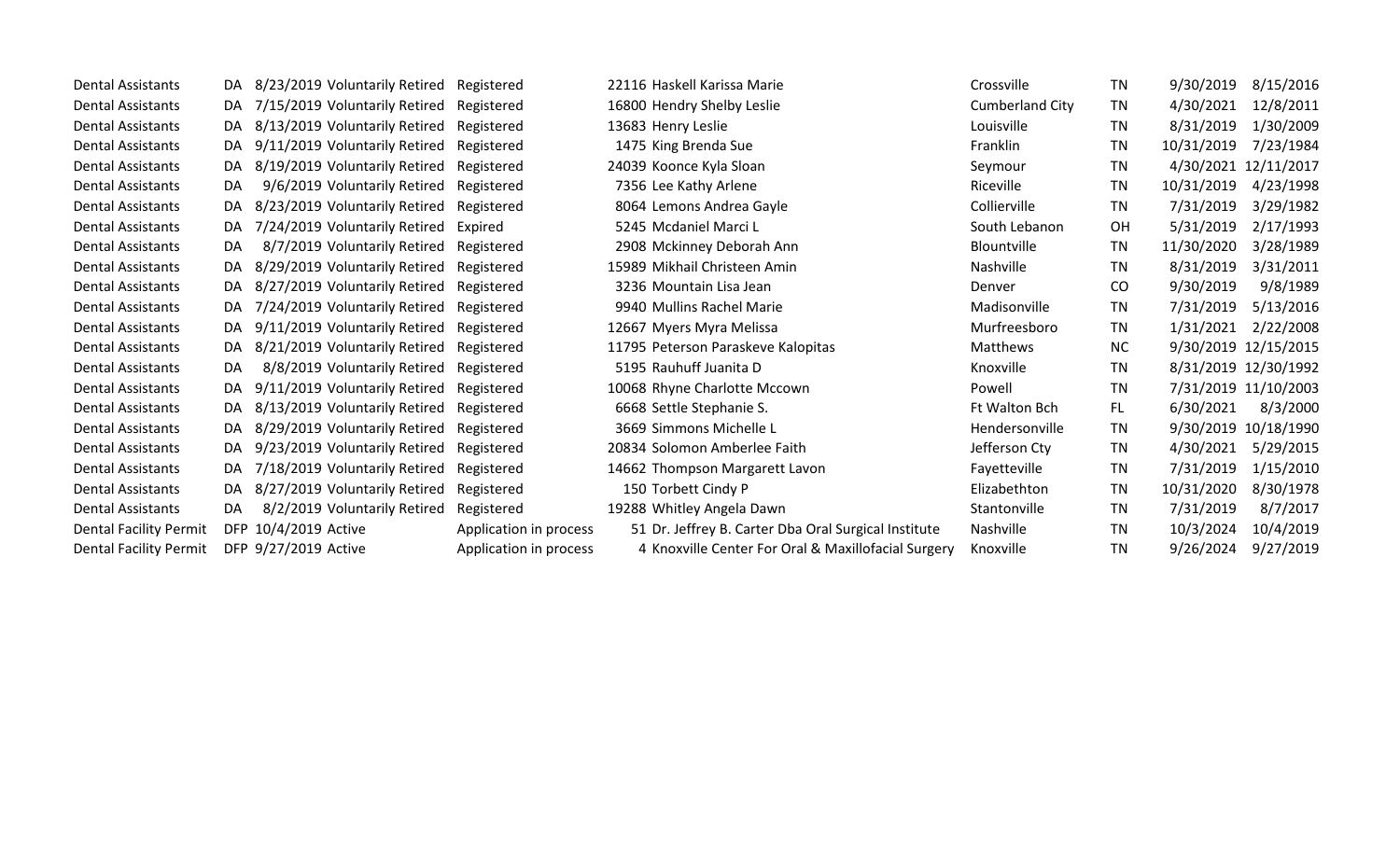Modifier Detail Report July 8, 2019 - October 7, 2019

|            |                |                          | Modifier    |          |                                                 |
|------------|----------------|--------------------------|-------------|----------|-------------------------------------------------|
|            | License        |                          | Effective   | Modifier |                                                 |
| Profession | Number Status  | Name                     | Date        | Type     | <b>Modifier Description</b>                     |
| Dentist    | 10385 Licensed | Akbari Alexander         | 7/26/2019 S |          | <b>Pediatric Dentistry (Pedodontics)</b>        |
| Dentist    | 10385 Licensed | Akbari Alexander         | 7/18/2019 Q |          | <b>Comprehensive Conscious Sedation</b>         |
| Dentist    | 11145 Licensed | <b>Bailey Thomas</b>     | 9/4/2019 S  |          | Oral and Maxillofacial Surgery                  |
| Dentist    | 11145 Licensed | <b>Bailey Thomas</b>     | 9/4/2019 Q  |          | Deep Sedation/General Anesthesia                |
| Dentist    | 10975 Licensed | <b>Bauman Danielle</b>   | 8/12/2019 Q |          | <b>Comprehensive Conscious Sedation</b>         |
| Dentist    | 10941 Licensed | <b>Breit Matthew</b>     | 7/12/2019 Q |          | Deep Sedation/General Anesthesia                |
| Dentist    | 10941 Licensed | <b>Breit Matthew</b>     | 10/4/2019 S |          | Oral and Maxillofacial Surgery                  |
| Dentist    | 11007 Licensed | Cheng James              | 9/23/2019 Q |          | <b>Comprehensive Conscious Sedation</b>         |
| Dentist    | 11146 Licensed | Crump Brian              | 9/4/2019 S  |          | Endodontics                                     |
| Dentist    | 11109 Licensed | Dowling Ryan             | 8/2/2019 Q  |          | Deep Sedation/General Anesthesia                |
| Dentist    | 10838 Licensed | <b>Estes Caleb</b>       | 9/27/2019 Q |          | <b>Limited Conscious Sedation</b>               |
| Dentist    | 4633 Licensed  | <b>FOSTER STEPHEN</b>    | 7/12/2019 Q |          | <b>Comprehensive Conscious Sedation</b>         |
| Dentist    | 10206 Licensed | Fernandez Jennifer       | 9/23/2019 S |          | Pediatric Dentistry (Pedodontics)               |
| Dentist    | 9856 Licensed  | <b>GALLOWAY ANITA</b>    | 8/5/2019 S  |          | <b>Pediatric Dentistry (Pedodontics)</b>        |
| Dentist    | 9856 Licensed  | <b>GALLOWAY ANITA</b>    | 8/12/2019 Q |          | <b>Comprehensive Conscious Sedation</b>         |
| Dentist    | 11048 Licensed | Garner Elizabeth         | 9/3/2019 Q  |          | <b>Comprehensive Conscious Sedation</b>         |
| Dentist    | 10288 Licensed | <b>Henderson Brett</b>   | 7/18/2019 S |          | Pediatric Dentistry (Pedodontics)               |
| Dentist    | 11011 Licensed | Hillman Christopher      | 7/12/2019 Q |          | <b>Comprehensive Conscious Sedation</b>         |
| Dentist    | 10595 Licensed | Jewett John              | 7/12/2019 S |          | <b>Orthodontics and Dentofacial Orthopedics</b> |
| Dentist    | 10322 Licensed | <b>KING GRANT</b>        | 7/12/2019 Q |          | <b>Comprehensive Conscious Sedation</b>         |
| Dentist    | 10949 Licensed | Kelly Samantha           | 7/18/2019 S |          | <b>Pediatric Dentistry (Pedodontics)</b>        |
| Dentist    | 10949 Licensed | Kelly Samantha           | 7/18/2019 Q |          | <b>Comprehensive Conscious Sedation</b>         |
| Dentist    | 10364 Licensed | <b>Kewallal Arlene</b>   | 8/5/2019 S  |          | Pediatric Dentistry (Pedodontics)               |
| Dentist    | 10364 Licensed | <b>Kewallal Arlene</b>   | 8/5/2019 Q  |          | <b>Comprehensive Conscious Sedation</b>         |
| Dentist    | 10761 Licensed | MAGEE JAMES              | 10/4/2019 Q |          | <b>Limited Conscious Sedation</b>               |
| Dentist    | 8326 Licensed  | <b>MCGEE PATRICK</b>     | 9/4/2019 Q  |          | <b>Limited Conscious Sedation</b>               |
| Dentist    | 11033 Licensed | McGovern Daniel          | 7/18/2019 Q |          | <b>Comprehensive Conscious Sedation</b>         |
| Dentist    | 10994 Licensed | Melvin Elizabeth         | 7/26/2019 S |          | <b>Orthodontics and Dentofacial Orthopedics</b> |
| Dentist    | 6845 Licensed  | <b>NEWBERRY PATRICIA</b> | 9/23/2019 Q |          | <b>Limited Conscious Sedation</b>               |
| Dentist    | 10973 Licensed | Parkerson-McGovern Jancy | 7/26/2019 Q |          | <b>Comprehensive Conscious Sedation</b>         |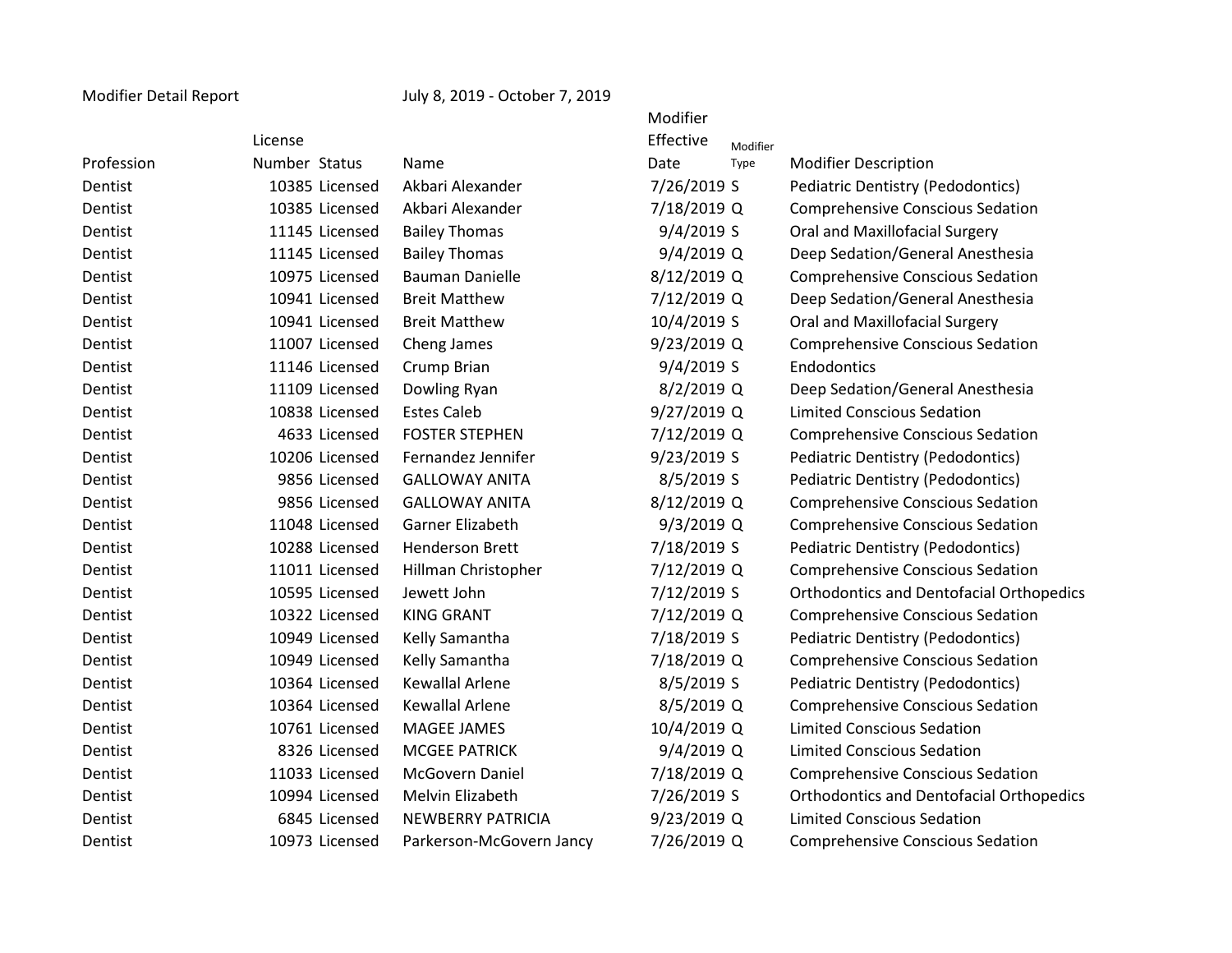| Dentist          | 11086 Licensed | <b>Phan Eric</b>          | 7/18/2019 Q  | <b>Comprehensive Conscious Sedation</b>         |
|------------------|----------------|---------------------------|--------------|-------------------------------------------------|
| Dentist          | 11086 Licensed | <b>Phan Eric</b>          | 7/18/2019 S  | <b>Pediatric Dentistry (Pedodontics)</b>        |
| Dentist          | 2716 Licensed  | <b>REDMOND CHARLES</b>    | $9/3/2019$ S | <b>Orthodontics and Dentofacial Orthopedics</b> |
| Dentist          | 11091 Licensed | Reeves Katelyn            | 8/2/2019 S   | <b>Pediatric Dentistry (Pedodontics)</b>        |
| Dentist          | 11091 Licensed | Reeves Katelyn            | 8/2/2019 Q   | <b>Comprehensive Conscious Sedation</b>         |
| Dentist          | 11012 Licensed | Schara Esther             | 9/23/2019 Q  | <b>Comprehensive Conscious Sedation</b>         |
| Dentist          | 10937 Licensed | Sears Landon              | 7/12/2019 S  | Pediatric Dentistry (Pedodontics)               |
| Dentist          | 11104 Licensed | Shaikh Kamran             | 8/19/2019 S  | <b>Orthodontics and Dentofacial Orthopedics</b> |
| Dentist          | 10036 Licensed | Sullivan Richard          | 9/27/2019 Q  | <b>Comprehensive Conscious Sedation</b>         |
| Dentist          | 11139 Licensed | Sybo Brian                | 9/23/2019 S  | Oral and Maxillofacial Surgery                  |
| Dentist          | 11139 Licensed | Sybo Brian                | $9/3/2019$ Q | Deep Sedation/General Anesthesia                |
| Dentist          | 10673 Licensed | <b>Tutor Vance</b>        | 9/23/2019 S  | Oral and Maxillofacial Surgery                  |
| Dentist          | 10916 Licensed | <b>Tutwiler Strudwick</b> | 7/18/2019 S  | Endodontics                                     |
| Dentist          | 9711 Licensed  | <b>WRIGHT STEPHEN</b>     | 9/3/2019 Q   | <b>Comprehensive Conscious Sedation</b>         |
| Dentist          | 9711 Licensed  | <b>WRIGHT STEPHEN</b>     | 9/4/2019 S   | Pediatric Dentistry (Pedodontics)               |
| Dentist          | 10712 Licensed | Williams Johnny           | 9/27/2019 Q  | <b>Comprehensive Conscious Sedation</b>         |
| Dentist          | 10057 Licensed | Wilson Christopher        | 8/5/2019 Q   | <b>Comprehensive Conscious Sedation</b>         |
| Dentist          | 10057 Licensed | Wilson Christopher        | 8/5/2019 S   | <b>Pediatric Dentistry (Pedodontics)</b>        |
| Dental Hygienist | 4617 Licensed  | <b>ALLEY MICHELLE</b>     | 8/26/2019 Q  | Administration of Local Anesthesia              |
| Dental Hygienist | 9827 Licensed  | Adams Kimishae            | 7/26/2019 Q  | Administration of Local Anesthesia              |
| Dental Hygienist | 9827 Licensed  | Adams Kimishae            | 7/26/2019 Q  | Administration and Monitoring of Nitrous Oxide  |
| Dental Hygienist | 9875 Licensed  | Amerson Dominique         | 9/27/2019 Q  | Administration of Local Anesthesia              |
| Dental Hygienist | 9846 Licensed  | <b>Arnett Emily</b>       | 9/4/2019 Q   | Administration of Local Anesthesia              |
| Dental Hygienist | 9846 Licensed  | <b>Arnett Emily</b>       | $9/4/2019$ Q | Administration and Monitoring of Nitrous Oxide  |
| Dental Hygienist | 9785 Licensed  | <b>BAY MADISON</b>        | 7/15/2019 Q  | Administration of Local Anesthesia              |
| Dental Hygienist | 9785 Licensed  | <b>BAY MADISON</b>        | 7/15/2019 Q  | Administration and Monitoring of Nitrous Oxide  |
| Dental Hygienist | 2375 Licensed  | <b>BOGGS LESLIE</b>       | 8/26/2019 Q  | Administration of Local Anesthesia              |
| Dental Hygienist | 9842 Licensed  | <b>BRADFORD CHYVONNE</b>  | 8/23/2019 Q  | Administration and Monitoring of Nitrous Oxide  |
| Dental Hygienist | 9842 Licensed  | <b>BRADFORD CHYVONNE</b>  | 8/23/2019 Q  | Administration of Local Anesthesia              |
| Dental Hygienist | 7178 Licensed  | <b>BUCK HEATHER</b>       | $9/5/2019$ Q | Administration and Monitoring of Nitrous Oxide  |
| Dental Hygienist | 9860 Licensed  | <b>BURNS KIERSTON</b>     | 9/24/2019 Q  | Administration of Local Anesthesia              |
| Dental Hygienist | 9860 Licensed  | <b>BURNS KIERSTON</b>     | 9/24/2019 Q  | Administration and Monitoring of Nitrous Oxide  |
| Dental Hygienist | 9794 Licensed  | <b>Banasiak Delaney</b>   | 7/15/2019 Q  | Administration of Local Anesthesia              |
| Dental Hygienist | 9794 Licensed  | <b>Banasiak Delaney</b>   | 7/15/2019 Q  | Administration and Monitoring of Nitrous Oxide  |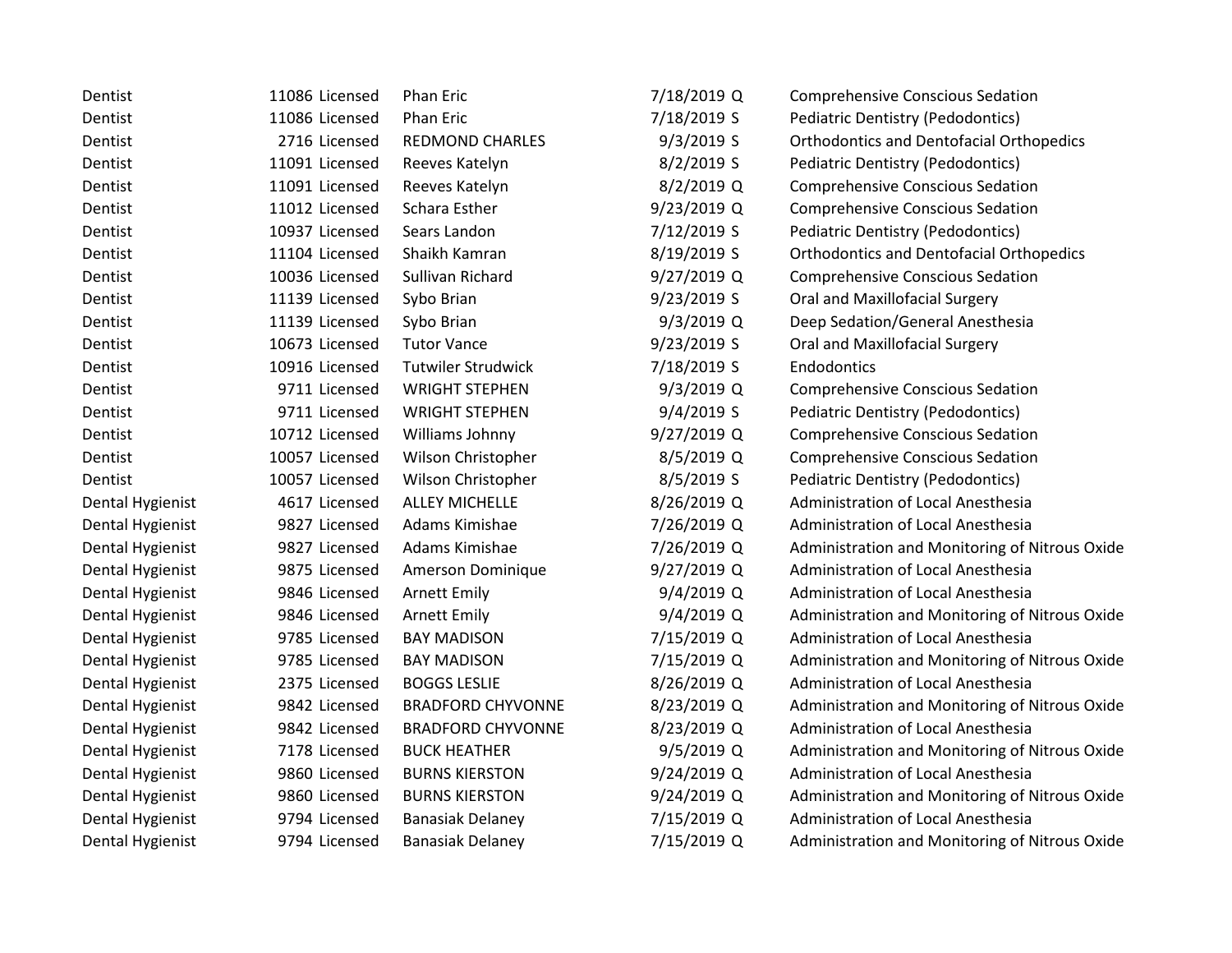| Dental Hygienist | 9655 Licensed | <b>Beeman Doris</b>            | 7/18/2019 Q  | Administration of Local Anesthesia             |
|------------------|---------------|--------------------------------|--------------|------------------------------------------------|
| Dental Hygienist | 9847 Licensed | Bruck Jordyn                   | 8/19/2019 Q  | Administration of Local Anesthesia             |
| Dental Hygienist | 9847 Licensed | Bruck Jordyn                   | 8/19/2019 Q  | Administration and Monitoring of Nitrous Oxide |
| Dental Hygienist | 9829 Licensed | <b>Burkhart Megan</b>          | 8/5/2019 Q   | Administration of Local Anesthesia             |
| Dental Hygienist | 9829 Licensed | <b>Burkhart Megan</b>          | 8/5/2019 Q   | Administration and Monitoring of Nitrous Oxide |
| Dental Hygienist | 4631 Licensed | <b>Burris Kimberly</b>         | 7/18/2019 Q  | Administration of Local Anesthesia             |
| Dental Hygienist | 8361 Licensed | <b>CHAPMAN CAROL</b>           | 9/24/2019 Q  | Administration of Local Anesthesia             |
| Dental Hygienist | 9836 Licensed | <b>CHRISMAN KELLY</b>          | 8/20/2019 Q  | Administration of Local Anesthesia             |
| Dental Hygienist | 9836 Licensed | <b>CHRISMAN KELLY</b>          | 8/20/2019 Q  | Administration and Monitoring of Nitrous Oxide |
| Dental Hygienist | 6700 Licensed | <b>CHUAKO ASHLEY</b>           | 7/31/2019 Q  | Administration and Monitoring of Nitrous Oxide |
| Dental Hygienist | 9775 Licensed | <b>Calkins Carlene</b>         | $8/1/2019$ Q | Administration of Local Anesthesia             |
| Dental Hygienist | 9775 Licensed | <b>Calkins Carlene</b>         | 8/1/2019 Q   | Administration and Monitoring of Nitrous Oxide |
| Dental Hygienist | 9831 Licensed | Carrera Cecilia                | 8/12/2019 Q  | Administration and Monitoring of Nitrous Oxide |
| Dental Hygienist | 9831 Licensed | Carrera Cecilia                | 8/12/2019 Q  | Administration of Local Anesthesia             |
| Dental Hygienist | 9374 Licensed | Ceballos Elizabeth             | 7/12/2019 Q  | Administration of Local Anesthesia             |
| Dental Hygienist | 9000 Licensed | Christensen Annaka             | 8/26/2019 Q  | Administration of Local Anesthesia             |
| Dental Hygienist | 6106 Licensed | Comstock Misti                 | 7/31/2019 Q  | Administration and Monitoring of Nitrous Oxide |
| Dental Hygienist | 9832 Licensed | <b>Cowling Caitlin</b>         | 8/12/2019 Q  | Administration of Local Anesthesia             |
| Dental Hygienist | 9832 Licensed | <b>Cowling Caitlin</b>         | 8/12/2019 Q  | Administration and Monitoring of Nitrous Oxide |
| Dental Hygienist | 9857 Licensed | <b>DOWD MICHELLE</b>           | 9/27/2019 Q  | Administration and Monitoring of Nitrous Oxide |
| Dental Hygienist | 3224 Licensed | <b>DOYLE MARTHA</b>            | 7/31/2019 Q  | Administration and Monitoring of Nitrous Oxide |
| Dental Hygienist | 9782 Licensed | DeMoss Shelby                  | 7/18/2019 Q  | Administration of Local Anesthesia             |
| Dental Hygienist | 9812 Licensed | Dempsey Jordann                | 7/15/2019 Q  | Administration and Monitoring of Nitrous Oxide |
| Dental Hygienist | 9812 Licensed | Dempsey Jordann                | 7/15/2019 Q  | Administration of Local Anesthesia             |
| Dental Hygienist | 9495 Licensed | Dorch Annette                  | 7/26/2019 Q  | Administration and Monitoring of Nitrous Oxide |
| Dental Hygienist | 9797 Licensed | Douglas Micaela                | 7/15/2019 Q  | Administration of Local Anesthesia             |
| Dental Hygienist | 9797 Licensed | Douglas Micaela                | 7/15/2019 Q  | Administration and Monitoring of Nitrous Oxide |
| Dental Hygienist | 3769 Licensed | <b>EISENHART JULIE</b>         | 7/26/2019 Q  | Administration of Local Anesthesia             |
| Dental Hygienist | 7368 Licensed | <b>ERGUETA-SEGRAVES MONICA</b> | $9/5/2019$ Q | Administration and Monitoring of Nitrous Oxide |
| Dental Hygienist | 9125 Licensed | <b>Erwin Caroline</b>          | 7/31/2019 Q  | <b>Restorative Functions</b>                   |
| Dental Hygienist | 6055 Licensed | <b>FARRIS LORI</b>             | 9/5/2019 Q   | Administration and Monitoring of Nitrous Oxide |
| Dental Hygienist | 9821 Licensed | Fender Hannah                  | 7/26/2019 Q  | Administration of Local Anesthesia             |
| Dental Hygienist | 9823 Licensed | <b>Fishback Chloe</b>          | 7/26/2019 Q  | Administration of Local Anesthesia             |
| Dental Hygienist | 9823 Licensed | <b>Fishback Chloe</b>          | 7/26/2019 Q  | Administration and Monitoring of Nitrous Oxide |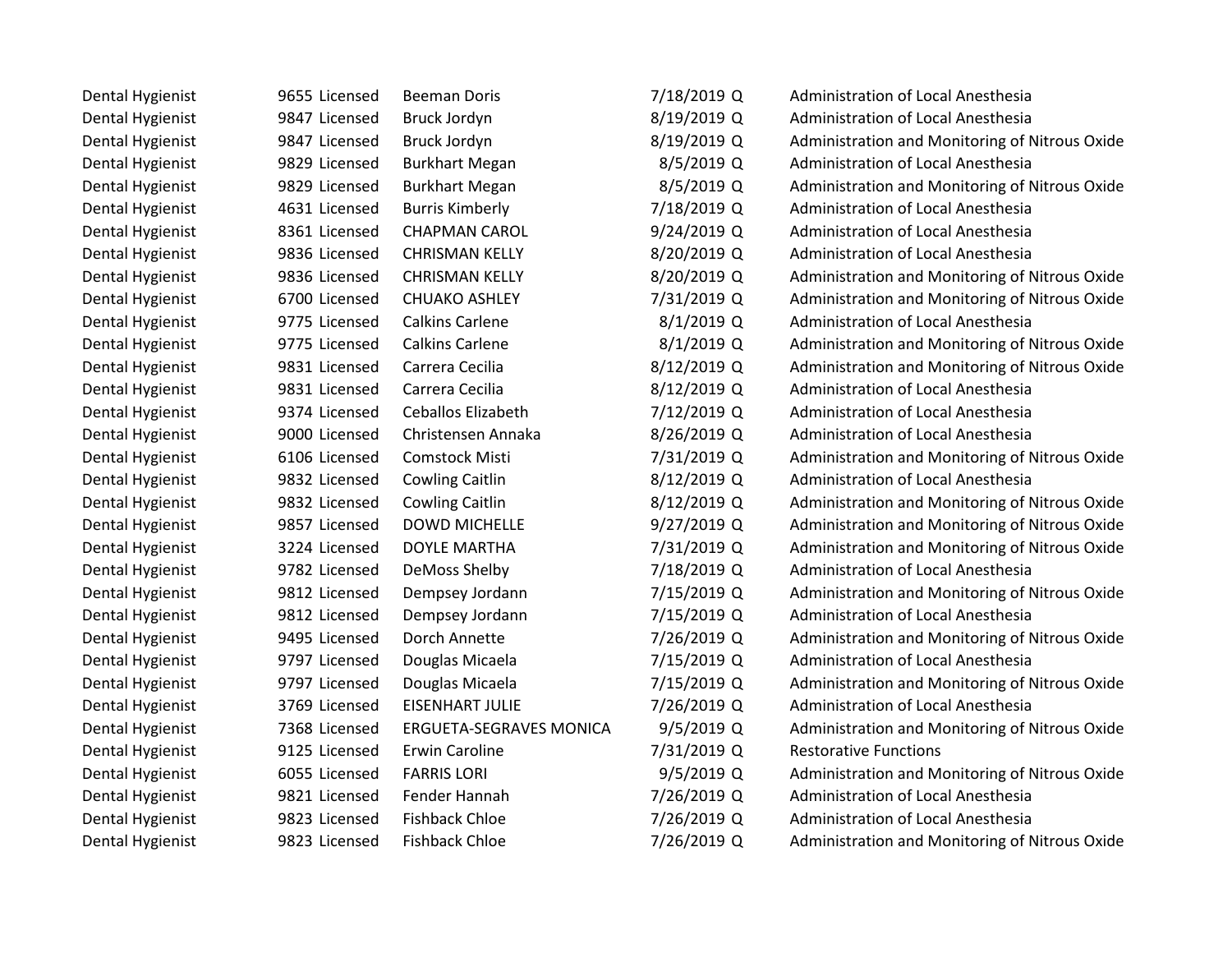| Dental Hygienist | 9818 Licensed | Fowler Abby              | 7/26/2019 Q   | Administration and Monitoring of Nitrous Oxide |
|------------------|---------------|--------------------------|---------------|------------------------------------------------|
| Dental Hygienist | 9818 Licensed | Fowler Abby              | 7/26/2019 Q   | <b>Administration of Local Anesthesia</b>      |
| Dental Hygienist | 9484 Licensed | Frazier Brennan          | 9/5/2019 Q    | Administration and Monitoring of Nitrous Oxide |
| Dental Hygienist | 2876 Licensed | <b>GARIFINE PAMELA</b>   | 9/24/2019 Q   | Administration of Local Anesthesia             |
| Dental Hygienist | 8003 Licensed | <b>GEPHART CHRISTINA</b> | $9/5/2019$ Q  | Administration and Monitoring of Nitrous Oxide |
| Dental Hygienist | 9790 Licensed | <b>GUNTER SHANNON</b>    | 7/18/2019 Q   | <b>Restorative Functions</b>                   |
| Dental Hygienist | 9790 Licensed | <b>GUNTER SHANNON</b>    | 7/18/2019 Q   | Administration and Monitoring of Nitrous Oxide |
| Dental Hygienist | 9790 Licensed | <b>GUNTER SHANNON</b>    | 7/18/2019 Q   | Administration of Local Anesthesia             |
| Dental Hygienist | 9807 Licensed | Garcia Celina            | 8/20/2019 Q   | Administration of Local Anesthesia             |
| Dental Hygienist | 9807 Licensed | Garcia Celina            | 8/20/2019 Q   | Administration and Monitoring of Nitrous Oxide |
| Dental Hygienist | 9799 Licensed | Garrett Leanna           | 7/26/2019 Q   | Administration of Local Anesthesia             |
| Dental Hygienist | 8937 Licensed | <b>Ghazisharif Negin</b> | 8/13/2019 Q   | Administration and Monitoring of Nitrous Oxide |
| Dental Hygienist | 9872 Licensed | Glynn Elaina             | 9/27/2019 Q   | Administration of Local Anesthesia             |
| Dental Hygienist | 9415 Licensed | <b>HASKINS TERI</b>      | 7/31/2019 Q   | <b>Restorative Functions</b>                   |
| Dental Hygienist | 6019 Licensed | <b>HAUBRICH MAUREEN</b>  | 8/12/2019 Q   | Administration of Local Anesthesia             |
| Dental Hygienist | 9844 Licensed | Hall Hayley              | 8/20/2019 Q   | Administration and Monitoring of Nitrous Oxide |
| Dental Hygienist | 9844 Licensed | Hall Hayley              | 8/20/2019 Q   | Administration of Local Anesthesia             |
| Dental Hygienist | 9786 Licensed | Harvey Makayla           | 7/18/2019 Q   | Administration of Local Anesthesia             |
| Dental Hygienist | 9786 Licensed | Harvey Makayla           | 7/18/2019 Q   | Administration and Monitoring of Nitrous Oxide |
| Dental Hygienist | 9059 Licensed | Holman Rachel            | $9/5/2019$ Q  | Administration and Monitoring of Nitrous Oxide |
| Dental Hygienist | 5797 Licensed | <b>Hopkins Miki</b>      | 8/26/2019 Q   | Administration of Local Anesthesia             |
| Dental Hygienist | 9802 Licensed | Hopkins Savannah         | 7/18/2019 Q   | Administration of Local Anesthesia             |
| Dental Hygienist | 9802 Licensed | <b>Hopkins Savannah</b>  | 7/18/2019 Q   | Administration and Monitoring of Nitrous Oxide |
| Dental Hygienist | 9837 Licensed | Horner Jordan            | 8/23/2019 Q   | Administration of Local Anesthesia             |
| Dental Hygienist | 9837 Licensed | Horner Jordan            | 8/23/2019 Q   | Administration and Monitoring of Nitrous Oxide |
| Dental Hygienist | 9793 Licensed | <b>Hudson Chandler</b>   | 8/19/2019 Q   | Administration and Monitoring of Nitrous Oxide |
| Dental Hygienist | 9793 Licensed | <b>Hudson Chandler</b>   | 8/19/2019 Q   | Administration of Local Anesthesia             |
| Dental Hygienist | 9796 Licensed | Ivey Kyleigh             | 7/18/2019 Q   | Administration and Monitoring of Nitrous Oxide |
| Dental Hygienist | 9796 Licensed | Ivey Kyleigh             | 7/18/2019 Q   | Administration of Local Anesthesia             |
| Dental Hygienist | 9874 Licensed | James Hannah             | 10/4/2019 Q   | Administration and Monitoring of Nitrous Oxide |
| Dental Hygienist | 9874 Licensed | James Hannah             | 10/4/2019 Q   | Administration of Local Anesthesia             |
| Dental Hygienist | 9820 Licensed | Jeffries Vanessa         | $9/23/2019$ Q | Administration of Local Anesthesia             |
| Dental Hygienist | 9820 Licensed | Jeffries Vanessa         | 9/23/2019 Q   | Administration and Monitoring of Nitrous Oxide |
| Dental Hygienist | 9813 Licensed | Jennings Amber           | 7/18/2019 Q   | Administration and Monitoring of Nitrous Oxide |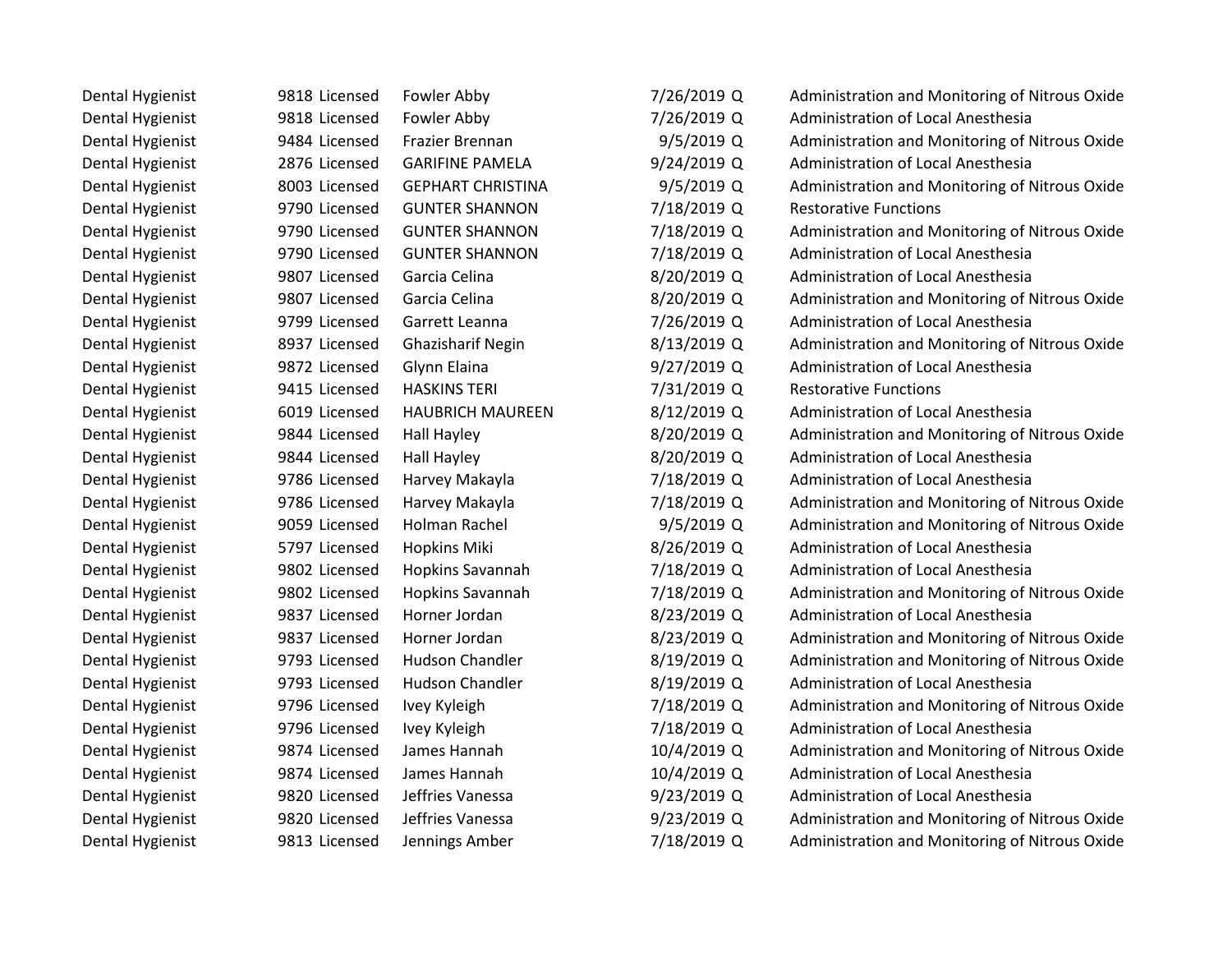| Dental Hygienist | 9813 Licensed | Jennings Amber        | 7/18/2019 Q  | Administration of Local Anesthesia             |
|------------------|---------------|-----------------------|--------------|------------------------------------------------|
| Dental Hygienist | 2746 Licensed | <b>KELLER ESTHER</b>  | $9/5/2019$ Q | Administration and Monitoring of Nitrous Oxide |
| Dental Hygienist | 4212 Licensed | <b>KEMP AIRIN</b>     | 9/24/2019 Q  | Administration of Local Anesthesia             |
| Dental Hygienist | 5636 Licensed | <b>KINNAIRD JAMIE</b> | 7/12/2019 Q  | Administration of Local Anesthesia             |
| Dental Hygienist | 9861 Licensed | Kennon Sarah          | 9/23/2019 Q  | Administration and Monitoring of Nitrous Oxide |
| Dental Hygienist | 9861 Licensed | Kennon Sarah          | 9/23/2019 Q  | Administration of Local Anesthesia             |
| Dental Hygienist | 9830 Licensed | <b>King Annelise</b>  | 8/20/2019 Q  | Administration of Local Anesthesia             |
| Dental Hygienist | 9851 Licensed | Kyle Brianna          | 9/16/2019 Q  | Administration and Monitoring of Nitrous Oxide |
| Dental Hygienist | 9851 Licensed | Kyle Brianna          | 9/16/2019 Q  | Administration of Local Anesthesia             |
| Dental Hygienist | 6516 Licensed | <b>LEVI AMANDA</b>    | 8/7/2019 Q   | Administration of Local Anesthesia             |
| Dental Hygienist | 9808 Licensed | <b>LOW CRYSTAL</b>    | 7/26/2019 Q  | Administration and Monitoring of Nitrous Oxide |
| Dental Hygienist | 9808 Licensed | <b>LOW CRYSTAL</b>    | 7/26/2019 Q  | Administration of Local Anesthesia             |
| Dental Hygienist | 9628 Licensed | Lee Brian             | 8/5/2019 Q   | Administration of Local Anesthesia             |
| Dental Hygienist | 9809 Licensed | Lehman Kelli          | 9/27/2019 Q  | Administration of Local Anesthesia             |
| Dental Hygienist | 9839 Licensed | Locke Charlotte       | 8/23/2019 Q  | Administration and Monitoring of Nitrous Oxide |
| Dental Hygienist | 9839 Licensed | Locke Charlotte       | 8/23/2019 Q  | Administration of Local Anesthesia             |
| Dental Hygienist | 9852 Licensed | Loring Cassie         | 9/27/2019 Q  | Administration and Monitoring of Nitrous Oxide |
| Dental Hygienist | 9852 Licensed | Loring Cassie         | 9/27/2019 Q  | Administration of Local Anesthesia             |
| Dental Hygienist | 9805 Licensed | Low Ashley            | 7/18/2019 Q  | Administration of Local Anesthesia             |
| Dental Hygienist | 9805 Licensed | Low Ashley            | 7/18/2019 Q  | Administration and Monitoring of Nitrous Oxide |
| Dental Hygienist | 9642 Licensed | McLaughlin Lori       | 7/26/2019 Q  | Administration of Local Anesthesia             |
| Dental Hygienist | 9804 Licensed | Medley Rachel         | 7/18/2019 Q  | Administration of Local Anesthesia             |
| Dental Hygienist | 9804 Licensed | <b>Medley Rachel</b>  | 7/18/2019 Q  | Administration and Monitoring of Nitrous Oxide |
| Dental Hygienist | 9864 Licensed | Metcalfe Elizabeth    | 9/16/2019 Q  | Administration and Monitoring of Nitrous Oxide |
| Dental Hygienist | 9864 Licensed | Metcalfe Elizabeth    | 9/16/2019 Q  | Administration of Local Anesthesia             |
| Dental Hygienist | 9061 Licensed | <b>Mustain Colton</b> | $9/3/2019$ Q | Administration of Local Anesthesia             |
| Dental Hygienist | 9814 Licensed | <b>Myers Molly</b>    | 9/27/2019 Q  | Administration and Monitoring of Nitrous Oxide |
| Dental Hygienist | 9834 Licensed | Nelson Lauren         | 8/5/2019 Q   | Administration of Local Anesthesia             |
| Dental Hygienist | 9834 Licensed | Nelson Lauren         | 8/5/2019 Q   | Administration and Monitoring of Nitrous Oxide |
| Dental Hygienist | 9854 Licensed | Nickerson Jaclyn      | 9/16/2019 Q  | Administration of Local Anesthesia             |
| Dental Hygienist | 9854 Licensed | Nickerson Jaclyn      | 9/16/2019 Q  | Administration and Monitoring of Nitrous Oxide |
| Dental Hygienist | 3384 Licensed | <b>OSBORNE M LYNN</b> | 7/31/2019 Q  | Administration and Monitoring of Nitrous Oxide |
| Dental Hygienist | 9840 Licensed | Osborn Jennifer       | $9/4/2019$ Q | Administration and Monitoring of Nitrous Oxide |
| Dental Hygienist | 9840 Licensed | Osborn Jennifer       | 9/4/2019 Q   | Administration of Local Anesthesia             |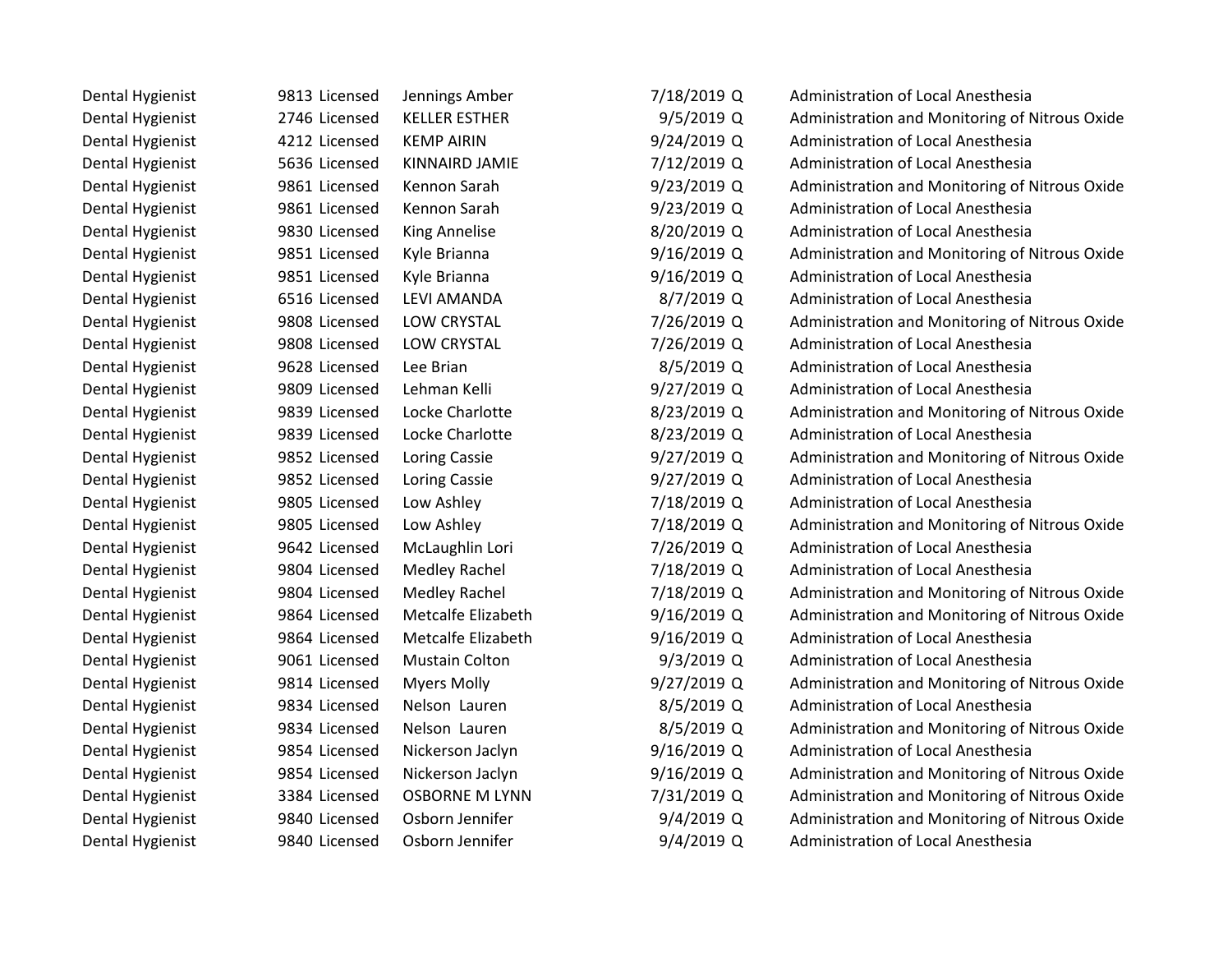| Dental Hygienist | 8736 Licensed | <b>PONS EMILY</b>      | 7/31/2019 Q   | Administration and Monitoring of Nitrous Oxide |
|------------------|---------------|------------------------|---------------|------------------------------------------------|
| Dental Hygienist | 9843 Licensed | PRINDIVILLE JESSIE     | 8/20/2019 Q   | Administration and Monitoring of Nitrous Oxide |
| Dental Hygienist | 9843 Licensed | PRINDIVILLE JESSIE     | 8/20/2019 Q   | Administration of Local Anesthesia             |
| Dental Hygienist | 9867 Licensed | Patel Kishna           | 9/24/2019 Q   | Administration and Monitoring of Nitrous Oxide |
| Dental Hygienist | 9867 Licensed | Patel Kishna           | 9/24/2019 Q   | Administration of Local Anesthesia             |
| Dental Hygienist | 9795 Licensed | Penner Amanda          | 9/24/2019 Q   | Administration of Local Anesthesia             |
| Dental Hygienist | 9856 Licensed | <b>Pettican Nicole</b> | $9/3/2019$ Q  | Administration and Monitoring of Nitrous Oxide |
| Dental Hygienist | 9856 Licensed | Pettican Nicole        | $9/3/2019$ Q  | Administration of Local Anesthesia             |
| Dental Hygienist | 3561 Licensed | <b>QUEENER TRACI</b>   | 8/19/2019 Q   | Administration of Local Anesthesia             |
| Dental Hygienist | 3561 Licensed | <b>QUEENER TRACI</b>   | $9/5/2019$ Q  | Administration and Monitoring of Nitrous Oxide |
| Dental Hygienist | 9868 Licensed | RAMAZAN ZEKRIYA        | 9/13/2019 Q   | Administration of Local Anesthesia             |
| Dental Hygienist | 9868 Licensed | RAMAZAN ZEKRIYA        | 9/13/2019 Q   | Administration and Monitoring of Nitrous Oxide |
| Dental Hygienist | 6514 Licensed | <b>ROARK MARY</b>      | 9/24/2019 Q   | Administration of Local Anesthesia             |
| Dental Hygienist | 9859 Licensed | Ramsey Rachel          | 9/23/2019 Q   | Administration and Monitoring of Nitrous Oxide |
| Dental Hygienist | 9859 Licensed | Ramsey Rachel          | 9/23/2019 Q   | Administration of Local Anesthesia             |
| Dental Hygienist | 9848 Licensed | Rhoads Lynsey          | 9/27/2019 Q   | Administration of Local Anesthesia             |
| Dental Hygienist | 9870 Licensed | Roper Haley            | $9/23/2019$ Q | Administration of Local Anesthesia             |
| Dental Hygienist | 9870 Licensed | Roper Haley            | 9/23/2019 Q   | Administration and Monitoring of Nitrous Oxide |
| Dental Hygienist | 9817 Licensed | Rosendale Colleen      | 7/26/2019 Q   | Administration of Local Anesthesia             |
| Dental Hygienist | 9817 Licensed | Rosendale Colleen      | 7/26/2019 Q   | Administration and Monitoring of Nitrous Oxide |
| Dental Hygienist | 4814 Licensed | <b>SCHNEIDER MARY</b>  | 9/27/2019 Q   | Administration of Local Anesthesia             |
| Dental Hygienist | 6096 Licensed | <b>SCURLOCK AUBREY</b> | 8/5/2019 Q    | Administration of Local Anesthesia             |
| Dental Hygienist | 6588 Licensed | <b>SLAGLE KAYLA</b>    | 9/24/2019 Q   | Administration of Local Anesthesia             |
| Dental Hygienist | 9850 Licensed | Seal James             | 9/23/2019 Q   | Administration of Local Anesthesia             |
| Dental Hygienist | 9849 Licensed | Sellers Chastiny       | $9/4/2019$ Q  | Administration and Monitoring of Nitrous Oxide |
| Dental Hygienist | 9849 Licensed | Sellers Chastiny       | 9/4/2019 Q    | Administration of Local Anesthesia             |
| Dental Hygienist | 9871 Licensed | Shipp Mary             | 9/23/2019 Q   | Administration of Local Anesthesia             |
| Dental Hygienist | 9871 Licensed | Shipp Mary             | 9/23/2019 Q   | Administration and Monitoring of Nitrous Oxide |
| Dental Hygienist | 9845 Licensed | Sinz Lauren            | 8/19/2019 Q   | Administration of Local Anesthesia             |
| Dental Hygienist | 9845 Licensed | Sinz Lauren            | 8/19/2019 Q   | Administration and Monitoring of Nitrous Oxide |
| Dental Hygienist | 8726 Licensed | Sloan Lindsey          | $9/6/2019$ Q  | Administration and Monitoring of Nitrous Oxide |
| Dental Hygienist | 9865 Licensed | Smith Bethany          | $9/23/2019$ Q | Administration of Local Anesthesia             |
| Dental Hygienist | 9865 Licensed | Smith Bethany          | 9/23/2019 Q   | Administration and Monitoring of Nitrous Oxide |
| Dental Hygienist | 9787 Licensed | Smith Elaine           | 7/26/2019 Q   | Administration of Local Anesthesia             |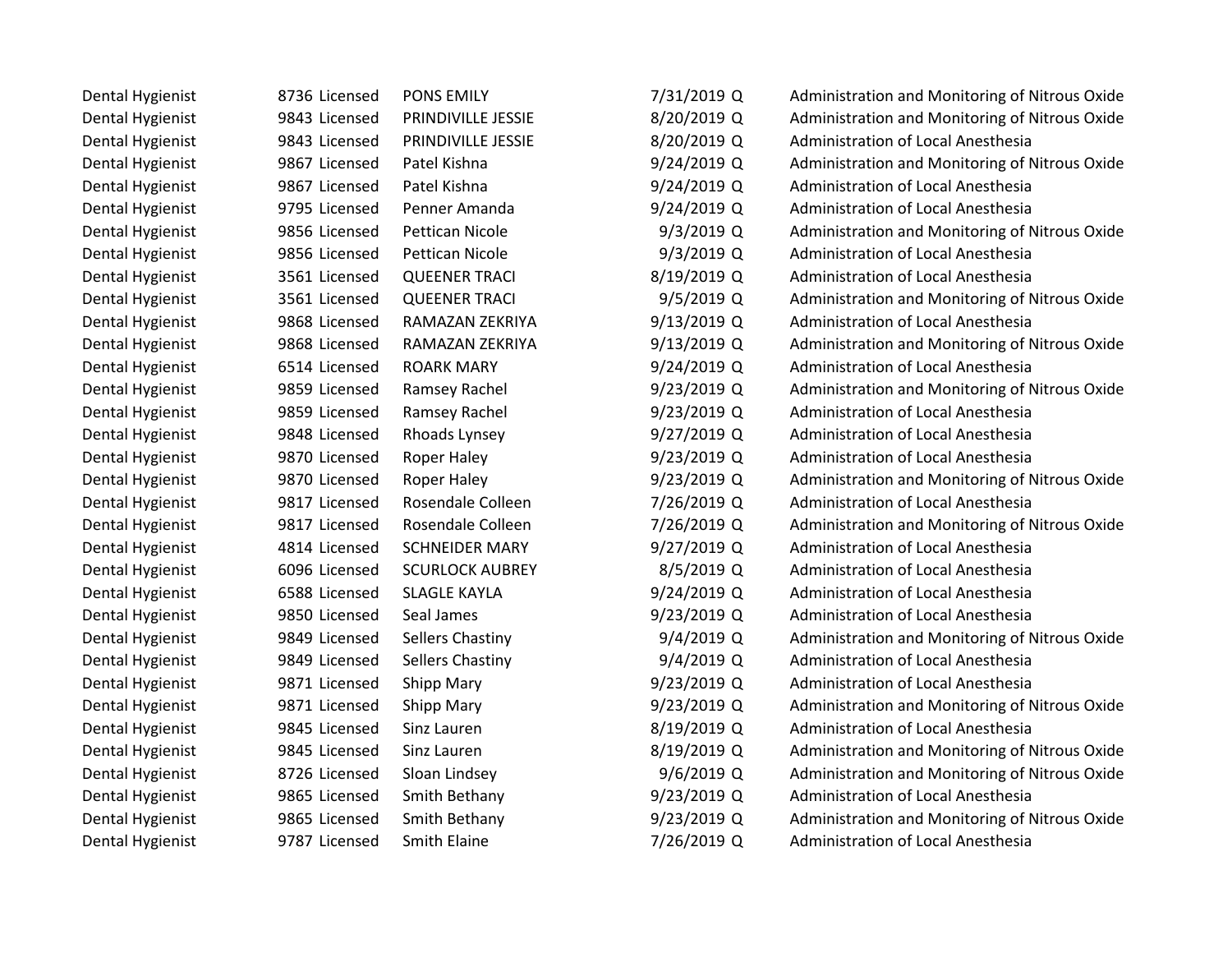| Dental Hygienist        | 9792 Licensed                | Smith Sara                      | 7/18/2019 Q | Administration and Monitoring of Nitrous Oxide |
|-------------------------|------------------------------|---------------------------------|-------------|------------------------------------------------|
| Dental Hygienist        | 9792 Licensed                | Smith Sara                      | 7/18/2019 Q | Administration of Local Anesthesia             |
| Dental Hygienist        | 9815 Licensed                | Starkey Alexandra               | 7/18/2019 Q | Administration and Monitoring of Nitrous Oxide |
| Dental Hygienist        | 9815 Licensed                | Starkey Alexandra               | 7/18/2019 Q | Administration of Local Anesthesia             |
| Dental Hygienist        | 5805 Licensed                | <b>TATE JOHANNAH</b>            | 8/15/2019 Q | Administration and Monitoring of Nitrous Oxide |
| Dental Hygienist        | 5805 Licensed                | <b>TATE JOHANNAH</b>            | 8/12/2019 Q | Administration of Local Anesthesia             |
| Dental Hygienist        | 5287 Licensed                | <b>TOWNSEND KAREN</b>           | 9/27/2019 Q | Administration of Local Anesthesia             |
| Dental Hygienist        | 9838 Licensed                | <b>Thompson Sarah</b>           | 8/19/2019 Q | Administration and Monitoring of Nitrous Oxide |
| Dental Hygienist        | 9838 Licensed                | Thompson Sarah                  | 8/19/2019 Q | Administration of Local Anesthesia             |
| Dental Hygienist        | 9359 Licensed                | <b>Toth Sara</b>                | 7/12/2019 Q | Administration of Local Anesthesia             |
| Dental Hygienist        | 9359 Licensed                | <b>Toth Sara</b>                | 7/31/2019 Q | Administration and Monitoring of Nitrous Oxide |
| Dental Hygienist        | 9828 Licensed                | <b>Tuttle Lauren</b>            | 7/26/2019 Q | Administration of Local Anesthesia             |
| Dental Hygienist        | 9828 Licensed                | <b>Tuttle Lauren</b>            | 7/26/2019 Q | Administration and Monitoring of Nitrous Oxide |
| Dental Hygienist        | 9833 Licensed                | Varma Michelle                  | 9/16/2019 Q | Administration of Local Anesthesia             |
| Dental Hygienist        | 9833 Licensed                | Varma Michelle                  | 9/16/2019 Q | Administration and Monitoring of Nitrous Oxide |
| Dental Hygienist        | 3890 Licensed                | <b>WHITE ANGELA</b>             | 7/12/2019 Q | Administration of Local Anesthesia             |
| Dental Hygienist        | 9038 Licensed                | <b>WILSON REBECCA</b>           | 7/12/2019 Q | Administration of Local Anesthesia             |
| Dental Hygienist        | 9869 Licensed                | Walpole Jessica                 | 9/13/2019 Q | Administration and Monitoring of Nitrous Oxide |
| Dental Hygienist        | 9869 Licensed                | Walpole Jessica                 | 9/13/2019 Q | Administration of Local Anesthesia             |
| Dental Hygienist        | 9750 Licensed                | Wills Kathryn                   | 7/12/2019 Q | Administration of Local Anesthesia             |
| Dental Hygienist        | 9750 Licensed                | Wills Kathryn                   | 7/12/2019 Q | Administration and Monitoring of Nitrous Oxide |
| Dental Hygienist        | 9880 Licensed                | Wolfe Jeannie                   | 9/27/2019 Q | Administration and Monitoring of Nitrous Oxide |
| Dental Hygienist        | 9880 Licensed                | Wolfe Jeannie                   | 9/27/2019 Q | Administration of Local Anesthesia             |
| Dental Hygienist        | 9841 Licensed                | Woods Demykeia                  | 8/19/2019 Q | Administration of Local Anesthesia             |
| Dental Hygienist        | 9841 Licensed                | Woods Demykeia                  | 8/19/2019 Q | Administration and Monitoring of Nitrous Oxide |
| Dental Hygienist        | 9819 Licensed                | <b>Wright Suzanne</b>           | 7/26/2019 Q | Administration and Monitoring of Nitrous Oxide |
| Dental Hygienist        | 9819 Licensed                | <b>Wright Suzanne</b>           | 7/26/2019 Q | Administration of Local Anesthesia             |
| Dental Hygienist        | 9816 Licensed                | Wynn Jamisha                    | 7/31/2019 Q | Administration of Local Anesthesia             |
| Dental Hygienist        | 9816 Licensed                | Wynn Jamisha                    | 7/31/2019 Q | Administration and Monitoring of Nitrous Oxide |
| Dental Hygienist        | 9683 Licensed                | <b>Yoder Emily</b>              | 8/26/2019 Q | Administration of Local Anesthesia             |
| Dental Hygienist        | 5250 Licensed                | <b>ZOLKOWSKI UTE</b>            | 7/31/2019 Q | Administration and Monitoring of Nitrous Oxide |
| <b>Dental Assistant</b> | 26203 Registered ADDEI GRACE |                                 | 7/30/2019 Q | <b>Nitrous Oxide Monitoring</b>                |
| <b>Dental Assistant</b> | 26203 Registered ADDEI GRACE |                                 | 7/30/2019 Q | <b>Coronal Polishing</b>                       |
| Dental Assistant        |                              | 19963 Registered ALHASAN NICOLE | 9/27/2019 Q | <b>Nitrous Oxide Monitoring</b>                |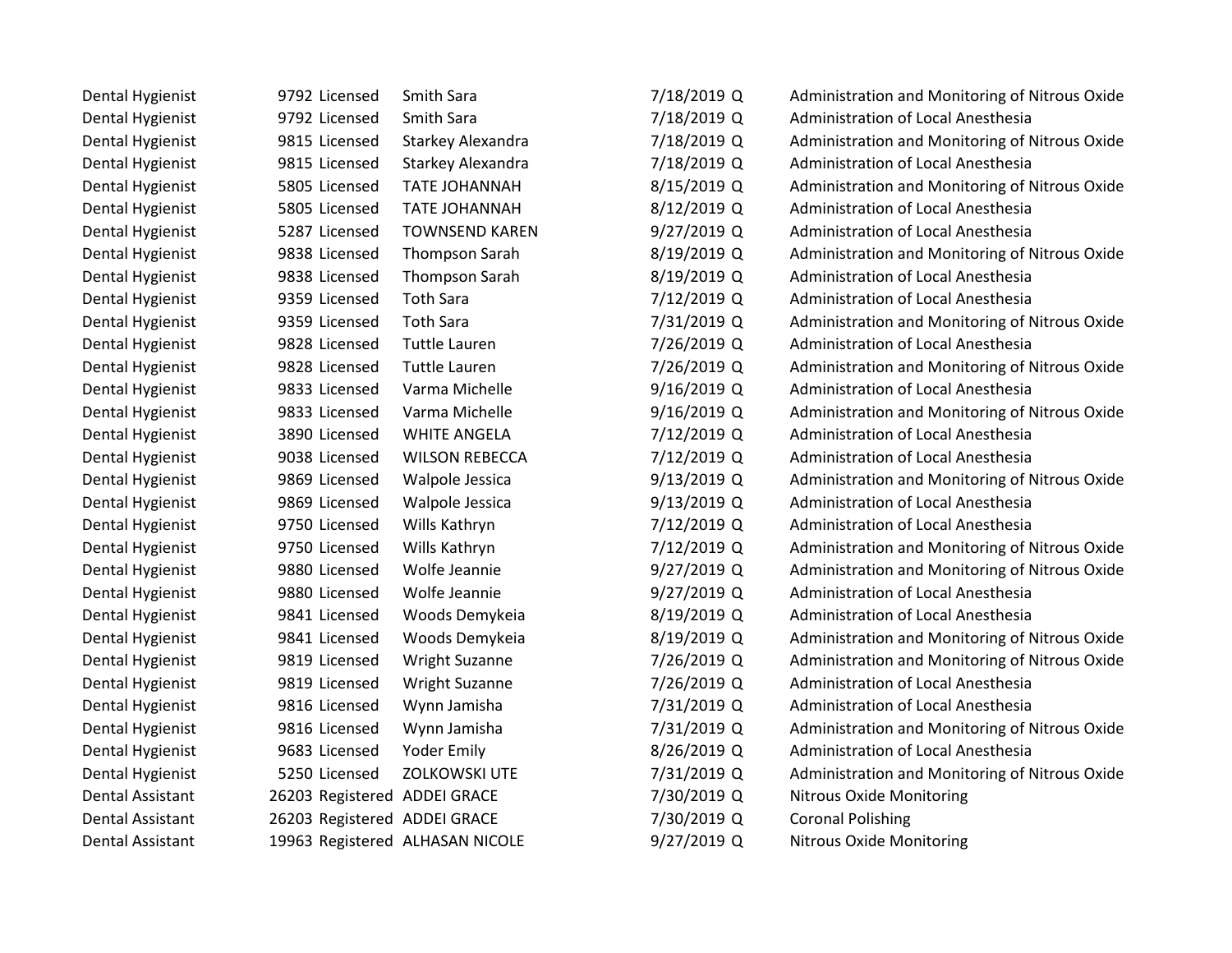| Dental Assistant        | 18626 Registered ALLEN ASHLEY        | 8/13/2019 Q   | <b>Restorative Functions</b>    |
|-------------------------|--------------------------------------|---------------|---------------------------------|
| <b>Dental Assistant</b> | 14918 Registered ANDERSON DIANE      | 8/13/2019 Q   | <b>Coronal Polishing</b>        |
| <b>Dental Assistant</b> | 12588 Registered ARP GLENDA          | 7/30/2019 Q   | <b>Nitrous Oxide Monitoring</b> |
| Dental Assistant        | 12588 Registered ARP GLENDA          | 7/30/2019 Q   | <b>Coronal Polishing</b>        |
| <b>Dental Assistant</b> | 19853 Registered ASHBURN MOLLY       | 8/30/2019 Q   | <b>Coronal Polishing</b>        |
| Dental Assistant        | 26352 Registered Abaskharoun Mariam  | 7/12/2019 Q   | Dental Radiology                |
| Dental Assistant        | 25064 Registered Aguilar Yasmin      | 8/23/2019 Q   | <b>Coronal Polishing</b>        |
| <b>Dental Assistant</b> | 25471 Registered Ahumada Vanessa     | 8/5/2019 Q    | <b>Dental Radiology</b>         |
| <b>Dental Assistant</b> | 23496 Registered Aldaba-Torres Maria | 7/29/2019 Q   | <b>Coronal Polishing</b>        |
| Dental Assistant        | 26173 Registered Alexander Ashley    | 7/30/2019 Q   | <b>Coronal Polishing</b>        |
| Dental Assistant        | 26173 Registered Alexander Ashley    | 7/30/2019 Q   | Nitrous Oxide Monitoring        |
| <b>Dental Assistant</b> | 23416 Registered Alexander Audrey    | 7/29/2019 Q   | <b>Nitrous Oxide Monitoring</b> |
| <b>Dental Assistant</b> | 25066 Registered Alexander Indigo    | 7/12/2019 Q   | <b>Dental Radiology</b>         |
| Dental Assistant        | 26437 Registered Allen Lauren        | 9/23/2019 Q   | <b>Dental Radiology</b>         |
| Dental Assistant        | 26199 Registered Allen Markisha      | 8/30/2019 Q   | <b>Nitrous Oxide Monitoring</b> |
| <b>Dental Assistant</b> | 26269 Registered Allen Stephonica    | 8/13/2019 Q   | <b>Dental Radiology</b>         |
| Dental Assistant        | 26218 Registered Allison Jamie       | 7/30/2019 Q   | <b>Coronal Polishing</b>        |
| <b>Dental Assistant</b> | 26218 Registered Allison Jamie       | 7/30/2019 Q   | <b>Nitrous Oxide Monitoring</b> |
| <b>Dental Assistant</b> | 24053 Registered Alvarado Karla      | 9/27/2019 Q   | <b>Nitrous Oxide Monitoring</b> |
| Dental Assistant        | 24053 Registered Alvarado Karla      | 8/30/2019 Q   | Dental Radiology                |
| Dental Assistant        | 25287 Registered Amaya Andrea        | 9/27/2019 Q   | <b>Coronal Polishing</b>        |
| <b>Dental Assistant</b> | 26216 Registered Anderson Janie      | 7/30/2019 Q   | <b>Nitrous Oxide Monitoring</b> |
| Dental Assistant        | 26216 Registered Anderson Janie      | 7/30/2019 Q   | <b>Coronal Polishing</b>        |
| Dental Assistant        | 26216 Registered Anderson Janie      | 9/20/2019 Q   | <b>Sealant Certification</b>    |
| <b>Dental Assistant</b> | 26575 Registered Anderson Jimmy      | 10/7/2019 Q   | <b>Dental Radiology</b>         |
| Dental Assistant        | 26606 Registered Anderson Leah       | $9/17/2019$ Q | <b>Nitrous Oxide Monitoring</b> |
| Dental Assistant        | 26606 Registered Anderson Leah       | $9/17/2019$ Q | <b>Dental Radiology</b>         |
| <b>Dental Assistant</b> | 14005 Registered Anderson Tabetha    | 7/15/2019 Q   | <b>Nitrous Oxide Monitoring</b> |
| <b>Dental Assistant</b> | 26400 Registered Andrade Karemy      | 9/27/2019 Q   | Dental Radiology                |
| Dental Assistant        | 26400 Registered Andrade Karemy      | $9/27/2019$ Q | <b>Nitrous Oxide Monitoring</b> |
| Dental Assistant        | 26210 Registered Appiah Alexander    | 7/30/2019 Q   | <b>Nitrous Oxide Monitoring</b> |
| <b>Dental Assistant</b> | 26210 Registered Appiah Alexander    | 7/30/2019 Q   | <b>Coronal Polishing</b>        |
| <b>Dental Assistant</b> | 26497 Registered Armstrong Katherine | 8/28/2019 Q   | <b>Dental Radiology</b>         |
| Dental Assistant        | 26373 Registered Arnold Michaela     | 7/16/2019 Q   | Dental Radiology                |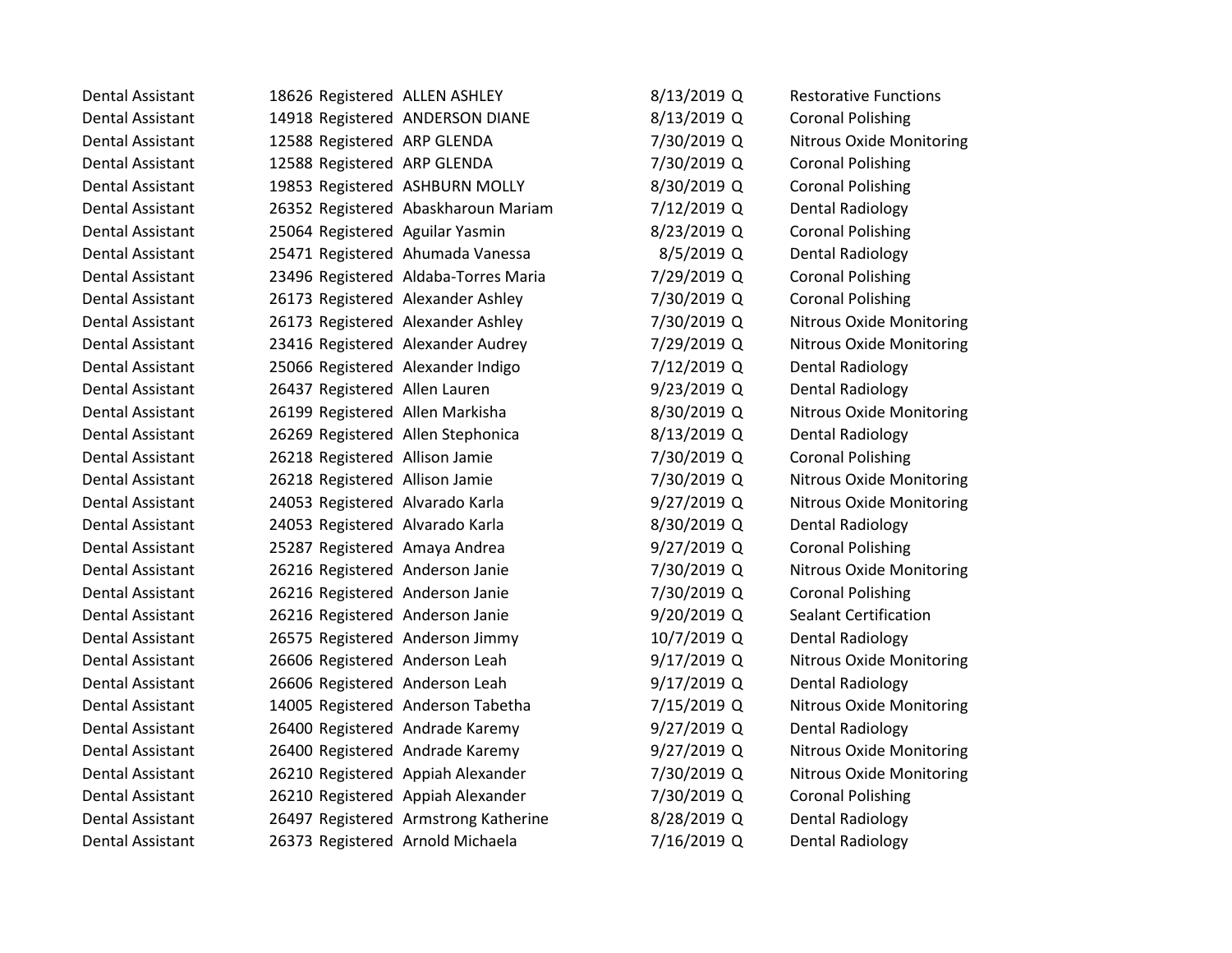| Dental Assistant        | 26493 Registered Arnold Rebecca    |                                     | 8/12/2019 Q | <b>Nitrous Oxide Monitoring</b> |
|-------------------------|------------------------------------|-------------------------------------|-------------|---------------------------------|
| <b>Dental Assistant</b> | 26493 Registered Arnold Rebecca    |                                     | 8/12/2019 Q | Dental Radiology                |
| <b>Dental Assistant</b> | 26493 Registered Arnold Rebecca    |                                     | 8/12/2019 Q | <b>Coronal Polishing</b>        |
| Dental Assistant        | 26493 Registered Arnold Rebecca    |                                     | 8/12/2019 Q | <b>Sealant Certification</b>    |
| <b>Dental Assistant</b> | 26334 Registered Atkins Kaitlin    |                                     | 7/12/2019 Q | Dental Radiology                |
| <b>Dental Assistant</b> | 26309 Registered Audatte Rose      |                                     | 7/19/2019 Q | Dental Radiology                |
| Dental Assistant        | 26309 Registered Audatte Rose      |                                     | 8/20/2019 Q | <b>Nitrous Oxide Monitoring</b> |
| <b>Dental Assistant</b> | 25788 Registered Austell Jamie     |                                     | 9/27/2019 Q | Dental Radiology                |
| <b>Dental Assistant</b> | 26217 Registered Austin Destiny    |                                     | 8/30/2019 Q | <b>Nitrous Oxide Monitoring</b> |
| <b>Dental Assistant</b> | 25500 Registered Avera Samantha    |                                     | 10/4/2019 Q | <b>Nitrous Oxide Monitoring</b> |
| Dental Assistant        | 26341 Registered Ayres Rachel      |                                     | 9/17/2019 Q | <b>Nitrous Oxide Monitoring</b> |
| <b>Dental Assistant</b> | 26341 Registered Ayres Rachel      |                                     | 9/17/2019 Q | <b>Coronal Polishing</b>        |
| <b>Dental Assistant</b> | 26341 Registered Ayres Rachel      |                                     | 9/17/2019 Q | Dental Radiology                |
| <b>Dental Assistant</b> | 9768 Registered BANKS KIM          |                                     | 8/12/2019 Q | <b>Sealant Certification</b>    |
| Dental Assistant        | 9768 Registered BANKS KIM          |                                     | 8/5/2019 Q  | <b>Coronal Polishing</b>        |
| <b>Dental Assistant</b> | 20276 Registered BARRETT ASHLEY    |                                     | 8/13/2019 Q | <b>Restorative Functions</b>    |
| <b>Dental Assistant</b> |                                    | 20859 Registered BERTINOTTI CRYSTAL | 8/26/2019 Q | Dental Radiology                |
| <b>Dental Assistant</b> |                                    | 20859 Registered BERTINOTTI CRYSTAL | 8/26/2019 Q | <b>Nitrous Oxide Monitoring</b> |
| <b>Dental Assistant</b> | 24321 Registered BLALOCK JAMIE     |                                     | 8/12/2019 Q | <b>Coronal Polishing</b>        |
| <b>Dental Assistant</b> | 24321 Registered BLALOCK JAMIE     |                                     | 8/19/2019 Q | <b>Sealant Certification</b>    |
| <b>Dental Assistant</b> |                                    | 25867 Registered BOHORQUEZ GABRIELA | 10/4/2019 Q | Dental Radiology                |
| Dental Assistant        | 25372 Registered BROOKS MONIQUE    |                                     | 9/27/2019 Q | <b>Sealant Certification</b>    |
| <b>Dental Assistant</b> | 20776 Registered BROWN MIKEYA      |                                     | 8/6/2019 Q  | <b>Restorative Functions</b>    |
| <b>Dental Assistant</b> | 25327 Registered BURLISON KELLI    |                                     | 7/18/2019 Q | <b>Nitrous Oxide Monitoring</b> |
| Dental Assistant        | 25577 Registered Baker Kaitlyn     |                                     | 9/16/2019 Q | <b>Sealant Certification</b>    |
| <b>Dental Assistant</b> | 26773 Registered Baker Kelci       |                                     | 10/4/2019 Q | <b>Dental Radiology</b>         |
| <b>Dental Assistant</b> | 24245 Registered Balderrama Ashley |                                     | 9/16/2019 Q | <b>Coronal Polishing</b>        |
| <b>Dental Assistant</b> | 25823 Registered Ball Kristle      |                                     | 7/16/2019 Q | <b>Nitrous Oxide Monitoring</b> |
| Dental Assistant        | 25823 Registered Ball Kristle      |                                     | 7/16/2019 Q | <b>Coronal Polishing</b>        |
| <b>Dental Assistant</b> | 26371 Registered Barber Ashlea     |                                     | 7/12/2019 Q | Dental Radiology                |
| <b>Dental Assistant</b> | 26503 Registered Bare Melea        |                                     | 9/16/2019 Q | Dental Radiology                |
| <b>Dental Assistant</b> | 26030 Registered Barham Elizabeth  |                                     | 7/15/2019 Q | Dental Radiology                |
| <b>Dental Assistant</b> | 26387 Registered Baron Justeen     |                                     | 8/12/2019 Q | Dental Radiology                |
| Dental Assistant        | 26101 Registered Bateman Devon     |                                     | 8/12/2019 Q | Dental Radiology                |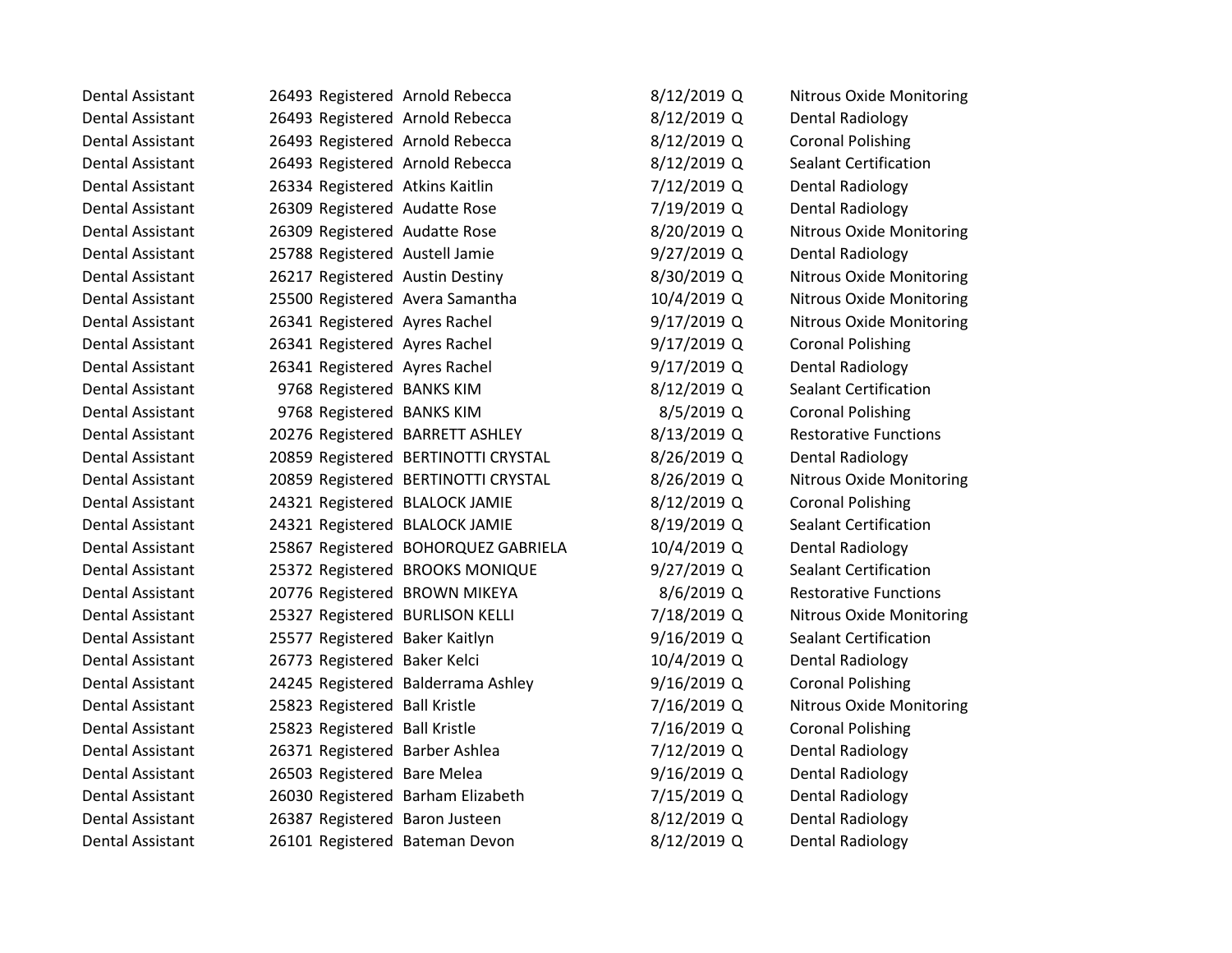| Dental Assistant        |                                   | 25901 Registered Baumgardner Carolyn | 7/15/2019 Q   | <b>Sealant Certification</b>    |
|-------------------------|-----------------------------------|--------------------------------------|---------------|---------------------------------|
| <b>Dental Assistant</b> | 26778 Registered Baxter Amanda    |                                      | 10/4/2019 Q   | <b>Dental Radiology</b>         |
| Dental Assistant        | 25829 Registered Beeler Kendall   |                                      | 7/26/2019 Q   | <b>Nitrous Oxide Monitoring</b> |
| <b>Dental Assistant</b> | 25752 Registered Bell Brianna     |                                      | 7/15/2019 Q   | <b>Dental Radiology</b>         |
| Dental Assistant        | 22262 Registered Bell Lindsey     |                                      | 8/13/2019 Q   | <b>Restorative Functions</b>    |
| Dental Assistant        | 25342 Registered Bellamy Madison  |                                      | 7/29/2019 Q   | <b>Nitrous Oxide Monitoring</b> |
| Dental Assistant        | 26214 Registered Bennett Ashleigh |                                      | 7/30/2019 Q   | <b>Nitrous Oxide Monitoring</b> |
| <b>Dental Assistant</b> | 26214 Registered Bennett Ashleigh |                                      | 7/30/2019 Q   | <b>Coronal Polishing</b>        |
| <b>Dental Assistant</b> |                                   | 25434 Registered Bennett Brooklynne  | 7/29/2019 Q   | <b>Sealant Certification</b>    |
| Dental Assistant        | 25745 Registered Berry Donavan    |                                      | 8/16/2019 Q   | <b>Sealant Certification</b>    |
| Dental Assistant        | 25745 Registered Berry Donavan    |                                      | 7/29/2019 Q   | <b>Coronal Polishing</b>        |
| Dental Assistant        | 26591 Registered Betty Jamecia    |                                      | 8/28/2019 Q   | <b>Dental Radiology</b>         |
| Dental Assistant        | 26132 Registered Bingham Tanytha  |                                      | 8/30/2019 Q   | <b>Nitrous Oxide Monitoring</b> |
| <b>Dental Assistant</b> | 22675 Registered Bishop Nedra     |                                      | 7/29/2019 Q   | <b>Coronal Polishing</b>        |
| Dental Assistant        | 26764 Registered Bishop Whitney   |                                      | 9/30/2019 Q   | <b>Dental Radiology</b>         |
| Dental Assistant        | 26166 Registered Bivens Susan     |                                      | 7/30/2019 Q   | <b>Nitrous Oxide Monitoring</b> |
| Dental Assistant        | 26166 Registered Bivens Susan     |                                      | 7/30/2019 Q   | <b>Coronal Polishing</b>        |
| Dental Assistant        | 26616 Registered Bixler Bethany   |                                      | 8/30/2019 Q   | <b>Dental Radiology</b>         |
| <b>Dental Assistant</b> | 25694 Registered Bizzell Brittany |                                      | 8/12/2019 Q   | <b>Coronal Polishing</b>        |
| Dental Assistant        | 25694 Registered Bizzell Brittany |                                      | 8/30/2019 Q   | <b>Nitrous Oxide Monitoring</b> |
| Dental Assistant        | 26660 Registered Blalock Jessie   |                                      | $9/23/2019$ Q | <b>Dental Radiology</b>         |
| Dental Assistant        | 25984 Registered Blaylock Maggie  |                                      | 7/16/2019 Q   | <b>Nitrous Oxide Monitoring</b> |
| Dental Assistant        | 25984 Registered Blaylock Maggie  |                                      | 7/16/2019 Q   | Dental Radiology                |
| <b>Dental Assistant</b> | 25905 Registered Bobinger Hannah  |                                      | 8/30/2019 Q   | Dental Radiology                |
| Dental Assistant        | 26720 Registered Boisvert Irene   |                                      | 9/16/2019 Q   | <b>Dental Radiology</b>         |
| <b>Dental Assistant</b> | 26614 Registered Bolton Kirsti    |                                      | 8/30/2019 Q   | <b>Dental Radiology</b>         |
| Dental Assistant        | 26284 Registered Boone Sierra     |                                      | 8/23/2019 Q   | <b>Nitrous Oxide Monitoring</b> |
| <b>Dental Assistant</b> | 26284 Registered Boone Sierra     |                                      | 8/19/2019 Q   | <b>Coronal Polishing</b>        |
| Dental Assistant        | 26715 Registered Booze Dawson     |                                      | 9/30/2019 Q   | Dental Radiology                |
| Dental Assistant        |                                   | 26691 Registered Bowman Theodore     | $9/17/2019$ Q | <b>Dental Radiology</b>         |
| Dental Assistant        | 26679 Registered Boyd Fiona       |                                      | 9/16/2019 Q   | <b>Nitrous Oxide Monitoring</b> |
| Dental Assistant        | 26679 Registered Boyd Fiona       |                                      | 9/16/2019 Q   | <b>Coronal Polishing</b>        |
| <b>Dental Assistant</b> | 26679 Registered Boyd Fiona       |                                      | $9/16/2019$ Q | <b>Dental Radiology</b>         |
| Dental Assistant        | 26679 Registered Boyd Fiona       |                                      | 9/16/2019 Q   | <b>Sealant Certification</b>    |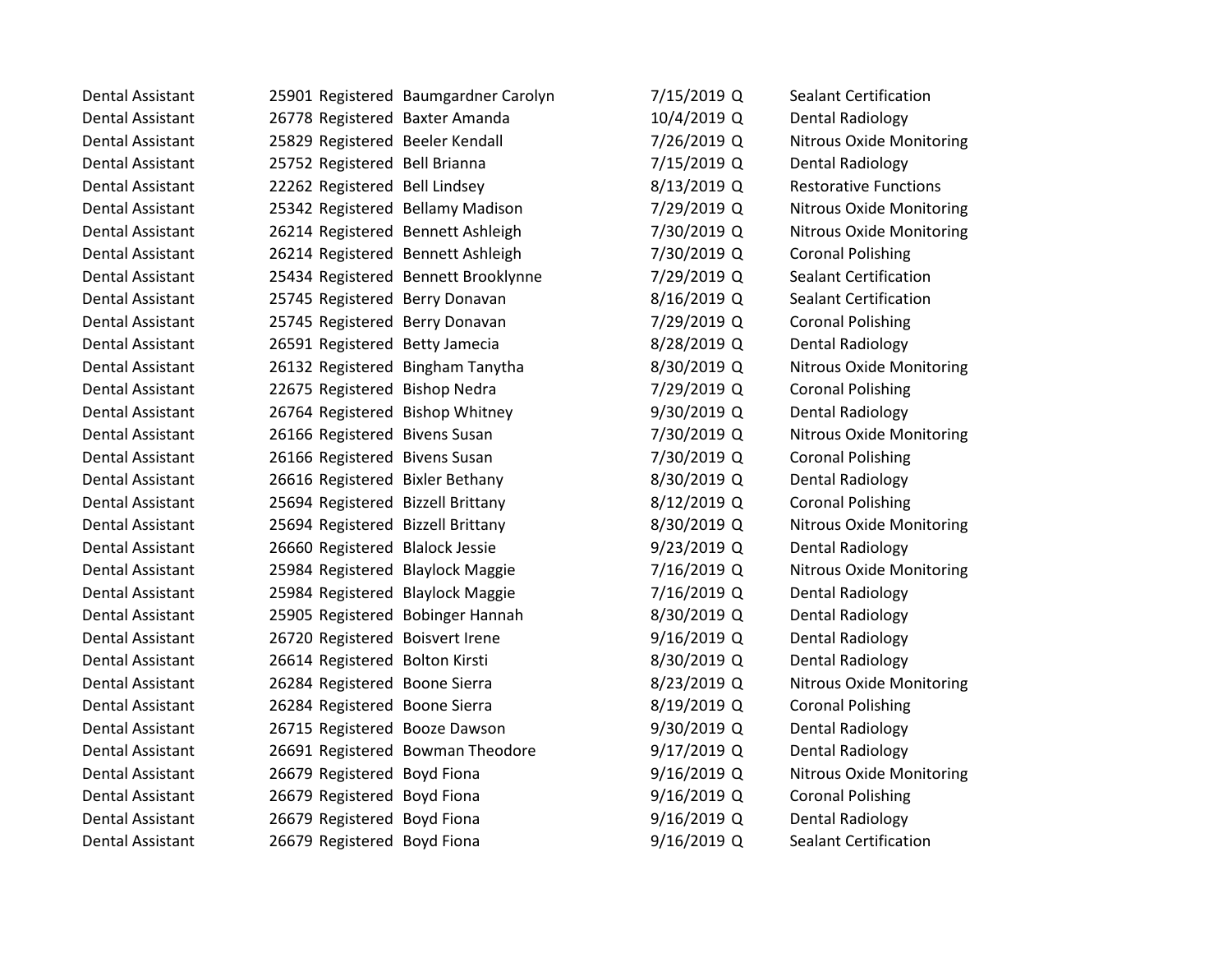| Dental Assistant        |                                  | 23106 Registered Branson Breonna    | 8/16/2019 Q   | <b>Sealant Certification</b>    |
|-------------------------|----------------------------------|-------------------------------------|---------------|---------------------------------|
| <b>Dental Assistant</b> | 25816 Registered Brawner Sara    |                                     | 8/28/2019 Q   | <b>Nitrous Oxide Monitoring</b> |
| Dental Assistant        | 25816 Registered Brawner Sara    |                                     | 8/28/2019 Q   | <b>Coronal Polishing</b>        |
| <b>Dental Assistant</b> |                                  | 26633 Registered Bresnahan McCauley | 9/30/2019 Q   | <b>Nitrous Oxide Monitoring</b> |
| <b>Dental Assistant</b> |                                  | 26633 Registered Bresnahan McCauley | 9/30/2019 Q   | <b>Dental Radiology</b>         |
| Dental Assistant        | 23214 Registered Briesch Diane   |                                     | 7/15/2019 Q   | <b>Dental Radiology</b>         |
| <b>Dental Assistant</b> | 24648 Registered Brigance Tori   |                                     | 7/18/2019 Q   | <b>Nitrous Oxide Monitoring</b> |
| Dental Assistant        | 26364 Registered Brock Kimberly  |                                     | 7/29/2019 Q   | <b>Coronal Polishing</b>        |
| <b>Dental Assistant</b> | 26364 Registered Brock Kimberly  |                                     | 8/26/2019 Q   | <b>Dental Radiology</b>         |
| <b>Dental Assistant</b> | 26364 Registered Brock Kimberly  |                                     | 8/26/2019 Q   | <b>Nitrous Oxide Monitoring</b> |
| Dental Assistant        |                                  | 26131 Registered Broglin Samantha   | 8/5/2019 Q    | <b>Dental Radiology</b>         |
| <b>Dental Assistant</b> |                                  | 26131 Registered Broglin Samantha   | 8/5/2019 Q    | <b>Coronal Polishing</b>        |
| <b>Dental Assistant</b> | 26589 Registered Brooks Desiree  |                                     | 8/28/2019 Q   | <b>Dental Radiology</b>         |
| Dental Assistant        | 26005 Registered Brown Marissa   |                                     | 8/13/2019 Q   | <b>Coronal Polishing</b>        |
| Dental Assistant        | 26737 Registered Brown Morgan    |                                     | 10/4/2019 Q   | <b>Dental Radiology</b>         |
| Dental Assistant        | 26094 Registered Brown Shakeirra |                                     | 8/12/2019 Q   | <b>Dental Radiology</b>         |
| Dental Assistant        | 26182 Registered Brown Trezjure  |                                     | 8/30/2019 Q   | <b>Nitrous Oxide Monitoring</b> |
| <b>Dental Assistant</b> | 26229 Registered Brown Washida   |                                     | 9/12/2019 Q   | <b>Dental Radiology</b>         |
| Dental Assistant        |                                  | 26315 Registered Bryant BrookLynn   | 7/18/2019 Q   | <b>Dental Radiology</b>         |
| Dental Assistant        | 26432 Registered Bunyard Randi   |                                     | $8/5/2019$ Q  | <b>Dental Radiology</b>         |
| <b>Dental Assistant</b> |                                  | 25832 Registered Burapharat Arisa   | 7/30/2019 Q   | <b>Coronal Polishing</b>        |
| Dental Assistant        |                                  | 25832 Registered Burapharat Arisa   | 7/30/2019 Q   | <b>Nitrous Oxide Monitoring</b> |
| Dental Assistant        | 26645 Registered Burdette Amy    |                                     | $9/16/2019$ Q | <b>Dental Radiology</b>         |
| <b>Dental Assistant</b> | 26134 Registered Burger Maggie   |                                     | 7/12/2019 Q   | <b>Sealant Certification</b>    |
| Dental Assistant        | 26134 Registered Burger Maggie   |                                     | 7/12/2019 Q   | <b>Dental Radiology</b>         |
| <b>Dental Assistant</b> | 26134 Registered Burger Maggie   |                                     | 7/12/2019 Q   | <b>Nitrous Oxide Monitoring</b> |
| <b>Dental Assistant</b> | 26134 Registered Burger Maggie   |                                     | 7/12/2019 Q   | <b>Coronal Polishing</b>        |
| <b>Dental Assistant</b> | 26163 Registered Burgess Bailey  |                                     | 9/20/2019 Q   | <b>Sealant Certification</b>    |
| <b>Dental Assistant</b> | 26163 Registered Burgess Bailey  |                                     | 8/5/2019 Q    | <b>Nitrous Oxide Monitoring</b> |
| <b>Dental Assistant</b> | 26163 Registered Burgess Bailey  |                                     | 8/26/2019 Q   | <b>Coronal Polishing</b>        |
| Dental Assistant        | 26681 Registered Burgraff Macy   |                                     | 9/20/2019 Q   | <b>Dental Radiology</b>         |
| Dental Assistant        | 26450 Registered Burke Kaitlyn   |                                     | 8/5/2019 Q    | <b>Dental Radiology</b>         |
| Dental Assistant        | 11677 Registered Burns Jamie     |                                     | 8/5/2019 Q    | <b>Sealant Certification</b>    |
| Dental Assistant        | 19393 Registered CALVERT KAYCIE  |                                     | 8/13/2019 Q   | <b>Restorative Functions</b>    |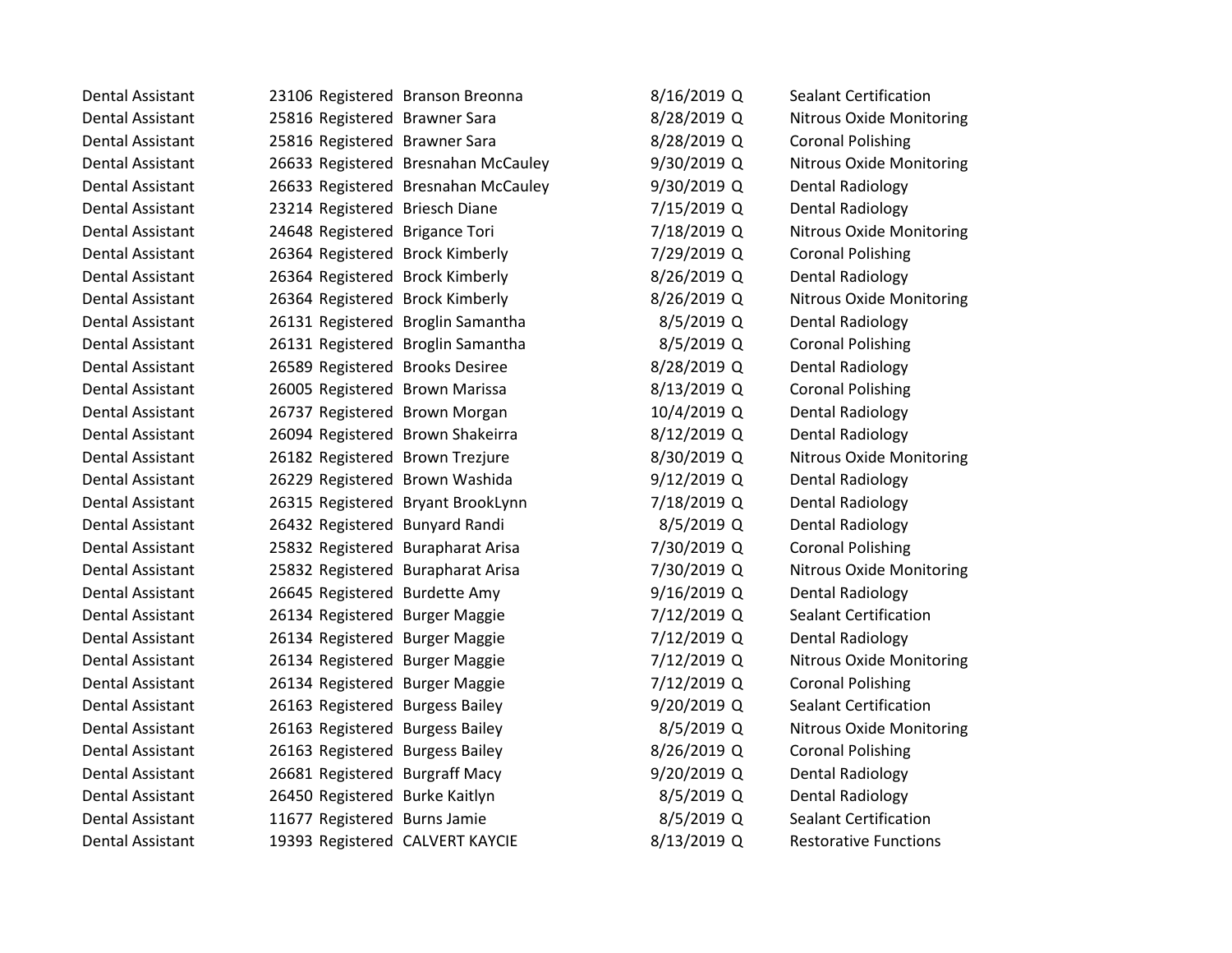| Dental Assistant        | 7786 Registered CATES BUFFY        |                                      | 8/19/2019 Q   | <b>Nitrous Oxide Monitoring</b> |
|-------------------------|------------------------------------|--------------------------------------|---------------|---------------------------------|
| <b>Dental Assistant</b> |                                    | 3434 Registered CLAIBOURNE SANDY     | 8/12/2019 Q   | <b>Sealant Certification</b>    |
| <b>Dental Assistant</b> |                                    | 12072 Registered CLOSEN-MCLAIN CARYN | 8/23/2019 Q   | <b>Coronal Polishing</b>        |
| Dental Assistant        | 13489 Registered CONLEY VICKIE     |                                      | 7/15/2019 Q   | <b>Sealant Certification</b>    |
| <b>Dental Assistant</b> |                                    | 26068 Registered CORRAY ROSESHAMALA  | 8/30/2019 Q   | <b>Nitrous Oxide Monitoring</b> |
| Dental Assistant        |                                    | 26068 Registered CORRAY ROSESHAMALA  | 7/29/2019 Q   | <b>Coronal Polishing</b>        |
| Dental Assistant        | 26504 Registered CURRY AMBERIA     |                                      | 8/26/2019 Q   | <b>Dental Radiology</b>         |
| <b>Dental Assistant</b> | 25558 Registered Calabrese Kelley  |                                      | 9/20/2019 Q   | <b>Sealant Certification</b>    |
| <b>Dental Assistant</b> | 26734 Registered Calicutt Kiara    |                                      | 10/4/2019 Q   | <b>Dental Radiology</b>         |
| <b>Dental Assistant</b> | 26263 Registered Calloway Kristian |                                      | 7/12/2019 Q   | <b>Dental Radiology</b>         |
| Dental Assistant        | 26689 Registered Calvin Michaela   |                                      | $9/23/2019$ Q | <b>Dental Radiology</b>         |
| <b>Dental Assistant</b> | 26215 Registered Campbell Tiffini  |                                      | 7/30/2019 Q   | <b>Nitrous Oxide Monitoring</b> |
| <b>Dental Assistant</b> | 26215 Registered Campbell Tiffini  |                                      | 7/30/2019 Q   | <b>Coronal Polishing</b>        |
| Dental Assistant        | 26215 Registered Campbell Tiffini  |                                      | 9/16/2019 Q   | <b>Sealant Certification</b>    |
| Dental Assistant        | 25809 Registered Campen Alexandria |                                      | 7/15/2019 Q   | Nitrous Oxide Monitoring        |
| Dental Assistant        | 26376 Registered Cannon Karly      |                                      | 7/12/2019 Q   | <b>Dental Radiology</b>         |
| Dental Assistant        |                                    | 26356 Registered Carcamo Ruiz Tifany | 7/12/2019 Q   | Dental Radiology                |
| Dental Assistant        | 26280 Registered Cartee Morgan     |                                      | 8/13/2019 Q   | <b>Dental Radiology</b>         |
| <b>Dental Assistant</b> | 26359 Registered Carter Jamila     |                                      | $9/23/2019$ Q | <b>Dental Radiology</b>         |
| <b>Dental Assistant</b> | 26769 Registered Castor Janett     |                                      | 10/4/2019 Q   | <b>Dental Radiology</b>         |
| <b>Dental Assistant</b> | 26710 Registered Chandler Kenzie   |                                      | 9/16/2019 Q   | <b>Dental Radiology</b>         |
| Dental Assistant        | 19577 Registered Chapman TRISTEN   |                                      | 10/4/2019 Q   | <b>Sealant Certification</b>    |
| Dental Assistant        | 26205 Registered Chassot Chance    |                                      | 7/30/2019 Q   | <b>Nitrous Oxide Monitoring</b> |
| <b>Dental Assistant</b> | 26205 Registered Chassot Chance    |                                      | 7/30/2019 Q   | <b>Coronal Polishing</b>        |
| Dental Assistant        | 26654 Registered Chaussee Sara     |                                      | 9/16/2019 Q   | <b>Dental Radiology</b>         |
| <b>Dental Assistant</b> | 26533 Registered Chavers Beth      |                                      | 8/23/2019 Q   | <b>Dental Radiology</b>         |
| Dental Assistant        | 26533 Registered Chavers Beth      |                                      | 8/23/2019 Q   | <b>Nitrous Oxide Monitoring</b> |
| <b>Dental Assistant</b> | 26634 Registered Cherry Rachel     |                                      | $9/27/2019$ Q | <b>Dental Radiology</b>         |
| Dental Assistant        | 26634 Registered Cherry Rachel     |                                      | $9/27/2019$ Q | Nitrous Oxide Monitoring        |
| <b>Dental Assistant</b> | 26585 Registered Church Savannah   |                                      | 9/17/2019 Q   | <b>Nitrous Oxide Monitoring</b> |
| <b>Dental Assistant</b> | 26585 Registered Church Savannah   |                                      | 9/17/2019 Q   | <b>Sealant Certification</b>    |
| <b>Dental Assistant</b> | 26585 Registered Church Savannah   |                                      | 8/28/2019 Q   | <b>Dental Radiology</b>         |
| <b>Dental Assistant</b> | 26585 Registered Church Savannah   |                                      | 9/17/2019 Q   | <b>Coronal Polishing</b>        |
| <b>Dental Assistant</b> | 26627 Registered Cisneros Maribel  |                                      | 8/30/2019 Q   | <b>Coronal Polishing</b>        |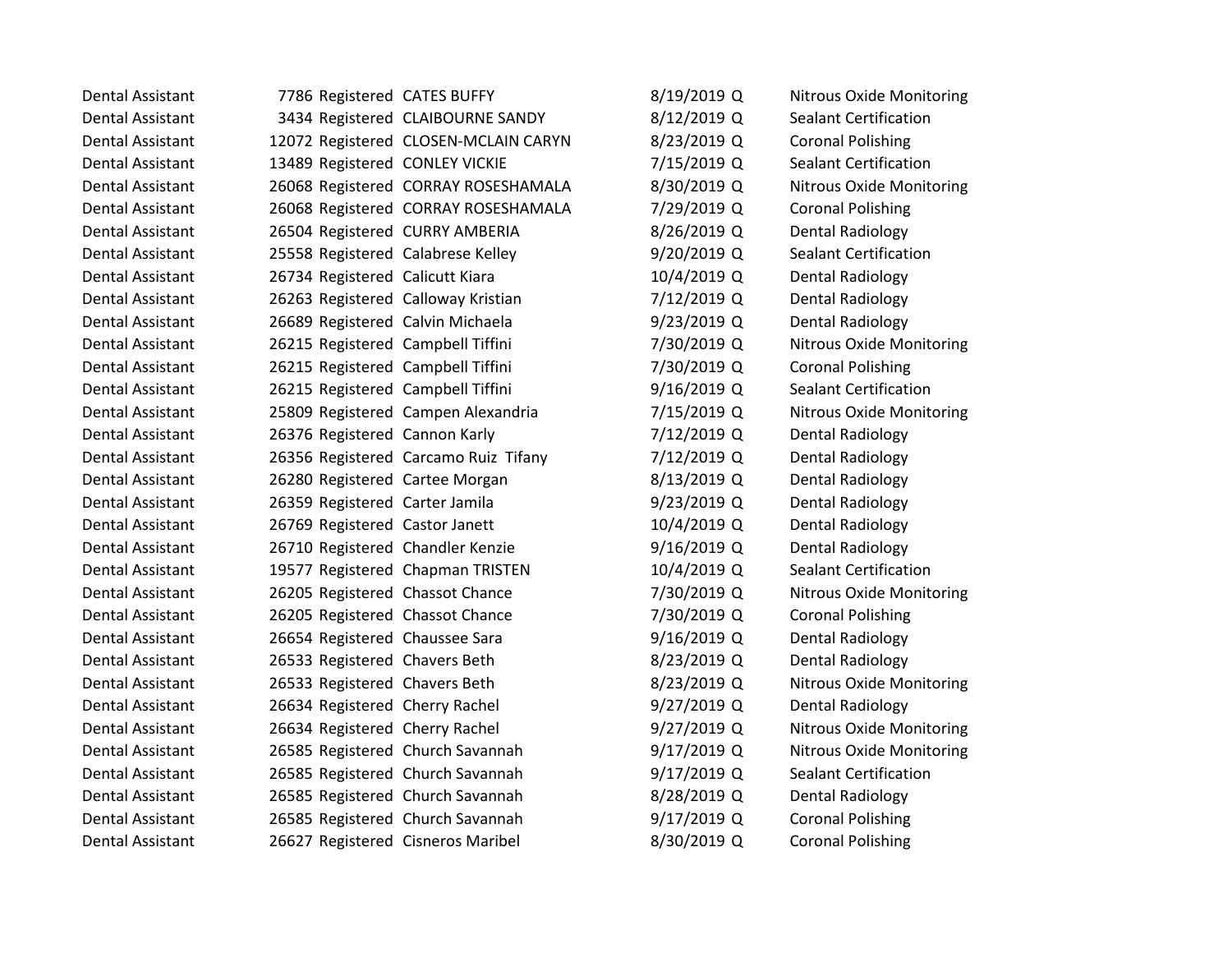| Dental Assistant        | 26627 Registered Cisneros Maribel |                                     | 8/30/2019 Q   | Dental Radiology                |
|-------------------------|-----------------------------------|-------------------------------------|---------------|---------------------------------|
| <b>Dental Assistant</b> | 26627 Registered Cisneros Maribel |                                     | 8/30/2019 Q   | <b>Nitrous Oxide Monitoring</b> |
| Dental Assistant        | 26627 Registered Cisneros Maribel |                                     | 8/30/2019 Q   | <b>Sealant Certification</b>    |
| <b>Dental Assistant</b> | 26433 Registered Clark Cheyenne   |                                     | 8/12/2019 Q   | Dental Radiology                |
| Dental Assistant        | 26234 Registered Clark Jordan     |                                     | 9/20/2019 Q   | <b>Sealant Certification</b>    |
| Dental Assistant        | 26234 Registered Clark Jordan     |                                     | 9/20/2019 Q   | <b>Coronal Polishing</b>        |
| Dental Assistant        | 26234 Registered Clark Jordan     |                                     | 9/20/2019 Q   | <b>Nitrous Oxide Monitoring</b> |
| <b>Dental Assistant</b> | 26234 Registered Clark Jordan     |                                     | 9/20/2019 Q   | Dental Radiology                |
| Dental Assistant        | 26228 Registered Clark Tatiyana   |                                     | 7/12/2019 Q   | Dental Radiology                |
| <b>Dental Assistant</b> | 26072 Registered Clarke Brianna   |                                     | 8/28/2019 Q   | <b>Dental Radiology</b>         |
| <b>Dental Assistant</b> | 26415 Registered Claywell Kristin |                                     | 7/29/2019 Q   | Dental Radiology                |
| Dental Assistant        | 26511 Registered Cloud Hannah     |                                     | 9/30/2019 Q   | Dental Radiology                |
| <b>Dental Assistant</b> | 26372 Registered Coatney Kasey    |                                     | 7/12/2019 Q   | Dental Radiology                |
| Dental Assistant        | 26260 Registered Coats Ashlyn     |                                     | 8/12/2019 Q   | Dental Radiology                |
| <b>Dental Assistant</b> | 26661 Registered Cobb Brooklyn    |                                     | 9/17/2019 Q   | <b>Dental Radiology</b>         |
| Dental Assistant        | 26238 Registered Cobb LaTonya     |                                     | $9/23/2019$ Q | Dental Radiology                |
| Dental Assistant        | 26678 Registered Cochran Madison  |                                     | 9/20/2019 Q   | <b>Nitrous Oxide Monitoring</b> |
| Dental Assistant        | 26678 Registered Cochran Madison  |                                     | 9/20/2019 Q   | <b>Sealant Certification</b>    |
| <b>Dental Assistant</b> | 26678 Registered Cochran Madison  |                                     | 9/20/2019 Q   | <b>Coronal Polishing</b>        |
| <b>Dental Assistant</b> | 26678 Registered Cochran Madison  |                                     | 9/20/2019 Q   | Dental Radiology                |
| Dental Assistant        | 22379 Registered Coggins Kelsey   |                                     | 7/15/2019 Q   | <b>Nitrous Oxide Monitoring</b> |
| <b>Dental Assistant</b> | 26412 Registered Colbert Lindsay  |                                     | 9/20/2019 Q   | <b>Dental Radiology</b>         |
| Dental Assistant        | 26736 Registered Collier Savannah |                                     | 9/30/2019 Q   | <b>Coronal Polishing</b>        |
| Dental Assistant        | 26736 Registered Collier Savannah |                                     | 9/30/2019 Q   | <b>Sealant Certification</b>    |
| Dental Assistant        | 26736 Registered Collier Savannah |                                     | 9/30/2019 Q   | <b>Nitrous Oxide Monitoring</b> |
| Dental Assistant        | 26736 Registered Collier Savannah |                                     | 9/30/2019 Q   | Dental Radiology                |
| <b>Dental Assistant</b> |                                   | 26325 Registered Comstock Cassandra | 8/19/2019 Q   | <b>Nitrous Oxide Monitoring</b> |
| Dental Assistant        |                                   | 26325 Registered Comstock Cassandra | 9/27/2019 Q   | <b>Dental Radiology</b>         |
| <b>Dental Assistant</b> | 26635 Registered Conner Abigail   |                                     | 9/17/2019 Q   | <b>Nitrous Oxide Monitoring</b> |
| Dental Assistant        | 26635 Registered Conner Abigail   |                                     | 9/17/2019 Q   | Dental Radiology                |
| <b>Dental Assistant</b> | 26247 Registered Cook Kaitlyn     |                                     | 8/12/2019 Q   | <b>Coronal Polishing</b>        |
| Dental Assistant        | 26317 Registered Cook Kyla        |                                     | 9/13/2019 Q   | Dental Radiology                |
| <b>Dental Assistant</b> | 26209 Registered Coop Elizabeth   |                                     | 8/16/2019 Q   | <b>Sealant Certification</b>    |
| Dental Assistant        | 26209 Registered Coop Elizabeth   |                                     | 7/30/2019 Q   | <b>Nitrous Oxide Monitoring</b> |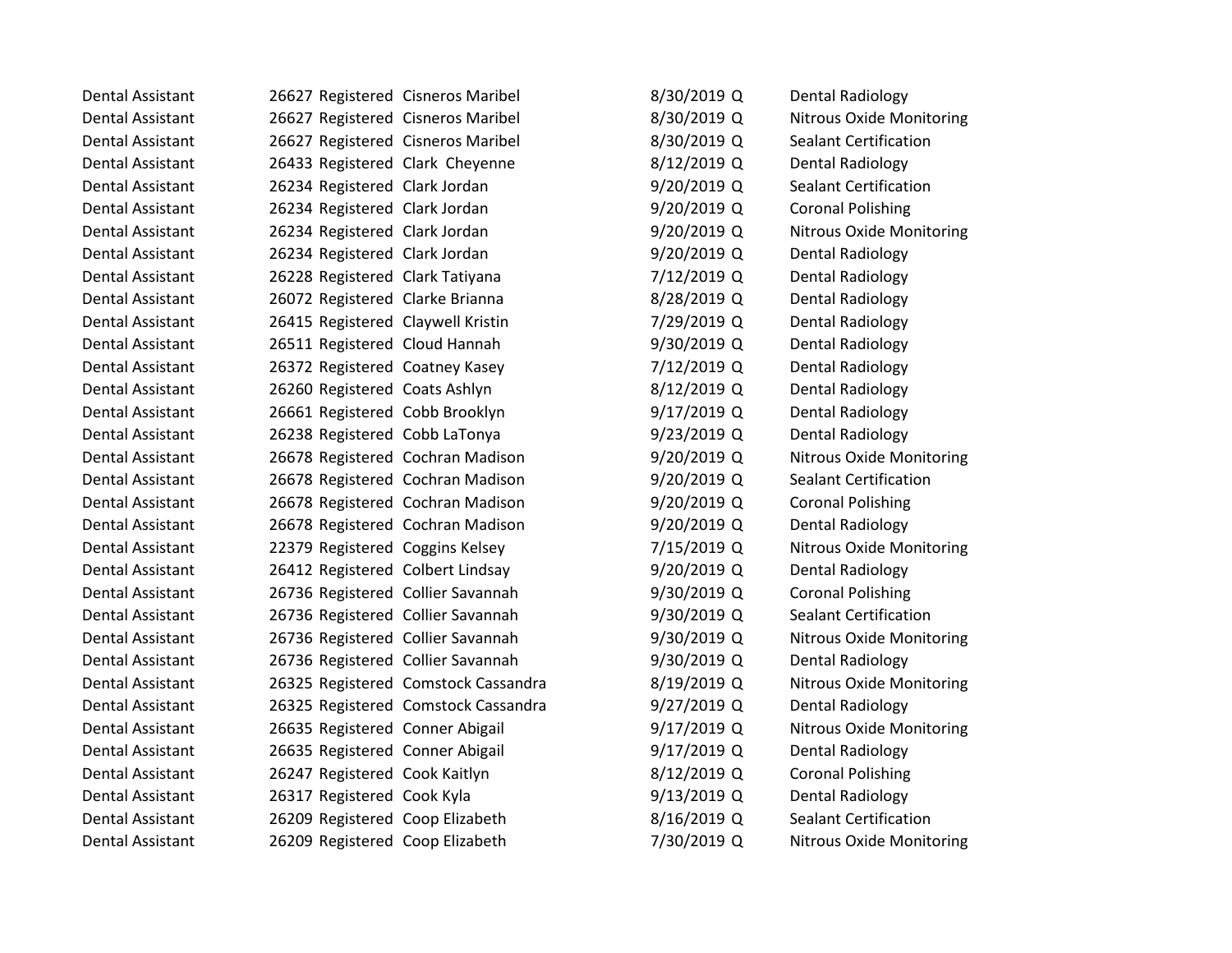| Dental Assistant        | 26209 Registered Coop Elizabeth   |                                     | 7/30/2019 Q | <b>Coronal Polishing</b>        |
|-------------------------|-----------------------------------|-------------------------------------|-------------|---------------------------------|
| <b>Dental Assistant</b> | 26454 Registered Cooper Brittany  |                                     | 8/5/2019 Q  | <b>Dental Radiology</b>         |
| Dental Assistant        | 26454 Registered Cooper Brittany  |                                     | 8/5/2019 Q  | <b>Nitrous Oxide Monitoring</b> |
| <b>Dental Assistant</b> | 24832 Registered Copley Kaylinn   |                                     | 8/28/2019 Q | <b>Dental Radiology</b>         |
| <b>Dental Assistant</b> | 26451 Registered Copley Kortnie   |                                     | 9/20/2019 Q | <b>Coronal Polishing</b>        |
| Dental Assistant        | 26451 Registered Copley Kortnie   |                                     | 8/26/2019 Q | <b>Dental Radiology</b>         |
| <b>Dental Assistant</b> | 26413 Registered Costley Mallory  |                                     | 7/29/2019 Q | Dental Radiology                |
| <b>Dental Assistant</b> | 26357 Registered Couch Sydney     |                                     | 8/19/2019 Q | <b>Nitrous Oxide Monitoring</b> |
| Dental Assistant        | 26357 Registered Couch Sydney     |                                     | 8/26/2019 Q | <b>Dental Radiology</b>         |
| <b>Dental Assistant</b> | 26666 Registered Cox Amber        |                                     | 9/17/2019 Q | <b>Dental Radiology</b>         |
| <b>Dental Assistant</b> | 21336 Registered Cox Kara         |                                     | 8/5/2019 Q  | <b>Coronal Polishing</b>        |
| <b>Dental Assistant</b> | 25855 Registered Crabb Gabrielle  |                                     | 8/13/2019 Q | <b>Dental Radiology</b>         |
| <b>Dental Assistant</b> | 25855 Registered Crabb Gabrielle  |                                     | 8/13/2019 Q | <b>Nitrous Oxide Monitoring</b> |
| <b>Dental Assistant</b> | 26637 Registered Crawford Isis    |                                     | 9/23/2019 Q | <b>Dental Radiology</b>         |
| <b>Dental Assistant</b> | 26637 Registered Crawford Isis    |                                     | 9/23/2019 Q | <b>Nitrous Oxide Monitoring</b> |
| <b>Dental Assistant</b> | 25988 Registered Creasy Felisha   |                                     | 7/15/2019 Q | <b>Dental Radiology</b>         |
| <b>Dental Assistant</b> | 26251 Registered Crosby Priscilla |                                     | 8/30/2019 Q | <b>Nitrous Oxide Monitoring</b> |
| <b>Dental Assistant</b> | 26251 Registered Crosby Priscilla |                                     | 7/25/2019 Q | <b>Coronal Polishing</b>        |
| <b>Dental Assistant</b> | 22833 Registered Crowder Brittney |                                     | 8/12/2019 Q | <b>Sealant Certification</b>    |
| <b>Dental Assistant</b> | 26609 Registered Crowe Brooklyn   |                                     | 8/30/2019 Q | <b>Nitrous Oxide Monitoring</b> |
| Dental Assistant        | 26609 Registered Crowe Brooklyn   |                                     | 8/30/2019 Q | Sealant Certification           |
| <b>Dental Assistant</b> | 26609 Registered Crowe Brooklyn   |                                     | 8/30/2019 Q | <b>Coronal Polishing</b>        |
| <b>Dental Assistant</b> | 26609 Registered Crowe Brooklyn   |                                     | 8/30/2019 Q | Dental Radiology                |
| <b>Dental Assistant</b> |                                   | 26559 Registered Cummings Mackenzie | 8/30/2019 Q | <b>Dental Radiology</b>         |
| <b>Dental Assistant</b> | 26079 Registered Curl Kayla       |                                     | 8/30/2019 Q | <b>Nitrous Oxide Monitoring</b> |
| <b>Dental Assistant</b> | 26079 Registered Curl Kayla       |                                     | 8/5/2019 Q  | <b>Coronal Polishing</b>        |
| <b>Dental Assistant</b> | 26472 Registered DALTON CASSIE    |                                     | 8/12/2019 Q | <b>Dental Radiology</b>         |
| <b>Dental Assistant</b> | 26505 Registered DAVIS KIMBER     |                                     | 9/17/2019 Q | <b>Dental Radiology</b>         |
| <b>Dental Assistant</b> | 26240 Registered DODSON BAILEE    |                                     | 7/29/2019 Q | <b>Dental Radiology</b>         |
| Dental Assistant        |                                   | 26271 Registered DOTSON AMANDA      | 8/30/2019 Q | <b>Dental Radiology</b>         |
| <b>Dental Assistant</b> | 24564 Registered DUNN SHANNON     |                                     | 8/23/2019 Q | <b>Nitrous Oxide Monitoring</b> |
| <b>Dental Assistant</b> |                                   | 7045 Registered DURHAM KAREN        | 10/4/2019 Q | <b>Sealant Certification</b>    |
| <b>Dental Assistant</b> |                                   | 9416 Registered DUTTON MELINDA      | 8/16/2019 Q | <b>Sealant Certification</b>    |
| Dental Assistant        | 26492 Registered Daniel Bethany   |                                     | 8/12/2019 Q | Dental Radiology                |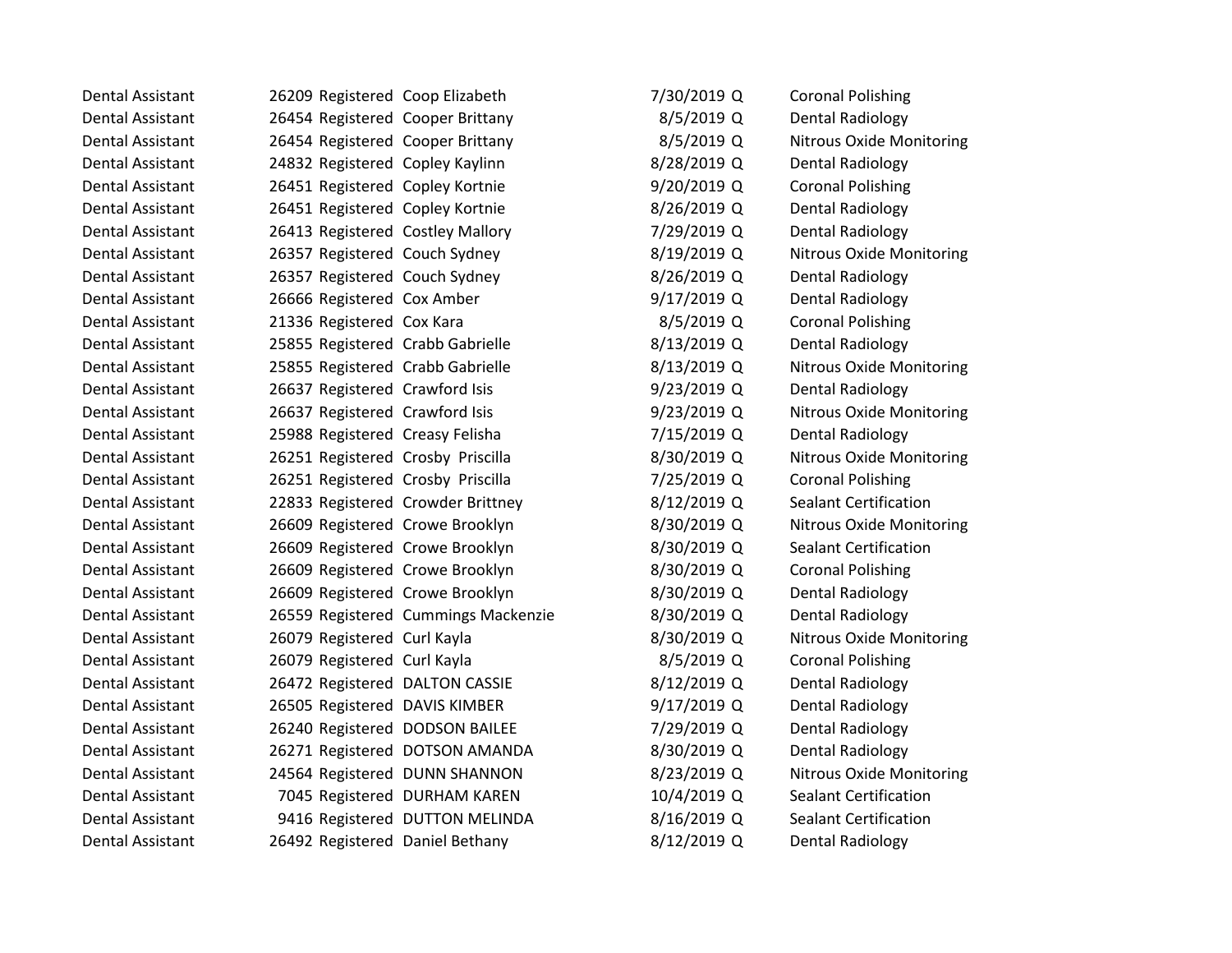| Dental Assistant        | 26028 Registered Davenport Daria  |                                  | 7/16/2019 Q   | <b>Nitrous Oxide Monitoring</b> |
|-------------------------|-----------------------------------|----------------------------------|---------------|---------------------------------|
| <b>Dental Assistant</b> | 26028 Registered Davenport Daria  |                                  | 7/16/2019 Q   | <b>Coronal Polishing</b>        |
| <b>Dental Assistant</b> | 26545 Registered Davis Kailea     |                                  | 8/28/2019 Q   | <b>Dental Radiology</b>         |
| Dental Assistant        | 26545 Registered Davis Kailea     |                                  | 8/28/2019 Q   | <b>Sealant Certification</b>    |
| <b>Dental Assistant</b> | 26545 Registered Davis Kailea     |                                  | 8/28/2019 Q   | <b>Coronal Polishing</b>        |
| <b>Dental Assistant</b> | 26545 Registered Davis Kailea     |                                  | 8/28/2019 Q   | <b>Nitrous Oxide Monitoring</b> |
| Dental Assistant        | 25909 Registered Davis Kaleigh    |                                  | 7/30/2019 Q   | <b>Dental Radiology</b>         |
| <b>Dental Assistant</b> | 25909 Registered Davis Kaleigh    |                                  | 8/5/2019 Q    | <b>Coronal Polishing</b>        |
| <b>Dental Assistant</b> | 26221 Registered Davis Taija      |                                  | 8/13/2019 Q   | <b>Dental Radiology</b>         |
| Dental Assistant        | 22605 Registered Derryberry Erika |                                  | 9/16/2019 Q   | <b>Nitrous Oxide Monitoring</b> |
| Dental Assistant        | 23617 Registered Diaz Nancy       |                                  | 8/19/2019 Q   | <b>Nitrous Oxide Monitoring</b> |
| <b>Dental Assistant</b> | 26757 Registered Dillard Amber    |                                  | 9/27/2019 Q   | <b>Nitrous Oxide Monitoring</b> |
| <b>Dental Assistant</b> | 26757 Registered Dillard Amber    |                                  | $9/27/2019$ Q | <b>Dental Radiology</b>         |
| Dental Assistant        | 23816 Registered Dillon Tiffney   |                                  | $9/27/2019$ Q | <b>Sealant Certification</b>    |
| <b>Dental Assistant</b> | 26506 Registered Dingess Alyssa   |                                  | 8/26/2019 Q   | <b>Dental Radiology</b>         |
| <b>Dental Assistant</b> | 26667 Registered Dixson Shyanna   |                                  | $9/20/2019$ Q | Dental Radiology                |
| Dental Assistant        | 26162 Registered Dotson Hailey    |                                  | $9/16/2019$ Q | <b>Coronal Polishing</b>        |
| <b>Dental Assistant</b> | 26162 Registered Dotson Hailey    |                                  | 9/20/2019 Q   | <b>Sealant Certification</b>    |
| <b>Dental Assistant</b> | 23780 Registered Drake Taylor     |                                  | 9/16/2019 Q   | <b>Nitrous Oxide Monitoring</b> |
| Dental Assistant        |                                   | 26718 Registered Drummond Kayley | $9/20/2019$ Q | <b>Dental Radiology</b>         |
| Dental Assistant        | 26430 Registered Duff Carmen      |                                  | 8/2/2019 Q    | <b>Dental Radiology</b>         |
| <b>Dental Assistant</b> | 25046 Registered Durbin Colleen   |                                  | 7/15/2019 Q   | <b>Nitrous Oxide Monitoring</b> |
| <b>Dental Assistant</b> | 25967 Registered Durfee Amberly   |                                  | 7/16/2019 Q   | <b>Dental Radiology</b>         |
| Dental Assistant        | 25967 Registered Durfee Amberly   |                                  | 7/16/2019 Q   | Nitrous Oxide Monitoring        |
| Dental Assistant        | 25899 Registered Dyer Shelby      |                                  | 7/29/2019 Q   | <b>Coronal Polishing</b>        |
| <b>Dental Assistant</b> | 11827 Registered EPLEY MELISSA    |                                  | 9/16/2019 Q   | <b>Coronal Polishing</b>        |
| Dental Assistant        | 26592 Registered Earley Savana    |                                  | 9/16/2019 Q   | <b>Dental Radiology</b>         |
| <b>Dental Assistant</b> | 26087 Registered Eckley Nicole    |                                  | 7/18/2019 Q   | <b>Dental Radiology</b>         |
| <b>Dental Assistant</b> | 26370 Registered Edel Yeni        |                                  | 7/12/2019 Q   | <b>Dental Radiology</b>         |
| Dental Assistant        | 26206 Registered Edwards Mallori  |                                  | 7/15/2019 Q   | <b>Dental Radiology</b>         |
| Dental Assistant        | 26521 Registered Edwards Shikira  |                                  | 8/23/2019 Q   | <b>Dental Radiology</b>         |
| <b>Dental Assistant</b> | 26428 Registered Elliott Jashadra |                                  | 7/29/2019 Q   | <b>Dental Radiology</b>         |
| Dental Assistant        | 26509 Registered Erdman Beverly   |                                  | 8/23/2019 Q   | <b>Dental Radiology</b>         |
| Dental Assistant        | 26425 Registered Ervin Chelsea    |                                  | 7/29/2019 Q   | Dental Radiology                |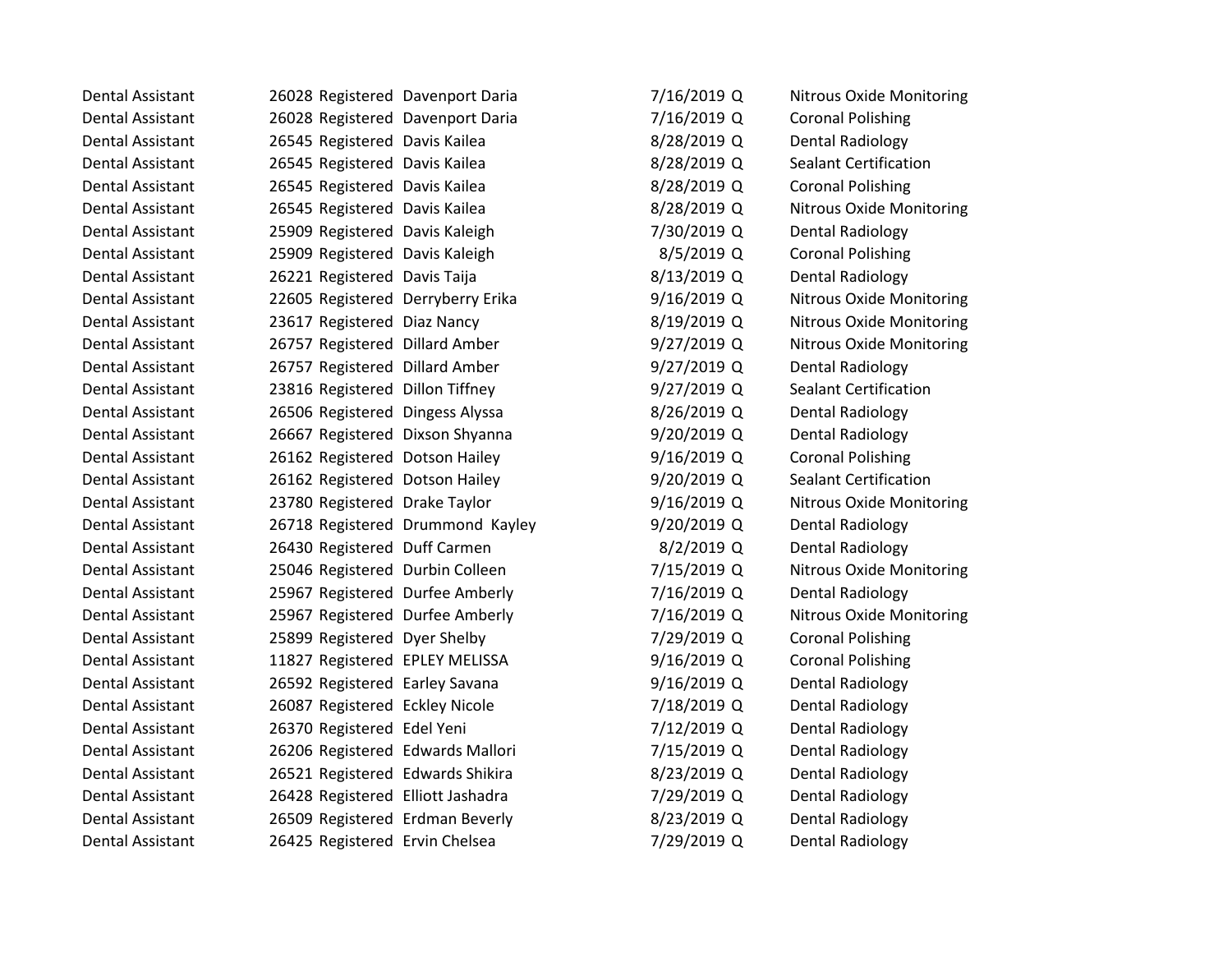| Dental Assistant        |                                   | 12448 Registered FOWLKES MICHELLE      | 8/13/2019 Q   | <b>Restorative Functions</b>    |
|-------------------------|-----------------------------------|----------------------------------------|---------------|---------------------------------|
| <b>Dental Assistant</b> |                                   | 9330 Registered FRANKLIN TRACEY        | 9/16/2019 Q   | <b>Nitrous Oxide Monitoring</b> |
| Dental Assistant        |                                   | 25366 Registered Fadeley Savannah      | 7/15/2019 Q   | <b>Sealant Certification</b>    |
| Dental Assistant        | 26046 Registered Falcon Shenelle  |                                        | 7/15/2019 Q   | <b>Dental Radiology</b>         |
| <b>Dental Assistant</b> | 26046 Registered Falcon Shenelle  |                                        | 8/19/2019 Q   | <b>Nitrous Oxide Monitoring</b> |
| Dental Assistant        | 26046 Registered Falcon Shenelle  |                                        | 9/16/2019 Q   | <b>Coronal Polishing</b>        |
| Dental Assistant        | 26395 Registered Fields D'Angelou |                                        | 9/27/2019 Q   | Dental Radiology                |
| <b>Dental Assistant</b> | 26395 Registered Fields D'Angelou |                                        | $9/27/2019$ Q | <b>Nitrous Oxide Monitoring</b> |
| Dental Assistant        | 26235 Registered Fifer Teranesha  |                                        | 8/16/2019 Q   | <b>Dental Radiology</b>         |
| Dental Assistant        | 23189 Registered Fink Taylor      |                                        | $9/27/2019$ Q | <b>Nitrous Oxide Monitoring</b> |
| <b>Dental Assistant</b> |                                   | 24099 Registered Finnegan Caroline     | 7/15/2019 Q   | <b>Coronal Polishing</b>        |
| Dental Assistant        |                                   | 21832 Registered Fischer Jacqueline    | 7/30/2019 Q   | <b>Coronal Polishing</b>        |
| Dental Assistant        |                                   | 21832 Registered Fischer Jacqueline    | 7/30/2019 Q   | <b>Nitrous Oxide Monitoring</b> |
| <b>Dental Assistant</b> | 24492 Registered Fitzhugh AriAnna |                                        | 8/12/2019 Q   | <b>Sealant Certification</b>    |
| Dental Assistant        | 25717 Registered Flanagin Martia  |                                        | 7/29/2019 Q   | <b>Coronal Polishing</b>        |
| <b>Dental Assistant</b> | 25717 Registered Flanagin Martia  |                                        | 8/30/2019 Q   | <b>Nitrous Oxide Monitoring</b> |
| <b>Dental Assistant</b> | 26297 Registered Floyd Lauren     |                                        | 7/30/2019 Q   | <b>Dental Radiology</b>         |
| Dental Assistant        | 26420 Registered Forrest Shelby   |                                        | 8/5/2019 Q    | <b>Dental Radiology</b>         |
| <b>Dental Assistant</b> | 26275 Registered Fowler Ashley    |                                        | 8/6/2019 Q    | <b>Nitrous Oxide Monitoring</b> |
| Dental Assistant        | 26275 Registered Fowler Ashley    |                                        | $8/6/2019$ Q  | Dental Radiology                |
| Dental Assistant        | 26477 Registered Fox Katelyn      |                                        | 8/28/2019 Q   | <b>Dental Radiology</b>         |
| Dental Assistant        | 26351 Registered Friday Lina      |                                        | 8/12/2019 Q   | <b>Dental Radiology</b>         |
| Dental Assistant        | 25936 Registered Frye Jessica     |                                        | 8/13/2019 Q   | <b>Coronal Polishing</b>        |
| Dental Assistant        | 26208 Registered Fuqua Savanna    |                                        | 7/30/2019 Q   | <b>Nitrous Oxide Monitoring</b> |
| Dental Assistant        | 26208 Registered Fuqua Savanna    |                                        | 7/30/2019 Q   | <b>Coronal Polishing</b>        |
| <b>Dental Assistant</b> |                                   | 25945 Registered GARCIA-SHARP DANIELLE | 8/12/2019 Q   | <b>Dental Radiology</b>         |
| Dental Assistant        | 17524 Registered GIBSON CHELSIE   |                                        | 8/19/2019 Q   | <b>Nitrous Oxide Monitoring</b> |
| <b>Dental Assistant</b> |                                   | 26674 Registered GIBSON MONTANA        | 9/17/2019 Q   | <b>Dental Radiology</b>         |
| <b>Dental Assistant</b> | 16763 Registered GLASS KIMBERLY   |                                        | 7/18/2019 Q   | Dental Radiology                |
| Dental Assistant        |                                   | 15164 Registered GRAHAM LASONYA        | 8/12/2019 Q   | <b>Coronal Polishing</b>        |
| Dental Assistant        |                                   | 3757 Registered GRISHAM KAREN          | 8/5/2019 Q    | <b>Coronal Polishing</b>        |
| <b>Dental Assistant</b> | 13806 Registered GUZMAN SHUNA     |                                        | 8/26/2019 Q   | <b>Sealant Certification</b>    |
| <b>Dental Assistant</b> | 23351 Registered Gales Camesha    |                                        | 8/12/2019 Q   | <b>Sealant Certification</b>    |
| Dental Assistant        |                                   | 22557 Registered Gallimore Samantha    | 10/4/2019 Q   | Nitrous Oxide Monitoring        |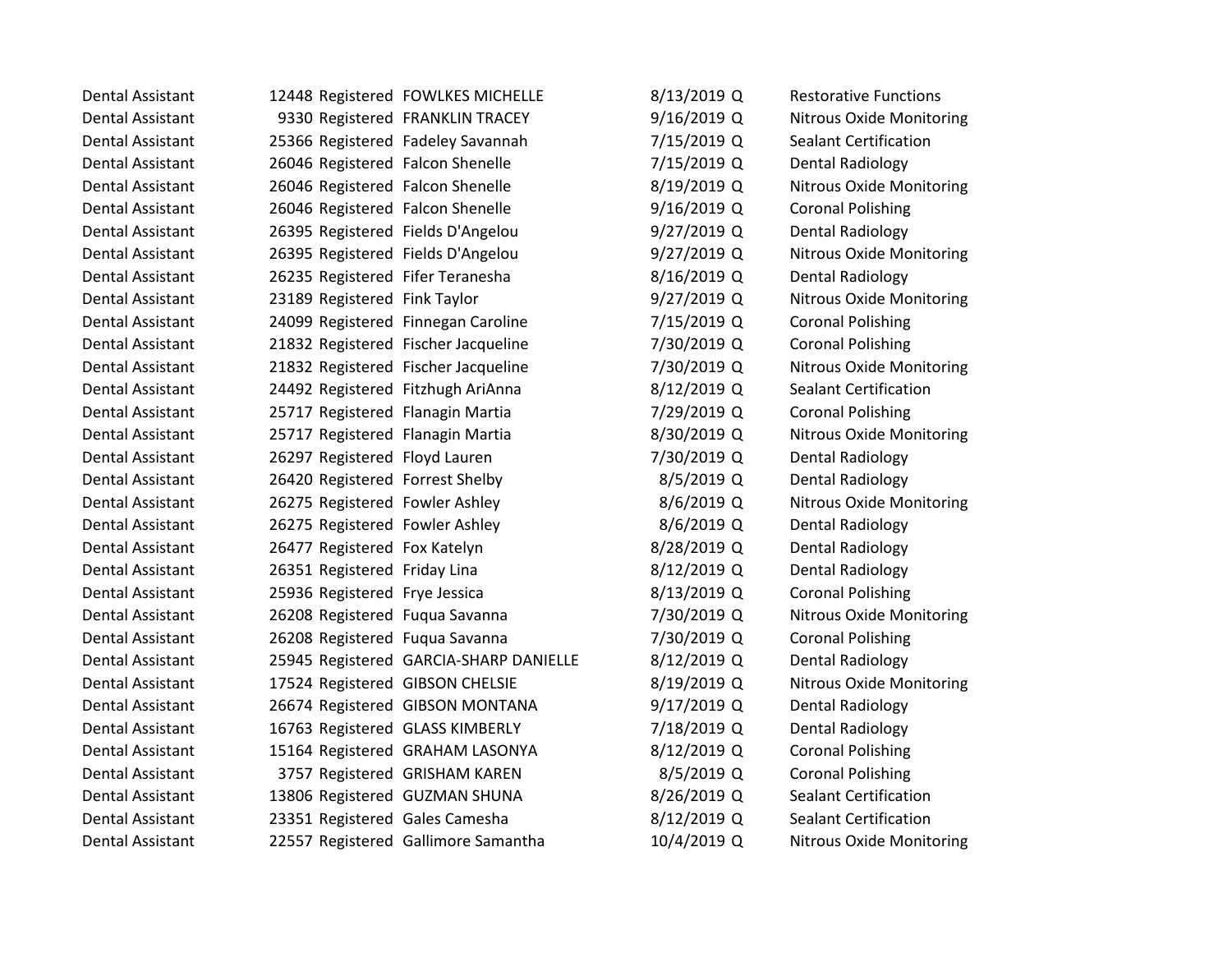| Dental Assistant        | 26051 Registered Gasaway Theresa |                                          | 9/20/2019 Q   | <b>Nitrous Oxide Monitoring</b> |
|-------------------------|----------------------------------|------------------------------------------|---------------|---------------------------------|
| <b>Dental Assistant</b> | 26051 Registered Gasaway Theresa |                                          | 8/16/2019 Q   | Dental Radiology                |
| Dental Assistant        | 25756 Registered Gaston Hailey   |                                          | 8/19/2019 Q   | <b>Nitrous Oxide Monitoring</b> |
| <b>Dental Assistant</b> | 24154 Registered Gatlin Kelli    |                                          | 8/12/2019 Q   | <b>Nitrous Oxide Monitoring</b> |
| <b>Dental Assistant</b> | 25528 Registered Gibson Rebekah  |                                          | 8/30/2019 Q   | <b>Nitrous Oxide Monitoring</b> |
| <b>Dental Assistant</b> | 26470 Registered Gibson Tynesha  |                                          | 8/26/2019 Q   | Dental Radiology                |
| Dental Assistant        |                                  | 26441 Registered Gillespie Quardreka     | 8/5/2019 Q    | <b>Dental Radiology</b>         |
| <b>Dental Assistant</b> | 25854 Registered Gipson Michaela |                                          | 8/19/2019 Q   | <b>Coronal Polishing</b>        |
| <b>Dental Assistant</b> | 25854 Registered Gipson Michaela |                                          | 8/19/2019 Q   | <b>Nitrous Oxide Monitoring</b> |
| Dental Assistant        | 25854 Registered Gipson Michaela |                                          | 8/19/2019 Q   | <b>Dental Radiology</b>         |
| <b>Dental Assistant</b> | 26476 Registered Gipson Tatyana  |                                          | 9/23/2019 Q   | <b>Dental Radiology</b>         |
| <b>Dental Assistant</b> | 23278 Registered Giraldo Paula   |                                          | 9/16/2019 Q   | <b>Nitrous Oxide Monitoring</b> |
| Dental Assistant        | 25256 Registered Givens Krysta   |                                          | 9/16/2019 Q   | <b>Sealant Certification</b>    |
| <b>Dental Assistant</b> | 26347 Registered Glymph Brittany |                                          | 7/12/2019 Q   | <b>Dental Radiology</b>         |
| <b>Dental Assistant</b> | 25370 Registered Goforth Amanda  |                                          | 7/15/2019 Q   | <b>Coronal Polishing</b>        |
| <b>Dental Assistant</b> | 25370 Registered Goforth Amanda  |                                          | $9/16/2019$ Q | <b>Sealant Certification</b>    |
| <b>Dental Assistant</b> |                                  | 26350 Registered Gomez-Montelier Adislay | 7/12/2019 Q   | <b>Dental Radiology</b>         |
| <b>Dental Assistant</b> | 26474 Registered Gonzalez Brenda |                                          | 9/16/2019 Q   | <b>Nitrous Oxide Monitoring</b> |
| Dental Assistant        | 26474 Registered Gonzalez Brenda |                                          | 9/16/2019 Q   | <b>Coronal Polishing</b>        |
| Dental Assistant        | 22332 Registered Gonzalez Tania  |                                          | 8/19/2019 Q   | <b>Coronal Polishing</b>        |
| <b>Dental Assistant</b> | 26590 Registered Gordon Chasity  |                                          | 8/28/2019 Q   | <b>Dental Radiology</b>         |
| <b>Dental Assistant</b> | 26582 Registered Gordon Jaydah   |                                          | 8/28/2019 Q   | <b>Dental Radiology</b>         |
| Dental Assistant        | 25670 Registered Green Shalena   |                                          | 8/5/2019 Q    | <b>Nitrous Oxide Monitoring</b> |
| Dental Assistant        | 24724 Registered Green Shanika   |                                          | 7/15/2019 Q   | <b>Nitrous Oxide Monitoring</b> |
| <b>Dental Assistant</b> | 26256 Registered Green Victoria  |                                          | 7/30/2019 Q   | <b>Dental Radiology</b>         |
| <b>Dental Assistant</b> |                                  | 21090 Registered Greenhill Amanda        | 8/12/2019 Q   | <b>Coronal Polishing</b>        |
| <b>Dental Assistant</b> | 26536 Registered Greer Kelcy     |                                          | 8/23/2019 Q   | <b>Dental Radiology</b>         |
| <b>Dental Assistant</b> | 25237 Registered Gribbins Taylor |                                          | 10/4/2019 Q   | <b>Coronal Polishing</b>        |
| Dental Assistant        | 25426 Registered Grizzard Abby   |                                          | 8/5/2019 Q    | <b>Sealant Certification</b>    |
| Dental Assistant        | 26537 Registered Guevara Andrea  |                                          | 8/30/2019 Q   | <b>Dental Radiology</b>         |
| <b>Dental Assistant</b> | 26537 Registered Guevara Andrea  |                                          | 8/30/2019 Q   | <b>Nitrous Oxide Monitoring</b> |
| <b>Dental Assistant</b> |                                  | 24056 Registered Gunderson Alyssa        | 7/15/2019 Q   | <b>Sealant Certification</b>    |
| <b>Dental Assistant</b> |                                  | 13187 Registered HALCOMB TIFFANY         | 8/12/2019 Q   | <b>Nitrous Oxide Monitoring</b> |
| Dental Assistant        | 17187 Registered HALE TEDRA      |                                          | 8/6/2019 Q    | <b>Restorative Functions</b>    |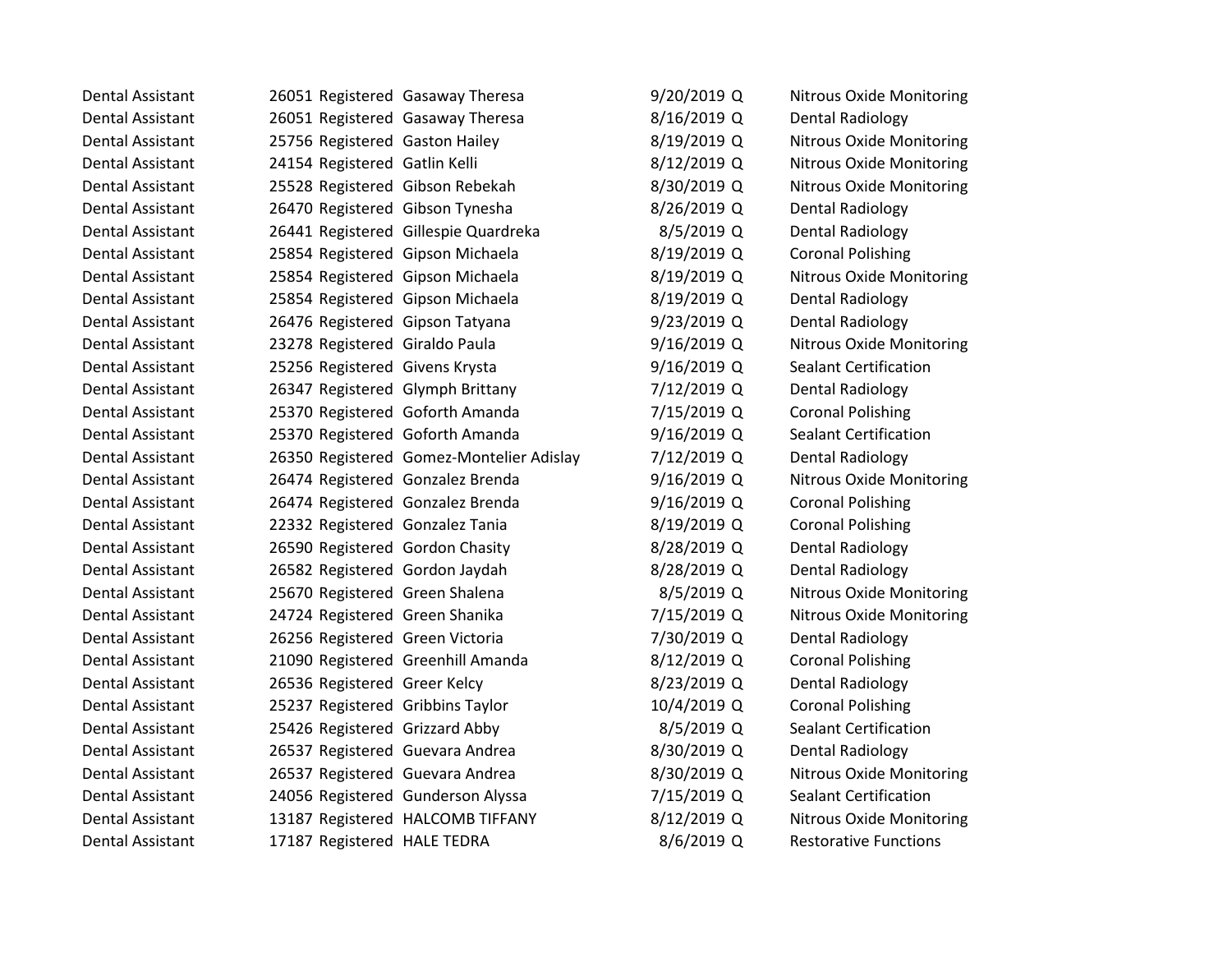| <b>Dental Assistant</b> | 15812 Registered HARRIS PATTI   |                                        | 9/27/2019 Q   | <b>Nitrous Oxide Monitoring</b> |
|-------------------------|---------------------------------|----------------------------------------|---------------|---------------------------------|
| <b>Dental Assistant</b> | 14002 Registered HEDRICK JULEE  |                                        | 8/13/2019 Q   | <b>Restorative Functions</b>    |
| Dental Assistant        |                                 | 26659 Registered HENNESSEE HEIDI       | 9/23/2019 Q   | Dental Radiology                |
| Dental Assistant        |                                 | 7285 Registered HENSLEY MARY           | 8/13/2019 Q   | <b>Restorative Functions</b>    |
| Dental Assistant        | 19036 Registered HOLLEY ALLISON |                                        | 10/4/2019 Q   | <b>Nitrous Oxide Monitoring</b> |
| Dental Assistant        | 19382 Registered HORNE JESSICA  |                                        | 8/13/2019 Q   | <b>Restorative Functions</b>    |
| Dental Assistant        |                                 | 20318 Registered HOWARD CHELSEY        | 9/16/2019 Q   | <b>Nitrous Oxide Monitoring</b> |
| <b>Dental Assistant</b> | 19102 Registered HUDGINS SARA   |                                        | 8/26/2019 Q   | <b>Restorative Functions</b>    |
| Dental Assistant        | 25411 Registered Hackert Joy    |                                        | 7/12/2019 Q   | <b>Sealant Certification</b>    |
| <b>Dental Assistant</b> | 26446 Registered Haire Callie   |                                        | 8/5/2019 Q    | <b>Dental Radiology</b>         |
| Dental Assistant        | 25952 Registered Hall Ashley    |                                        | $9/27/2019$ Q | <b>Dental Radiology</b>         |
| Dental Assistant        | 26296 Registered Hall Courtney  |                                        | 8/28/2019 Q   | <b>Coronal Polishing</b>        |
| Dental Assistant        | 25958 Registered Hall Morgan    |                                        | 8/20/2019 Q   | Dental Radiology                |
| Dental Assistant        | 26032 Registered Hamilton Lacey |                                        | 7/26/2019 Q   | <b>Dental Radiology</b>         |
| <b>Dental Assistant</b> | 12070 Registered Hamilton MISTY |                                        | 7/15/2019 Q   | <b>Sealant Certification</b>    |
| Dental Assistant        | 26795 Registered Haney Taylor   |                                        | 10/4/2019 Q   | <b>Coronal Polishing</b>        |
| Dental Assistant        | 26795 Registered Haney Taylor   |                                        | 10/4/2019 Q   | <b>Nitrous Oxide Monitoring</b> |
| Dental Assistant        | 26795 Registered Haney Taylor   |                                        | 10/4/2019 Q   | Dental Radiology                |
| Dental Assistant        | 26726 Registered Harrell Erin   |                                        | 10/4/2019 Q   | <b>Dental Radiology</b>         |
| Dental Assistant        | 25682 Registered Harris Kortnee |                                        | 7/15/2019 Q   | <b>Dental Radiology</b>         |
| Dental Assistant        | 25985 Registered Harris Monica  |                                        | 10/4/2019 Q   | <b>Sealant Certification</b>    |
| Dental Assistant        | 26374 Registered Hart Tina      |                                        | 9/17/2019 Q   | <b>Dental Radiology</b>         |
| Dental Assistant        | 26053 Registered Harton Bailey  |                                        | 8/30/2019 Q   | <b>Dental Radiology</b>         |
| Dental Assistant        | 24399 Registered Hence Malvin   |                                        | 8/13/2019 Q   | <b>Coronal Polishing</b>        |
| Dental Assistant        | 24399 Registered Hence Malvin   |                                        | 8/13/2019 Q   | <b>Nitrous Oxide Monitoring</b> |
| Dental Assistant        |                                 | 26630 Registered Hendrickson Baylor    | 9/20/2019 Q   | Dental Radiology                |
| Dental Assistant        |                                 | 26630 Registered Hendrickson Baylor    | 9/20/2019 Q   | <b>Nitrous Oxide Monitoring</b> |
| <b>Dental Assistant</b> | 26532 Registered Hensley Hannah |                                        | 9/23/2019 Q   | <b>Dental Radiology</b>         |
| <b>Dental Assistant</b> | 26362 Registered Hensley Leah   |                                        | 7/12/2019 Q   | Dental Radiology                |
| <b>Dental Assistant</b> |                                 | 26375 Registered Hensley Mackenzie     | 8/5/2019 Q    | <b>Dental Radiology</b>         |
| Dental Assistant        | 23343 Registered Hereford Clei  |                                        | 8/13/2019 Q   | <b>Coronal Polishing</b>        |
| <b>Dental Assistant</b> |                                 | 25914 Registered Herrera Torres Maykel | 8/19/2019 Q   | <b>Dental Radiology</b>         |
| <b>Dental Assistant</b> | 26197 Registered Herron Haleigh |                                        | 7/30/2019 Q   | <b>Nitrous Oxide Monitoring</b> |
| Dental Assistant        | 26197 Registered Herron Haleigh |                                        | 7/30/2019 Q   | <b>Coronal Polishing</b>        |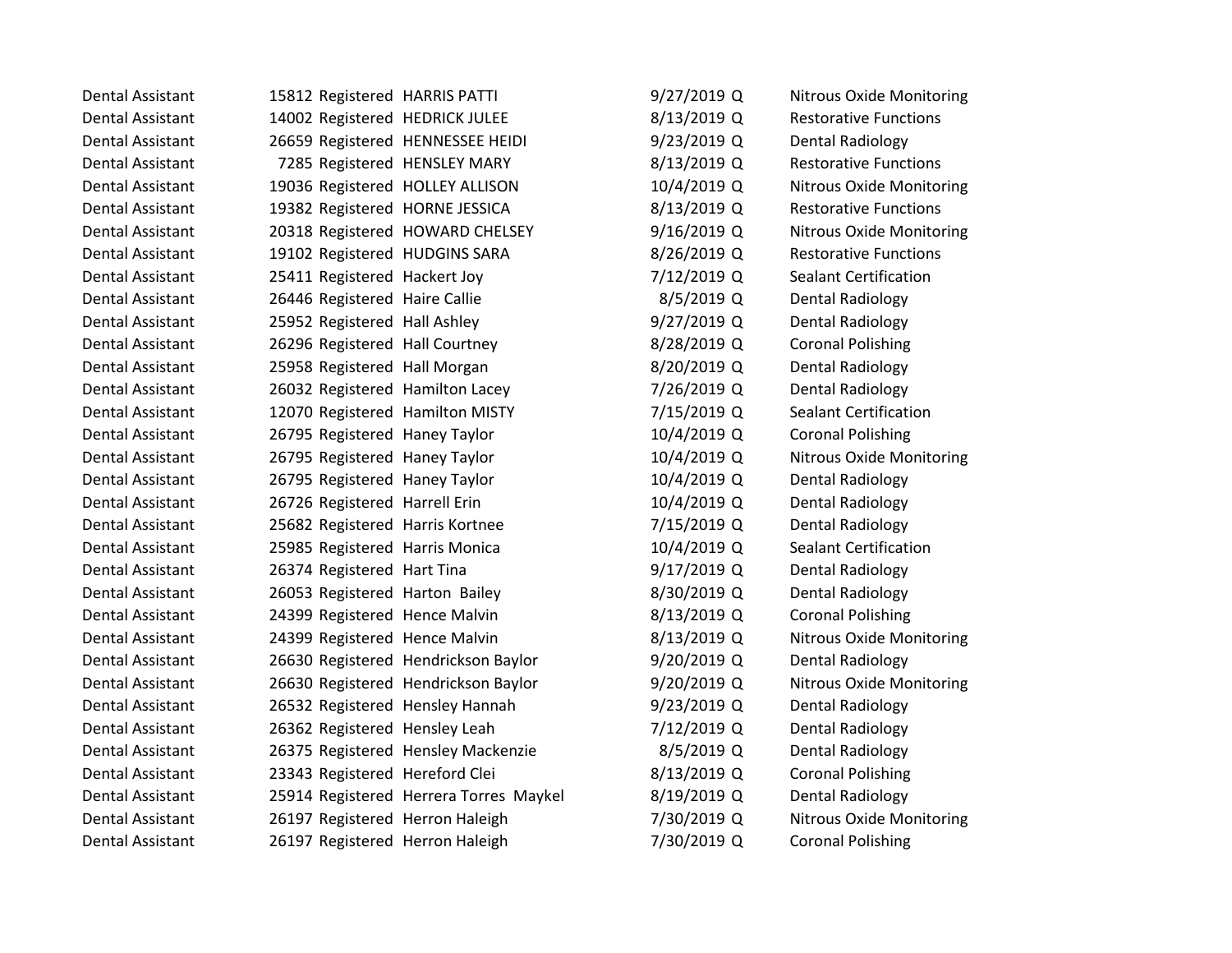| Dental Assistant        | 26320 Registered Hickerson Ashley |                                       | 8/12/2019 Q   | <b>Coronal Polishing</b>        |
|-------------------------|-----------------------------------|---------------------------------------|---------------|---------------------------------|
| <b>Dental Assistant</b> | 26295 Registered Hickman Summer   |                                       | 8/13/2019 Q   | <b>Coronal Polishing</b>        |
| <b>Dental Assistant</b> | 26722 Registered Hickman lyndie   |                                       | 9/20/2019 Q   | <b>Dental Radiology</b>         |
| <b>Dental Assistant</b> | 24262 Registered Higgins Julie    |                                       | 9/20/2019 Q   | <b>Nitrous Oxide Monitoring</b> |
| <b>Dental Assistant</b> | 26607 Registered Hinkle Connor    |                                       | 8/28/2019 Q   | <b>Dental Radiology</b>         |
| Dental Assistant        | 26607 Registered Hinkle Connor    |                                       | 8/28/2019 Q   | <b>Sealant Certification</b>    |
| <b>Dental Assistant</b> | 26607 Registered Hinkle Connor    |                                       | 8/28/2019 Q   | <b>Nitrous Oxide Monitoring</b> |
| <b>Dental Assistant</b> | 26607 Registered Hinkle Connor    |                                       | 8/28/2019 Q   | <b>Coronal Polishing</b>        |
| <b>Dental Assistant</b> | 26586 Registered Hodge Nautica    |                                       | $9/16/2019$ Q | <b>Sealant Certification</b>    |
| Dental Assistant        | 26586 Registered Hodge Nautica    |                                       | $9/16/2019$ Q | <b>Dental Radiology</b>         |
| <b>Dental Assistant</b> | 26586 Registered Hodge Nautica    |                                       | 9/16/2019 Q   | <b>Nitrous Oxide Monitoring</b> |
| <b>Dental Assistant</b> | 26586 Registered Hodge Nautica    |                                       | 9/16/2019 Q   | <b>Coronal Polishing</b>        |
| Dental Assistant        | 26311 Registered Hodges Amber     |                                       | 7/12/2019 Q   | <b>Dental Radiology</b>         |
| <b>Dental Assistant</b> | 26683 Registered Holbrook Tiarra  |                                       | 9/30/2019 Q   | <b>Coronal Polishing</b>        |
| Dental Assistant        | 26683 Registered Holbrook Tiarra  |                                       | 9/30/2019 Q   | <b>Nitrous Oxide Monitoring</b> |
| Dental Assistant        | 26683 Registered Holbrook Tiarra  |                                       | 9/30/2019 Q   | <b>Sealant Certification</b>    |
| <b>Dental Assistant</b> | 26683 Registered Holbrook Tiarra  |                                       | 9/30/2019 Q   | <b>Dental Radiology</b>         |
| <b>Dental Assistant</b> | 26186 Registered Holcomb Marion   |                                       | 7/29/2019 Q   | <b>Nitrous Oxide Monitoring</b> |
| <b>Dental Assistant</b> |                                   | 25313 Registered Hollingsworth Laiken | $8/5/2019$ Q  | <b>Sealant Certification</b>    |
| <b>Dental Assistant</b> |                                   | 25313 Registered Hollingsworth Laiken | 7/29/2019 Q   | <b>Nitrous Oxide Monitoring</b> |
| <b>Dental Assistant</b> | 26244 Registered Holloway Sasha   |                                       | 7/16/2019 Q   | <b>Dental Radiology</b>         |
| <b>Dental Assistant</b> | 26526 Registered Holmes Haley     |                                       | 8/23/2019 Q   | <b>Dental Radiology</b>         |
| Dental Assistant        | 26463 Registered Holtz Amy        |                                       | 8/12/2019 Q   | <b>Dental Radiology</b>         |
| <b>Dental Assistant</b> | 26576 Registered Hooper Misty     |                                       | $9/16/2019$ Q | <b>Dental Radiology</b>         |
| <b>Dental Assistant</b> | 26728 Registered Hoosier Caitlin  |                                       | $9/20/2019$ Q | <b>Dental Radiology</b>         |
| <b>Dental Assistant</b> | 26663 Registered Houk Emily       |                                       | 9/30/2019 Q   | <b>Dental Radiology</b>         |
| <b>Dental Assistant</b> | 26663 Registered Houk Emily       |                                       | 9/30/2019 Q   | <b>Nitrous Oxide Monitoring</b> |
| <b>Dental Assistant</b> | 26103 Registered Housley Sharilyn |                                       | 8/12/2019 Q   | <b>Dental Radiology</b>         |
| <b>Dental Assistant</b> | 26517 Registered Howell Essence   |                                       | $9/23/2019$ Q | <b>Dental Radiology</b>         |
| <b>Dental Assistant</b> |                                   | 26548 Registered Hubbard Courtney     | 9/16/2019 Q   | <b>Sealant Certification</b>    |
| Dental Assistant        |                                   | 26548 Registered Hubbard Courtney     | 9/16/2019 Q   | <b>Dental Radiology</b>         |
| <b>Dental Assistant</b> |                                   | 26548 Registered Hubbard Courtney     | 9/16/2019 Q   | <b>Coronal Polishing</b>        |
| <b>Dental Assistant</b> |                                   | 26548 Registered Hubbard Courtney     | 9/16/2019 Q   | <b>Nitrous Oxide Monitoring</b> |
| Dental Assistant        | 26574 Registered Hudson Angela    |                                       | 8/28/2019 Q   | <b>Dental Radiology</b>         |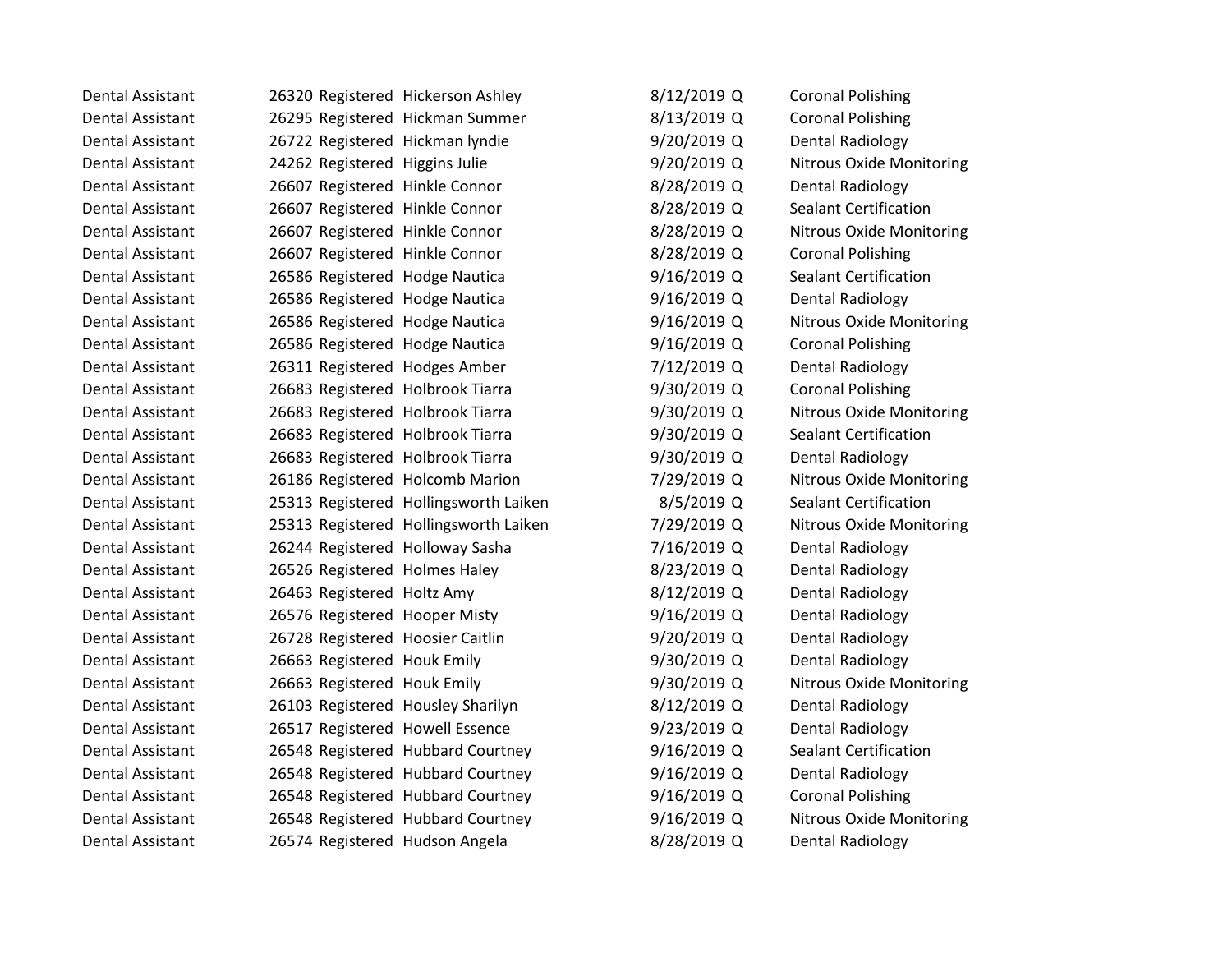Dental Assistant 26574 Registered Hudson Angela 8/28/2019 Q Coronal Polishing Dental Assistant 26574 Registered Hudson Angela 2002/2019 Q Sealant Certification Dental Assistant 26574 Registered Hudson Angela 8/28/2019 Q Nitrous Oxide Monitoring Dental Assistant 26508 Registered Huffaker Kisha 18/26/2019 Q Dental Radiology Dental Assistant 22877 Registered Hughes Brittanie 8/16/2019 Q Restorative Functions Dental Assistant 24379 Registered Hughes Joanne 18/5/2019 Q Coronal Polishing Dental Assistant 26452 Registered Hughson Sarah 8/12/2019 Q Dental Radiology Dental Assistant 26452 Registered Hughson Sarah 8/19/2019 Q Nitrous Oxide Monitoring Dental Assistant 26041 Registered Humphrey Laporcha 7/29/2019 Q Coronal Polishing Dental Assistant 25811 Registered Hurst Jeremy 7/15/2019 Q Coronal Polishing Dental Assistant 26213 Registered Hutchinson Charlsie 3/30/2019 Q Dental Radiology Dental Assistant 19062 Registered INGRAM MALARIE 8/26/2019 Q Restorative Functions Dental Assistant 12275 Registered Illobre Teresa 8/16/2019 Q Restorative Functions Dental Assistant 25999 Registered Inman Dana 1996 8/5/2019 Q Coronal Polishing Dental Assistant 21722 Registered Irvin Amanda 8/19/2019 Q Coronal Polishing Dental Assistant 11998 Registered JACKSON CONSWELLA 8/26/2019 Q Sealant Certification Dental Assistant 14342 Registered JOHNSON VELINZALA 7/19/2019 Q Coronal Polishing Dental Assistant 14342 Registered JOHNSON VELINZALA 7/19/2019 Q Sealant Certification Dental Assistant 14342 Registered JOHNSON VELINZALA 9/27/2019 Q Nitrous Oxide Monitoring Dental Assistant 20590 Registered JONES JONRESHA 7/29/2019 Q Sealant Certification Dental Assistant 25911 Registered Jack Jonathan 7/29/2019 Q Dental Radiology Dental Assistant 25911 Registered Jack Jonathan 7/29/2019 Q Coronal Polishing Dental Assistant 25830 Registered Jackson Alexanderia 7/30/2019 Q Nitrous Oxide Monitoring Dental Assistant 25830 Registered Jackson Alexanderia 7/30/2019 Q Coronal Polishing Dental Assistant 24866 Registered James Taylor 8/12/2019 Q Nitrous Oxide Monitoring Dental Assistant 26688 Registered Jarman Tyler 19917/2019 Q Dental Radiology Dental Assistant 26486 Registered Jarnigan Ashley 1982 8/16/2019 Q Dental Radiology Dental Assistant 26554 Registered Jenkins Cynthia 10/4/2019 Q Dental Radiology Dental Assistant 23390 Registered Jenkins Savannah 8/5/2019 Q Nitrous Oxide Monitoring Dental Assistant 22078 Registered Jernigan Kelsey 9/27/2019 Q Nitrous Oxide Monitoring Dental Assistant 26093 Registered Johnson Jamychal 8/12/2019 Q Dental Radiology Dental Assistant 26239 Registered Jones Diann 9/16/2019 Q Dental Radiology Dental Assistant 26281 Registered Jones Kameryn 7/18/2019 Q Dental Radiology Dental Assistant 26102 Registered Jordan Lindsey 19/27/2019 Q Dental Radiology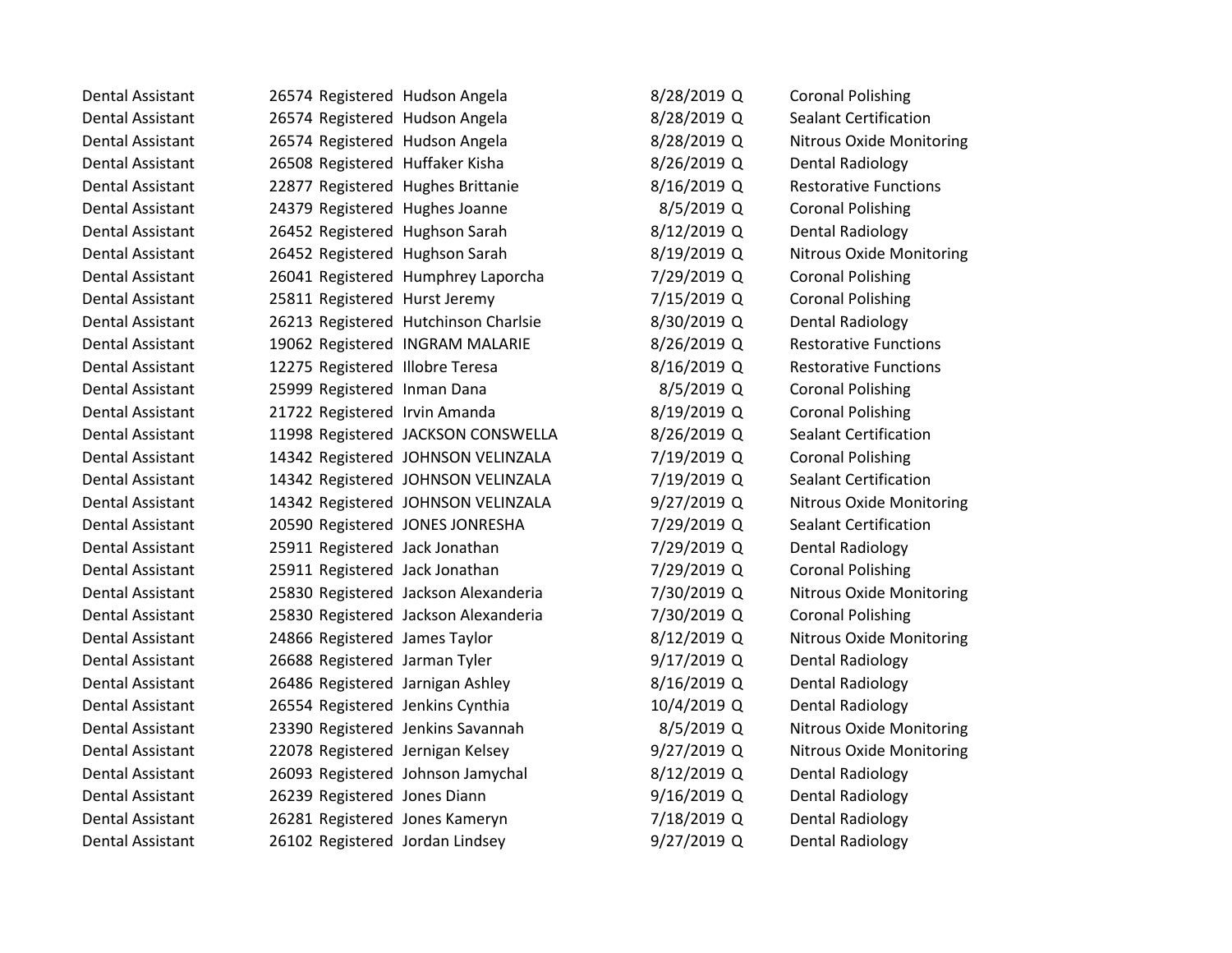| Dental Assistant        | 26753 Registered Judkins Autumn     |                                    | 10/4/2019 Q   | <b>Dental Radiology</b>         |
|-------------------------|-------------------------------------|------------------------------------|---------------|---------------------------------|
| <b>Dental Assistant</b> | 26193 Registered Keel Josiana       |                                    | 9/27/2019 Q   | <b>Coronal Polishing</b>        |
| Dental Assistant        | 24984 Registered Kennedy Cara       |                                    | 8/30/2019 Q   | <b>Dental Radiology</b>         |
| <b>Dental Assistant</b> | 25234 Registered Kerby Kaitlyn      |                                    | 7/15/2019 Q   | <b>Coronal Polishing</b>        |
| Dental Assistant        | 26233 Registered Kerr Megan         |                                    | 8/12/2019 Q   | <b>Dental Radiology</b>         |
| Dental Assistant        | 26429 Registered Kesterson Brandi   |                                    | 10/4/2019 Q   | <b>Dental Radiology</b>         |
| Dental Assistant        | 26335 Registered Key Adriana        |                                    | 7/16/2019 Q   | <b>Dental Radiology</b>         |
| <b>Dental Assistant</b> | 26369 Registered Kiedrowski Avia    |                                    | 8/5/2019 Q    | Dental Radiology                |
| <b>Dental Assistant</b> | 26625 Registered Killeen Alexandria |                                    | $9/16/2019$ Q | <b>Dental Radiology</b>         |
| Dental Assistant        | 26625 Registered Killeen Alexandria |                                    | $9/16/2019$ Q | <b>Nitrous Oxide Monitoring</b> |
| <b>Dental Assistant</b> | 26515 Registered King Michelle      |                                    | 10/4/2019 Q   | <b>Nitrous Oxide Monitoring</b> |
| Dental Assistant        | 26515 Registered King Michelle      |                                    | 8/23/2019 Q   | <b>Dental Radiology</b>         |
| Dental Assistant        | 26191 Registered Klinkel Kaylie     |                                    | 7/30/2019 Q   | <b>Coronal Polishing</b>        |
| <b>Dental Assistant</b> | 26191 Registered Klinkel Kaylie     |                                    | 7/30/2019 Q   | <b>Nitrous Oxide Monitoring</b> |
| Dental Assistant        | 9706 Registered LANGLEY VICKIE      |                                    | 8/16/2019 Q   | <b>Restorative Functions</b>    |
| Dental Assistant        | 16107 Registered LANNOM MEGAN       |                                    | 8/23/2019 Q   | <b>Nitrous Oxide Monitoring</b> |
| <b>Dental Assistant</b> | 26491 Registered LAWSON KELLIE      |                                    | 8/12/2019 Q   | Dental Radiology                |
| Dental Assistant        |                                     | 26698 Registered LAYMAN BRITTNEE   | 9/30/2019 Q   | <b>Dental Radiology</b>         |
| <b>Dental Assistant</b> | 11477 Registered LAYMAN CINDY       |                                    | 8/5/2019 Q    | <b>Coronal Polishing</b>        |
| <b>Dental Assistant</b> | 12759 Registered LINDNER TRACY      |                                    | 9/16/2019 Q   | <b>Nitrous Oxide Monitoring</b> |
| <b>Dental Assistant</b> | 21548 Registered Lainez Ana         |                                    | 7/18/2019 Q   | <b>Nitrous Oxide Monitoring</b> |
| <b>Dental Assistant</b> | 25978 Registered Lair Chelsea       |                                    | 7/30/2019 Q   | <b>Coronal Polishing</b>        |
| Dental Assistant        | 25978 Registered Lair Chelsea       |                                    | 7/30/2019 Q   | <b>Nitrous Oxide Monitoring</b> |
| <b>Dental Assistant</b> | 23113 Registered Lamb Allie         |                                    | 7/15/2019 Q   | <b>Sealant Certification</b>    |
| <b>Dental Assistant</b> |                                     | 26624 Registered Lambertson Carley | 9/23/2019 Q   | <b>Nitrous Oxide Monitoring</b> |
| Dental Assistant        |                                     | 26624 Registered Lambertson Carley | $9/23/2019$ Q | Dental Radiology                |
| <b>Dental Assistant</b> |                                     | 26549 Registered Landsman Samantha | 8/28/2019 Q   | Dental Radiology                |
| Dental Assistant        | 26584 Registered Langlitz Katelyn   |                                    | $9/16/2019$ Q | <b>Dental Radiology</b>         |
| <b>Dental Assistant</b> | 21766 Registered Langston Ashley    |                                    | 8/19/2019 Q   | <b>Coronal Polishing</b>        |
| <b>Dental Assistant</b> | 26551 Registered Larke Danielle     |                                    | 9/16/2019 Q   | <b>Nitrous Oxide Monitoring</b> |
| Dental Assistant        | 25870 Registered Lawson Janneshia   |                                    | 8/28/2019 Q   | <b>Nitrous Oxide Monitoring</b> |
| <b>Dental Assistant</b> | 26085 Registered Layman Shelbie     |                                    | 8/30/2019 Q   | Dental Radiology                |
| <b>Dental Assistant</b> | 25683 Registered Layola Shajara     |                                    | 8/26/2019 Q   | <b>Sealant Certification</b>    |
| Dental Assistant        | 26188 Registered Leath Meleah       |                                    | 7/30/2019 Q   | <b>Nitrous Oxide Monitoring</b> |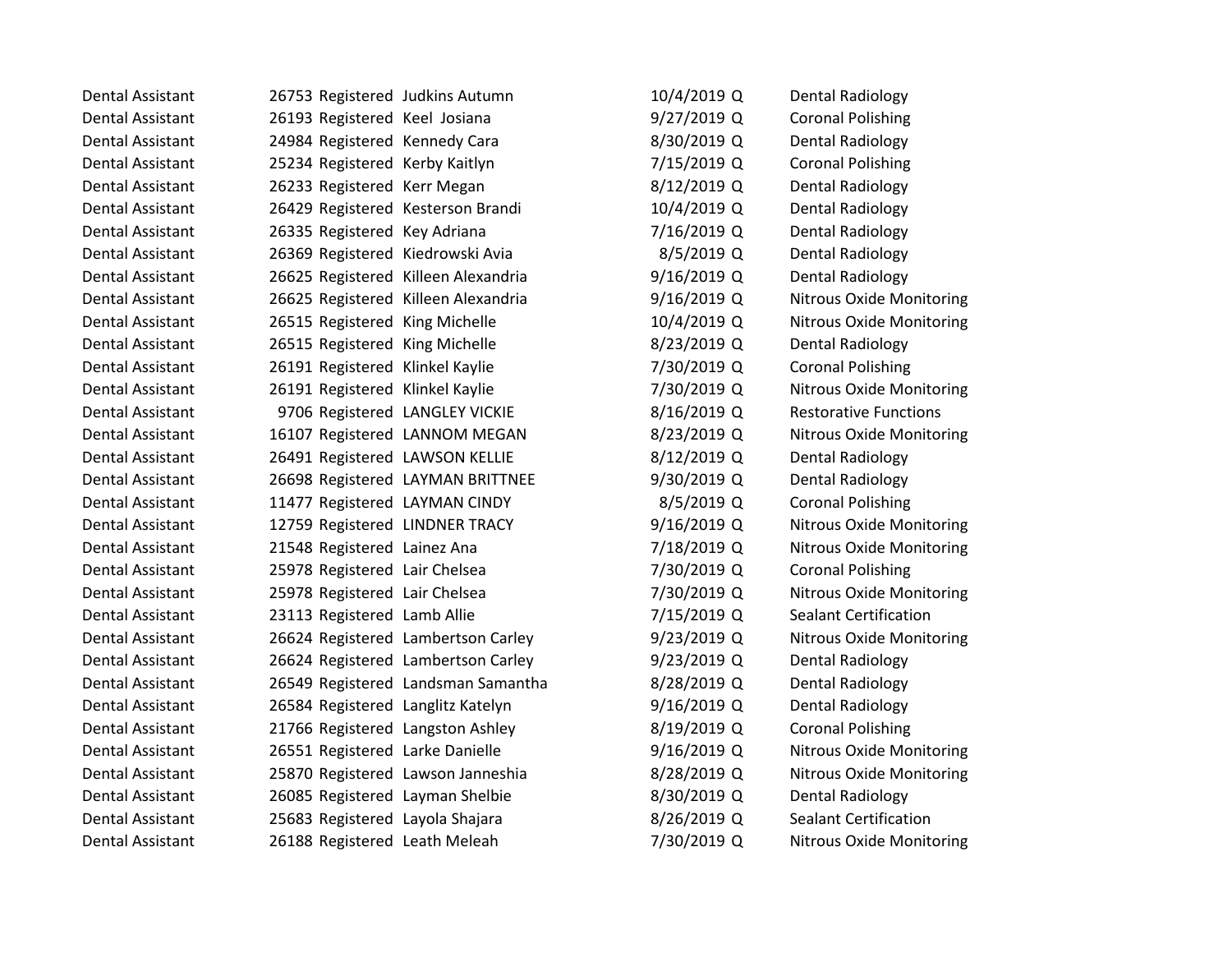| Dental Assistant        | 26188 Registered Leath Meleah    |                                    | 7/30/2019 Q | <b>Coronal Polishing</b>        |
|-------------------------|----------------------------------|------------------------------------|-------------|---------------------------------|
| <b>Dental Assistant</b> |                                  | 22967 Registered Leopard Vreshiuna | 7/15/2019 Q | <b>Coronal Polishing</b>        |
| Dental Assistant        | 26298 Registered Leuch Rachael   |                                    | 8/26/2019 Q | <b>Nitrous Oxide Monitoring</b> |
| <b>Dental Assistant</b> | 26298 Registered Leuch Rachael   |                                    | 8/26/2019 Q | Dental Radiology                |
| <b>Dental Assistant</b> | 26620 Registered Lewis Haley     |                                    | 8/30/2019 Q | <b>Dental Radiology</b>         |
| Dental Assistant        | 26620 Registered Lewis Haley     |                                    | 8/30/2019 Q | Nitrous Oxide Monitoring        |
| <b>Dental Assistant</b> | 25672 Registered Lomax Sarah     |                                    | 7/15/2019 Q | <b>Coronal Polishing</b>        |
| Dental Assistant        | 26397 Registered Long Daysjah    |                                    | 9/27/2019 Q | <b>Nitrous Oxide Monitoring</b> |
| <b>Dental Assistant</b> | 26397 Registered Long Daysjah    |                                    | 9/27/2019 Q | <b>Dental Radiology</b>         |
| <b>Dental Assistant</b> | 23728 Registered Looney Caroline |                                    | 8/5/2019 Q  | <b>Coronal Polishing</b>        |
| Dental Assistant        | 25133 Registered Lopez Gabriela  |                                    | 8/13/2019 Q | <b>Coronal Polishing</b>        |
| <b>Dental Assistant</b> | 26647 Registered Love Jameika    |                                    | 9/30/2019 Q | <b>Dental Radiology</b>         |
| <b>Dental Assistant</b> | 26701 Registered Loveday Sara    |                                    | 9/16/2019 Q | Dental Radiology                |
| Dental Assistant        | 26701 Registered Loveday Sara    |                                    | 9/16/2019 Q | <b>Nitrous Oxide Monitoring</b> |
| <b>Dental Assistant</b> |                                  | 26130 Registered Ludwig McKenzie   | 7/18/2019 Q | <b>Dental Radiology</b>         |
| <b>Dental Assistant</b> |                                  | 9802 Registered MARTIN JESSICA     | 8/26/2019 Q | <b>Sealant Certification</b>    |
| Dental Assistant        |                                  | 26025 Registered MCDONALD TINA     | 7/29/2019 Q | <b>Coronal Polishing</b>        |
| <b>Dental Assistant</b> |                                  | 11515 Registered MCKAMEY AUTUMN    | 8/30/2019 Q | <b>Nitrous Oxide Monitoring</b> |
| Dental Assistant        |                                  | 13136 Registered MCKAMEY SAMANTHA  | 7/15/2019 Q | <b>Sealant Certification</b>    |
| Dental Assistant        | 25506 Registered MCPEEK TEAH     |                                    | 7/15/2019 Q | <b>Coronal Polishing</b>        |
| <b>Dental Assistant</b> | 18728 Registered MEARS REBECA    |                                    | 8/26/2019 Q | <b>Restorative Functions</b>    |
| <b>Dental Assistant</b> | 11276 Registered MOORE KRISTI    |                                    | 8/13/2019 Q | <b>Restorative Functions</b>    |
| Dental Assistant        | 26611 Registered MacKrell Chloe  |                                    | 9/20/2019 Q | <b>Dental Radiology</b>         |
| <b>Dental Assistant</b> | 26176 Registered Maginnis Emily  |                                    | 7/30/2019 Q | <b>Coronal Polishing</b>        |
| Dental Assistant        | 26176 Registered Maginnis Emily  |                                    | 7/30/2019 Q | Nitrous Oxide Monitoring        |
| <b>Dental Assistant</b> | 25884 Registered Majano Brianna  |                                    | 8/5/2019 Q  | Dental Radiology                |
| <b>Dental Assistant</b> | 25884 Registered Majano Brianna  |                                    | 10/4/2019 Q | <b>Nitrous Oxide Monitoring</b> |
| <b>Dental Assistant</b> | 26623 Registered Majority Brooke |                                    | 9/17/2019 Q | <b>Coronal Polishing</b>        |
| <b>Dental Assistant</b> | 26623 Registered Majority Brooke |                                    | 9/17/2019 Q | <b>Dental Radiology</b>         |
| <b>Dental Assistant</b> | 26623 Registered Majority Brooke |                                    | 9/17/2019 Q | Nitrous Oxide Monitoring        |
| Dental Assistant        | 26623 Registered Majority Brooke |                                    | 9/17/2019 Q | <b>Sealant Certification</b>    |
| <b>Dental Assistant</b> |                                  | 22415 Registered Marlett Markenzie | 8/13/2019 Q | <b>Restorative Functions</b>    |
| <b>Dental Assistant</b> | 26464 Registered Marlow Payton   |                                    | 8/12/2019 Q | <b>Dental Radiology</b>         |
| Dental Assistant        | 26189 Registered Marquez Eileen  |                                    | 7/29/2019 Q | <b>Nitrous Oxide Monitoring</b> |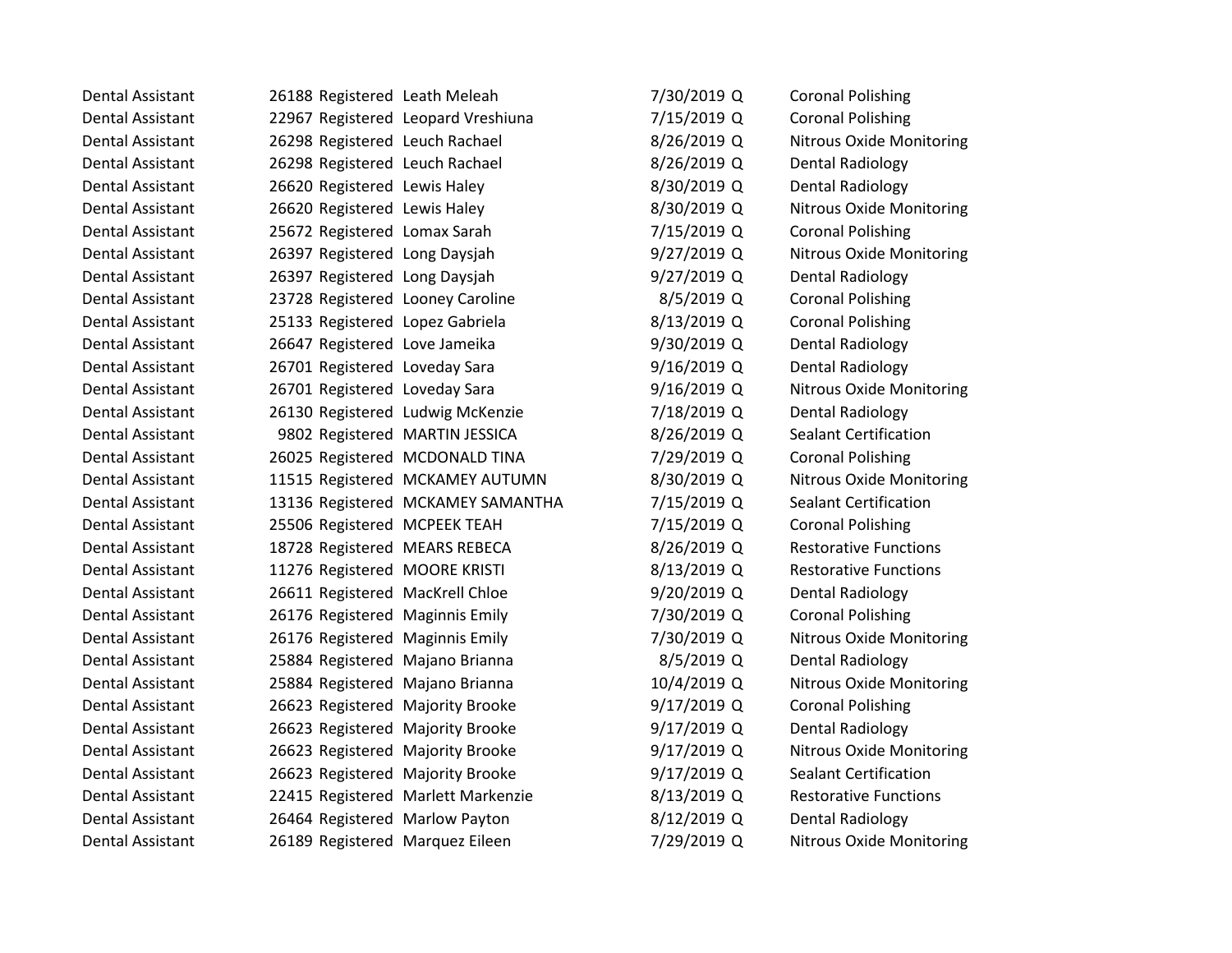Dental Assistant 26189 Registered Marquez Eileen 7/2 Dental Assistant 7613 Registered Marr Amanda 8/1 Dental Assistant 26100 Registered Marske Mckenzie 7/1 Dental Assistant 26100 Registered Marske Mckenzie 7/2 Dental Assistant 26100 Registered Marske Mckenzie 1991 Charles Assets Dental Assistant 26572 Registered Martell Kiersten 19/13 Dental Assistant 26394 Registered Martin Shelby 9/2 Dental Assistant 26394 Registered Martin Shelby 9/2 Dental Assistant 26402 Registered Mask LaTisha 26/1 Dental Assistant 26426 Registered Mason Jordan 7/2 Dental Assistant 26426 Registered Mason Jordan 8/1 Dental Assistant 26568 Registered Maxwell Shaundra 19/2019 Dental Assistant 26427 Registered Maxwell Tisha 7/2 Dental Assistant 24061 Registered Mayberry Katie 8/3 Dental Assistant 26448 Registered Mayeux Alexis 2012 Dental Assistant 26436 Registered Mayfield Katie 19/20 Dental Assistant 26436 Registered Mayfield Katie 8/3 Dental Assistant 26544 Registered Mayfield Shelby 8/2 Dental Assistant 25883 Registered Mayo Deborah 7/1 Dental Assistant 25883 Registered Mayo Deborah 7/1 Dental Assistant 26580 Registered McCaulley Erica 3/1 Dental Assistant 23916 Registered McCoy Jessica 7/2 Dental Assistant 26299 Registered McElreath Taryn 7/1 Dental Assistant 25880 Registered McGill Megan 7/1 Dental Assistant 26628 Registered McGuire Kira 1676 19/16 Dental Assistant 26628 Registered McGuire Kira 1600 Coronal Politics (9/16) Dental Assistant 26628 Registered McGuire Kira 616 March 2014 Dental Assistant 26628 Registered McGuire Kira 19/16 Dental Assistant 26339 Registered McPeak Jessica 7/1 Dental Assistant 24851 Registered Medina Adonica 10, Dental Assistant 23662 Registered Medrano Rebecca 9/1 Dental Assistant 25041 Registered Mena Mayra 29/2 Dental Assistant 25041 Registered Mena Mayra 1997 Dental Assistant 23516 Registered Meno Trieste 7/15

| 29/2019 Q | Dental Radiology             |
|-----------|------------------------------|
| 13/2019 Q | <b>Coronal Polishing</b>     |
| 15/2019 Q | Dental Radiology             |
| 29/2019 Q | <b>Coronal Polishing</b>     |
| 19/2019 Q | Nitrous Oxide Monitoring     |
| 13/2019 Q | <b>Dental Radiology</b>      |
| 27/2019 Q | Nitrous Oxide Monitoring     |
| 27/2019 Q | <b>Dental Radiology</b>      |
| 12/2019 Q | <b>Dental Radiology</b>      |
| 29/2019 Q | <b>Dental Radiology</b>      |
| 13/2019 Q | <b>Coronal Polishing</b>     |
| 20/2019 Q | Dental Radiology             |
| 29/2019 Q | <b>Dental Radiology</b>      |
| 30/2019 Q | Nitrous Oxide Monitoring     |
| 12/2019 Q | <b>Dental Radiology</b>      |
| 20/2019 Q | <b>Dental Radiology</b>      |
| 30/2019 Q | Nitrous Oxide Monitoring     |
| 23/2019 Q | <b>Dental Radiology</b>      |
| 12/2019 Q | Nitrous Oxide Monitoring     |
| 12/2019 Q | Dental Radiology             |
| 17/2019 Q | <b>Dental Radiology</b>      |
| 26/2019 Q | Nitrous Oxide Monitoring     |
| 12/2019 Q | Dental Radiology             |
| 18/2019 Q | <b>Dental Radiology</b>      |
| 16/2019 Q | Nitrous Oxide Monitoring     |
| 16/2019 Q | <b>Coronal Polishing</b>     |
| 16/2019 Q | <b>Sealant Certification</b> |
| 16/2019 Q | <b>Dental Radiology</b>      |
| 12/2019 Q | <b>Dental Radiology</b>      |
| /4/2019 Q | <b>Sealant Certification</b> |
| 16/2019 Q | Nitrous Oxide Monitoring     |
| 20/2019 Q | <b>Coronal Polishing</b>     |
| 20/2019 Q | <b>Sealant Certification</b> |
| 15/2019 Q | <b>Coronal Polishing</b>     |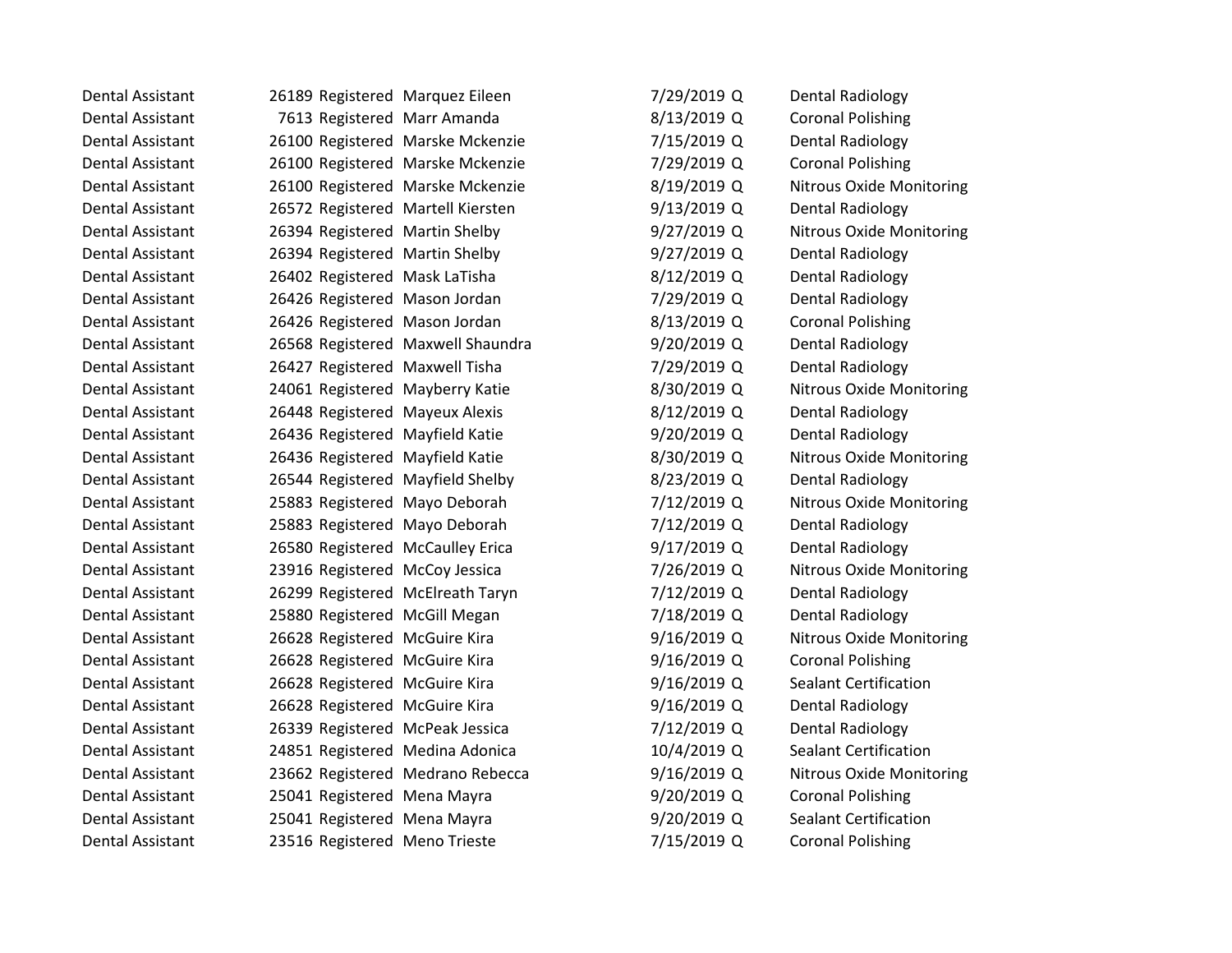| Dental Assistant        | 26717 Registered Milford Roxie    |                                         | 9/23/2019 Q | Dental Radiology                |
|-------------------------|-----------------------------------|-----------------------------------------|-------------|---------------------------------|
| <b>Dental Assistant</b> | 26011 Registered Miller Nikita    |                                         | 8/16/2019 Q | <b>Dental Radiology</b>         |
| Dental Assistant        | 26098 Registered Mock Hannah      |                                         | 8/16/2019 Q | <b>Coronal Polishing</b>        |
| <b>Dental Assistant</b> | 26098 Registered Mock Hannah      |                                         | 8/16/2019 Q | <b>Nitrous Oxide Monitoring</b> |
| Dental Assistant        | 26098 Registered Mock Hannah      |                                         | 8/16/2019 Q | Sealant Certification           |
| Dental Assistant        | 26098 Registered Mock Hannah      |                                         | 8/16/2019 Q | <b>Dental Radiology</b>         |
| <b>Dental Assistant</b> | 26587 Registered Moon Tina        |                                         | 9/17/2019 Q | <b>Dental Radiology</b>         |
| <b>Dental Assistant</b> | 26587 Registered Moon Tina        |                                         | 9/17/2019 Q | <b>Nitrous Oxide Monitoring</b> |
| <b>Dental Assistant</b> | 25387 Registered Moore Kristen    |                                         | 7/15/2019 Q | <b>Nitrous Oxide Monitoring</b> |
| <b>Dental Assistant</b> | 25534 Registered Mora Jessica     |                                         | 7/29/2019 Q | <b>Coronal Polishing</b>        |
| Dental Assistant        | 25943 Registered Moran Lonna      |                                         | 8/26/2019 Q | <b>Nitrous Oxide Monitoring</b> |
| <b>Dental Assistant</b> | 25943 Registered Moran Lonna      |                                         | 8/26/2019 Q | <b>Dental Radiology</b>         |
| <b>Dental Assistant</b> | 22244 Registered Morris Kiana     |                                         | 8/13/2019 Q | <b>Restorative Functions</b>    |
| Dental Assistant        | 26033 Registered Morrow Molly     |                                         | 10/4/2019 Q | <b>Dental Radiology</b>         |
| <b>Dental Assistant</b> |                                   | 22607 Registered Moultrie Josephine     | 9/16/2019 Q | Nitrous Oxide Monitoring        |
| Dental Assistant        |                                   | 25741 Registered Mowery Meranda         | 7/15/2019 Q | <b>Coronal Polishing</b>        |
| <b>Dental Assistant</b> |                                   | 26264 Registered Muhammed Kahin         | 8/26/2019 Q | <b>Dental Radiology</b>         |
| <b>Dental Assistant</b> |                                   | 26367 Registered Muhawenimana Venernada | 9/16/2019 Q | <b>Dental Radiology</b>         |
| <b>Dental Assistant</b> | 26703 Registered Mullis Monica    |                                         | 9/16/2019 Q | <b>Dental Radiology</b>         |
| Dental Assistant        | 24929 Registered Muncy Kaley      |                                         | 8/26/2019 Q | <b>Sealant Certification</b>    |
| <b>Dental Assistant</b> |                                   | 25549 Registered Munoz Perez Alexandra  | 10/4/2019 Q | <b>Sealant Certification</b>    |
| Dental Assistant        | 26224 Registered Murphy Carolyn   |                                         | 8/28/2019 Q | <b>Dental Radiology</b>         |
| <b>Dental Assistant</b> | 25250 Registered Murray Tracie    |                                         | 7/18/2019 Q | <b>Sealant Certification</b>    |
| <b>Dental Assistant</b> | 25776 Registered Myers Kealey     |                                         | 7/18/2019 Q | <b>Sealant Certification</b>    |
| <b>Dental Assistant</b> |                                   | 8052 Registered NEWBERRY MARLO          | 8/5/2019 Q  | <b>Sealant Certification</b>    |
| <b>Dental Assistant</b> | 5150 Registered NOE CAROLYN       |                                         | 8/13/2019 Q | <b>Restorative Functions</b>    |
| <b>Dental Assistant</b> | 26742 Registered Neece Amy        |                                         | 9/30/2019 Q | <b>Dental Radiology</b>         |
| <b>Dental Assistant</b> | 24266 Registered Nelson Brazzella |                                         | 9/27/2019 Q | <b>Dental Radiology</b>         |
| <b>Dental Assistant</b> | 24266 Registered Nelson Brazzella |                                         | 9/27/2019 Q | <b>Nitrous Oxide Monitoring</b> |
| Dental Assistant        |                                   | 26192 Registered Nguyen Thi Ngoc Hoa    | 7/29/2019 Q | <b>Nitrous Oxide Monitoring</b> |
| <b>Dental Assistant</b> | 26396 Registered Nichols Kaylee   |                                         | 9/27/2019 Q | <b>Nitrous Oxide Monitoring</b> |
| <b>Dental Assistant</b> | 26396 Registered Nichols Kaylee   |                                         | 9/27/2019 Q | <b>Dental Radiology</b>         |
| <b>Dental Assistant</b> | 26165 Registered Nipple Bridgett  |                                         | 7/29/2019 Q | <b>Nitrous Oxide Monitoring</b> |
| Dental Assistant        | 26165 Registered Nipple Bridgett  |                                         | 7/29/2019 Q | <b>Coronal Polishing</b>        |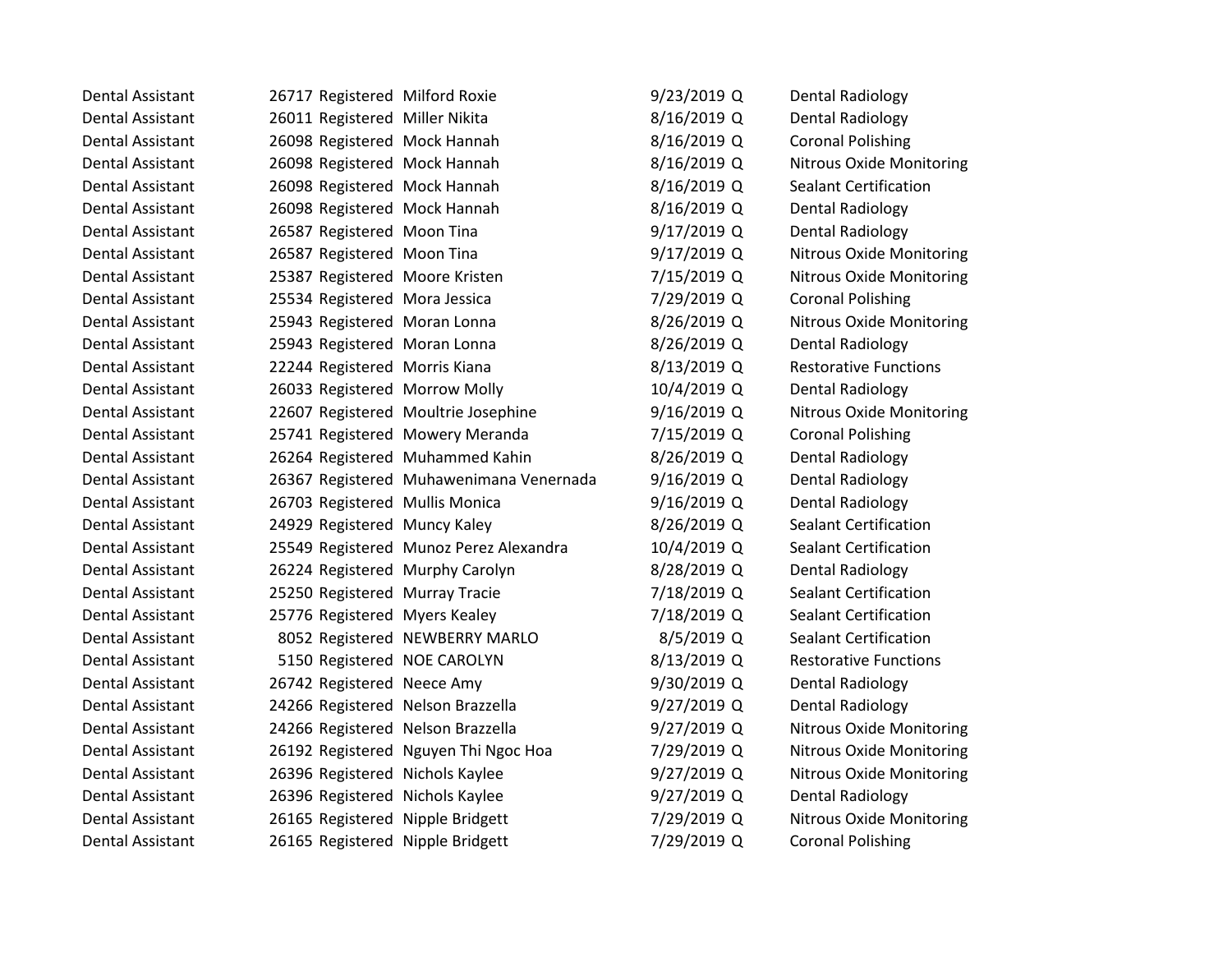| Dental Assistant        |                                   | 26487 Registered Northcutt Shaelynn   | 10/4/2019 Q | <b>Nitrous Oxide Monitoring</b> |
|-------------------------|-----------------------------------|---------------------------------------|-------------|---------------------------------|
| <b>Dental Assistant</b> | 26187 Registered Norwood Fara     |                                       | 7/30/2019 Q | <b>Coronal Polishing</b>        |
| <b>Dental Assistant</b> | 26187 Registered Norwood Fara     |                                       | 7/30/2019 Q | <b>Nitrous Oxide Monitoring</b> |
| Dental Assistant        |                                   | 7197 Registered OAKLEY KIMBERLY       | 8/13/2019 Q | <b>Restorative Functions</b>    |
| <b>Dental Assistant</b> | 25115 Registered OWENS TIMIA      |                                       | 8/26/2019 Q | <b>Coronal Polishing</b>        |
| <b>Dental Assistant</b> |                                   | 26712 Registered Opperman Martha      | 9/30/2019 Q | <b>Dental Radiology</b>         |
| <b>Dental Assistant</b> | 26243 Registered Ortiz Ana        |                                       | 7/18/2019 Q | Dental Radiology                |
| <b>Dental Assistant</b> | 24575 Registered Overcast Taylor  |                                       | 9/20/2019 Q | <b>Coronal Polishing</b>        |
| <b>Dental Assistant</b> | 26626 Registered Overton Karmen   |                                       | 9/17/2019 Q | <b>Nitrous Oxide Monitoring</b> |
| <b>Dental Assistant</b> | 26626 Registered Overton Karmen   |                                       | 9/17/2019 Q | Dental Radiology                |
| <b>Dental Assistant</b> | 26608 Registered Owens Meacy      |                                       | 9/17/2019 Q | <b>Dental Radiology</b>         |
| Dental Assistant        |                                   | 25818 Registered PATTERSON VANNAN     | 7/30/2019 Q | <b>Nitrous Oxide Monitoring</b> |
| <b>Dental Assistant</b> |                                   | 25818 Registered PATTERSON VANNAN     | 7/30/2019 Q | <b>Coronal Polishing</b>        |
| <b>Dental Assistant</b> |                                   | 26327 Registered PENDERGRASS SANDI    | 8/13/2019 Q | <b>Coronal Polishing</b>        |
| Dental Assistant        |                                   | 26327 Registered PENDERGRASS SANDI    | 8/19/2019 Q | <b>Nitrous Oxide Monitoring</b> |
| Dental Assistant        |                                   | 26327 Registered PENDERGRASS SANDI    | 8/5/2019 Q  | Dental Radiology                |
| Dental Assistant        | 16063 Registered PEREZ EVELYN     |                                       | 8/16/2019 Q | <b>Coronal Polishing</b>        |
| Dental Assistant        | 26650 Registered Padgett Christen |                                       | 9/30/2019 Q | Dental Radiology                |
| <b>Dental Assistant</b> | 26220 Registered Parham Hannah    |                                       | 7/29/2019 Q | <b>Dental Radiology</b>         |
| Dental Assistant        | 22143 Registered Paris Heather    |                                       | 9/27/2019 Q | <b>Nitrous Oxide Monitoring</b> |
| Dental Assistant        | 26719 Registered Parkins Kendall  |                                       | 9/30/2019 Q | <b>Dental Radiology</b>         |
| <b>Dental Assistant</b> | 22002 Registered Patino Arlene    |                                       | 8/28/2019 Q | <b>Coronal Polishing</b>        |
| Dental Assistant        | 26644 Registered Payne Alexis     |                                       | 9/16/2019 Q | <b>Dental Radiology</b>         |
| Dental Assistant        | 26485 Registered Payne TeAjiah    |                                       | 8/12/2019 Q | Dental Radiology                |
| <b>Dental Assistant</b> | 26377 Registered Pebbles Magen    |                                       | 7/12/2019 Q | <b>Dental Radiology</b>         |
| <b>Dental Assistant</b> |                                   | 22258 Registered Pendergrast Christy  | 7/29/2019 Q | <b>Sealant Certification</b>    |
| <b>Dental Assistant</b> | 26292 Registered Perez Norma      |                                       | 8/12/2019 Q | <b>Coronal Polishing</b>        |
| <b>Dental Assistant</b> | 26292 Registered Perez Norma      |                                       | 7/12/2019 Q | Dental Radiology                |
| <b>Dental Assistant</b> | 22348 Registered Perry Ronda      |                                       | 8/5/2019 Q  | <b>Coronal Polishing</b>        |
| <b>Dental Assistant</b> | 24253 Registered Pettie Magdalynn |                                       | 7/15/2019 Q | <b>Coronal Polishing</b>        |
| <b>Dental Assistant</b> | 26571 Registered Phillips Sara    |                                       | 9/13/2019 Q | <b>Dental Radiology</b>         |
| <b>Dental Assistant</b> |                                   | 26555 Registered Pichardo Ponce Paola | 8/30/2019 Q | <b>Dental Radiology</b>         |
| <b>Dental Assistant</b> |                                   | 26555 Registered Pichardo Ponce Paola | 8/30/2019 Q | Nitrous Oxide Monitoring        |
| <b>Dental Assistant</b> | 26410 Registered Pippin Anjelica  |                                       | 7/16/2019 Q | Dental Radiology                |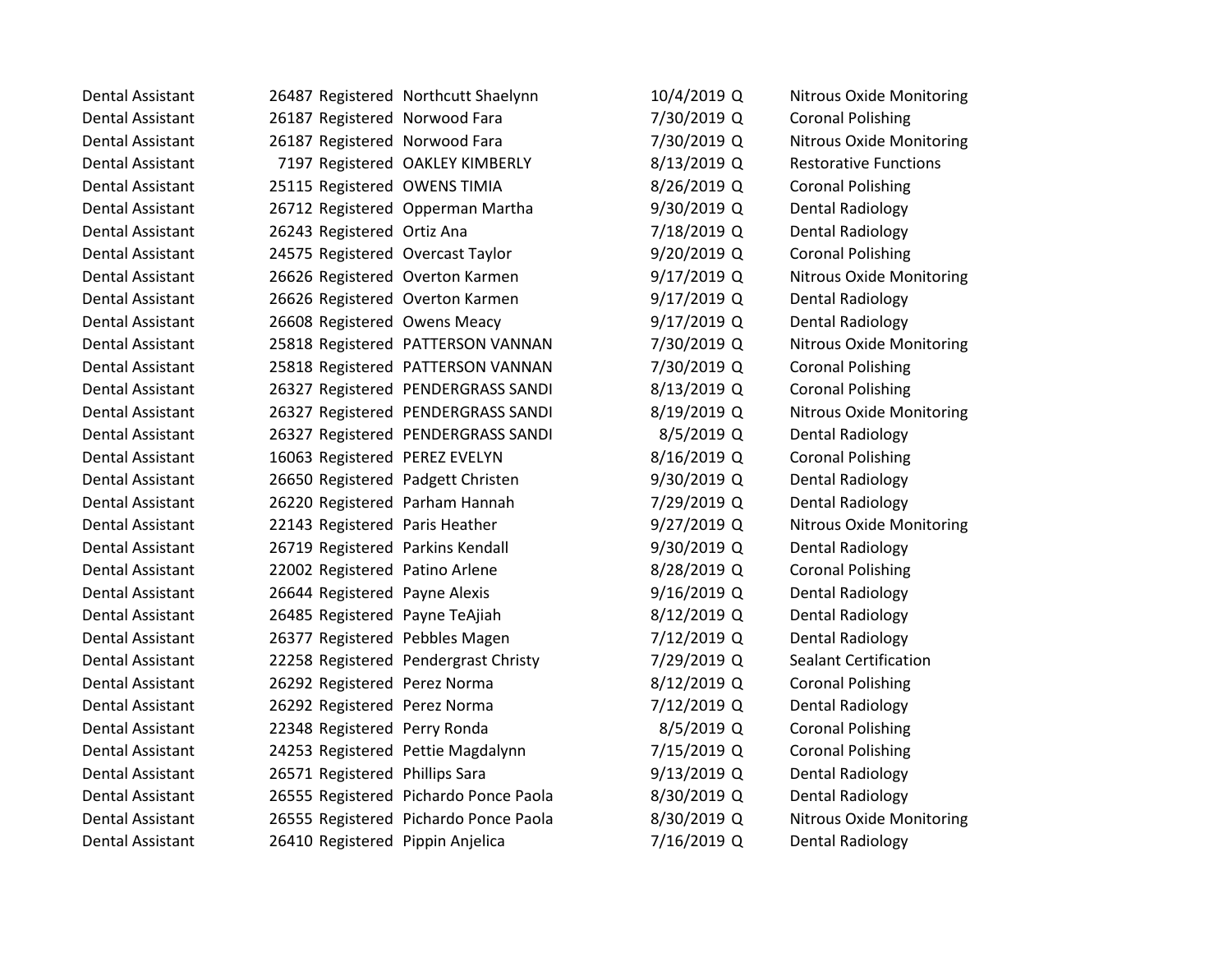| Dental Assistant        | 26319 Registered Porter Amanda    |                                       | $9/17/2019$ Q | <b>Dental Radiology</b>         |
|-------------------------|-----------------------------------|---------------------------------------|---------------|---------------------------------|
| <b>Dental Assistant</b> | 25810 Registered Potter Tammy     |                                       | 8/5/2019 Q    | <b>Nitrous Oxide Monitoring</b> |
| Dental Assistant        | 26313 Registered Powell Brittany  |                                       | 8/23/2019 Q   | <b>Dental Radiology</b>         |
| <b>Dental Assistant</b> | 25763 Registered Poynor Ashlyn    |                                       | 7/26/2019 Q   | <b>Nitrous Oxide Monitoring</b> |
| <b>Dental Assistant</b> | 24301 Registered Prato Williams   |                                       | 7/18/2019 Q   | <b>Sealant Certification</b>    |
| Dental Assistant        | 26381 Registered Pullen Kristal   |                                       | 7/16/2019 Q   | <b>Dental Radiology</b>         |
| <b>Dental Assistant</b> |                                   | 26759 Registered RANDOLPH RAVEN       | 10/4/2019 Q   | <b>Dental Radiology</b>         |
| <b>Dental Assistant</b> | 11100 Registered RAY JENIFER      |                                       | 7/15/2019 Q   | <b>Sealant Certification</b>    |
| Dental Assistant        |                                   | 17797 Registered RECTOR COURTNEY      | 9/20/2019 Q   | <b>Restorative Functions</b>    |
| <b>Dental Assistant</b> | 25325 Registered REEVES DESTINY   |                                       | 7/26/2019 Q   | <b>Nitrous Oxide Monitoring</b> |
| Dental Assistant        | 16160 Registered ROWE SHAINA      |                                       | 9/27/2019 Q   | <b>Nitrous Oxide Monitoring</b> |
| <b>Dental Assistant</b> |                                   | 24747 Registered Ramirez Stephanie    | 10/4/2019 Q   | <b>Nitrous Oxide Monitoring</b> |
| <b>Dental Assistant</b> |                                   | 24747 Registered Ramirez Stephanie    | 8/12/2019 Q   | <b>Coronal Polishing</b>        |
| Dental Assistant        | 26460 Registered Ramos Diana      |                                       | 10/4/2019 Q   | <b>Dental Radiology</b>         |
| <b>Dental Assistant</b> | 25024 Registered Ramsey Erica     |                                       | 9/16/2019 Q   | <b>Coronal Polishing</b>        |
| <b>Dental Assistant</b> | 26329 Registered Reagon Elizabeth |                                       | 7/12/2019 Q   | Dental Radiology                |
| Dental Assistant        | 26344 Registered Reyes Naily      |                                       | 7/29/2019 Q   | <b>Dental Radiology</b>         |
| <b>Dental Assistant</b> | 26345 Registered Reyes Nevelin    |                                       | 7/12/2019 Q   | <b>Dental Radiology</b>         |
| <b>Dental Assistant</b> | 26550 Registered Reynolds April   |                                       | 8/28/2019 Q   | <b>Dental Radiology</b>         |
| Dental Assistant        | 22370 Registered Richards Elesha  |                                       | 8/13/2019 Q   | <b>Restorative Functions</b>    |
| <b>Dental Assistant</b> | 25865 Registered Riley Shakeema   |                                       | 7/29/2019 Q   | <b>Coronal Polishing</b>        |
| <b>Dental Assistant</b> | 25865 Registered Riley Shakeema   |                                       | 7/15/2019 Q   | <b>Nitrous Oxide Monitoring</b> |
| Dental Assistant        | 26622 Registered Rish Bridgette   |                                       | 8/30/2019 Q   | <b>Dental Radiology</b>         |
| <b>Dental Assistant</b> | 22676 Registered Rivera Yaritza   |                                       | 8/13/2019 Q   | <b>Restorative Functions</b>    |
| Dental Assistant        | 24104 Registered Roberson Elissa  |                                       | 7/15/2019 Q   | <b>Sealant Certification</b>    |
| <b>Dental Assistant</b> | 26070 Registered Roberts Destinee |                                       | 8/30/2019 Q   | <b>Nitrous Oxide Monitoring</b> |
| <b>Dental Assistant</b> | 25496 Registered Roberts Jennifer |                                       | 8/30/2019 Q   | <b>Coronal Polishing</b>        |
| Dental Assistant        | 26518 Registered Roberts Virgina  |                                       | 8/30/2019 Q   | <b>Coronal Polishing</b>        |
| <b>Dental Assistant</b> | 26518 Registered Roberts Virgina  |                                       | 8/30/2019 Q   | <b>Dental Radiology</b>         |
| <b>Dental Assistant</b> | 26518 Registered Roberts Virgina  |                                       | 8/30/2019 Q   | <b>Nitrous Oxide Monitoring</b> |
| Dental Assistant        | 26518 Registered Roberts Virgina  |                                       | 8/30/2019 Q   | <b>Sealant Certification</b>    |
| <b>Dental Assistant</b> | 21028 Registered Robinson Kelcey  |                                       | 7/18/2019 Q   | <b>Sealant Certification</b>    |
| <b>Dental Assistant</b> |                                   | 25846 Registered Robinson Vicshenaria | 9/13/2019 Q   | <b>Dental Radiology</b>         |
| Dental Assistant        | 25888 Registered Robles Tania     |                                       | 9/16/2019 Q   | <b>Sealant Certification</b>    |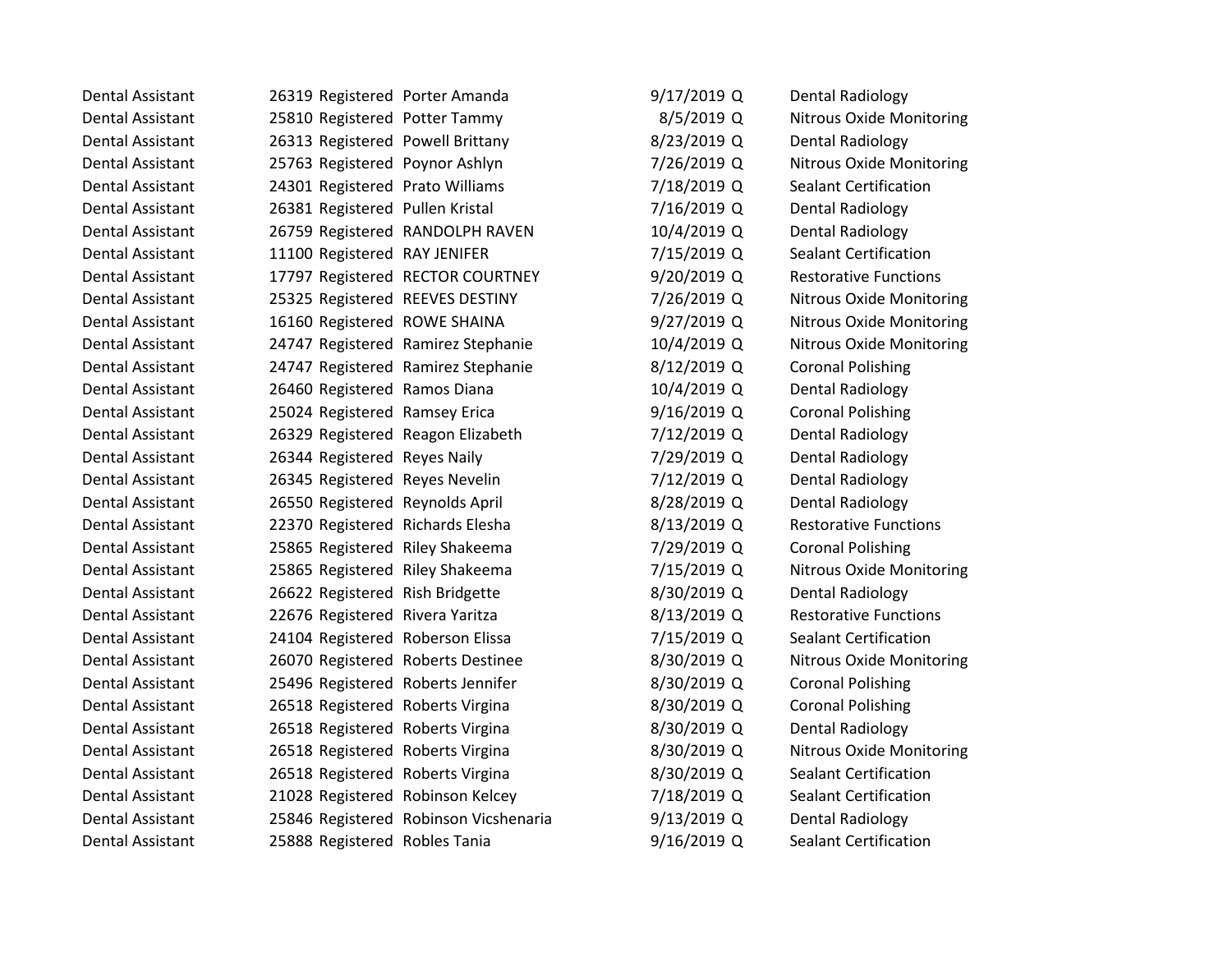| Dental Assistant        | 25888 Registered Robles Tania     |                                      | 8/13/2019 Q   | <b>Nitrous Oxide Monitoring</b> |
|-------------------------|-----------------------------------|--------------------------------------|---------------|---------------------------------|
| <b>Dental Assistant</b> | 25888 Registered Robles Tania     |                                      | 8/13/2019 Q   | <b>Coronal Polishing</b>        |
| <b>Dental Assistant</b> | 23064 Registered Rodriguez Toshia |                                      | 7/15/2019 Q   | <b>Sealant Certification</b>    |
| <b>Dental Assistant</b> | 25769 Registered Rogers Kayley    |                                      | 9/16/2019 Q   | <b>Sealant Certification</b>    |
| <b>Dental Assistant</b> |                                   | 26579 Registered Rojas Nicolas Reyna | 10/4/2019 Q   | <b>Coronal Polishing</b>        |
| <b>Dental Assistant</b> |                                   | 26579 Registered Rojas Nicolas Reyna | 10/4/2019 Q   | <b>Dental Radiology</b>         |
| <b>Dental Assistant</b> |                                   | 26579 Registered Rojas Nicolas Reyna | 10/4/2019 Q   | <b>Sealant Certification</b>    |
| <b>Dental Assistant</b> |                                   | 26579 Registered Rojas Nicolas Reyna | 10/4/2019 Q   | <b>Nitrous Oxide Monitoring</b> |
| <b>Dental Assistant</b> | 25515 Registered Rolling Leah     |                                      | 7/15/2019 Q   | <b>Dental Radiology</b>         |
| <b>Dental Assistant</b> | 26456 Registered Rosado Pamela    |                                      | $9/13/2019$ Q | <b>Dental Radiology</b>         |
| <b>Dental Assistant</b> | 26314 Registered Rowden Sidney    |                                      | 7/18/2019 Q   | <b>Dental Radiology</b>         |
| <b>Dental Assistant</b> | 26156 Registered Rudd Amelia      |                                      | 7/16/2019 Q   | <b>Sealant Certification</b>    |
| <b>Dental Assistant</b> | 26156 Registered Rudd Amelia      |                                      | 7/16/2019 Q   | <b>Nitrous Oxide Monitoring</b> |
| <b>Dental Assistant</b> | 26156 Registered Rudd Amelia      |                                      | 7/16/2019 Q   | <b>Coronal Polishing</b>        |
| <b>Dental Assistant</b> | 23423 Registered Ruffin Mykeshia  |                                      | 8/13/2019 Q   | <b>Coronal Polishing</b>        |
| <b>Dental Assistant</b> | 26170 Registered Runions Daisy    |                                      | 7/30/2019 Q   | <b>Nitrous Oxide Monitoring</b> |
| <b>Dental Assistant</b> | 26170 Registered Runions Daisy    |                                      | 7/30/2019 Q   | <b>Coronal Polishing</b>        |
| <b>Dental Assistant</b> | 22705 Registered Russell Courtney |                                      | 9/20/2019 Q   | <b>Coronal Polishing</b>        |
| <b>Dental Assistant</b> | 26435 Registered Russell Jessica  |                                      | $8/5/2019$ Q  | <b>Dental Radiology</b>         |
| Dental Assistant        | 26201 Registered Russell Shelby   |                                      | 7/15/2019 Q   | <b>Coronal Polishing</b>        |
| <b>Dental Assistant</b> | 19889 Registered SHEETS PEYTON    |                                      | 9/16/2019 Q   | <b>Coronal Polishing</b>        |
| <b>Dental Assistant</b> | 17582 Registered SHELBY JESSICA   |                                      | 8/13/2019 Q   | <b>Coronal Polishing</b>        |
| <b>Dental Assistant</b> |                                   | 25863 Registered SIDAROUS KERSTIN    | 9/20/2019 Q   | <b>Coronal Polishing</b>        |
| <b>Dental Assistant</b> |                                   | 25863 Registered SIDAROUS KERSTIN    | 9/20/2019 Q   | <b>Nitrous Oxide Monitoring</b> |
| <b>Dental Assistant</b> | 11382 Registered SMITH JENNIFER   |                                      | 8/19/2019 Q   | <b>Nitrous Oxide Monitoring</b> |
| <b>Dental Assistant</b> | 26471 Registered SMITH LYDIA      |                                      | 9/16/2019 Q   | Dental Radiology                |
| <b>Dental Assistant</b> | 19182 Registered SMITH SARA       |                                      | 9/16/2019 Q   | <b>Nitrous Oxide Monitoring</b> |
| <b>Dental Assistant</b> | 25091 Registered SMITH TIFFANI    |                                      | 7/29/2019 Q   | <b>Sealant Certification</b>    |
| Dental Assistant        |                                   | 9073 Registered SPEARMAN WILLIAM     | 8/13/2019 Q   | <b>Coronal Polishing</b>        |
| <b>Dental Assistant</b> |                                   | 9073 Registered SPEARMAN WILLIAM     | 8/26/2019 Q   | <b>Sealant Certification</b>    |
| <b>Dental Assistant</b> | 26411 Registered STACY NATALIE    |                                      | 8/12/2019 Q   | <b>Dental Radiology</b>         |
| <b>Dental Assistant</b> |                                   | 17862 Registered SUFFRIDGE TASHA     | 8/13/2019 Q   | <b>Restorative Functions</b>    |
| <b>Dental Assistant</b> |                                   | 20252 Registered SUMERALL ANGELA     | 7/18/2019 Q   | <b>Sealant Certification</b>    |
| <b>Dental Assistant</b> | 26398 Registered Sanchez Ana      |                                      | 9/27/2019 Q   | <b>Nitrous Oxide Monitoring</b> |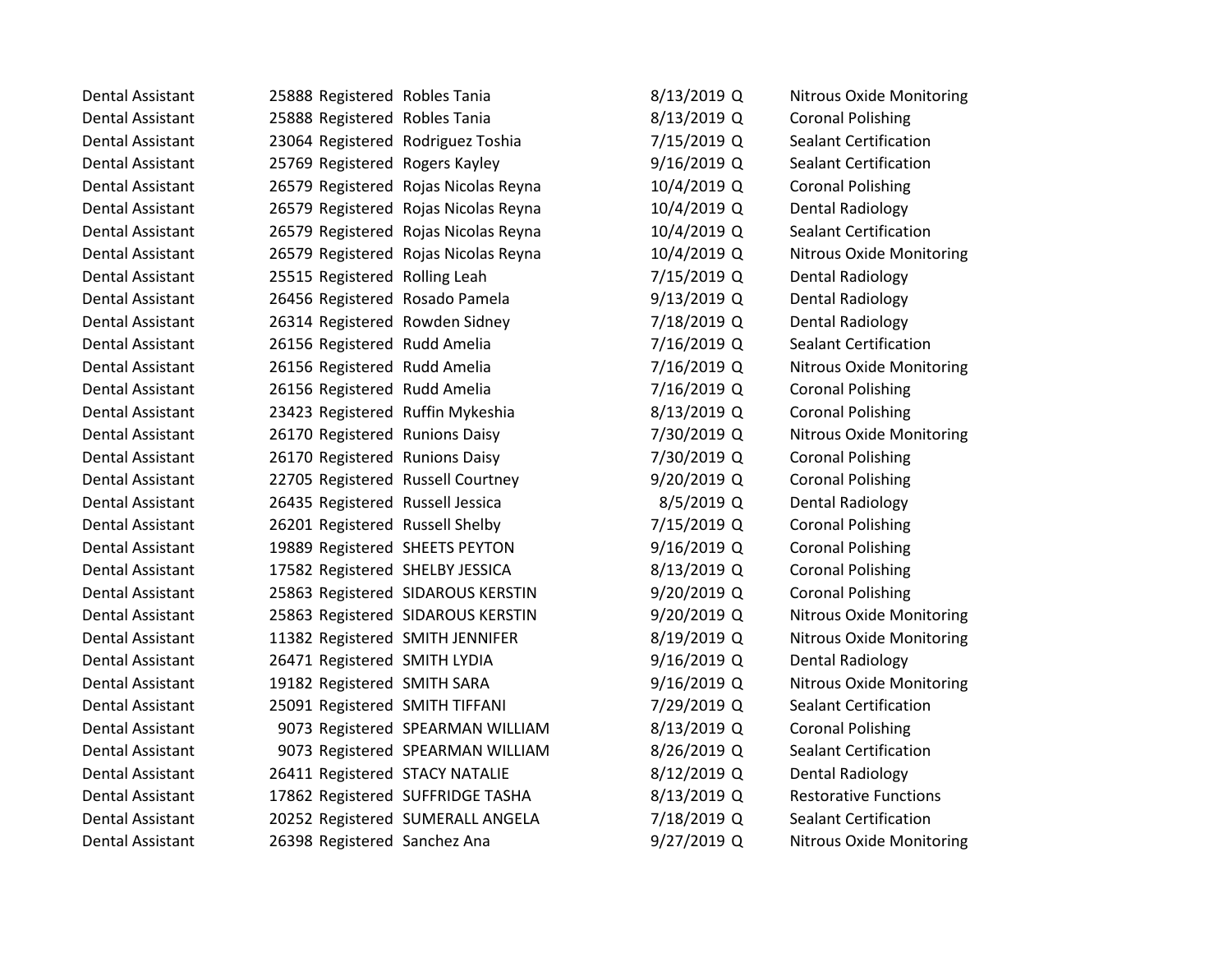| Dental Assistant        | 26398 Registered Sanchez Ana     |                                       | 9/27/2019 Q   | <b>Dental Radiology</b>         |
|-------------------------|----------------------------------|---------------------------------------|---------------|---------------------------------|
| <b>Dental Assistant</b> | 23170 Registered Sasse Caroline  |                                       | 8/16/2019 Q   | <b>Sealant Certification</b>    |
| Dental Assistant        | 26346 Registered Saylor Krista   |                                       | 7/19/2019 Q   | Dental Radiology                |
| Dental Assistant        |                                  | 26029 Registered Scarbrough Maggie    | 7/16/2019 Q   | <b>Nitrous Oxide Monitoring</b> |
| <b>Dental Assistant</b> |                                  | 26029 Registered Scarbrough Maggie    | 7/16/2019 Q   | <b>Dental Radiology</b>         |
| <b>Dental Assistant</b> |                                  | 26029 Registered Scarbrough Maggie    | 7/16/2019 Q   | <b>Coronal Polishing</b>        |
| Dental Assistant        | 24774 Registered Schmidt Jocelyn |                                       | 8/26/2019 Q   | <b>Sealant Certification</b>    |
| <b>Dental Assistant</b> |                                  | 26255 Registered Schultze Jennifer    | 7/29/2019 Q   | <b>Coronal Polishing</b>        |
| Dental Assistant        |                                  | 26255 Registered Schultze Jennifer    | 7/29/2019 Q   | <b>Nitrous Oxide Monitoring</b> |
| Dental Assistant        | 26231 Registered Sears Michelle  |                                       | 8/23/2019 Q   | <b>Coronal Polishing</b>        |
| Dental Assistant        | 26287 Registered Seate Brett     |                                       | 8/19/2019 Q   | <b>Coronal Polishing</b>        |
| <b>Dental Assistant</b> | 26707 Registered Sells Brett     |                                       | 9/16/2019 Q   | <b>Dental Radiology</b>         |
| Dental Assistant        | 26406 Registered Sengpiel Stevi  |                                       | 8/30/2019 Q   | Dental Radiology                |
| <b>Dental Assistant</b> |                                  | 26414 Registered Shackelford Jessica  | 7/29/2019 Q   | <b>Dental Radiology</b>         |
| <b>Dental Assistant</b> | 25995 Registered Shanks Malinda  |                                       | 7/16/2019 Q   | <b>Nitrous Oxide Monitoring</b> |
| Dental Assistant        | 25995 Registered Shanks Malinda  |                                       | 7/16/2019 Q   | <b>Coronal Polishing</b>        |
| <b>Dental Assistant</b> | 25995 Registered Shanks Malinda  |                                       | 7/16/2019 Q   | <b>Dental Radiology</b>         |
| <b>Dental Assistant</b> | 26184 Registered Shaw shaunta    |                                       | 8/26/2019 Q   | <b>Dental Radiology</b>         |
| <b>Dental Assistant</b> | 26699 Registered Shell Charles   |                                       | $9/16/2019$ Q | <b>Dental Radiology</b>         |
| Dental Assistant        | 25724 Registered Shelton Cassie  |                                       | 9/23/2019 Q   | <b>Dental Radiology</b>         |
| <b>Dental Assistant</b> | 25948 Registered Shelton Kayla   |                                       | 8/26/2019 Q   | Dental Radiology                |
| <b>Dental Assistant</b> | 25948 Registered Shelton Kayla   |                                       | 9/20/2019 Q   | Nitrous Oxide Monitoring        |
| Dental Assistant        |                                  | 23629 Registered Shepherd Lyndsie     | 7/18/2019 Q   | <b>Sealant Certification</b>    |
| Dental Assistant        | 26690 Registered Shields Chelsea |                                       | 9/20/2019 Q   | <b>Dental Radiology</b>         |
| Dental Assistant        |                                  | 25072 Registered Shoebottom Christine | 9/16/2019 Q   | <b>Coronal Polishing</b>        |
| Dental Assistant        | 24021 Registered Shutes Kalisa   |                                       | 8/12/2019 Q   | <b>Dental Radiology</b>         |
| Dental Assistant        |                                  | 26038 Registered Simmons Shatoriah    | 8/19/2019 Q   | <b>Coronal Polishing</b>        |
| <b>Dental Assistant</b> |                                  | 26038 Registered Simmons Shatoriah    | 8/19/2019 Q   | <b>Nitrous Oxide Monitoring</b> |
| Dental Assistant        |                                  | 26038 Registered Simmons Shatoriah    | 8/30/2019 Q   | <b>Sealant Certification</b>    |
| Dental Assistant        | 26478 Registered Simon Saphire   |                                       | $9/27/2019$ Q | <b>Dental Radiology</b>         |
| Dental Assistant        | 26478 Registered Simon Saphire   |                                       | 9/27/2019 Q   | <b>Nitrous Oxide Monitoring</b> |
| <b>Dental Assistant</b> |                                  | 26563 Registered Simpson Gabrielle    | $9/13/2019$ Q | <b>Dental Radiology</b>         |
| <b>Dental Assistant</b> | 26708 Registered Singer Alexis   |                                       | 9/30/2019 Q   | <b>Dental Radiology</b>         |
| Dental Assistant        | 26048 Registered Sinojiya Shrina |                                       | 9/13/2019 Q   | Dental Radiology                |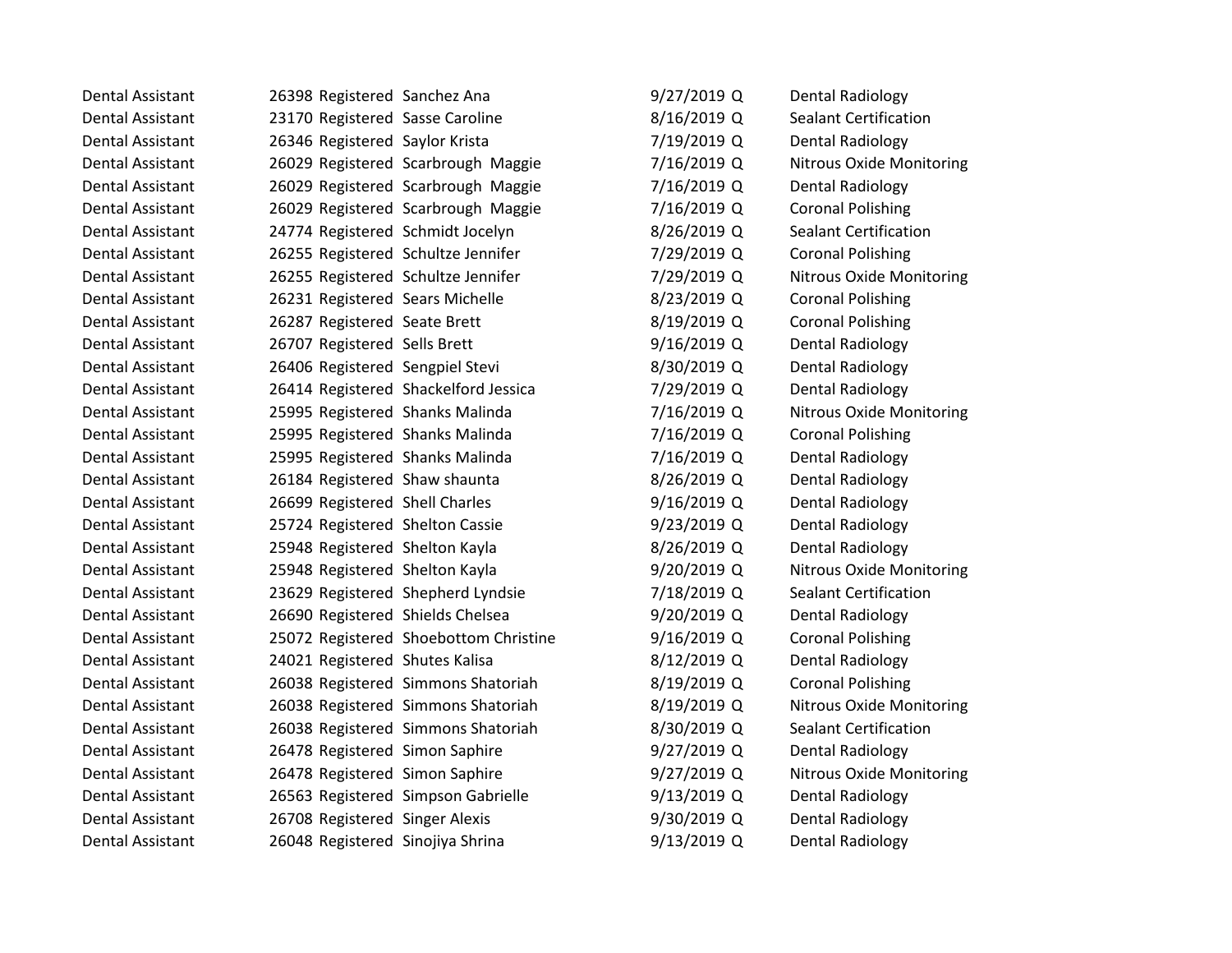| Dental Assistant        | 26542 Registered Sloan Macie      | 8/23/2019 Q   | <b>Dental Radiology</b>         |
|-------------------------|-----------------------------------|---------------|---------------------------------|
| Dental Assistant        | 25997 Registered Slover Sharon    | 7/16/2019 Q   | <b>Nitrous Oxide Monitoring</b> |
| <b>Dental Assistant</b> | 25997 Registered Slover Sharon    | 7/16/2019 Q   | <b>Coronal Polishing</b>        |
| <b>Dental Assistant</b> | 26514 Registered Smith Jaida      | 8/23/2019 Q   | <b>Dental Radiology</b>         |
| Dental Assistant        | 26467 Registered Smith Jenny      | 8/12/2019 Q   | Dental Radiology                |
| <b>Dental Assistant</b> | 25799 Registered Smith Kelley     | 9/16/2019 Q   | <b>Coronal Polishing</b>        |
| <b>Dental Assistant</b> | 24483 Registered Smith Sigourney  | 8/12/2019 Q   | <b>Coronal Polishing</b>        |
| <b>Dental Assistant</b> | 22769 Registered Smith Stephanie  | 7/15/2019 Q   | <b>Sealant Certification</b>    |
| <b>Dental Assistant</b> | 26469 Registered Smith Zephyr     | 8/12/2019 Q   | <b>Coronal Polishing</b>        |
| <b>Dental Assistant</b> | 26469 Registered Smith Zephyr     | 8/12/2019 Q   | <b>Dental Radiology</b>         |
| Dental Assistant        | 26469 Registered Smith Zephyr     | 8/12/2019 Q   | <b>Nitrous Oxide Monitoring</b> |
| <b>Dental Assistant</b> | 25853 Registered Snapp Tristen    | 8/19/2019 Q   | <b>Coronal Polishing</b>        |
| <b>Dental Assistant</b> | 25853 Registered Snapp Tristen    | 7/26/2019 Q   | <b>Nitrous Oxide Monitoring</b> |
| Dental Assistant        | 26473 Registered Sosa Angelica    | 8/12/2019 Q   | <b>Nitrous Oxide Monitoring</b> |
| <b>Dental Assistant</b> | 26473 Registered Sosa Angelica    | 9/16/2019 Q   | <b>Coronal Polishing</b>        |
| Dental Assistant        | 26473 Registered Sosa Angelica    | 8/12/2019 Q   | <b>Dental Radiology</b>         |
| <b>Dental Assistant</b> | 21804 Registered Spears Cailah    | 8/5/2019 Q    | <b>Sealant Certification</b>    |
| <b>Dental Assistant</b> | 25054 Registered Speck Taylor     | 8/28/2019 Q   | <b>Sealant Certification</b>    |
| <b>Dental Assistant</b> | 26291 Registered Stafford Emily   | 7/12/2019 Q   | <b>Dental Radiology</b>         |
| <b>Dental Assistant</b> | 26276 Registered Stamm Emily      | 8/19/2019 Q   | <b>Coronal Polishing</b>        |
| <b>Dental Assistant</b> | 26642 Registered Stanford Stacie  | 9/23/2019 Q   | <b>Dental Radiology</b>         |
| <b>Dental Assistant</b> | 26015 Registered Stemke Amber     | 8/12/2019 Q   | <b>Coronal Polishing</b>        |
| <b>Dental Assistant</b> | 26665 Registered Stephens Kacey   | 9/16/2019 Q   | <b>Nitrous Oxide Monitoring</b> |
| <b>Dental Assistant</b> | 26665 Registered Stephens Kacey   | $9/16/2019$ Q | <b>Dental Radiology</b>         |
| Dental Assistant        | 26061 Registered Sterling DeAndra | 8/5/2019 Q    | <b>Coronal Polishing</b>        |
| <b>Dental Assistant</b> | 25299 Registered Stevens Crystal  | 9/16/2019 Q   | <b>Nitrous Oxide Monitoring</b> |
| Dental Assistant        | 25468 Registered Stevens Kelsey   | 9/16/2019 Q   | <b>Coronal Polishing</b>        |
| <b>Dental Assistant</b> | 25468 Registered Stevens Kelsey   | 7/26/2019 Q   | <b>Dental Radiology</b>         |
| <b>Dental Assistant</b> | 25468 Registered Stevens Kelsey   | 8/19/2019 Q   | <b>Nitrous Oxide Monitoring</b> |
| Dental Assistant        | 23682 Registered Stewart Madison  | 7/15/2019 Q   | <b>Coronal Polishing</b>        |
| <b>Dental Assistant</b> | 26211 Registered Stewart Summer   | 7/30/2019 Q   | <b>Coronal Polishing</b>        |
| <b>Dental Assistant</b> | 26211 Registered Stewart Summer   | 7/30/2019 Q   | <b>Nitrous Oxide Monitoring</b> |
| <b>Dental Assistant</b> | 25292 Registered Stilwell Aileen  | 8/30/2019 Q   | <b>Dental Radiology</b>         |
| Dental Assistant        | 26499 Registered Stone Kyleigh    | 8/16/2019 Q   | <b>Sealant Certification</b>    |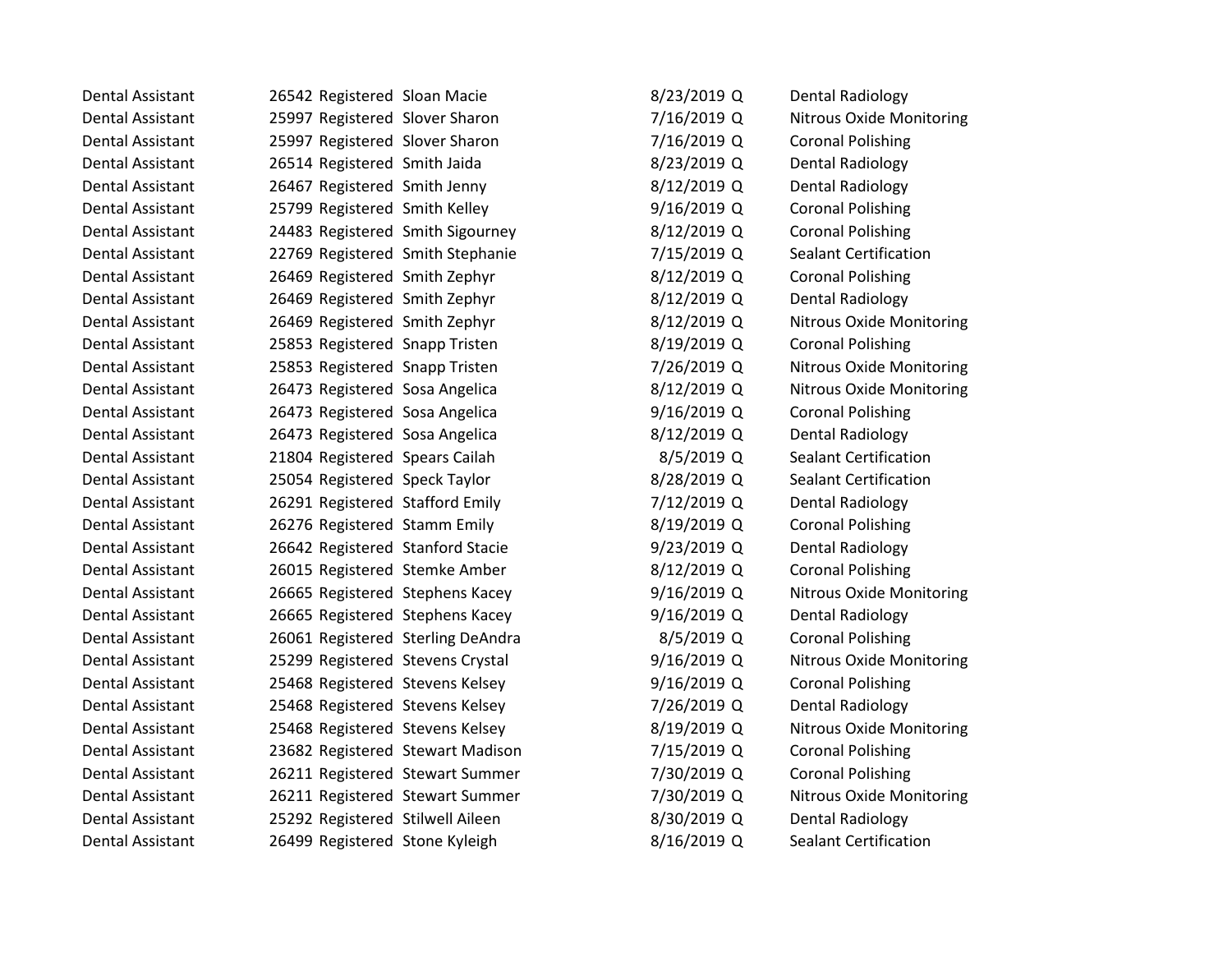| Dental Assistant        | 26499 Registered Stone Kyleigh      | 8/16/2019 Q   | <b>Nitrous Oxide Monitoring</b> |
|-------------------------|-------------------------------------|---------------|---------------------------------|
| <b>Dental Assistant</b> | 26499 Registered Stone Kyleigh      | 8/16/2019 Q   | <b>Coronal Polishing</b>        |
| <b>Dental Assistant</b> | 26499 Registered Stone Kyleigh      | 8/16/2019 Q   | <b>Dental Radiology</b>         |
| <b>Dental Assistant</b> | 25933 Registered Strogen Jacqueline | 9/17/2019 Q   | <b>Nitrous Oxide Monitoring</b> |
| <b>Dental Assistant</b> | 25933 Registered Strogen Jacqueline | 9/17/2019 Q   | <b>Coronal Polishing</b>        |
| <b>Dental Assistant</b> | 25933 Registered Strogen Jacqueline | $9/17/2019$ Q | <b>Dental Radiology</b>         |
| Dental Assistant        | 26496 Registered Stubblefield Katie | 9/13/2019 Q   | Dental Radiology                |
| <b>Dental Assistant</b> | 25701 Registered Suazo Luisa        | 7/29/2019 Q   | <b>Dental Radiology</b>         |
| <b>Dental Assistant</b> | 25701 Registered Suazo Luisa        | 7/29/2019 Q   | <b>Nitrous Oxide Monitoring</b> |
| Dental Assistant        | 25701 Registered Suazo Luisa        | 7/29/2019 Q   | <b>Coronal Polishing</b>        |
| <b>Dental Assistant</b> | 26147 Registered Svihra Kailyn      | 7/12/2019 Q   | <b>Dental Radiology</b>         |
| <b>Dental Assistant</b> | 26439 Registered Swafford Sarah     | 9/27/2019 Q   | <b>Coronal Polishing</b>        |
| <b>Dental Assistant</b> | 26439 Registered Swafford Sarah     | 8/19/2019 Q   | Nitrous Oxide Monitoring        |
| Dental Assistant        | 26439 Registered Swafford Sarah     | 8/6/2019 Q    | Dental Radiology                |
| <b>Dental Assistant</b> | 26323 Registered Swift Laura        | 7/12/2019 Q   | <b>Dental Radiology</b>         |
| Dental Assistant        | 26323 Registered Swift Laura        | 7/30/2019 Q   | Nitrous Oxide Monitoring        |
| Dental Assistant        | 25348 Registered TAYLOR ALLISON     | 8/5/2019 Q    | <b>Nitrous Oxide Monitoring</b> |
| <b>Dental Assistant</b> | 11703 Registered THOMAS KELLY       | 8/13/2019 Q   | <b>Restorative Functions</b>    |
| Dental Assistant        | 13549 Registered TILLMAN HEATHER    | 8/16/2019 Q   | <b>Restorative Functions</b>    |
| Dental Assistant        | 25119 Registered TITTLE SARAH       | 10/7/2019 Q   | <b>Coronal Polishing</b>        |
| <b>Dental Assistant</b> | 25119 Registered TITTLE SARAH       | 10/7/2019 Q   | <b>Nitrous Oxide Monitoring</b> |
| <b>Dental Assistant</b> | 25107 Registered TOLLETT BRITNEY    | 9/16/2019 Q   | <b>Nitrous Oxide Monitoring</b> |
| Dental Assistant        | 11432 Registered TOMLIN JENNIFER    | 7/29/2019 Q   | <b>Coronal Polishing</b>        |
| <b>Dental Assistant</b> | 21939 Registered Taliento Valeria   | 7/15/2019 Q   | <b>Sealant Certification</b>    |
| <b>Dental Assistant</b> | 26404 Registered Tanner Madison     | 8/28/2019 Q   | <b>Nitrous Oxide Monitoring</b> |
| Dental Assistant        | 26404 Registered Tanner Madison     | 8/28/2019 Q   | <b>Coronal Polishing</b>        |
| Dental Assistant        | 26404 Registered Tanner Madison     | 7/30/2019 Q   | Dental Radiology                |
| <b>Dental Assistant</b> | 26333 Registered Tate Ashlei        | 7/12/2019 Q   | <b>Dental Radiology</b>         |
| <b>Dental Assistant</b> | 26393 Registered Taylor Kimberly    | 9/27/2019 Q   | Nitrous Oxide Monitoring        |
| Dental Assistant        | 26393 Registered Taylor Kimberly    | 9/27/2019 Q   | <b>Dental Radiology</b>         |
| Dental Assistant        | 26434 Registered Taylor Rylee       | 8/5/2019 Q    | <b>Dental Radiology</b>         |
| <b>Dental Assistant</b> | 26262 Registered Teer Megan         | 7/30/2019 Q   | <b>Nitrous Oxide Monitoring</b> |
| <b>Dental Assistant</b> | 26262 Registered Teer Megan         | 7/30/2019 Q   | <b>Dental Radiology</b>         |
| <b>Dental Assistant</b> | 20844 Registered Telfare Diamond    | 7/29/2019 Q   | <b>Sealant Certification</b>    |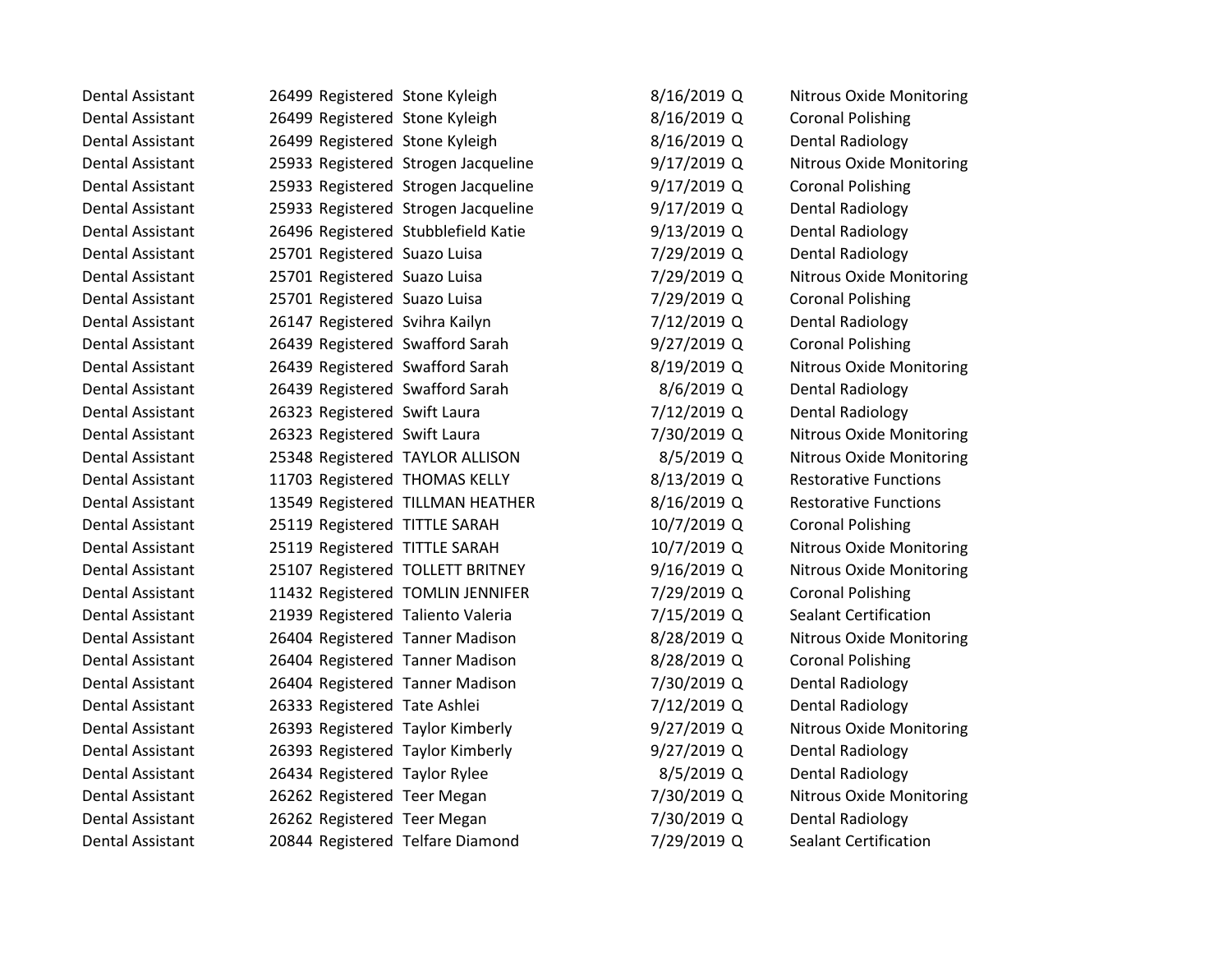| Dental Assistant        | 26632 Registered Thomas Christian  |                                             | 9/20/2019 Q | Dental Radiology                |
|-------------------------|------------------------------------|---------------------------------------------|-------------|---------------------------------|
| <b>Dental Assistant</b> | 26632 Registered Thomas Christian  |                                             | 9/20/2019 Q | <b>Nitrous Oxide Monitoring</b> |
| <b>Dental Assistant</b> | 26016 Registered Thomas Jennifer   |                                             | 8/12/2019 Q | <b>Coronal Polishing</b>        |
| <b>Dental Assistant</b> | 26455 Registered Thomas Sarah      |                                             | 8/12/2019 Q | <b>Nitrous Oxide Monitoring</b> |
| Dental Assistant        | 26455 Registered Thomas Sarah      |                                             | 8/12/2019 Q | <b>Dental Radiology</b>         |
| Dental Assistant        | 26324 Registered Thompson Diarra   |                                             | 7/12/2019 Q | Dental Radiology                |
| Dental Assistant        |                                    | 26673 Registered Thompson Samantha          | 9/17/2019 Q | Dental Radiology                |
| <b>Dental Assistant</b> | 25858 Registered Tidwell Emma      |                                             | 8/19/2019 Q | <b>Coronal Polishing</b>        |
| <b>Dental Assistant</b> | 25858 Registered Tidwell Emma      |                                             | 8/19/2019 Q | <b>Nitrous Oxide Monitoring</b> |
| Dental Assistant        | 26042 Registered Tidwell Kimberly  |                                             | 7/11/2019 Q | <b>Coronal Polishing</b>        |
| <b>Dental Assistant</b> | 26042 Registered Tidwell Kimberly  |                                             | 7/19/2019 Q | Dental Radiology                |
| <b>Dental Assistant</b> | 26566 Registered Tindell Lindsay   |                                             | 9/13/2019 Q | <b>Dental Radiology</b>         |
| <b>Dental Assistant</b> | 26000 Registered Tollett Mattye    |                                             | 8/30/2019 Q | <b>Nitrous Oxide Monitoring</b> |
| <b>Dental Assistant</b> |                                    | 24980 Registered Tomaszewski Peyton         | 8/13/2019 Q | <b>Coronal Polishing</b>        |
| Dental Assistant        |                                    | 22407 Registered Tompkins Cheyenne          | 8/13/2019 Q | <b>Restorative Functions</b>    |
| <b>Dental Assistant</b> | 26143 Registered Torner Leslie     |                                             | 8/12/2019 Q | <b>Sealant Certification</b>    |
| Dental Assistant        |                                    | 24225 Registered Treadway Ashleigh          | 7/30/2019 Q | <b>Sealant Certification</b>    |
| <b>Dental Assistant</b> | 26771 Registered Troxell Bethany   |                                             | 10/4/2019 Q | <b>Dental Radiology</b>         |
| <b>Dental Assistant</b> | 26365 Registered Trussell Terra    |                                             | 7/29/2019 Q | <b>Coronal Polishing</b>        |
| Dental Assistant        | 26365 Registered Trussell Terra    |                                             | 8/26/2019 Q | <b>Dental Radiology</b>         |
| <b>Dental Assistant</b> | 26365 Registered Trussell Terra    |                                             | 8/19/2019 Q | <b>Nitrous Oxide Monitoring</b> |
| <b>Dental Assistant</b> | 26636 Registered Tuck Abigail      |                                             | 9/20/2019 Q | <b>Dental Radiology</b>         |
| <b>Dental Assistant</b> | 26036 Registered Turner April      |                                             | 7/19/2019 Q | Dental Radiology                |
| <b>Dental Assistant</b> | 25849 Registered Turner Hannah     |                                             | 7/15/2019 Q | <b>Coronal Polishing</b>        |
| Dental Assistant        | 26588 Registered Turner Te'Quila   |                                             | 8/28/2019 Q | <b>Dental Radiology</b>         |
| <b>Dental Assistant</b> | 26658 Registered Tyler Temeris     |                                             | 9/16/2019 Q | <b>Dental Radiology</b>         |
| Dental Assistant        |                                    | 14304 Registered VALENTINE-THOMPSON JESSICA | 8/13/2019 Q | <b>Restorative Functions</b>    |
| <b>Dental Assistant</b> |                                    | 20525 Registered VANDIVER KRISTIN           | 8/6/2019 Q  | <b>Nitrous Oxide Monitoring</b> |
| <b>Dental Assistant</b> |                                    | 20525 Registered VANDIVER KRISTIN           | 8/6/2019 Q  | <b>Dental Radiology</b>         |
| <b>Dental Assistant</b> |                                    | 20660 Registered VAUGHN TIESCHA             | 7/15/2019 Q | <b>Sealant Certification</b>    |
| <b>Dental Assistant</b> | 14671 Registered VELEZ JESSICA     |                                             | 8/16/2019 Q | <b>Restorative Functions</b>    |
| Dental Assistant        | 26382 Registered Valdez Anastacea  |                                             | 9/23/2019 Q | <b>Dental Radiology</b>         |
| <b>Dental Assistant</b> | 21920 Registered Valentine Caitlin |                                             | 8/5/2019 Q  | <b>Nitrous Oxide Monitoring</b> |
| <b>Dental Assistant</b> | 26730 Registered Vanbuskirk Josie  |                                             | 9/27/2019 Q | Dental Radiology                |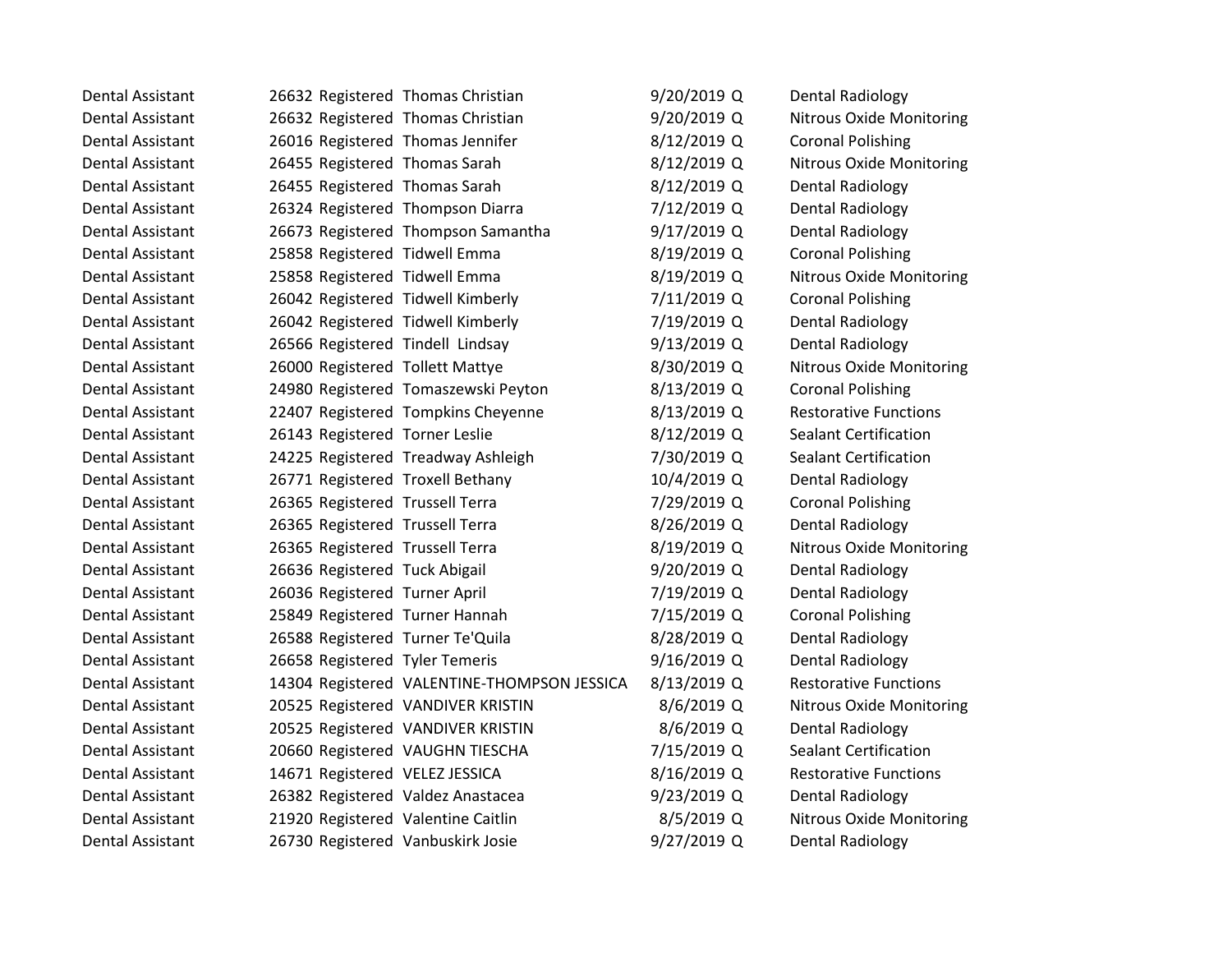| Dental Assistant        | 25735 Registered Vance Chelslyn   |                                          | 7/15/2019 Q | <b>Dental Radiology</b>         |
|-------------------------|-----------------------------------|------------------------------------------|-------------|---------------------------------|
| <b>Dental Assistant</b> | 26449 Registered Varallo Kim      |                                          | 8/5/2019 Q  | <b>Dental Radiology</b>         |
| Dental Assistant        | 26475 Registered Vaughn Ginger    |                                          | 9/16/2019 Q | <b>Coronal Polishing</b>        |
| <b>Dental Assistant</b> | 26475 Registered Vaughn Ginger    |                                          | 8/12/2019 Q | <b>Dental Radiology</b>         |
| <b>Dental Assistant</b> | 24695 Registered Vaught Hannah    |                                          | 9/16/2019 Q | <b>Coronal Polishing</b>        |
| <b>Dental Assistant</b> | 25857 Registered Vazquez Yadira   |                                          | 8/12/2019 Q | Nitrous Oxide Monitoring        |
| <b>Dental Assistant</b> | 25857 Registered Vazquez Yadira   |                                          | 8/19/2019 Q | <b>Coronal Polishing</b>        |
| <b>Dental Assistant</b> | 26512 Registered Velazquez Amara  |                                          | 9/20/2019 Q | <b>Dental Radiology</b>         |
| <b>Dental Assistant</b> | 26057 Registered Velez Eunice     |                                          | 7/30/2019 Q | Nitrous Oxide Monitoring        |
| Dental Assistant        | 26057 Registered Velez Eunice     |                                          | 8/30/2019 Q | <b>Sealant Certification</b>    |
| <b>Dental Assistant</b> | 26057 Registered Velez Eunice     |                                          | 7/30/2019 Q | <b>Coronal Polishing</b>        |
| <b>Dental Assistant</b> | 26178 Registered Ventura Emily    |                                          | 7/29/2019 Q | Nitrous Oxide Monitoring        |
| Dental Assistant        | 26178 Registered Ventura Emily    |                                          | 7/29/2019 Q | <b>Coronal Polishing</b>        |
| <b>Dental Assistant</b> | 26770 Registered Venuk Cassandra  |                                          | 10/4/2019 Q | <b>Dental Radiology</b>         |
| <b>Dental Assistant</b> |                                   | 24541 Registered Villano Guerrero Eloisa | 9/20/2019 Q | Dental Radiology                |
| Dental Assistant        |                                   | 24541 Registered Villano Guerrero Eloisa | 9/20/2019 Q | <b>Coronal Polishing</b>        |
| <b>Dental Assistant</b> |                                   | 12068 Registered WALTERS JESSICA         | 8/13/2019 Q | <b>Restorative Functions</b>    |
| <b>Dental Assistant</b> | 9292 Registered WALTERS KELLY     |                                          | 8/5/2019 Q  | <b>Nitrous Oxide Monitoring</b> |
| <b>Dental Assistant</b> | 25365 Registered WELSH AVERY      |                                          | 7/15/2019 Q | <b>Dental Radiology</b>         |
| Dental Assistant        |                                   | 15902 Registered WHEELEY CRISTINA        | 8/5/2019 Q  | Nitrous Oxide Monitoring        |
| <b>Dental Assistant</b> |                                   | 9750 Registered WILLIAMS CARRIE          | 7/15/2019 Q | <b>Sealant Certification</b>    |
| <b>Dental Assistant</b> | 26760 Registered WIX COURTNEY     |                                          | 10/4/2019 Q | <b>Dental Radiology</b>         |
| Dental Assistant        | 23975 Registered Wade Eryka       |                                          | 8/5/2019 Q  | <b>Coronal Polishing</b>        |
| <b>Dental Assistant</b> | 25394 Registered Walker Hannah    |                                          | 7/29/2019 Q | <b>Nitrous Oxide Monitoring</b> |
| <b>Dental Assistant</b> | 20022 Registered Walker Tabitha   |                                          | 10/4/2019 Q | <b>Sealant Certification</b>    |
| Dental Assistant        | 21962 Registered Wall Taylor      |                                          | 8/19/2019 Q | <b>Coronal Polishing</b>        |
| Dental Assistant        | 26672 Registered Wallace Ashley   |                                          | 9/16/2019 Q | <b>Dental Radiology</b>         |
| <b>Dental Assistant</b> | 23898 Registered Wallace Kathryne |                                          | 7/26/2019 Q | <b>Nitrous Oxide Monitoring</b> |
| Dental Assistant        | 25521 Registered Walley Jennifer  |                                          | 8/20/2019 Q | Dental Radiology                |
| Dental Assistant        | 22098 Registered Ward Shakerian   |                                          | 8/13/2019 Q | <b>Coronal Polishing</b>        |
| <b>Dental Assistant</b> | 26641 Registered Watson Maria     |                                          | 9/16/2019 Q | <b>Dental Radiology</b>         |
| <b>Dental Assistant</b> | 26527 Registered Watson Marilyn   |                                          | 9/16/2019 Q | <b>Dental Radiology</b>         |
| <b>Dental Assistant</b> | 26767 Registered Wayland Shyann   |                                          | 10/4/2019 Q | <b>Dental Radiology</b>         |
| Dental Assistant        | 24345 Registered Weaver Megan     |                                          | 8/5/2019 Q  | <b>Coronal Polishing</b>        |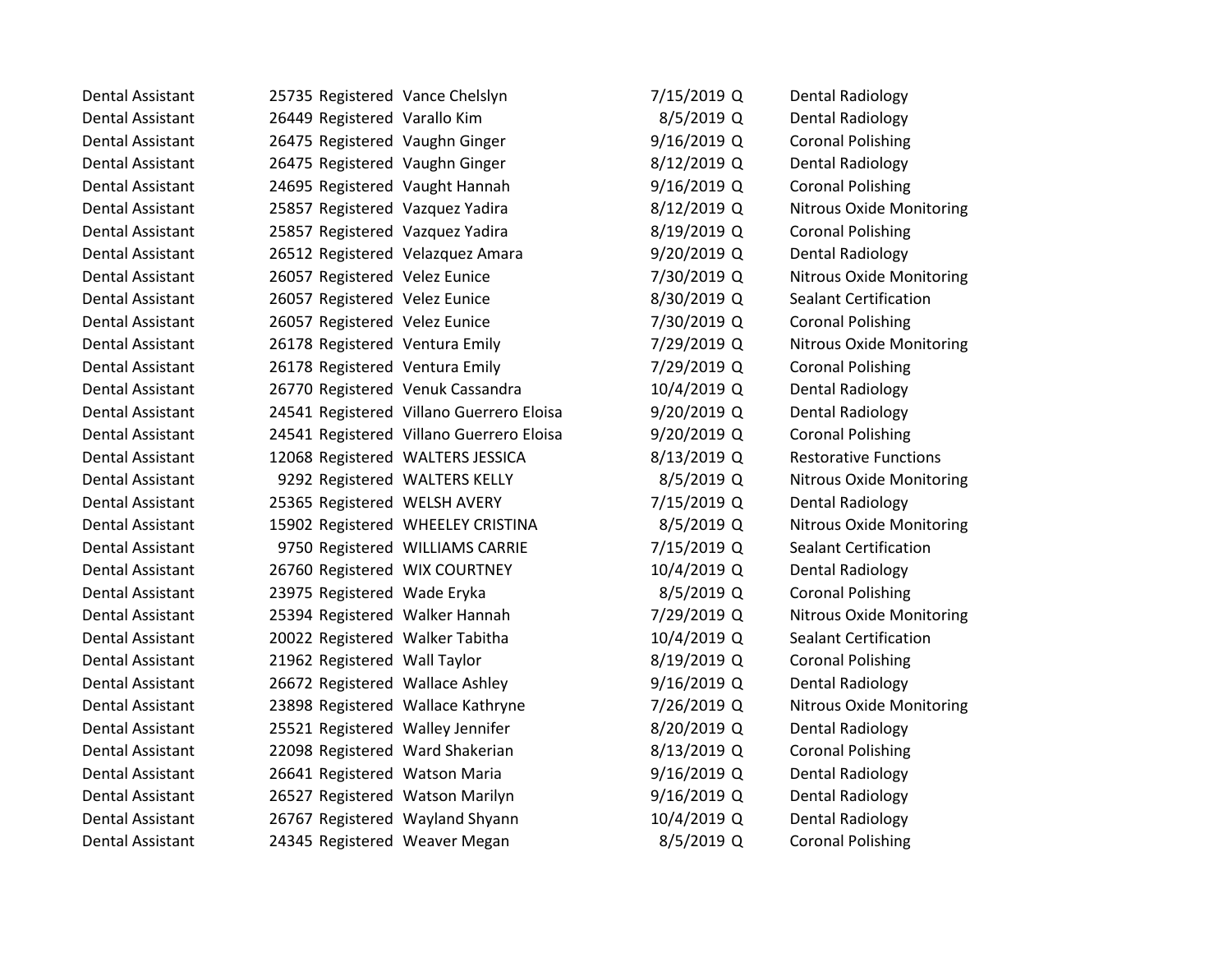| Dental Assistant        | 26725 Registered Webb Cynthia        | 9/20/2019 Q | Dental Radiology                |
|-------------------------|--------------------------------------|-------------|---------------------------------|
| <b>Dental Assistant</b> | 26466 Registered Weeks Kimberlon     | 9/16/2019 Q | <b>Coronal Polishing</b>        |
| Dental Assistant        | 26181 Registered Wells Lacy          | 7/16/2019 Q | <b>Coronal Polishing</b>        |
| <b>Dental Assistant</b> | 26181 Registered Wells Lacy          | 7/16/2019 Q | <b>Nitrous Oxide Monitoring</b> |
| <b>Dental Assistant</b> | 26181 Registered Wells Lacy          | 7/29/2019 Q | <b>Sealant Certification</b>    |
| <b>Dental Assistant</b> | 26383 Registered Westbrook Blair     | 8/12/2019 Q | <b>Dental Radiology</b>         |
| Dental Assistant        | 26383 Registered Westbrook Blair     | 8/12/2019 Q | <b>Nitrous Oxide Monitoring</b> |
| <b>Dental Assistant</b> | 21053 Registered Wheeler Katelyn     | 7/15/2019 Q | <b>Nitrous Oxide Monitoring</b> |
| <b>Dental Assistant</b> | 24526 Registered Wheeler Kristie     | 10/4/2019 Q | <b>Sealant Certification</b>    |
| Dental Assistant        | 25007 Registered White Lisa          | 7/15/2019 Q | <b>Coronal Polishing</b>        |
| <b>Dental Assistant</b> | 23341 Registered Whitehead Crystal   | 7/18/2019 Q | <b>Sealant Certification</b>    |
| <b>Dental Assistant</b> | 26670 Registered Whitman Haylie      | 9/17/2019 Q | <b>Dental Radiology</b>         |
| Dental Assistant        | 26775 Registered Williams Whitley    | 10/4/2019 Q | <b>Dental Radiology</b>         |
| <b>Dental Assistant</b> | 26174 Registered Wills Macy          | 7/29/2019 Q | <b>Coronal Polishing</b>        |
| <b>Dental Assistant</b> | 26174 Registered Wills Macy          | 7/29/2019 Q | <b>Nitrous Oxide Monitoring</b> |
| Dental Assistant        | 26713 Registered Wilson Angel        | 9/20/2019 Q | <b>Dental Radiology</b>         |
| <b>Dental Assistant</b> | 26095 Registered Wilson Hannah       | 8/12/2019 Q | <b>Dental Radiology</b>         |
| <b>Dental Assistant</b> | 19239 Registered Wilson Kaitlin      | 8/13/2019 Q | <b>Restorative Functions</b>    |
| <b>Dental Assistant</b> | 26237 Registered Winter Leandra      | 7/15/2019 Q | <b>Nitrous Oxide Monitoring</b> |
| Dental Assistant        | 26639 Registered Woolfenden Gretchen | 10/4/2019 Q | <b>Nitrous Oxide Monitoring</b> |
| <b>Dental Assistant</b> | 26639 Registered Woolfenden Gretchen | 10/4/2019 Q | <b>Dental Radiology</b>         |
| <b>Dental Assistant</b> | 23301 Registered Wright Donisha      | 8/5/2019 Q  | <b>Coronal Polishing</b>        |
| Dental Assistant        | 26337 Registered YATES KAYLA         | 7/12/2019 Q | <b>Dental Radiology</b>         |
| <b>Dental Assistant</b> | 26368 Registered Young Jaylan        | 7/12/2019 Q | <b>Dental Radiology</b>         |
| <b>Dental Assistant</b> | 23956 Registered Young Quinneil      | 7/30/2019 Q | <b>Coronal Polishing</b>        |
| <b>Dental Assistant</b> | 23956 Registered Young Quinneil      | 7/30/2019 Q | <b>Sealant Certification</b>    |
| Dental Assistant        | 26403 Registered Young Samantha      | 8/2/2019 Q  | Nitrous Oxide Monitoring        |
| <b>Dental Assistant</b> | 26403 Registered Young Samantha      | 8/2/2019 Q  | <b>Dental Radiology</b>         |
| Dental Assistant        | 23152 Registered Younis Amber        | 9/16/2019 Q | Nitrous Oxide Monitoring        |
| <b>Dental Assistant</b> | 26676 Registered Yount Chloe         | 9/17/2019 Q | <b>Dental Radiology</b>         |
| <b>Dental Assistant</b> | 19559 Registered ZAVALA RAFAEL       | 8/19/2019 Q | <b>Nitrous Oxide Monitoring</b> |
| <b>Dental Assistant</b> | 25980 Registered Zaitz Pamela        | 7/16/2019 Q | Nitrous Oxide Monitoring        |
| <b>Dental Assistant</b> | 25980 Registered Zaitz Pamela        | 7/16/2019 Q | <b>Coronal Polishing</b>        |
| Dental Assistant        | 26226 Registered brooks chyna        | 8/23/2019 Q | <b>Nitrous Oxide Monitoring</b> |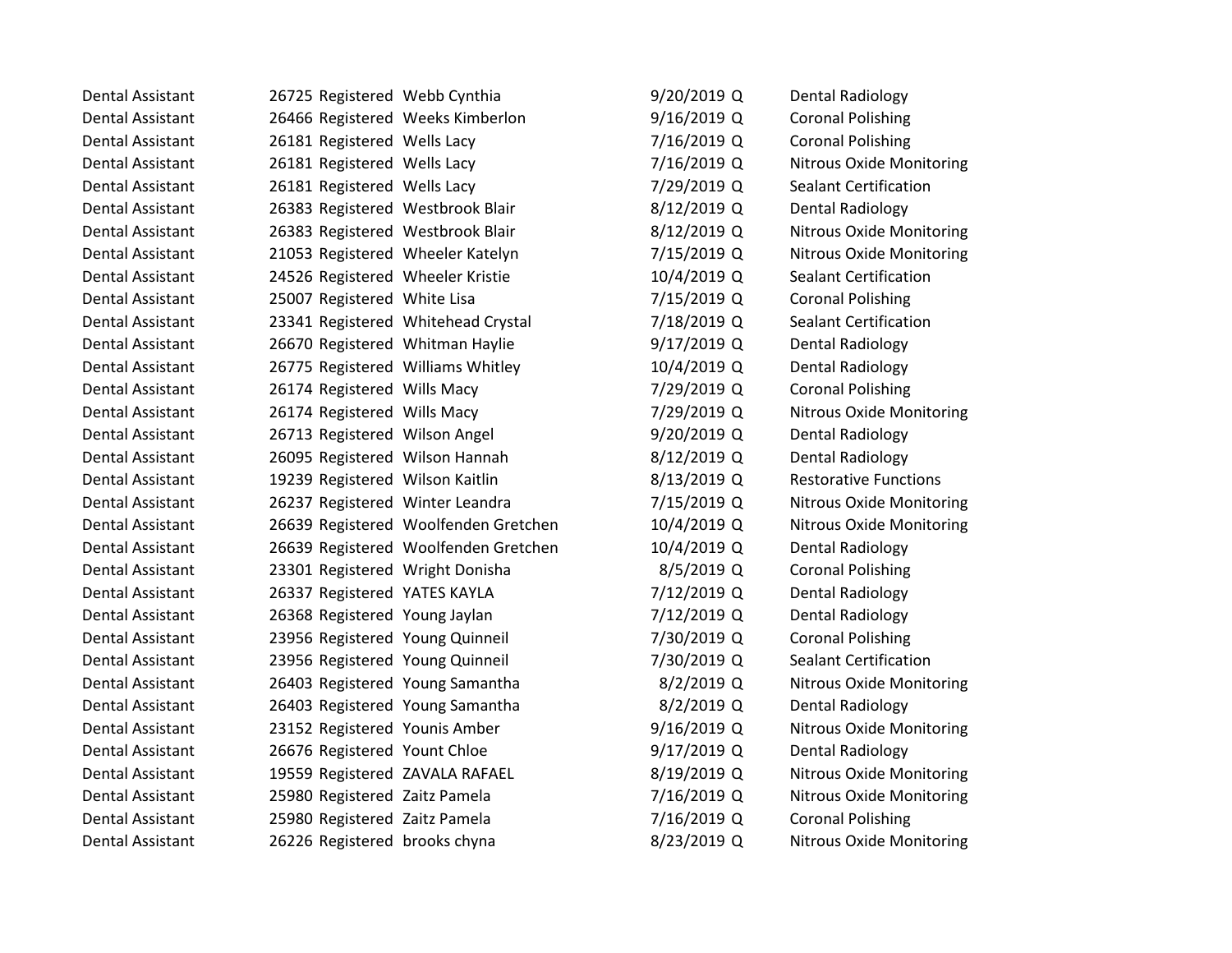| Dental Assistant | 26177 Registered lyles Britney   | 7/30/2019 Q   | <b>Nitrous Oxide Monitoring</b> |
|------------------|----------------------------------|---------------|---------------------------------|
| Dental Assistant | 26177 Registered lyles Britney   | $9/20/2019$ Q | <b>Sealant Certification</b>    |
| Dental Assistant | 26177 Registered lyles Britney   | 7/30/2019 Q   | <b>Coronal Polishing</b>        |
| Dental Assistant | 26723 Registered moore mackenzie | $9/20/2019$ Q | Dental Radiology                |
| Dental Assistant | 26195 Registered young victoria  | 7/30/2019 Q   | Nitrous Oxide Monitoring        |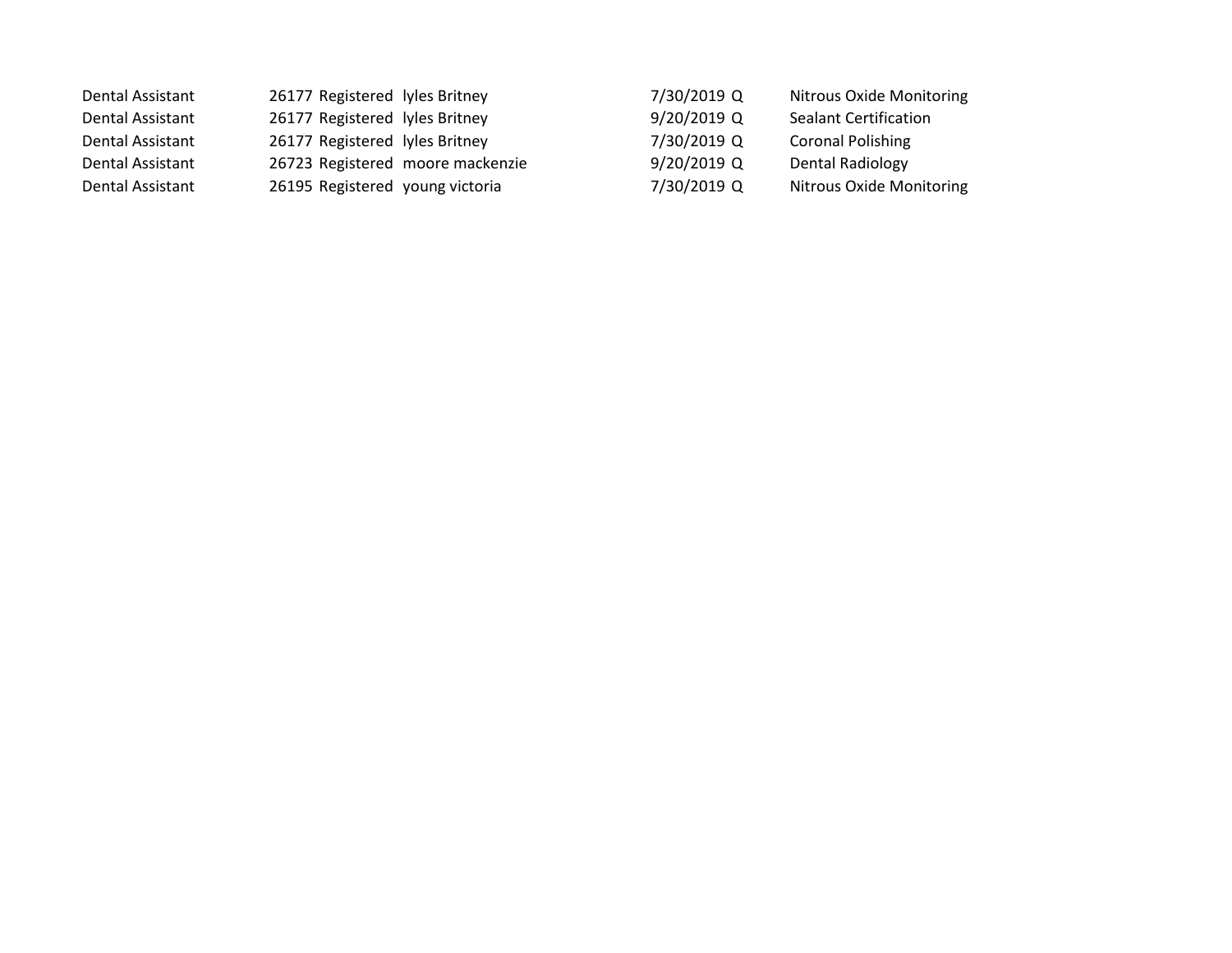| Board Status Change Detailed Listing Report |           | July 8, 2019 - October 7, 2019 |                               |               |             |                                  |                    |           |           |                      |
|---------------------------------------------|-----------|--------------------------------|-------------------------------|---------------|-------------|----------------------------------|--------------------|-----------|-----------|----------------------|
|                                             |           | License                        |                               |               |             |                                  |                    |           |           |                      |
|                                             |           | <b>Status</b>                  |                               | Previous      |             |                                  |                    |           | License   | Rank                 |
|                                             |           | Effective                      |                               | License       | License     |                                  |                    |           | Expiry    | Effective            |
| Profession                                  |           | Rank Date                      | <b>Current License Status</b> | <b>Status</b> | Number Name |                                  | City               | State     | Date      | Date                 |
| Dentist                                     | <b>DS</b> | 8/7/2019 Expired               |                               | Licensed      |             | 10583 Carraway Matthew Daniel Dr | Laredo             | <b>TX</b> | 5/31/2019 | 6/23/2017            |
| Dentist                                     | <b>DS</b> | 9/7/2019 Expired               |                               | Licensed      |             | 9221 Christie Todd Edward        | Merritt Island     | FL.       |           | 6/30/2019 11/18/2010 |
| Dentist                                     | <b>DS</b> | 8/7/2019 Expired               |                               | Licensed      |             | 10427 Cole Thomas Adam           | Athens             | AL        | 5/31/2019 | 2/22/2017            |
| Dentist                                     | <b>DS</b> | 9/7/2019 Expired               |                               | Licensed      |             | 9849 Griffin Kent Daniel         | Summerville        | <b>SC</b> | 6/30/2019 | 6/10/2014            |
| Dentist                                     | <b>DS</b> | 9/7/2019 Expired               |                               | Licensed      |             | 10584 Haarmann Brett Andrew      | Hermitage          | <b>TN</b> | 6/30/2019 | 6/30/2017            |
| Dentist                                     | <b>DS</b> | 8/7/2019 Expired               |                               | Licensed      |             | 10030 Mickles Alicia Jamelle     | Gray               | <b>TN</b> | 5/31/2019 | 4/22/2015            |
| Dentist                                     | <b>DS</b> | 8/7/2019 Expired               |                               | Licensed      |             | 7177 Zunitch Daniel              | Chattanooga        | <b>TN</b> | 5/31/2019 | 9/12/1995            |
| Dentist                                     | VL        | 8/7/2019 Expired               |                               | Licensed      |             | 1338 Harty Michael J             | <b>Bartlett</b>    | <b>TN</b> | 5/31/2019 | 8/7/2019             |
| Dental Hygienists DH                        |           | 9/7/2019 Expired               |                               | Licensed      |             | 8247 Beruk Ahlum Nicole          | Houston            | <b>TX</b> | 6/30/2019 | 6/20/2014            |
| Dental Hygienists DH                        |           | 8/7/2019 Expired               |                               | Licensed      |             | 7333 Byrd Christian Kay          | Savannah           | GA        | 5/31/2019 | 5/20/2011            |
| Dental Hygienists DH                        |           | 9/7/2019 Expired               |                               | Licensed      |             | 9078 Davis Heather Lajoy         | Tanner             | AL        | 6/30/2019 | 5/26/2017            |
| Dental Hygienists DH                        |           | 9/7/2019 Expired               |                               | Licensed      |             | 9005 Edwards Ellen Rae           | Wasilla            | AK        | 6/30/2019 | 3/3/2017             |
| Dental Hygienists DH                        |           | 8/7/2019 Expired               |                               | Licensed      |             | 9234 Harris Katie Suzanne        | Cullman            | AL        | 5/31/2019 | 9/29/2017            |
| Dental Hygienists DH                        |           | 9/7/2019 Expired               |                               | Licensed      |             | 7257 Jernigan Leslie Kreza       | Huntersville       | <b>NC</b> | 6/30/2019 | 10/8/2010            |
| Dental Hygienists DH                        |           | 8/7/2019 Expired               |                               | Licensed      |             | 9252 Jex Anh-Thu Nguyen          | Murfreesboro       | TN        |           | 5/31/2019 10/30/2017 |
| Dental Hygienists DH                        |           | 8/7/2019 Expired               |                               | Licensed      |             | 5037 Johnson Margaret A          | Antioch            | TN        |           | 5/31/2019 12/10/1999 |
| Dental Hygienists DH                        |           | 9/7/2019 Expired               |                               | Licensed      |             | 8920 Johnson Nicole Michelle     | <b>Baltimore</b>   | <b>MD</b> |           | 6/30/2019 10/31/2016 |
| Dental Hygienists DH                        |           | 9/7/2019 Expired               |                               | Licensed      |             | 6122 Jost Amanda Michelle        | Springboro         | OH        |           | 6/30/2019 10/26/2005 |
| Dental Hygienists DH                        |           | 8/7/2019 Expired               |                               | Licensed      |             | 5925 Kopsell Jennifer Turner     | Gainesville        | FL.       |           | 5/31/2019 10/27/2004 |
| Dental Hygienists DH                        |           | 9/7/2019 Expired               |                               | Licensed      |             | 9297 Lannan Leanne Christine     | Clarksville        | <b>TN</b> | 6/30/2019 | 2/23/2018            |
| Dental Hygienists DH                        |           | 9/7/2019 Expired               |                               | Licensed      |             | 5952 Mccormick Kimberly Sue      | New Smyrna Beach   | FL.       | 6/30/2019 | 8/3/2005             |
| Dental Hygienists DH                        |           | 9/7/2019 Expired               |                               | Licensed      |             | 4389 Mixon Angela Lee            | Memphis            | <b>TN</b> | 6/30/2019 | 6/19/1996            |
| Dental Hygienists DH                        |           | 8/7/2019 Expired               |                               | Licensed      |             | 7990 Olczak Logan Marie          | Gallatin           | <b>TN</b> | 5/31/2019 | 7/17/2013            |
| Dental Hygienists DH                        |           | 9/7/2019 Expired               |                               | Licensed      |             | 5917 Pewitt Erin Michelle        | <b>Spring Hill</b> | <b>TN</b> | 6/30/2019 | 9/17/2004            |
| Dental Hygienists DH                        |           | 9/7/2019 Expired               |                               | Licensed      |             | 8365 Phillips-Moreno Dawn Lynne  | Cypress            | <b>TX</b> | 6/30/2019 | 2/12/2015            |
| Dental Hygienists DH                        |           | 8/7/2019 Expired               |                               | Licensed      |             | 8756 Rarig Rachael Blair         | Lascassas          | <b>TN</b> | 5/31/2019 | 6/24/2016            |
| Dental Hygienists DH                        |           | 8/7/2019 Expired               |                               | Licensed      |             | 9003 Siebka Crystal Kay          | Corsica            | PA        | 5/31/2019 | 2/16/2017            |
| Dental Hygienists DH                        |           | 9/7/2019 Expired               |                               | Licensed      |             | 2183 Slater Sherry H             | Kingsport          | <b>TN</b> | 6/30/2019 | 7/8/1980             |
| Dental Hygienists DH                        |           | 9/7/2019 Expired               |                               | Licensed      |             | 3035 Solomon Susan B             | Goodlettsville     | <b>TN</b> | 6/30/2019 | 8/6/1986             |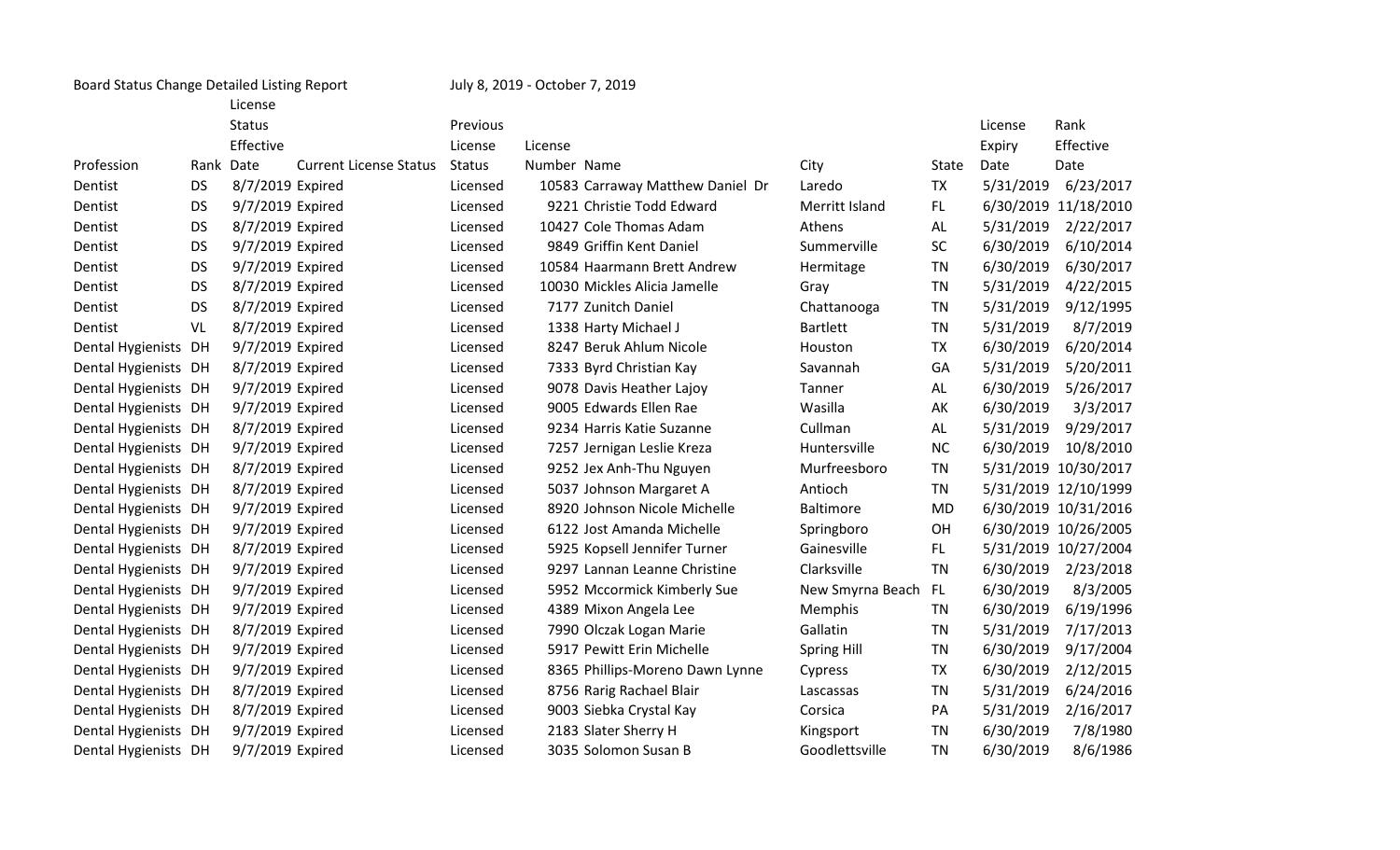| Dental Hygienists DH           | 9/7/2019 Expired | Licensed   | 9239 Squier Amy Jacy              | Nashville            | TN        |           | 6/30/2019 10/23/2017 |
|--------------------------------|------------------|------------|-----------------------------------|----------------------|-----------|-----------|----------------------|
| Dental Hygienists DH           | 8/7/2019 Expired | Licensed   | 8810 Vest Mandy Elizabeth         | Southaven            | <b>MS</b> | 5/31/2019 | 8/29/2016            |
| Dental Hygienists DH           | 8/7/2019 Expired | Licensed   | 7929 Williams Stephanie Dawn      | Clarkrange           | TN        | 5/31/2019 | 6/7/2013             |
| Dental Hygienists DH           | 9/7/2019 Expired | Licensed   | 8099 Worlow Brittney Ann          | <b>Midwest City</b>  | OK        | 6/30/2019 | 2/6/2014             |
| Dental Assistants<br>DA        | 9/7/2019 Expired | Registered | 21988 Adams June Elaine           | Fairfield            | IL.       | 6/30/2019 | 7/18/2016            |
| <b>Dental Assistants</b><br>DA | 8/7/2019 Expired | Registered | 22337 Adams Tasha Renee           | Memphis              | <b>TN</b> | 5/31/2019 | 8/29/2016            |
| Dental Assistants DA           | 8/7/2019 Expired | Registered | 24295 Alhamad Arwa                | Murfreesboro         | TN        | 5/31/2019 | 2/5/2018             |
| Dental Assistants DA           | 8/7/2019 Expired | Registered | 21349 Amphion Mikelyn Kendall     | Lebanon              | TN        | 5/31/2019 | 9/18/2015            |
| Dental Assistants DA           | 8/7/2019 Expired | Registered | 17112 Anderson Carnell            | Memphis              | TN        | 5/31/2019 | 8/7/2017             |
| Dental Assistants DA           | 9/7/2019 Expired | Registered | 23312 Anderson Natoya Linette     | Memphis              | TN        | 6/30/2019 | 5/12/2017            |
| Dental Assistants<br>DA        | 9/7/2019 Expired | Registered | 22205 Anjum Zeeshan               | Hermitage            | <b>TN</b> | 6/30/2019 | 7/17/2017            |
| <b>Dental Assistants</b><br>DA | 8/7/2019 Expired | Registered | 20262 Antrican Kayla June         | Del Rio              | TN        |           | 5/31/2019 11/13/2014 |
| Dental Assistants DA           | 8/7/2019 Expired | Registered | 21419 Arwood Brittany Layne       | Rosedale             | VA        | 5/31/2019 | 3/3/2017             |
| Dental Assistants DA           | 8/7/2019 Expired | Registered | 17262 Attkisson Kerri Larie       | Columbia             | TN        | 5/31/2019 | 5/17/2012            |
| Dental Assistants DA           | 9/7/2019 Expired | Registered | 21831 Azarm Shabnam               | Cane Ridge           | <b>TN</b> | 6/30/2019 | 5/12/2017            |
| Dental Assistants DA           | 8/7/2019 Expired | Registered | 22068 Banda Julia                 | Walls                | <b>MS</b> | 5/31/2019 | 7/5/2016             |
| <b>Dental Assistants</b><br>DA | 8/7/2019 Expired | Registered | 24228 Barbee Christin             | Hixson               | <b>TN</b> | 5/31/2019 | 1/11/2018            |
| Dental Assistants<br>DA        | 9/7/2019 Expired | Registered | 24517 Bates Debra Marie           | Benton               | TN.       | 6/30/2019 | 4/23/2018            |
| Dental Assistants<br>DA        | 8/7/2019 Expired | Registered | 4119 Bell Diane P                 | Fayetteville         | TN        | 5/31/2019 | 9/3/1991             |
| Dental Assistants DA           | 9/7/2019 Expired | Registered | 22874 Bilyeu Michelle Ann         | Hendersonville       | <b>TN</b> | 6/30/2019 | 4/3/2017             |
| Dental Assistants DA           | 8/7/2019 Expired | Registered | 21182 Bolton Ashley Elizabeth     | Clinton              | TN        | 5/31/2019 | 9/18/2015            |
| <b>Dental Assistants</b><br>DA | 8/7/2019 Expired | Registered | 21439 Bowers Katrina Lynn         | Fairview             | <b>TN</b> | 5/31/2019 | 10/1/2015            |
| Dental Assistants<br>DA        | 8/7/2019 Expired | Registered | 21790 Bradley Susan N             | Ringgold             | GA        | 5/31/2019 | 4/22/2016            |
| Dental Assistants DA           | 9/7/2019 Expired | Registered | 19628 Briddle Maria Luisa         | <b>New Braunfels</b> | <b>TX</b> | 6/30/2019 | 11/6/2015            |
| <b>Dental Assistants</b><br>DA | 9/7/2019 Expired | Registered | 19343 Brown Andrea Daniele        | Sparta               | TN        | 6/30/2019 | 7/18/2016            |
| Dental Assistants DA           | 9/7/2019 Expired | Registered | 24106 Brunes Amber                | Cornersville         | TN        | 6/30/2019 | 12/4/2017            |
| Dental Assistants<br>DA        | 9/7/2019 Expired | Registered | 19418 Bumgarner Jessica Addison   | Spring Hill          | TN        | 6/30/2019 | 5/1/2015             |
| <b>Dental Assistants</b><br>DA | 9/7/2019 Expired | Registered | 22015 Burnette Candace Alexandria | Antioch              | TN        |           | 6/30/2019 10/31/2016 |
| <b>Dental Assistants</b><br>DA | 8/7/2019 Expired | Registered | 16956 Buttry Chelsie Leann        | Rogersville          | TN        | 5/31/2019 | 2/9/2012             |
| Dental Assistants DA           | 9/7/2019 Expired | Registered | 18179 Campbell Lekiesha Shatoya   | <b>Memphis</b>       | TN        | 6/30/2019 | 3/8/2013             |
| <b>Dental Assistants</b><br>DA | 9/7/2019 Expired | Registered | 15474 Castillo-Cruz Nancy P.      | Hopkinsville         | KY        | 6/30/2019 | 9/23/2010            |
| Dental Assistants DA           | 9/7/2019 Expired | Registered | 17451 Chavez Maritza              | Nashville            | <b>TN</b> | 6/30/2019 | 7/10/2012            |
| Dental Assistants DA           | 9/7/2019 Expired | Registered | 20667 Claybrooks Regina Dianne    | Hermitage            | <b>TN</b> | 6/30/2019 | 5/7/2015             |
| Dental Assistants DA           | 9/7/2019 Expired | Registered | 2340 Cockrell Donna K             | Harrison             | <b>TN</b> | 6/30/2019 | 7/8/1987             |
|                                |                  |            |                                   |                      |           |           |                      |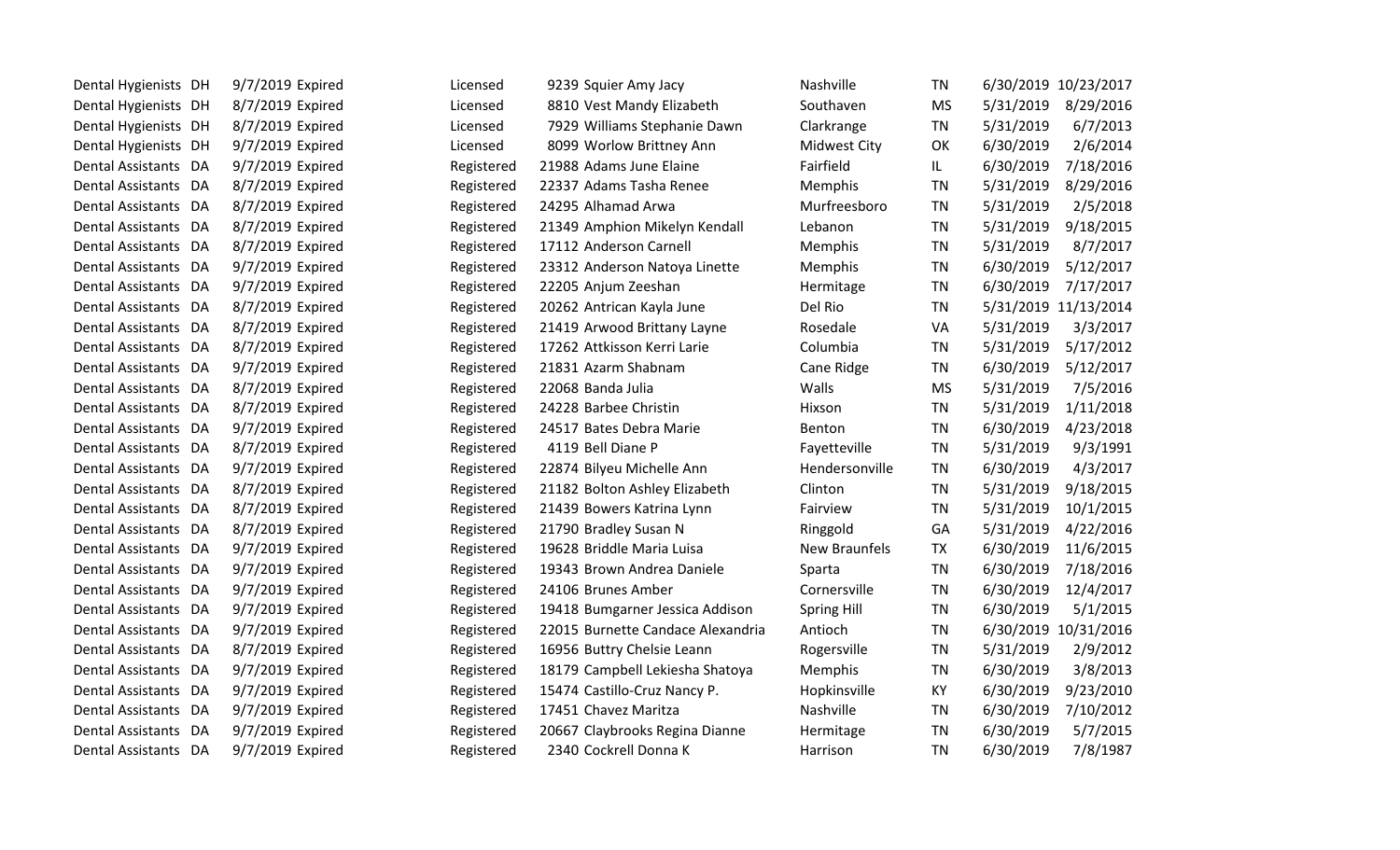| Dental Assistants DA           | 9/7/2019 Expired | Registered | 4982 Coker Jamie K.               | Jackson             | ΤN        | 6/30/2019 | 5/22/1992            |
|--------------------------------|------------------|------------|-----------------------------------|---------------------|-----------|-----------|----------------------|
| Dental Assistants DA           | 8/7/2019 Expired | Registered | 21760 Coleman Lashundra Lashell   | Memphis             | ΤN        | 5/31/2019 | 2/13/2017            |
| Dental Assistants DA           | 9/7/2019 Expired | Registered | 22843 Collins Haily N.            | Chapel Hill         | ΤN        | 6/30/2019 | 3/31/2017            |
| <b>Dental Assistants</b><br>DA | 8/7/2019 Expired | Registered | 13913 Collins Jamie Lee           | Antioch             | <b>TN</b> | 5/31/2019 | 4/16/2009            |
| Dental Assistants<br>DA        | 9/7/2019 Expired | Registered | 10168 Conner Jo Ann G             | Morristown          | ΤN        | 6/30/2019 | 6/10/1980            |
| Dental Assistants<br>DA        | 8/7/2019 Expired | Registered | 24157 Couey Taylor Mccall         | Jackson             | <b>MS</b> | 5/31/2019 | 12/11/2017           |
| <b>Dental Assistants</b><br>DA | 9/7/2019 Expired | Registered | 11292 Crawford Angel M            | Buchanan            | ΤN        | 6/30/2019 | 5/15/2006            |
| Dental Assistants<br>DA        | 8/7/2019 Expired | Registered | 19220 Cutshaw Ashley Elizabeth    | Myrtle Beach        | <b>SC</b> | 5/31/2019 | 3/5/2014             |
| Dental Assistants<br>DA        | 8/7/2019 Expired | Registered | 14307 Davenport Brittany Nichole  | Woodbury            | ΤN        | 5/31/2019 | 8/21/2009            |
| <b>Dental Assistants</b><br>DA | 9/7/2019 Expired | Registered | 22481 Degefa Wesenyelesh          | Antioch             | ΤN        | 6/30/2019 | 8/19/2016            |
| <b>Dental Assistants</b><br>DA | 8/7/2019 Expired | Registered | 10358 Delkou Erica Lee            | Mount Juliet        | ΤN        | 5/31/2019 | 1/13/2017            |
| Dental Assistants DA           | 9/7/2019 Expired | Registered | 15316 Dluzniewski Cricia Mayte    | <b>Spring Hill</b>  | ΤN        | 6/30/2019 | 8/20/2010            |
| Dental Assistants<br>DA        | 9/7/2019 Expired | Registered | 21650 Dodson Taquita Racquell     | Nashville           | ΤN        | 6/30/2019 | 1/8/2016             |
| <b>Dental Assistants</b><br>DA | 9/7/2019 Expired | Registered | 22308 Drake Alexandria Aden       | Germantown          | ΤN        | 6/30/2019 | 11/8/2016            |
| <b>Dental Assistants</b><br>DA | 9/7/2019 Expired | Registered | 14404 Durrett Jessica R.          | <b>Byhalia</b>      | <b>MS</b> | 6/30/2019 | 10/2/2009            |
| <b>Dental Assistants</b><br>DA | 8/7/2019 Expired | Registered | 18152 Dykes Amber Dawn            | Hernando            | <b>MS</b> | 5/31/2019 | 2/28/2013            |
| Dental Assistants<br>DA        | 9/7/2019 Expired | Registered | 21356 Edgmon Lauren Nicole        | Mc Ewen             | TN        | 6/30/2019 | 9/18/2015            |
| <b>Dental Assistants</b><br>DA | 8/7/2019 Expired | Registered | 22269 Erwin Cassidy Catelyne      | Murfreesboro        | <b>TN</b> | 5/31/2019 | 8/12/2016            |
| <b>Dental Assistants</b><br>DA | 8/7/2019 Expired | Registered | 22545 Evans Mahogany leisha       | Knoxville           | ΤN        | 5/31/2019 | 10/4/2016            |
| <b>Dental Assistants</b><br>DA | 9/7/2019 Expired | Registered | 22300 Evans Marina                | Murfreesboro        | ΤN        | 6/30/2019 | 7/6/2016             |
| Dental Assistants DA           | 8/7/2019 Expired | Registered | 21084 Fett Ashley K.              | Cordova             | ΤN        | 5/31/2019 | 7/20/2015            |
| Dental Assistants DA           | 8/7/2019 Expired | Registered | 24524 Figueredo Danny Anibal      | Smyrna              | ΤN        | 5/31/2019 | 5/14/2018            |
| Dental Assistants<br>DA        | 8/7/2019 Expired | Registered | 22604 Flenoy Ashley               | <b>Forrest City</b> | AR        | 5/31/2019 | 12/5/2016            |
| Dental Assistants<br>DA        | 9/7/2019 Expired | Registered | 24811 Flueallen Jennifer Elaine   | Mount Juliet        | ΤN        | 6/30/2019 | 6/11/2018            |
| <b>Dental Assistants</b><br>DA | 9/7/2019 Expired | Registered | 20372 Ford Kathleen Marie         | <b>Belle Glade</b>  | FL.       | 6/30/2019 | 7/17/2015            |
| <b>Dental Assistants</b><br>DA | 9/7/2019 Expired | Registered | 11397 Garcia Cynthia Ellen        | Adams               | ΤN        | 6/30/2019 | 5/23/2006            |
| Dental Assistants<br>DA        | 9/7/2019 Expired | Registered | 11261 Garcia Nunez Rosalys Elvira | Oak Grove           | KY        | 6/30/2019 | 4/25/2008            |
| <b>Dental Assistants</b><br>DA | 8/7/2019 Expired | Registered | 21127 George Lacey Michelle       | Dandridge           | ΤN        | 5/31/2019 | 7/31/2015            |
| Dental Assistants<br>DA        | 9/7/2019 Expired | Registered | 24641 Goff Jessica Taylor Ms.     | Chattanooga         | ΤN        | 6/30/2019 | 5/18/2018            |
| <b>Dental Assistants</b><br>DA | 9/7/2019 Expired | Registered | 22745 Goodman Ashley Cheyenne     | Parsons             | <b>TN</b> | 6/30/2019 | 1/12/2017            |
| <b>Dental Assistants</b><br>DA | 9/7/2019 Expired | Registered | 13890 Goudy Jennifer Jo           | Memphis             | ΤN        | 6/30/2019 | 5/15/2009            |
| <b>Dental Assistants</b><br>DA | 8/7/2019 Expired | Registered | 10633 Granito Brittany Erica      | Ringgold            | GA        | 5/31/2019 | 4/13/2005            |
| <b>Dental Assistants</b><br>DA | 9/7/2019 Expired | Registered | 11065 Green Kiesha E.             | Memphis             | ΤN        | 6/30/2019 | 11/1/2005            |
| Dental Assistants DA           | 8/7/2019 Expired | Registered | 23894 Green Madison               | Goodlettsvlle       | ΤN        |           | 5/31/2019 12/27/2017 |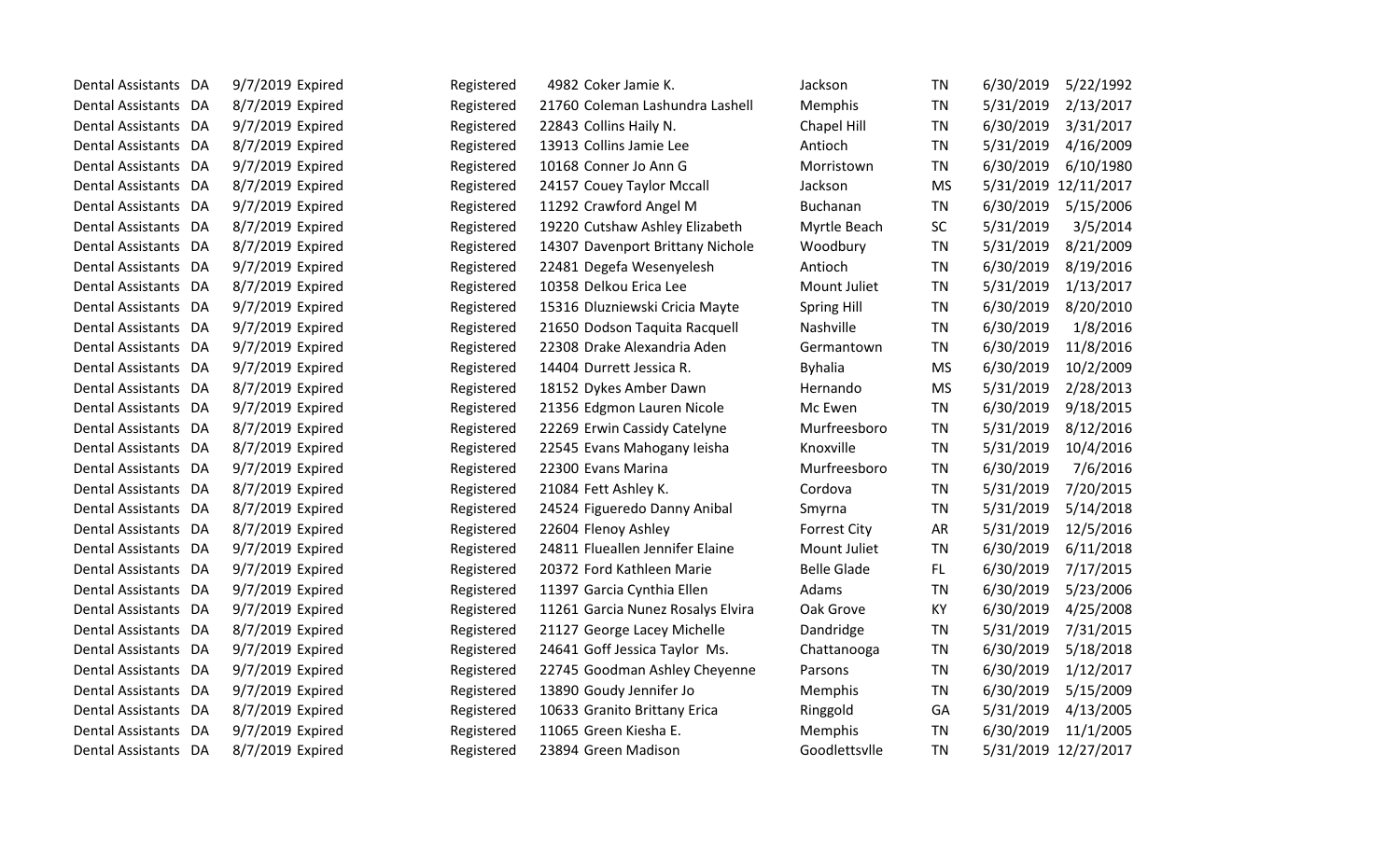| Dental Assistants DA     |    | 8/7/2019 Expired | Registered | 24045 Gross Sarah Elizabeth     | Clarksville           | ΤN        |           | 5/31/2019 11/17/2017 |
|--------------------------|----|------------------|------------|---------------------------------|-----------------------|-----------|-----------|----------------------|
| Dental Assistants DA     |    | 8/7/2019 Expired | Registered | 6025 Hall Lisa R.               | Cookeville            | TN        | 5/31/2019 | 9/30/1994            |
| Dental Assistants DA     |    | 8/7/2019 Expired | Registered | 17998 Hall Shaina K             | <b>Red Banks</b>      | <b>MS</b> |           | 5/31/2019 12/19/2012 |
| Dental Assistants        | DA | 9/7/2019 Expired | Registered | 24753 Hall Victoria Ann         | Hernando              | <b>MS</b> | 6/30/2019 | 6/18/2018            |
| Dental Assistants        | DA | 8/7/2019 Expired | Registered | 2196 Hamm Gina H                | Selmer                | ΤN        | 5/31/2019 | 3/10/1987            |
| Dental Assistants        | DA | 8/7/2019 Expired | Registered | 10332 Hargrove Emily Nicole     | Manchester            | <b>TN</b> | 5/31/2019 | 9/14/2004            |
| Dental Assistants DA     |    | 9/7/2019 Expired | Registered | 7595 Harris Traci               | Mount Juliet          | ΤN        | 6/30/2019 | 12/15/1998           |
| Dental Assistants DA     |    | 8/7/2019 Expired | Registered | 20033 Helton Kelsey Ann         | Sevierville           | <b>TN</b> | 5/31/2019 | 9/25/2014            |
| <b>Dental Assistants</b> | DA | 8/7/2019 Expired | Registered | 20547 Henderson Rebecca Louise  | Cordova               | <b>TN</b> | 5/31/2019 | 8/7/2017             |
| Dental Assistants DA     |    | 8/7/2019 Expired | Registered | 24372 Hicks Ellie               | Wartburg              | <b>TN</b> | 5/31/2019 | 3/19/2018            |
| Dental Assistants DA     |    | 9/7/2019 Expired | Registered | 24368 Hinch Carolyn             | Knoxville             | ΤN        | 6/30/2019 | 3/9/2018             |
| Dental Assistants DA     |    | 9/7/2019 Expired | Registered | 21515 Hodges Deveny Lene        | Johnson City          | TN        |           | 6/30/2019 10/19/2015 |
| Dental Assistants DA     |    | 8/7/2019 Expired | Registered | 23866 Hogan Lerhonda Chanice    | Dickson               | TN        | 5/31/2019 | 10/6/2017            |
| Dental Assistants        | DA | 8/7/2019 Expired | Registered | 23787 Hogan Rebecca Dawn        | Parrottsville         | ΤN        | 5/31/2019 | 9/25/2017            |
| Dental Assistants        | DA | 9/7/2019 Expired | Registered | 22417 Holder Kymbrea Marquis    | Nashville             | <b>TN</b> | 6/30/2019 | 9/26/2016            |
| Dental Assistants DA     |    | 8/7/2019 Expired | Registered | 19087 Huerta Luis Ramon         | <b>Spring Hill</b>    | <b>TN</b> | 5/31/2019 | 8/7/2017             |
| Dental Assistants DA     |    | 8/7/2019 Expired | Registered | 22475 Hunt Savannah Rose        | Myrtle Beach          | <b>SC</b> | 5/31/2019 | 9/16/2016            |
| <b>Dental Assistants</b> | DA | 8/7/2019 Expired | Registered | 23850 Jackson Kayla Denise      | Maryville             | <b>TN</b> |           | 5/31/2019 12/11/2017 |
| <b>Dental Assistants</b> | DA | 8/7/2019 Expired | Registered | 18593 Johnson Adrena Monique    | Flowood               | <b>MS</b> | 5/31/2019 | 6/2/2015             |
| Dental Assistants DA     |    | 8/7/2019 Expired | Registered | 23208 Kelley Mariah Aaron       | Lenoir City           | TN        | 5/31/2019 | 4/24/2017            |
| Dental Assistants DA     |    | 9/7/2019 Expired | Registered | 16499 Kennedy Elizabeth Grace   | <b>Oliver Springs</b> | TN        | 6/30/2019 | 8/19/2011            |
| Dental Assistants DA     |    | 8/7/2019 Expired | Registered | 15112 King Chelsea Brooke       | Beersheba Springs     | ΤN        | 5/31/2019 | 6/18/2010            |
| <b>Dental Assistants</b> | DA | 8/7/2019 Expired | Registered | 24014 Kraft Ester Rose          | Morristown            | TN        |           | 5/31/2019 12/11/2017 |
| <b>Dental Assistants</b> | DA | 8/7/2019 Expired | Registered | 17186 Kuykendall Donna Rochelle | Memphis               | ΤN        | 5/31/2019 | 4/26/2012            |
| <b>Dental Assistants</b> | DA | 9/7/2019 Expired | Registered | 22751 Lafrenier Katharine Lee   | Christiana            | <b>TN</b> | 6/30/2019 | 8/31/2017            |
| Dental Assistants DA     |    | 8/7/2019 Expired | Registered | 10242 Lambert Glenna Mae        | Oneida                | TN        | 5/31/2019 | 10/26/2005           |
| Dental Assistants DA     |    | 9/7/2019 Expired | Registered | 24781 Lawson Tayler             | Jacksboro             | <b>TN</b> | 6/30/2019 | 6/11/2018            |
| Dental Assistants        | DA | 8/7/2019 Expired | Registered | 22476 Leach Chelsi Shae         | Johnson City          | TN        | 5/31/2019 | 8/19/2016            |
| Dental Assistants DA     |    | 8/7/2019 Expired | Registered | 14865 Lemons Faith Ariel        | Hendersonvile         | TN        | 5/31/2019 | 4/1/2010             |
| Dental Assistants DA     |    | 9/7/2019 Expired | Registered | 20576 Loftis Lisa Nicole        | Baxter                | <b>TN</b> | 6/30/2019 | 9/7/2017             |
| Dental Assistants DA     |    | 8/7/2019 Expired | Registered | 23483 Long Courtenay Michele    | Chattanooga           | <b>TN</b> | 5/31/2019 | 7/25/2017            |
| Dental Assistants        | DA | 9/7/2019 Expired | Registered | 24023 Loveday Lindsey Nicole    | Sevierville           | TN        |           | 6/30/2019 11/17/2017 |
| Dental Assistants        | DA | 9/7/2019 Expired | Registered | 22294 Loy Charlotte Marie       | Knoxville             | ΤN        | 6/30/2019 | 7/6/2016             |
| Dental Assistants DA     |    | 8/7/2019 Expired | Registered | 20884 Lucas Krysten Lynn        | <b>Nashville</b>      | ΤN        | 5/31/2019 | 5/29/2015            |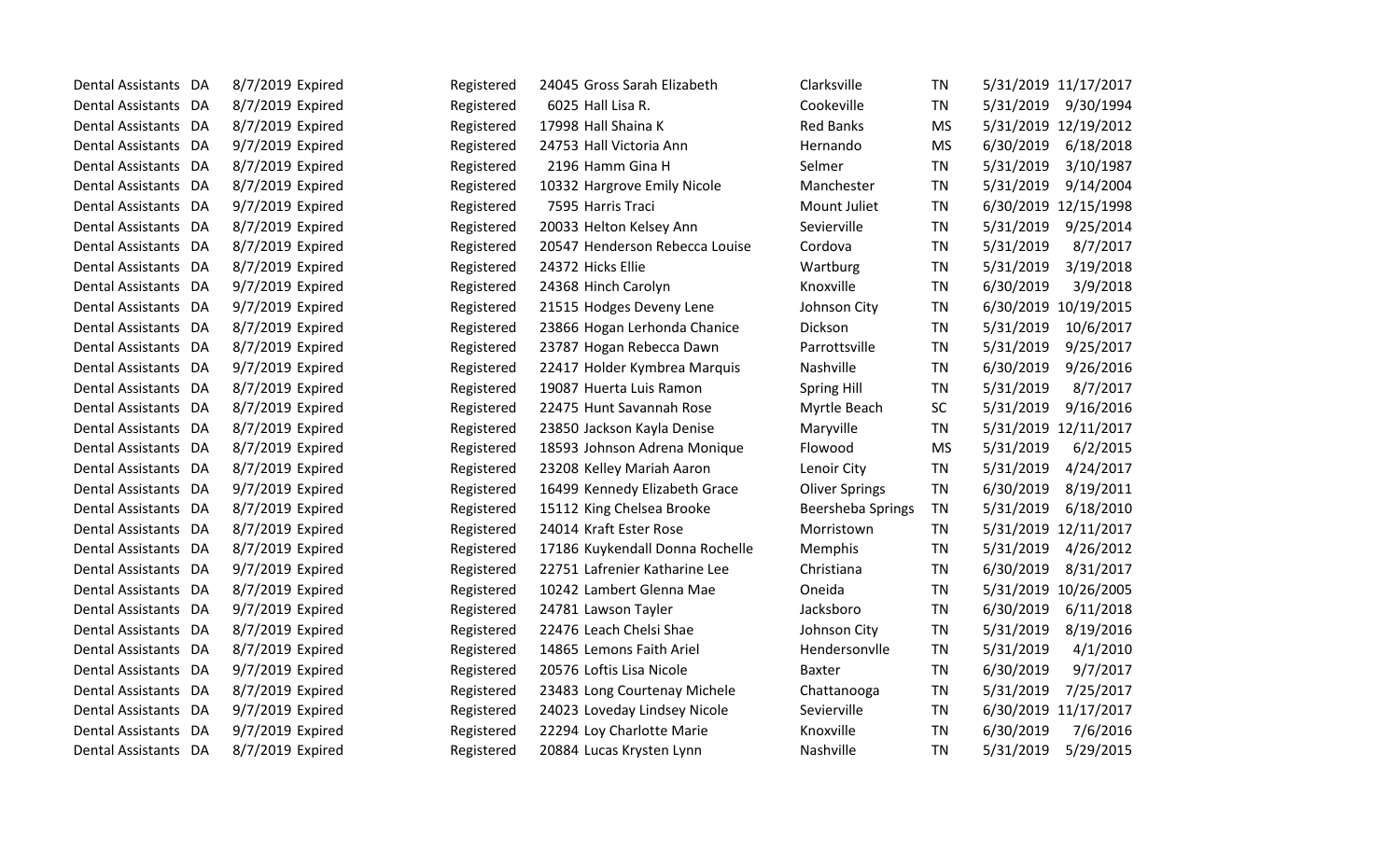| Dental Assistants DA | 9/7/2019 Expired | Registered | 13880 Mack Marquita                  | Somerville         | TN        | 6/30/2019 | 3/27/2009            |
|----------------------|------------------|------------|--------------------------------------|--------------------|-----------|-----------|----------------------|
| Dental Assistants DA | 8/7/2019 Expired | Registered | 19349 Manning Coral-Marie Ann        | Clarksville        | TN        | 5/31/2019 | 3/11/2014            |
| Dental Assistants DA | 8/7/2019 Expired | Registered | 11802 Mathes Leshia Faye             | Knoxville          | TN        |           | 5/31/2019 11/30/2006 |
| Dental Assistants DA | 8/7/2019 Expired | Registered | 16088 Mathis Chelsea Breann          | Harriman           | <b>TN</b> | 5/31/2019 | 5/5/2011             |
| Dental Assistants DA | 9/7/2019 Expired | Registered | 20369 Mccarroll Melissa Susan        | Oak Ridge          | <b>TN</b> | 6/30/2019 | 1/8/2015             |
| Dental Assistants DA | 9/7/2019 Expired | Registered | 22436 Mcpeters Katelyn Marquise      | <b>Oliver Spgs</b> | TN        | 6/30/2019 | 8/19/2016            |
| Dental Assistants DA | 9/7/2019 Expired | Registered | 23620 Mcreynolds Taylor              | <b>Bristol</b>     | VA        | 6/30/2019 | 9/25/2017            |
| Dental Assistants DA | 9/7/2019 Expired | Registered | 22961 Meadows Candace Marie          | White Bluff        | <b>TN</b> | 6/30/2019 | 2/15/2017            |
| Dental Assistants DA | 8/7/2019 Expired | Registered | 23347 Melton Matraca                 | Crossville         | <b>TN</b> | 5/31/2019 | 7/11/2017            |
| Dental Assistants DA | 8/7/2019 Expired | Registered | 23345 Mikels Kassie Annette          | Knoxville          | <b>TN</b> | 5/31/2019 | 5/24/2017            |
| Dental Assistants DA | 8/7/2019 Expired | Registered | 24448 Miller Angslee Makala          | Jonesborough       | <b>TN</b> | 5/31/2019 | 3/19/2018            |
| Dental Assistants DA | 9/7/2019 Expired | Registered | 12679 Miller Laura Beth              | Cordova            | TN        | 6/30/2019 | 9/7/2015             |
| Dental Assistants DA | 8/7/2019 Expired | Registered | 22333 Miller Marissa J.              | Memphis            | TN        | 5/31/2019 | 8/29/2016            |
| Dental Assistants DA | 9/7/2019 Expired | Registered | 24509 Montoya Nayeli                 | Southaven          | <b>MS</b> | 6/30/2019 | 4/6/2018             |
| Dental Assistants DA | 8/7/2019 Expired | Registered | 10165 Morgan Lisa Kay                | Ripley             | TN        | 5/31/2019 | 5/11/2004            |
| Dental Assistants DA | 9/7/2019 Expired | Registered | 23939 Morris Leslie Paige            | Winchester         | <b>TN</b> |           | 6/30/2019 10/20/2017 |
| Dental Assistants DA | 9/7/2019 Expired | Registered | 24024 Morton Brittany Nicole         | Friendsville       | <b>TN</b> | 6/30/2019 | 1/11/2018            |
| Dental Assistants DA | 9/7/2019 Expired | Registered | 23710 Morton Karen Michelle Ansleigh | Charlotte          | <b>TN</b> | 6/30/2019 | 8/25/2017            |
| Dental Assistants DA | 9/7/2019 Expired | Registered | 17147 Moskal Andrea Victoria         | Franklin           | TN        | 6/30/2019 | 4/20/2012            |
| Dental Assistants DA | 9/7/2019 Expired | Registered | 8659 Muex-Tipton Audra Reed          | Atoka              | TN        | 6/30/2019 | 1/26/2009            |
| Dental Assistants DA | 9/7/2019 Expired | Registered | 22434 Mullins Kalyn Alyssa           | Chattanooga        | <b>TN</b> | 6/30/2019 | 4/24/2017            |
| Dental Assistants DA | 9/7/2019 Expired | Registered | 20147 Munoz Mayra                    | <b>Spring Hill</b> | TN        | 6/30/2019 | 9/7/2017             |
| Dental Assistants DA | 9/7/2019 Expired | Registered | 22349 Myles Courtney Nacole          | Lewisburg          | <b>TN</b> | 6/30/2019 | 8/1/2016             |
| Dental Assistants DA | 9/7/2019 Expired | Registered | 18734 Nesbitt Lauren Foster          | <b>Brush Creek</b> | TN        | 6/30/2019 | 8/7/2013             |
| Dental Assistants DA | 8/7/2019 Expired | Registered | 23030 Nichols Sylvia Anne            | <b>Spring City</b> | <b>TN</b> | 5/31/2019 | 4/21/2017            |
| Dental Assistants DA | 8/7/2019 Expired | Registered | 21678 Norris Katelyn Mcclain         | Fayetteville       | <b>TN</b> | 5/31/2019 | 1/8/2016             |
| Dental Assistants DA | 9/7/2019 Expired | Registered | 22904 Osborne Jessie Adrian          | Abingdon           | VA        | 6/30/2019 | 4/28/2017            |
| Dental Assistants DA | 9/7/2019 Expired | Registered | 20368 Parker Laura Kylene            | Sevierville        | <b>TN</b> |           | 6/30/2019 12/11/2014 |
| Dental Assistants DA | 9/7/2019 Expired | Registered | 14913 Payne Kelly Nicole             | Madison            | AL        | 6/30/2019 | 5/7/2010             |
| Dental Assistants DA | 8/7/2019 Expired | Registered | 19601 Pelfrey Ashley Lynn            | Dayton             | <b>TN</b> | 5/31/2019 | 5/2/2014             |
| Dental Assistants DA | 8/7/2019 Expired | Registered | 23608 Pemberton Emily Brooke         | <b>Bradyville</b>  | <b>TN</b> | 5/31/2019 | 9/22/2017            |
| Dental Assistants DA | 9/7/2019 Expired | Registered | 23007 Penrose Lydia Michelle         | Cordova            | TN        | 6/30/2019 | 5/12/2017            |
| Dental Assistants DA | 9/7/2019 Expired | Registered | 15310 Pinto Dora A.                  | Merriam            | <b>KS</b> | 6/30/2019 | 8/13/2010            |
| Dental Assistants DA | 9/7/2019 Expired | Registered | 5857 Pomeroy Connie G.               | Pegram             | <b>TN</b> | 6/30/2019 | 9/29/1994            |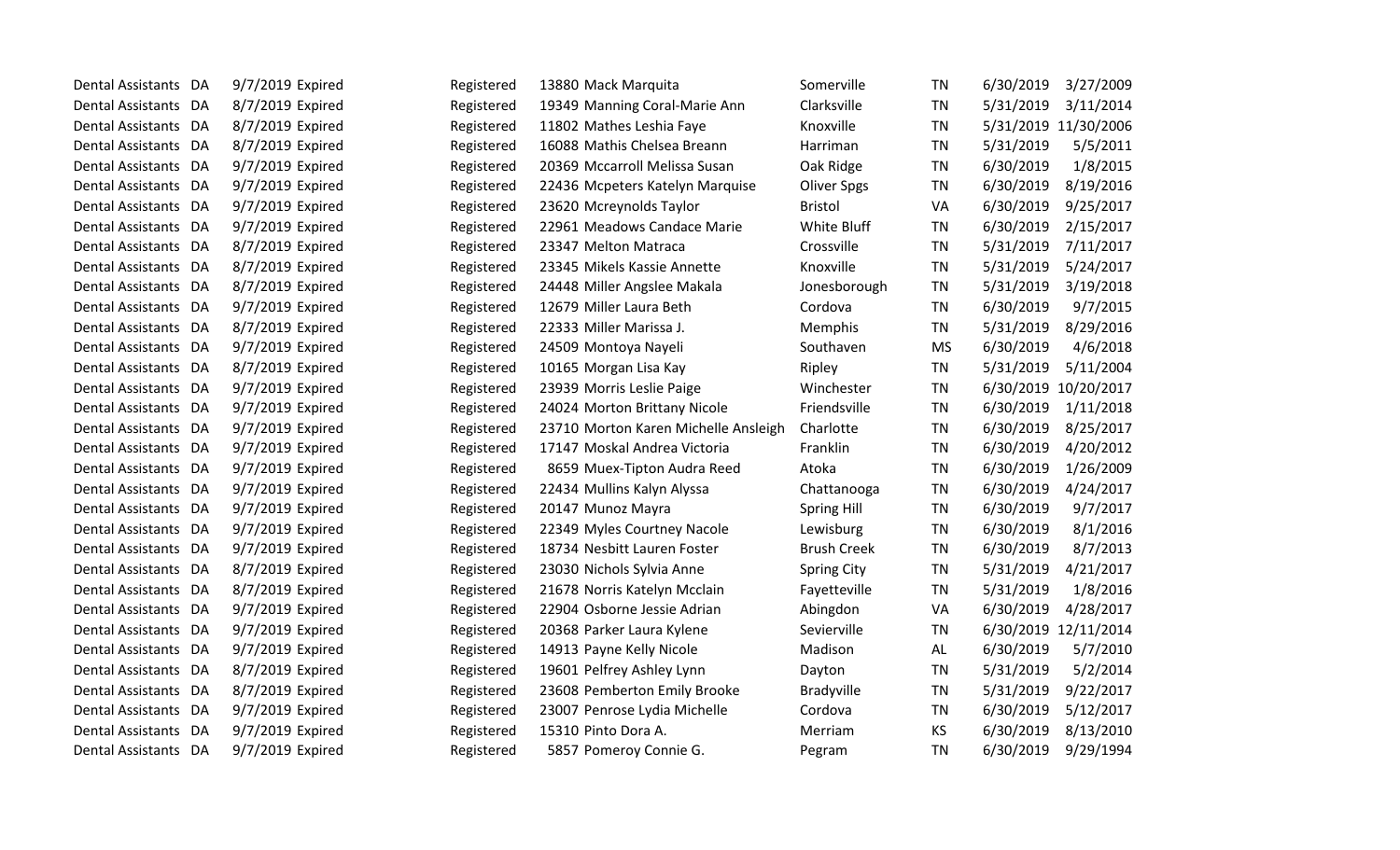| Dental Assistants DA           | 8/7/2019 Expired | Registered | 22207 Pope Megan Amber              | Hixson              | TN        | 5/31/2019 | 2/10/2017            |
|--------------------------------|------------------|------------|-------------------------------------|---------------------|-----------|-----------|----------------------|
| Dental Assistants DA           | 8/7/2019 Expired | Registered | 14014 Portilla-Terrio Georgina G    | Pensacola           | FL.       | 5/31/2019 | 5/15/2009            |
| Dental Assistants DA           | 9/7/2019 Expired | Registered | 21405 Prvonozac Kimberly Burke      | Southaven           | <b>MS</b> | 6/30/2019 | 8/29/2016            |
| Dental Assistants<br>DA        | 9/7/2019 Expired | Registered | 11354 Pulse Christie Lynne          | Toone               | <b>TN</b> | 6/30/2019 | 2/9/2007             |
| Dental Assistants<br>DA        | 8/7/2019 Expired | Registered | 2920 Qualls Wanda S                 | Mc Calla            | AL        | 5/31/2019 | 4/4/1989             |
| Dental Assistants DA           | 8/7/2019 Expired | Registered | 24384 Quinn Keisha                  | Memphis             | ΤN        | 5/31/2019 | 3/2/2018             |
| Dental Assistants DA           | 9/7/2019 Expired | Registered | 12006 Race Melissa Ann              | Lebanon             | <b>TN</b> | 6/30/2019 | 2/7/2008             |
| Dental Assistants DA           | 8/7/2019 Expired | Registered | 24489 Ramsey Megan                  | Nashville           | <b>TN</b> | 5/31/2019 | 4/20/2018            |
| <b>Dental Assistants</b><br>DA | 9/7/2019 Expired | Registered | 22665 Reis Kristin Ashley           | Dandridge           | <b>TN</b> | 6/30/2019 | 12/2/2016            |
| Dental Assistants DA           | 9/7/2019 Expired | Registered | 17063 Reynolds Shelby Hope          | Erin                | <b>TN</b> | 6/30/2019 | 3/22/2012            |
| Dental Assistants DA           | 9/7/2019 Expired | Registered | 23551 Richard Christopher Darius    | Memphis             | <b>TN</b> | 6/30/2019 | 9/25/2017            |
| Dental Assistants DA           | 8/7/2019 Expired | Registered | 21977 Ricks Breanna Lashone         | Jackson             | <b>TN</b> | 5/31/2019 | 6/9/2016             |
| Dental Assistants DA           | 8/7/2019 Expired | Registered | 14815 Rignall Althea Rose           | Mount Juliet        | <b>TN</b> | 5/31/2019 | 3/26/2010            |
| Dental Assistants<br>DA        | 9/7/2019 Expired | Registered | 21669 Rivera Chrystal Lynn          | Clarksville         | TN        | 6/30/2019 | 1/11/2016            |
| Dental Assistants DA           | 8/7/2019 Expired | Registered | 17182 Rodriguez Traci Lee           | Hixson              | TN        | 5/31/2019 | 5/4/2012             |
| Dental Assistants DA           | 9/7/2019 Expired | Registered | 23019 Rogers Tiffani Amber          | <b>Mount Carmel</b> | <b>TN</b> | 6/30/2019 | 3/3/2017             |
| Dental Assistants DA           | 9/7/2019 Expired | Registered | 17266 Rosario Wilmarie              | Antioch             | <b>TN</b> | 6/30/2019 | 5/11/2012            |
| Dental Assistants<br>DA        | 9/7/2019 Expired | Registered | 13559 Rose Deanna Michelle          | <b>Bartlett</b>     | <b>TN</b> |           | 6/30/2019 12/15/2008 |
| Dental Assistants DA           | 8/7/2019 Expired | Registered | 22069 Rubio Jaslyn Alina            | Antioch             | <b>TN</b> | 5/31/2019 | 7/5/2016             |
| Dental Assistants DA           | 9/7/2019 Expired | Registered | 20010 Russell Lyndsay Danielle      | Hendersonville      | <b>TN</b> | 6/30/2019 | 8/15/2014            |
| Dental Assistants DA           | 8/7/2019 Expired | Registered | 2152 Sanders Barbara J              | Gray                | <b>TN</b> |           | 5/31/2019 12/28/1986 |
| Dental Assistants DA           | 9/7/2019 Expired | Registered | 23809 Scarbrough Madison Nicole Ms. | Greenfield          | TN        | 6/30/2019 | 9/25/2017            |
| Dental Assistants<br>DA        | 9/7/2019 Expired | Registered | 4287 Short Terri R                  | Somerville          | <b>TN</b> | 6/30/2019 | 1/16/1992            |
| Dental Assistants<br>DA        | 8/7/2019 Expired | Registered | 20459 Simpson Donna Dority          | CumberInd Cty       | <b>TN</b> | 5/31/2019 | 8/7/2017             |
| Dental Assistants DA           | 9/7/2019 Expired | Registered | 12554 Sisco Katelyn Maria           | Murfreesboro        | TN        |           | 6/30/2019 12/19/2007 |
| Dental Assistants DA           | 9/7/2019 Expired | Registered | 9209 Small Jennifer E.              | Knoxville           | <b>TN</b> | 6/30/2019 | 12/2/2002            |
| Dental Assistants DA           | 9/7/2019 Expired | Registered | 24447 Smith Cassandra Blair         | Kingsport           | <b>TN</b> | 6/30/2019 | 4/6/2018             |
| Dental Assistants<br>DA        | 8/7/2019 Expired | Registered | 24125 Staggs Danielle Marie         | Mc Ewen             | <b>TN</b> | 5/31/2019 | 1/19/2018            |
| Dental Assistants DA           | 9/7/2019 Expired | Registered | 23123 Stephenson Tayler Briana      | Murfreesboro        | <b>TN</b> | 6/30/2019 | 3/17/2017            |
| Dental Assistants<br>DA        | 9/7/2019 Expired | Registered | 22929 Stombaugh Samantha Marie      | Elgin               | <b>TX</b> | 6/30/2019 | 2/23/2017            |
| Dental Assistants DA           | 8/7/2019 Expired | Registered | 22656 Storms Katrina Mariah         | Knoxville           | <b>TN</b> | 5/31/2019 | 12/5/2016            |
| Dental Assistants<br>DA        | 9/7/2019 Expired | Registered | 22559 Swift Brennan Shea            | Southaven           | <b>MS</b> |           | 6/30/2019 12/16/2016 |
| Dental Assistants<br>DA        | 9/7/2019 Expired | Registered | 18950 Thomas Sky Mariah Ms          | Greenbrier          | <b>TN</b> | 6/30/2019 | 6/26/2014            |
| Dental Assistants DA           | 8/7/2019 Expired | Registered | 19914 Thompson Cindy D.             | Franklin            | TN        | 5/31/2019 | 8/19/2014            |